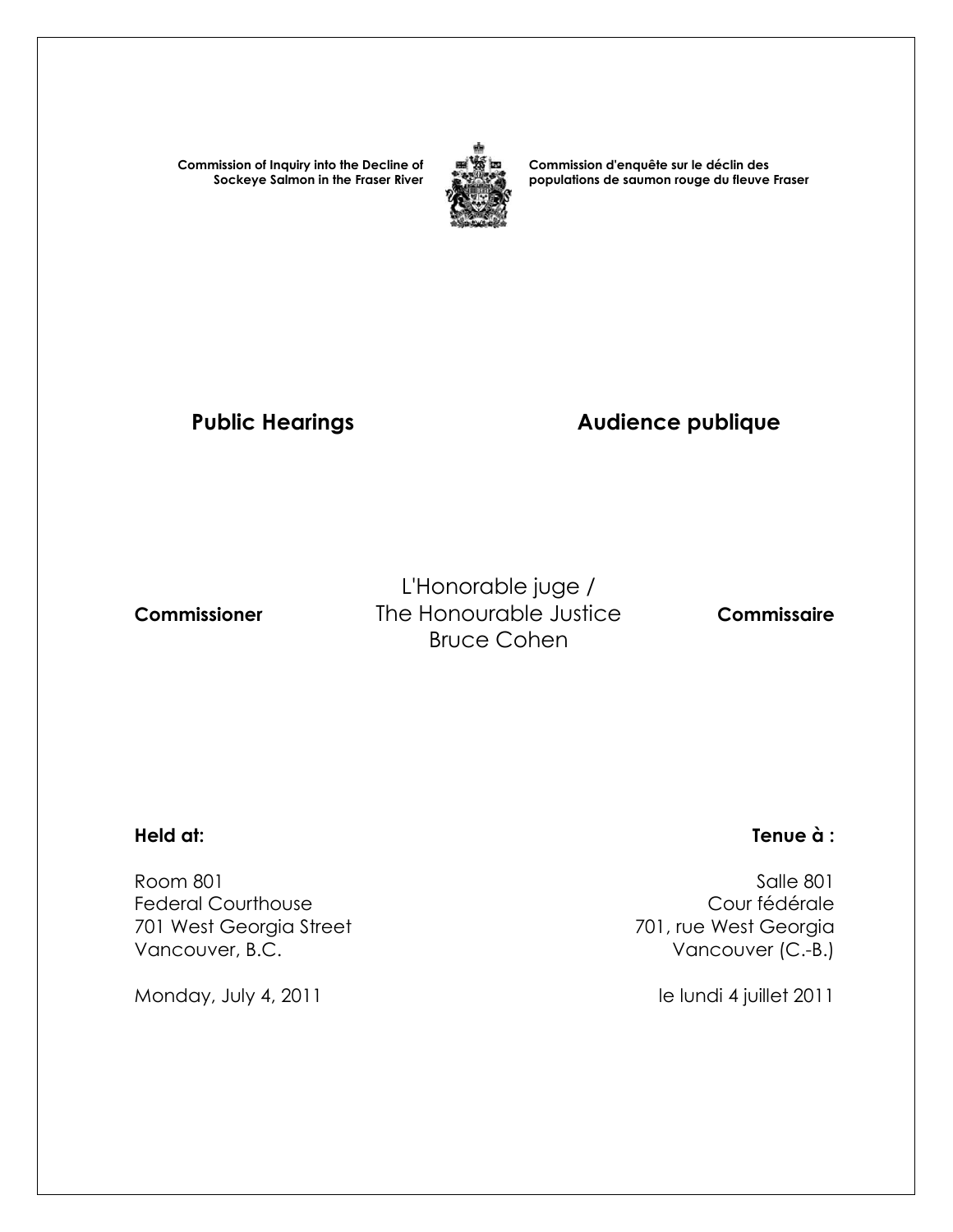### **APPEARANCES / COMPARUTIONS**

| <b>Patrick McGowan</b><br>Jennifer Chan | <b>Associate Commission Counsel</b><br><b>Junior Commission Counsel</b>                                                                                                                                                                                               |
|-----------------------------------------|-----------------------------------------------------------------------------------------------------------------------------------------------------------------------------------------------------------------------------------------------------------------------|
| Mark East<br>Charles Fugère             | Government of Canada ("CAN")                                                                                                                                                                                                                                          |
| Clifton Prowse, Q.C.                    | Province of British Columbia ("BCPROV")                                                                                                                                                                                                                               |
| No appearance                           | Pacific Salmon Commission ("PSC")                                                                                                                                                                                                                                     |
| Chris Buchanan                          | <b>B.C. Public Service Alliance of Canada</b><br>Union of Environment Workers B.C.<br>("BCPSAC")                                                                                                                                                                      |
| No appearance                           | Rio Tinto Alcan Inc. ("RTAI")                                                                                                                                                                                                                                         |
| No appearance                           | <b>B.C. Salmon Farmers Association</b><br>("BCSFA")                                                                                                                                                                                                                   |
| No appearance                           | Seafood Producers Association of B.C.<br>('SPABC")                                                                                                                                                                                                                    |
| No appearance                           | Aquaculture Coalition: Alexandra<br>Morton; Raincoast Research Society;<br>Pacific Coast Wild Salmon Society<br>("AQUA")                                                                                                                                              |
| No appearance                           | <b>Conservation Coalition: Coastal Alliance</b><br>for Aquaculture Reform Fraser<br>Riverkeeper Society; Georgia Strait<br>Alliance; Raincoast Conservation<br>Foundation; Watershed Watch Salmon<br>Society; Mr. Otto Langer; David Suzuki<br>Foundation ("CONSERV") |
| No appearance                           | Area D Salmon Gillnet Association; Area<br>B Harvest Committee (Seine) ("GILLFSC")                                                                                                                                                                                    |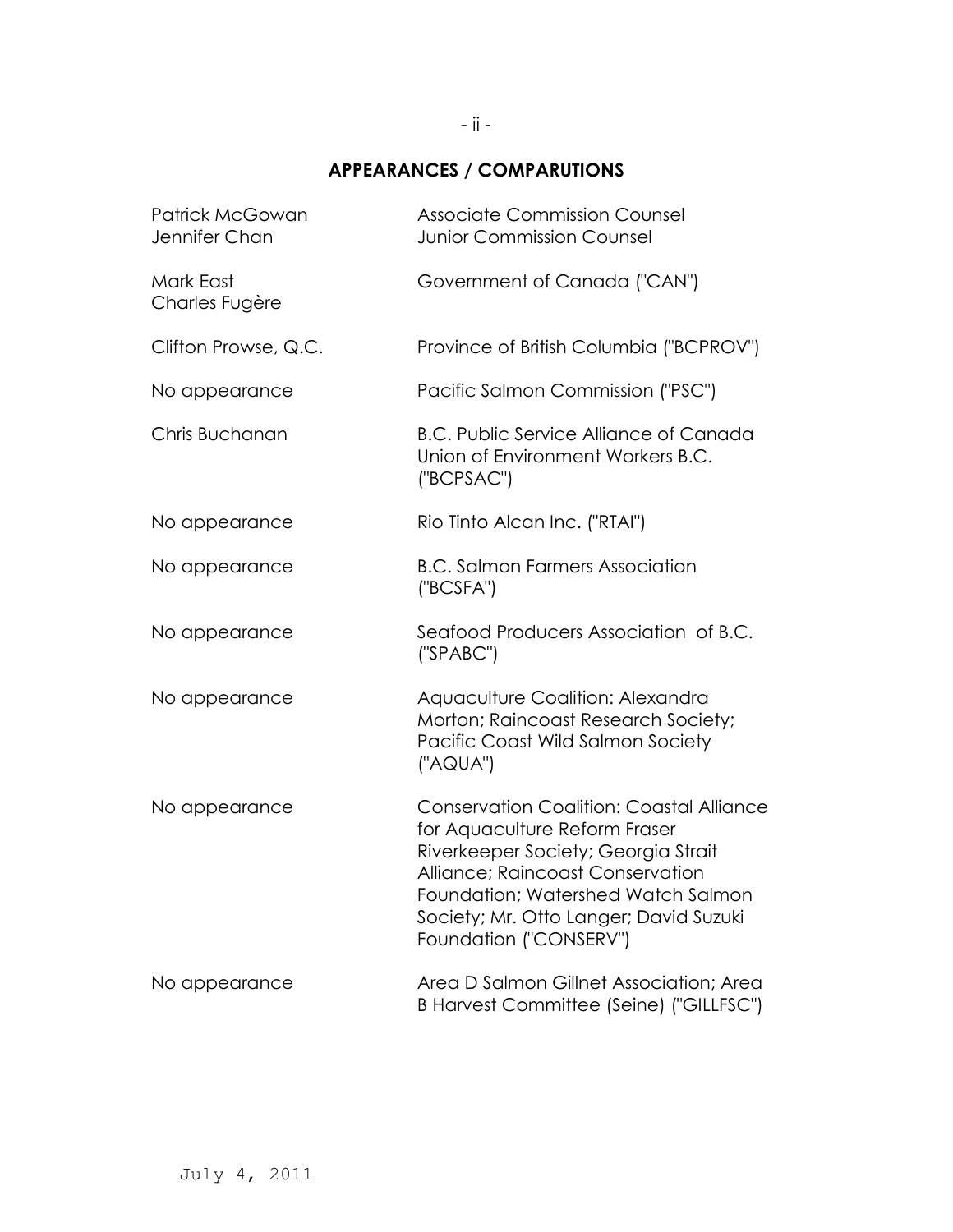## **APPEARANCES / COMPARUTIONS, cont'd.**

| Phil Eidsvik                         | Southern Area E Gillnetters Assn.<br><b>B.C. Fisheries Survival Coalition ("SGAHC")</b>                                                                                                                                                                                                                                                                                                                                                                                                                                                                                                                     |
|--------------------------------------|-------------------------------------------------------------------------------------------------------------------------------------------------------------------------------------------------------------------------------------------------------------------------------------------------------------------------------------------------------------------------------------------------------------------------------------------------------------------------------------------------------------------------------------------------------------------------------------------------------------|
| No appearance                        | West Coast Trollers Area G Association;<br>United Fishermen and Allied Workers'<br>Union ("TWCTUFA")                                                                                                                                                                                                                                                                                                                                                                                                                                                                                                        |
| Keith Lowes                          | B.C. Wildlife Federation; B.C. Federation<br>of Drift Fishers ("WFFDF")                                                                                                                                                                                                                                                                                                                                                                                                                                                                                                                                     |
| <b>Tina Dion</b>                     | Maa-nulth Treaty Society; Tsawwassen<br>First Nation; Musqueam First Nation<br>("MTM")                                                                                                                                                                                                                                                                                                                                                                                                                                                                                                                      |
| John Gailus<br>Sarah Sharp           | Western Central Coast Salish First<br>Nations:<br>Cowichan Tribes and Chemainus First<br><b>Nation</b><br>Hwlitsum First Nation and Penelakut Tribe<br>Te'mexw Treaty Association ("WCCSFN")                                                                                                                                                                                                                                                                                                                                                                                                                |
| <b>Brenda Gaertner</b><br>Leah Pence | <b>First Nations Coalition: First Nations</b><br>Fisheries Council; Aboriginal Caucus of<br>the Fraser River; Aboriginal Fisheries<br>Secretariat; Fraser Valley Aboriginal<br>Fisheries Society; Northern Shuswap Tribal<br>Council; Chehalis Indian Band;<br>Secwepemc Fisheries Commission of the<br><b>Shuswap Nation Tribal Council; Upper</b><br><b>Fraser Fisheries Conservation Alliance;</b><br>Other Douglas Treaty First Nations who<br>applied together (the Snuneymuxw,<br>Tsartlip and Tsawout); Adams Lake<br>Indian Band; Carrier Sekani Tribal<br>Council; Council of Haida Nation ("FNC") |
| Joseph Gereluk                       | Métis Nation British Columbia ("MNBC")                                                                                                                                                                                                                                                                                                                                                                                                                                                                                                                                                                      |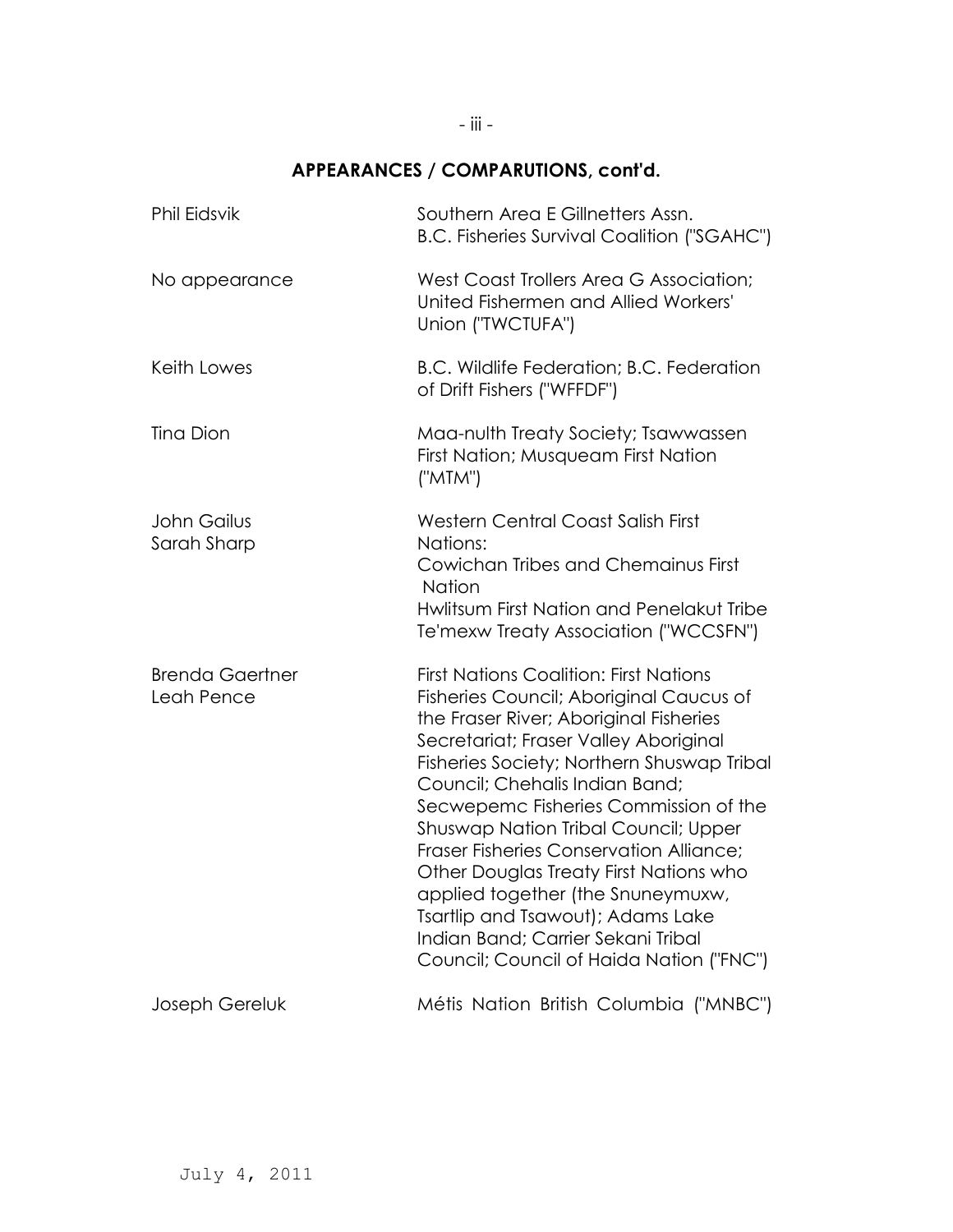## **APPEARANCES / COMPARUTIONS, cont'd.**

| <b>Tim Dickson</b>                                | Sto:lo Tribal Council<br>Cheam Indian Band ("STCCIB")                                                 |
|---------------------------------------------------|-------------------------------------------------------------------------------------------------------|
| No appearance                                     | Laich-kwil-tach Treaty Society<br>Chief Harold Sewid, Aboriginal<br>Aquaculture Association ("LJHAH") |
| Krista Robertson                                  | Musgamagw Tsawataineuk Tribal<br>Council ("MTTC")                                                     |
| Ming Song<br>Lisa Fong<br><b>Benjamin Ralston</b> | Heiltsuk Tribal Council ("HTC")                                                                       |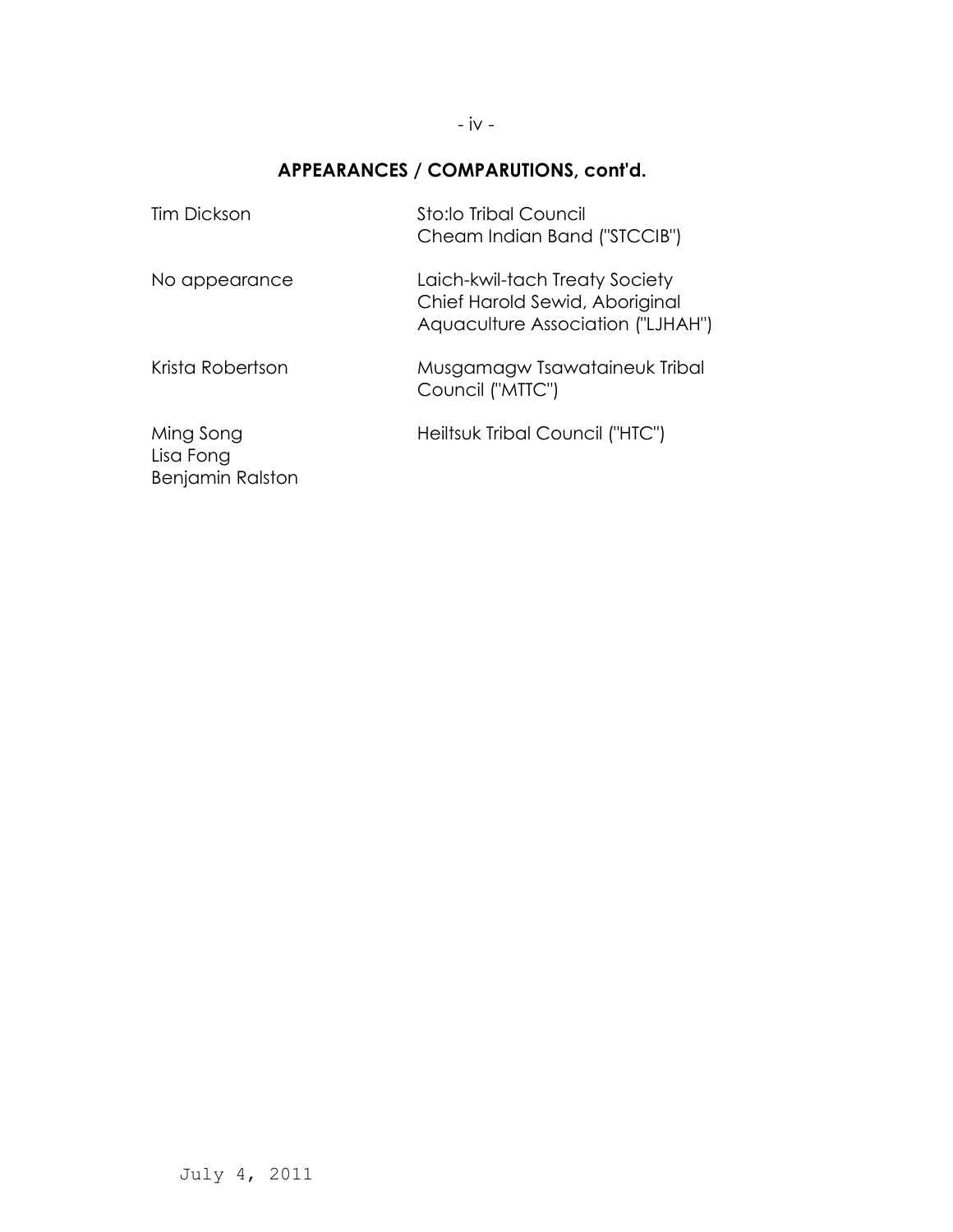### **TABLE OF CONTENTS / TABLE DES MATIERES**

en de la provincia de la provincia de la provincia de la provincia de la provincia de la provincia de la provi

PANEL NO. 50

| ROSS WILSON<br>In chief by Mr. McGowan               | 2/7/8/9/10/11/13/15/16/17/                      |
|------------------------------------------------------|-------------------------------------------------|
| Questions by the Commissioner                        | 19/25/2938/40/43<br>34                          |
| Cross-exam by Ms. Gaertner<br>Cross-exam by Ms. Fong | 67/68/69<br>79/101                              |
| <b>ERNIE CREY</b>                                    |                                                 |
| In chief by Mr. McGowan                              | 3/6/8/9/10/12/15/17/18/22/<br>26/31/35/38/39/42 |
| Questions by the Commissioner                        | 32                                              |
| Cross-exam by Ms. Gaertner                           | 54/62/67/68/69                                  |
| <b>MARCEL SHEPERT</b>                                |                                                 |
| In chief by Mr. McGowan                              | 1/4/7/8/9/10/12/14/16/17/<br>20/23/24/32/39     |
| Questions by the Commissioner                        | 33                                              |
| Cross-exam by Ms. Gaertner                           | 43/56/59/60/65/67/68/69/70/75                   |
| <b>BARRY ROSENBERGER</b>                             |                                                 |
| In chief by Mr. McGowan                              | 3/7/8/9/11/13/20/24/25/                         |
| Questions by the Commissioner                        | 28/30/35/36/38/40<br>33                         |
| Cross-exam by Ms. Gaertner                           | 54/58/59/62/65/68/75/78                         |
| Cross-exam by Ms. Fong                               | 100                                             |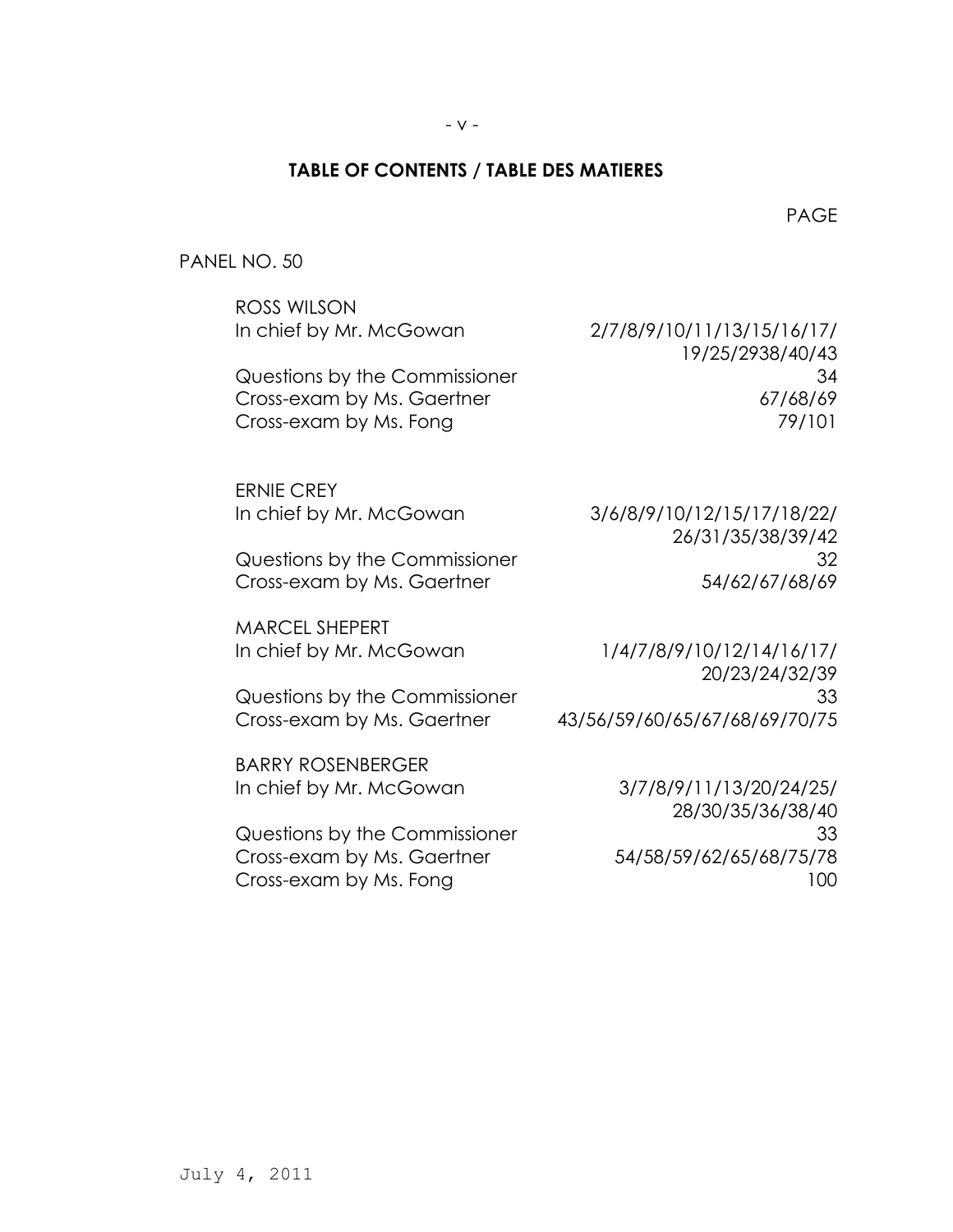## **EXHIBITS / PIECES**

- vi -

| No.  | <u>Description</u>                                    | Page           |
|------|-------------------------------------------------------|----------------|
| 1245 | Biography of Marcel Shepert                           | $\overline{2}$ |
| 1246 | <b>Biography of Ross Wilson</b>                       | $\mathfrak{S}$ |
| 1247 | <b>Biography of Ernie Crey</b>                        | $\overline{3}$ |
| 1248 | Aboriginal Aquatic Resource and Oceans                |                |
|      | Management Program (AAROM) Collaborative              |                |
|      | Management Contribution Agreement, 2009-2010          | 5              |
| 1249 | Upper Fraser Fisheries Conservation Alliance 2009/10  |                |
|      | Collaborative Management Agreement December           |                |
|      | 2009 Contribution Progress Report                     | 6              |
| 1250 | Comprehensive Fisheries Agreement for Sockeye,        |                |
|      | Pink and Chum Salmon, 2009-2010                       | 27             |
| 1251 | Curriculum vitae of Marcel Shepert                    | 44             |
| 1252 | Email from K. Malloway to S. Farlinger (DFO), dated   |                |
|      | February 2, 2011                                      | 51             |
| 1253 | Letter from Sue Farlinger to Chief Ken Malloway       |                |
|      | dated February 22, 2011                               | 51             |
| 1254 | Letter from Chief Ken Malloway to Sue Farlinger       |                |
|      | dated March 10, 2011                                  | 52             |
| 1255 | Letter from Sue Farlinger to Chief Ken Malloway       |                |
|      | dated March 28, 2011                                  | 52             |
| 1256 | Recommendations to DFO from the First Nations         |                |
|      | Participants of the Forum on Conservation and         |                |
|      | Harvest Planning for Fraser Salmon                    | 52             |
| 1257 | Article titled "Leadership, social capital and        |                |
|      | incentives promote successful fisheries"              | 57             |
| 1258 | Fraser Salmon Roadmap: Document analysis and          |                |
|      | <b>Process Recommendations Summary</b>                | 61             |
| 1259 | Fraser Salmon Roadmap: Document analysis and          |                |
|      | <b>Process Recommendations</b>                        | 61             |
| 1260 | Upper Fraser Fisheries Conservation Alliance email to |                |
|      | Marine Stewardship Council                            | 71             |
| 1261 | Final Reporting Compilation - Market Planning and     |                |
|      | Coordination Support for Mid and Upper Fraser         |                |
|      | Demonstration Commercial Fishery Projects - 2009/10   | 74             |
| 1262 | Upper Fraser Fisheries Conservancy Alliance letter to |                |
|      | Kaarina McGivney                                      | 76             |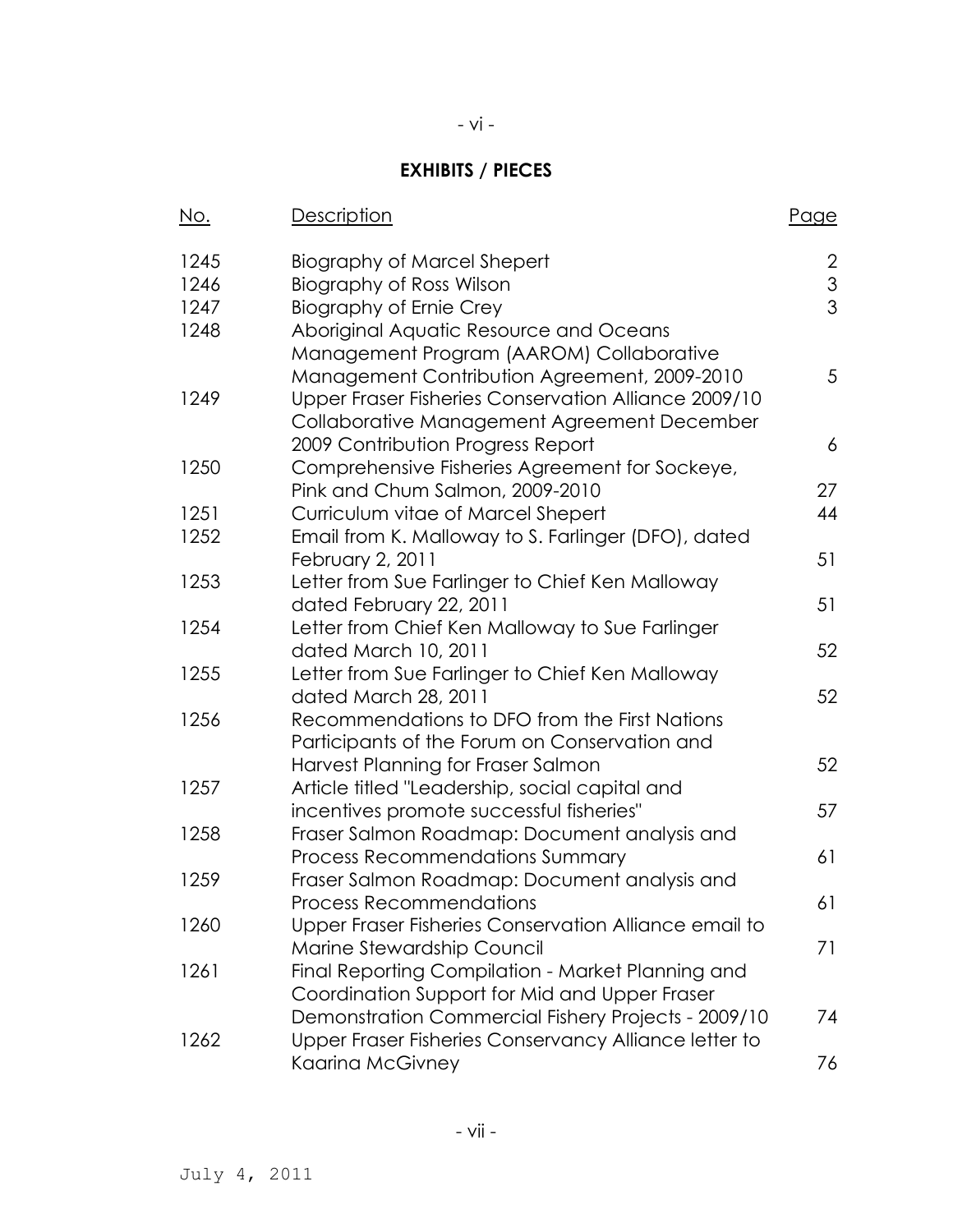### **EXHIBITS / PIECES**

| No.  | Description                                                                                                                                                    | Paae |
|------|----------------------------------------------------------------------------------------------------------------------------------------------------------------|------|
| 1263 | Integrated Science and Two-Eyed Seeing: Walking<br>and Talking Together                                                                                        | 77   |
| 1264 | Map at Tab 8                                                                                                                                                   | 85   |
| 1265 | Map at Tab 9                                                                                                                                                   | 85   |
| 1266 | Microsoft Excel spreadsheet indicating Restoration                                                                                                             |      |
|      | <b>Project Costs</b>                                                                                                                                           | 91   |
| 1267 | Notes from Conference Call on August 31st, 2010,<br>starting at 3:30 p.m., with participants Ross Wilson,<br>Jim White, Greg Thomas, Randy Brahniuk, and Susan |      |
|      | Anderson Behn                                                                                                                                                  | 98   |
| 1268 | Central Coast First Nation Marine Use Plan Executive                                                                                                           |      |
|      | Summary                                                                                                                                                        | 107  |
| 1269 | E-mail dated May 4, 2011, from Kristin Wong to Ross<br>Wilson, Subject: Heiltsuk request to increase their                                                     |      |
|      | FSC sockeye allocation for 2011                                                                                                                                | 107  |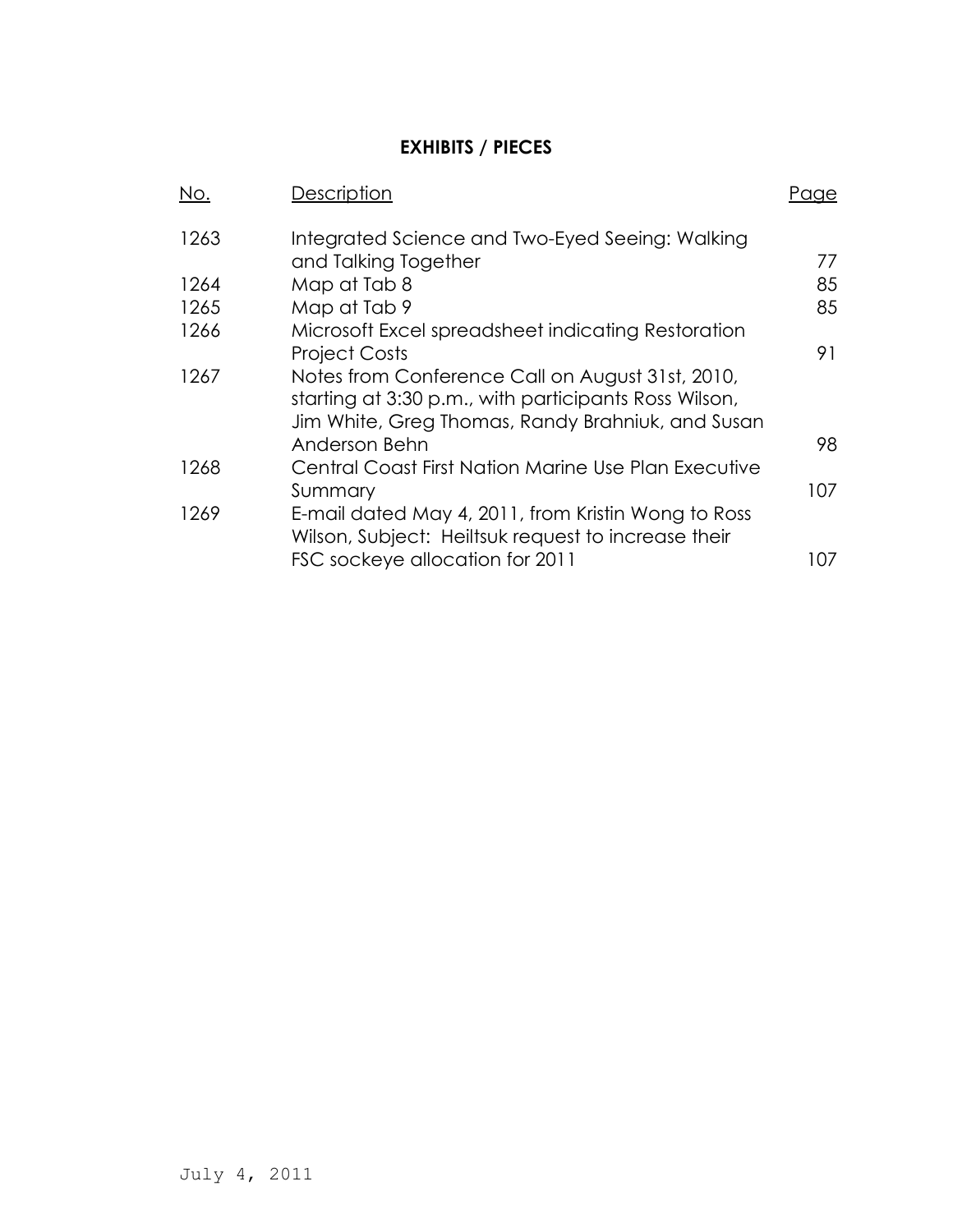1 Vancouver, B.C. /Vancouver<br>2 (C.-B.) 2  $(C.-B.)$ <br>3  $July 4,$ 3 July 4, 2011/le 4 juillet 2011  $\frac{4}{5}$ 5 THE REGISTRAR: The hearing is now resumed.<br>6 MR. McGOWAN: Good morning, Mr. Commissione 6 MR. McGOWAN: Good morning, Mr. Commissioner. For the record it's Patrick McGowan, with me is Jennifer 8 Chan, we're counsel for the Commission. Today we 9 have a new panel before you. The panel will be dealing with topics related to Aboriginal fishing. 11 Just to introduce you to the panel, Mr. 12 Commissioner, from left to right. On my far left 13 we have Mr. Ross Wilson, moving to the right, Mr. 14 Ernie Crey, Mr. Marcel Shepert and Mr. Barry 15 Rosenberger. Mr. Rosenberger has been a witness 16 here previously. 17 Perhaps before we get started we could have 18 the witnesses sworn. 19 THE REGISTRAR: Good morning, gentlemen. Would you put<br>20 vour microphones on, please. Mr. Rosenberger, your microphones on, please. Mr. Rosenberger, 21 we'll consider your affirmation is still in 22 effect, you have been affirmed before. For the 23 remainder of you, I will do the affirmation. 24 25 BARRY ROSENBERGER, recalled.  $\frac{26}{27}$ ROSS WILSON, affirmed. 28 29 ERNIE CREY, affirmed. 30<br>31 MARCEL SHEPERT, affirmed. 32 33 THE REGISTRAR: Would you state your name, please. 34 MR. WILSON: Ross Wilson. 35 THE REGISTRAR: Thank you. 36 MR. CREY: Ernie Crey.<br>37 THE REGISTRAR: Thank you. 37 THE REGISTRAR: 38 MR. SHEPERT: Marcel Shepert. 39 THE REGISTRAR: Thank you. Counsel. 40 MR. McGOWAN: Thank you. 41<br>42 EXAMINATION IN CHIEF BY MR. McGOWAN: 43 44 Q Starting with you, Mr. Shepert, you're a 45 professional mediator, facilitator and negotiator? 46 MR. SHEPERT: That's correct. 47 Q You are the Coordinator of the Upper Fraser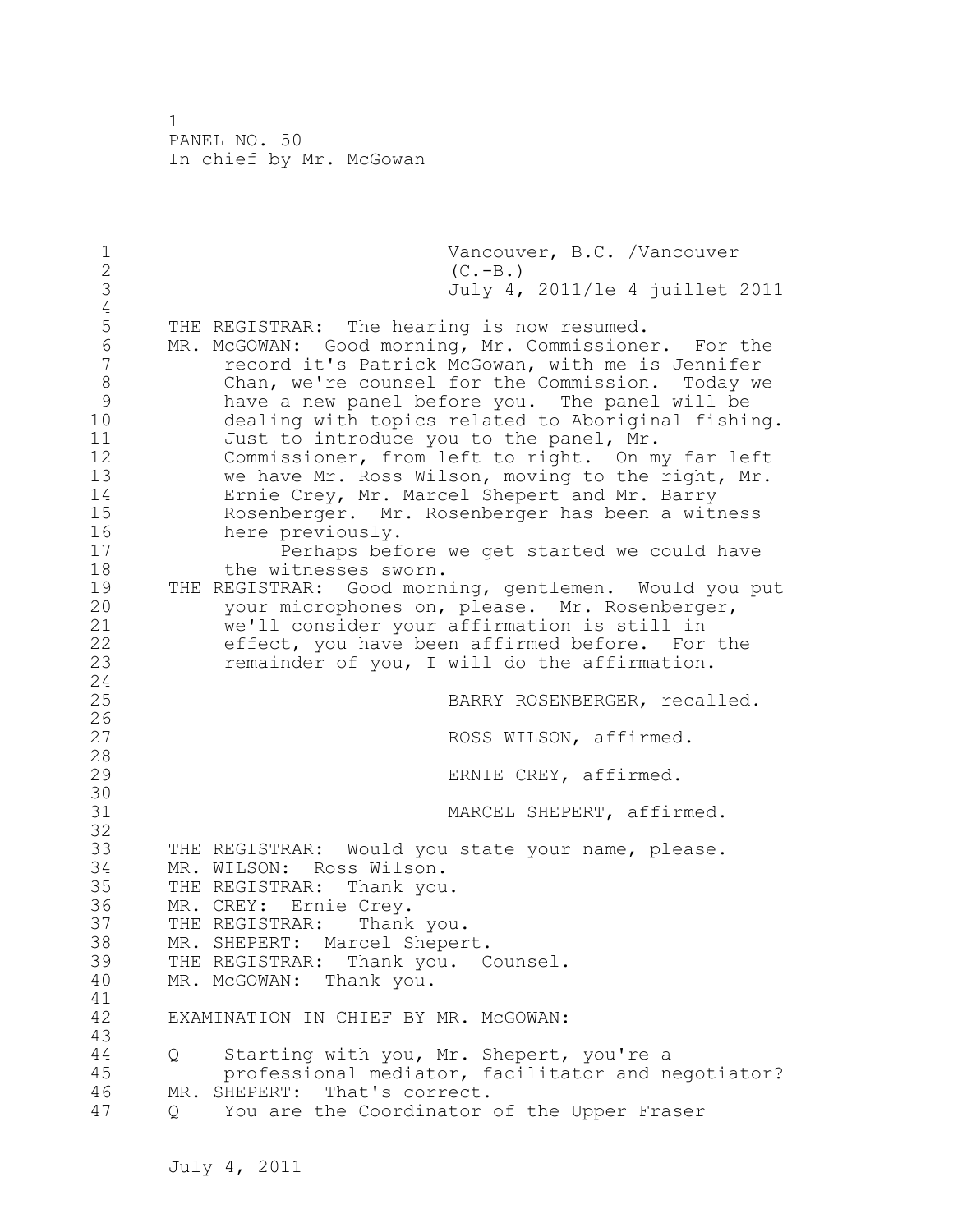1 Fisheries Conservation Alliance, sometimes called 2 the UFFCA? 3 MR. SHEPERT: Was.<br>4 Q You were form 4 Q You were formerly. And you're the former<br>5 Executive Director of the Fraser River Ab 5 Executive Director of the Fraser River Aboriginal<br>6 Fisheries Secretariat, sometimes called FRAFS? 6 Fisheries Secretariat, sometimes called FRAFS? MR. SHEPERT: That's correct. 8 Q You continue to assist FRAFS as a facilitator?<br>9 MR. SHEPERT: Yes. 9 MR. SHEPERT: Yes.<br>10 0 You sit as a 10 Q You sit as a Canadian member on the Pacific Salmon 11 Commission's Fraser River Panel? 12 MR. SHEPERT: As an observer. 13 Q As an observer, thank you. And as the Upper 14 Fraser representative on the Integrated Harvest<br>15 Planning Committee. Planning Committee. 16 MR. SHEPERT: That's correct. 17 Q Thank you. And what First Nation band do you 18 belong to? 19 MR. SHEPERT: I belong to the Wet'suet'en First Nation.<br>20 0 Thank you. Mr. Wilson, you're a member of the 20 Q Thank you. Mr. Wilson, you're a member of the 21 Heiltsuk Nation? 22 MR. WILSON: Yes. 23 Q You're currently the Director of the Heiltsuk 24 Integrated Resource Management Department? 25 MR. WILSON: Yes. 26 Q You've held a number of previous postings, some of<br>27 which include Chief Counsellor for the Heiltsuk which include Chief Counsellor for the Heiltsuk 28 Tribal Council? 29 MR. WILSON: Yes. 30 Q And the Aquatic Manager for Heiltsuk Integrated 31 Resource Management Department?<br>32 MR. WILSON: Yes. MR. WILSON: Yes. 33 Q You currently sit on a number of boards and 34 committees, including the Co-management Working 35 Group for the First Nations Fisheries Council?<br>36 MR. WILSON: Correct. MR. WILSON: Correct. 37 MR. McGOWAN: And if we could just first of all have<br>38 Mr. Shepert's bio marked, which I neqlected to  $Mr.$  Shepert's bio marked, which I neglected to do, 39 that's at our Tab 21. 40 THE REGISTRAR: That will be Exhibit number 1244 (sic). 41 MR. McGOWAN: Thank you. 42 EXHIBIT 1245: Biography of Marcel Shepert 44 45 MR. McGOWAN: Thank you. And if the next exhibit could 46 be Mr. Wilson's biography, which we now see on the 47 screen.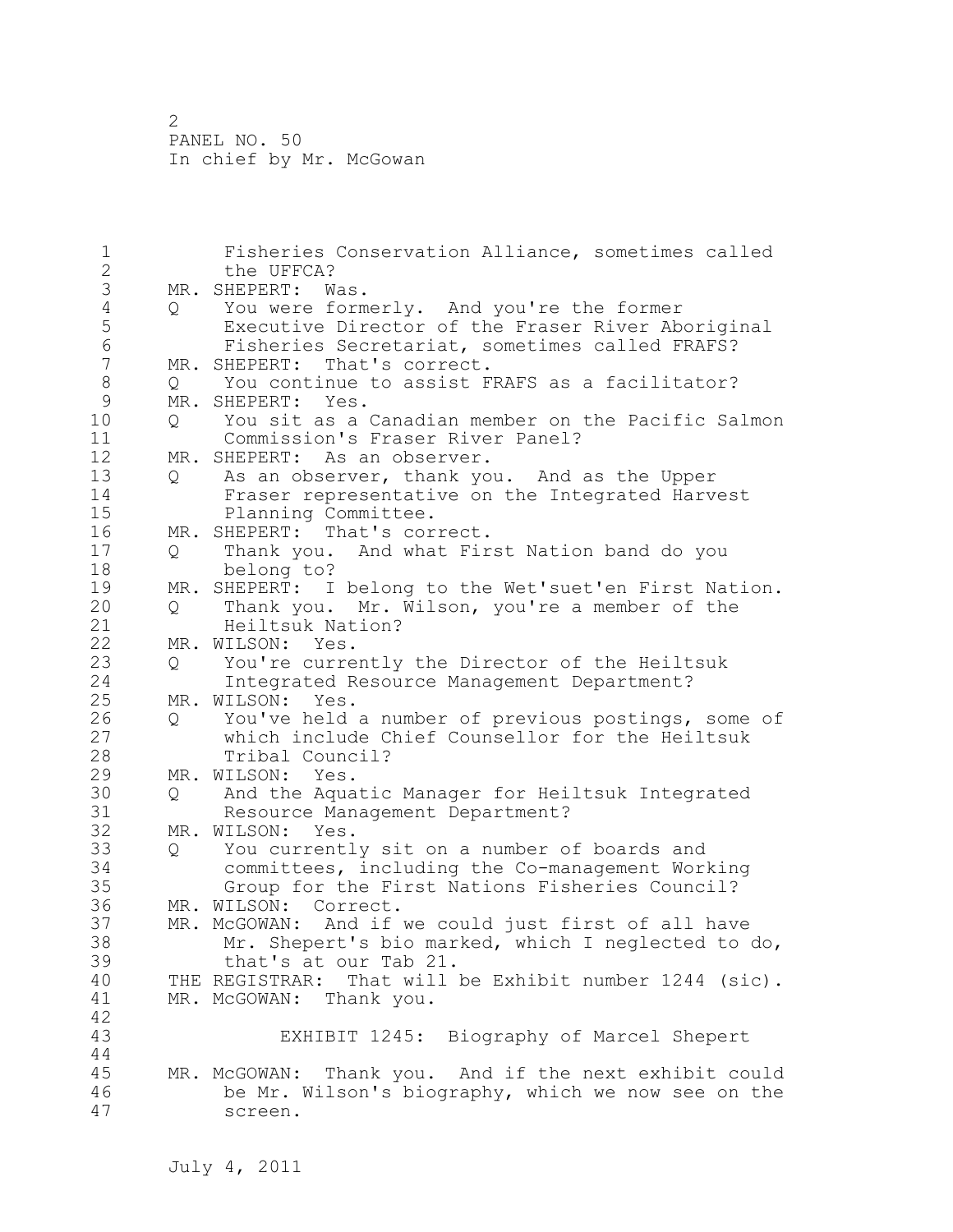1 THE REGISTRAR: Exhibit 1245 (sic). 2 3 EXHIBIT 1246: Biography of Ross Wilson  $\frac{4}{5}$ 5 MR. McGOWAN: Thank you.<br>6 0 Mr. Crev, vou're a m 6 Q Mr. Crey, you're a member of the Sto:lo Nation? MR. CREY: That's correct. 8 Q You worked for the Department of Fisheries and 9 Oceans as an Aboriginal Advisor from 1984 to 1990? MR. CREY: I did. 11 Q Your current role is as Fisheries and Policy 12 Advisor for the Sto:lo Tribal Council? MR. CREY: That's correct. 14 Q You're a member of the Fraser River Aboriginal<br>15 Fisheries Secretariat Executive Committee? 15 Fisheries Secretariat Executive Committee? 16 MR. CREY: I am. 17 Q You're also a member of the Fraser Valley 18 Aboriginal Fisheries Society, sometimes called 19 FVAFS?<br>20 MR. CREY: MR. CREY: Yes. 21 Q And you're an alternate member on the Monitoring 22 and Compliance Panel of the ISDF? 23 MR. CREY: That's correct. 24 Q And you've also previously served as a member of 25 the Pacific Salmon Commission's Fraser River 26 Panel.<br>27 MR. CREY: MR. CREY: That's correct. 28 MR. McGOWAN: Thank you. And if Mr. Crey's biography 29 could be the next exhibit. 30 THE REGISTRAR: Exhibit number 1246 (sic). 31<br>32 EXHIBIT 1247: Biography of Ernie Crey 33 34 MR. McGOWAN: 35 Q And if we could please have Exhibit 323. Mr. 36 Rosenberger, you have been here before and been 37 introduced, so I'll just briefly remind the 38 Commissioner. You have been with the Department 39 of Fisheries and Oceans since the late '70s? 40 MR. ROSENBERGER: That's correct. 41 Q You're presently the Area Director for the BC<br>42 Interior? 42 Interior?<br>43 MR. ROSENBERGE MR. ROSENBERGER: That's correct. 44 Q A position you've held since 2002? 45 MR. ROSENBERGER: That's right. 46 Q And you're also since 2009 the Canadian Chair of 47 the Fraser River Panel?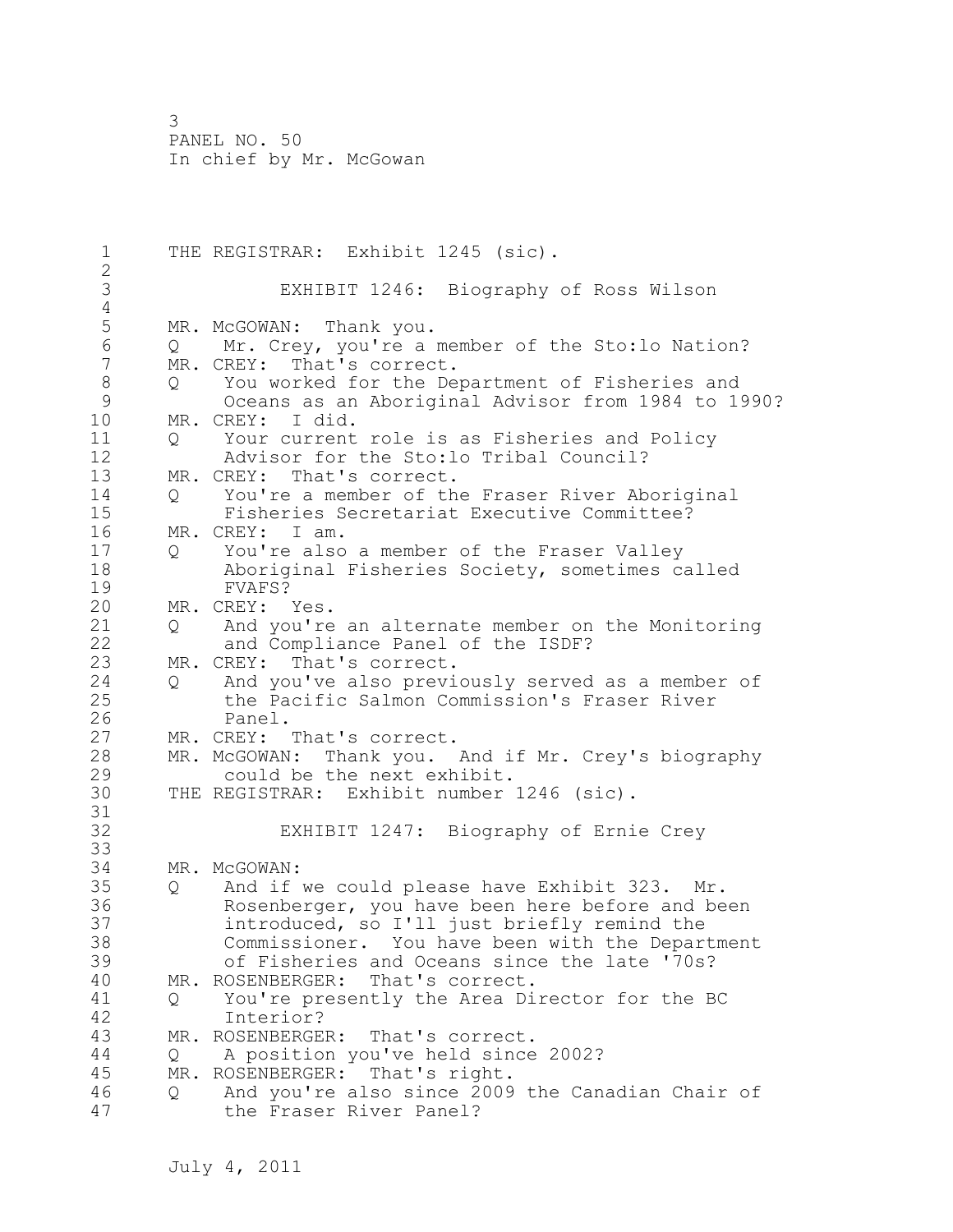1 MR. ROSENBERGER: That's correct. 2 MR. McGOWAN: As I said, Mr. Commissioner, Mr. 3 Rosenberger's *c.v.* is Exhibit 323. It's been 4 previously marked.<br>5 Q Mr. Shepert, I'd l 5 Q Mr. Shepert, I'd like to start with you, please,<br>6 with a couple of questions about the Upper Frase 6 with a couple of questions about the Upper Fraser Fisheries Conservation Alliance. Now, the 8 Commissioner is familiar with that organization,<br>9 it's detailed in a document prepared by the 9 it's detailed in a document prepared by the Commission. But I wonder if you could just 11 briefly describe for the Commissioner your 12 understanding of this AAROM body's purpose. 13 MR. SHEPERT: Thank you. Well, the way that I 14 understand the Upper Fraser Fisheries Conservation 15 Alliance is that it was formed out of necessity 16 for the 23 member bands that formed the membership 17 back in the sort of early 2000s. There was a real 18 need that was identified of supporting one another 19 in conservation and management of the salmon on<br>20 the Fraser. So out of that need most of the bay the Fraser. So out of that need most of the bands 21 from Williams Lake north had, you know, had not 22 been receiving their food, social, ceremonial 23 fisheries, and therefore found that by working 24 together as a collaborative that they would have a 25 better chance in trying to get the numbers back to 26 their natal streams in the upper watershed.<br>27 So it was formed out of necessity, and So it was formed out of necessity, and it's 28 been quite successful. It was also formed to, you 29 know, look at some sort of mandated representation 30 issues, and to reduce funding competition in the 31 upper watershed.<br>32 0 And how long has 32 Q And how long has that organization been in 33 existence? 34 MR. SHEPERT: I think its incorporation was in '05 or 35 '06, something like along those lines. So we're<br>36 100king at about six years now in operation. looking at about six years now in operation. 37 Q And is it funded primarily through DFO's AAROM 38 program? 39 MR. SHEPERT: Primarily, but not exclusively. 40 Q And I wonder if you can just briefly articulate 41 for the Commissioner some of the benefits that you<br>42 beserved flowing from the organization of First observed flowing from the organization of First 43 Nations in a sub-regional body like this. 44 MR. SHEPERT: So the benefits, as I see them, have been 45 better coordination of activities in the Upper 46 Fraser. A strategic plan was developed six or 47 seven years ago before we were even incorporated.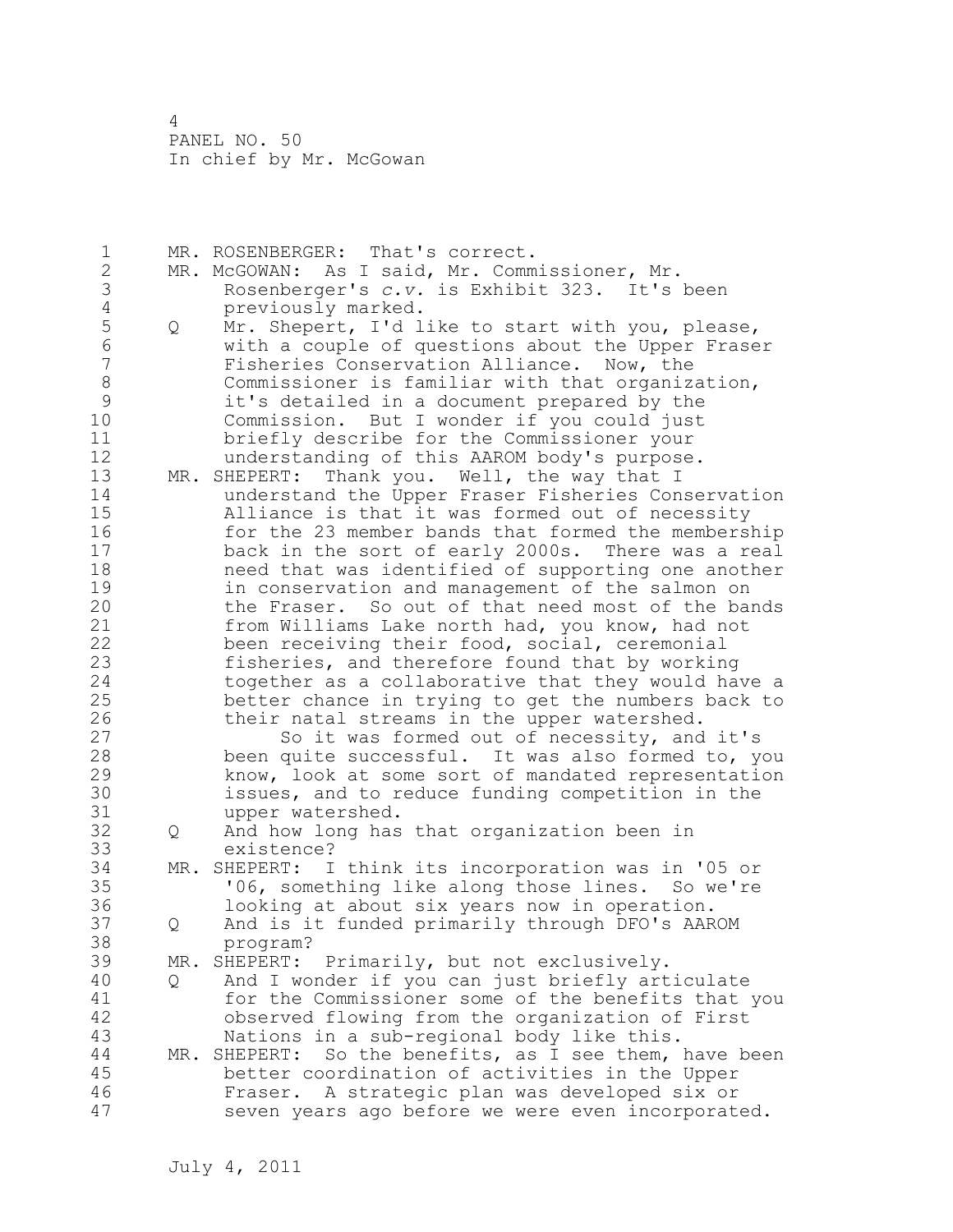1 It's an extensive document, it's about 120 pages, 2 which breaks the watershed into five sub-regions, 3 which are based on watersheds. And so we were 4 able to do that.<br>5 We were abl 5 We were able to pool our resources and our 6 expertise. We have now I think on staff up to at any given time between three and five biologists, 8 which we share. And the benefits have been<br>9 incredible. 9 incredible.<br>10 We hav We have community fisheries liaisons 11 representing each of the communities which report 12 back at forums. We hold about eight general 13 meetings a year and they roam around the watershed 14 and they bring issues together. And our agendas 15 are always very highly focused and usually deal 16 with specific issues, whether it be preparing for 17 a fishery on any given year. So for '09, which 18 this is all about, we would have got together 19 sometime early in the spring to start talking<br>20 about stocks of concern and all of the techni about stocks of concern and all of the technical 21 issues and looking for mutual areas of support and 22 development of positions. So I think it's been 23 very effective from that way. 24 Q Thank you. Could we please have Commission's 25 document 29 on the screen. You talked about the 26 program being financed primarily through the AAROM<br>27 program. I just want to ask you, on the screen program. I just want to ask you, on the screen 28 right there, is this a copy of the AAROM agreement 29 that sets out the funding and other matters 30 **related to the Upper Fraser Conservation,**<br>31 Fisheries Conservation Alliance? Fisheries Conservation Alliance? 32 MR. SHEPERT: This is an agreement, but I notice that 33 it also is an amendment. 34 MR. McGOWAN: Okay. Thank you, if that could be the 35 next exhibit. 36 THE REGISTRAR: Exhibit 1247 (sic). 37 38 EXHIBIT 1248: Aboriginal Aquatic Resource 39 and Oceans Management Program (AAROM) 40 Collaborative Management Contribution 41 Agreement, 2009-2010 42 43 MR. McGOWAN: 44 Q And the UFFCA is required to file progress reports 45 periodically? 46 MR. SHEPERT: Yes. 47 Q Could we please have Tab 30 from our documents.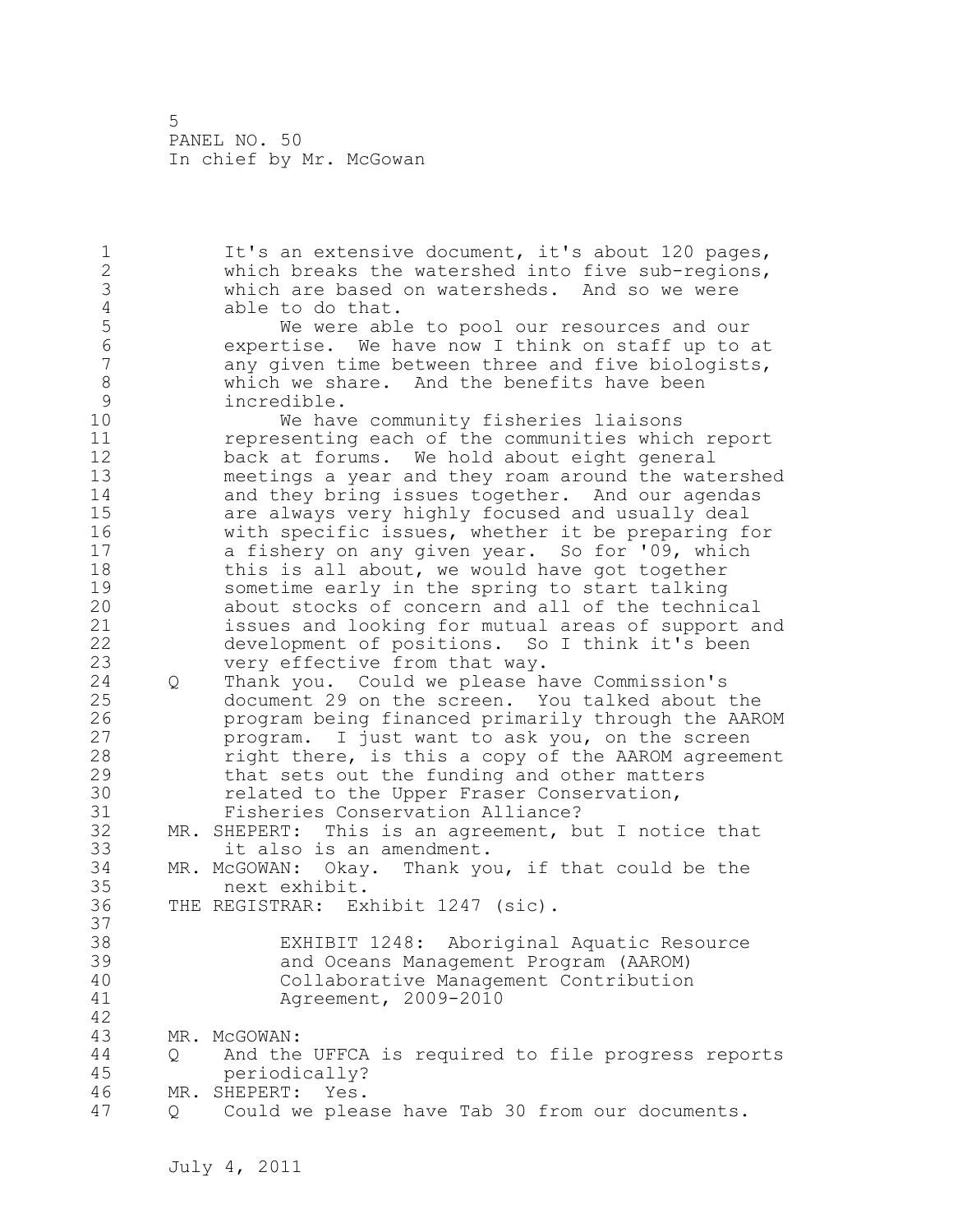1 And is this an example of one of the progress 2 reports that has been prepared and filed? 3 MR. SHEPERT: Yes.<br>4 MR. McGOWAN: If t 4 MR. McGOWAN: If that could be the next exhibit,<br>5 blease. 5 please.<br>6 THE REGISTRA THE REGISTRAR: Exhibit 1248 (sic). 7 8 EXHIBIT 1249: Upper Fraser Fisheries<br>9 Conservation Alliance 2009/10 Collabo 9 Conservation Alliance 2009/10 Collaborative Management Agreement December 2009 11 Contribution Progress Report 12 13 MR. McGOWAN: 14 Q Mr. Crey, I'm going to turn to you now and ask you 15 a couple of questions about the Lower Fraser 16 Fisheries Alliance. Is this a fairly new body? 17 MR. CREY: It is. We've worked for the better part of 18 the year putting the body together. 19 Q Okay. I wonder if you could just very briefly<br>20 describe to the Commissioner what it is and ho describe to the Commissioner what it is and how it 21 might be similar or different from the UFFCA. 22 MR. CREY: The Lower Fraser Fisheries Alliance has an 23 assembly, a political assembly, that has mandated 24 a committee, the Executive Committee of the Lower 25 Fraser Fisheries Alliance. That's where it 26 derives -- the Executive Committee derives its<br>27 mandate. All 29 First Nations on the Lower Fr. mandate. All 29 First Nations on the Lower Fraser 28 River are participants. And there's expressions 29 of interest from other First Nations to join in. 30 It's been around for about a year. We've spent a<br>31 10t of time on internal organizational matters, lot of time on internal organizational matters, 32 putting the organization together, laying out a 33 vision and goals for the organization, and also 34 we've spent a fair amount of that time this part 35 year working closely with representatives of DFO. 36 Q Okay. 37 MR. CREY: And they do participate in the Lower Fraser 38 Fisheries Alliance. They have people that sit at 39 the table with us, and so it's -- it's a bit of a 40 work in progress, but we're well -- well on our 41 way to having a body on the Lower Fraser River<br>42 that coordinates meetings between and amongst that coordinates meetings between and amongst the 43 First Nations themselves and in turn works with 44 representatives, employees of the Department of 45 Fisheries and Oceans. And of course the focus and 46 the interest is the Lower Fraser fishery. 47 Q Right.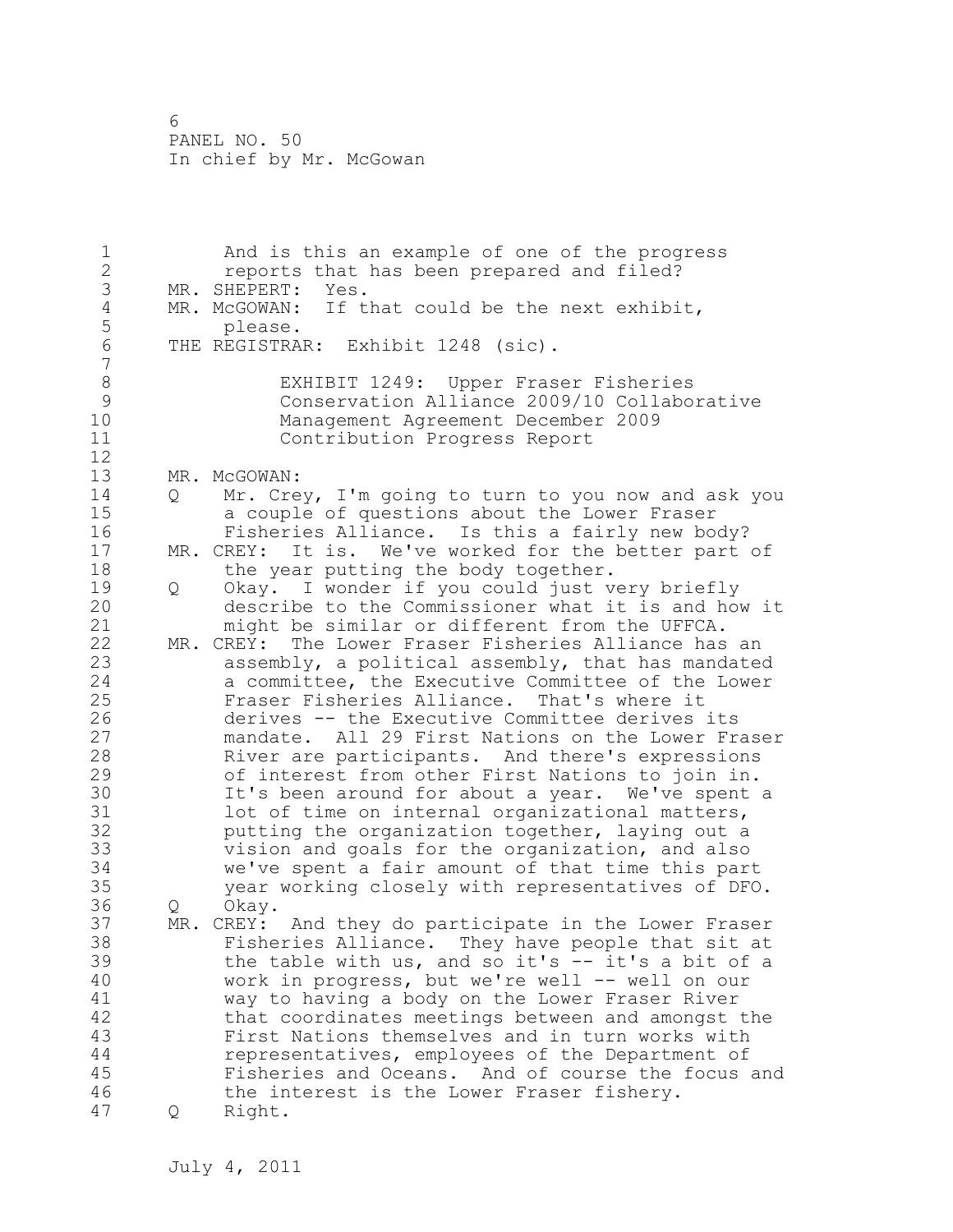1 MR. CREY: And how it might be -- how it might be 2 managed now and on into the future. 3 Q So this organization has both Tier 1 and Tier 2 4 aspects to it?<br>5 MR. CREY: It does. 5 MR. CREY: It does.<br>6 0 And it's funde 6 Q And it's funded primarily through the AAROM 7 program? 8 MR. CREY: That's correct.<br>9 0 Thank you. Mr. Wilso 9 Q Thank you. Mr. Wilson, does the -- do the<br>10 Heiltsuk belong to an AAROM organization? Heiltsuk belong to an AAROM organization? 11 MR. WILSON: The Island and Marine Aquatic Working 12 Group. 13 Q Okay. And do you also have some connection to 14 IMAWG? 15 MR. WILSON: Yes. 16 Q And IMAWG stands for... 17 MR. WILSON: Island and Marine Aquatic Working Group. 18 Q Thank you. I've got so many acronyms here, 19 sometimes I forget what they stand for. The first<br>20 AAROM body that you mentioned is somewhat AAROM body that you mentioned is somewhat 21 different than the previous two we spoke about; is 22 that right? 23 MR. WILSON: Actually it's the same, sorry. 24 Q Is it. Okay. And is the IMAWG organization 25 distinct or does it carry out a very much a 26 similar function, as well.<br>27 MR. WILSON: Same function. MR. WILSON: Same function. 28 Q Okay, thank you. Mr. Rosenberger, you attend 29 meetings with -- at least in the Upper Fraser, 30 with the UFFCA?<br>31 MR. ROSENBERGER: The MR. ROSENBERGER: That's correct. 32 Q And you also attend meetings with a number of 33 other First Nations fishery-related organizations? 34 MR. ROSENBERGER: That's correct. 35 Q In an average year, approximately how many 36 meetings would you have with First Nations 37 fisheries organizations or First Nations about 38 fishing. 39 MR. ROSENBERGER: Personally, probably 20 to 30. 40 Q And is it similar numbers for you, Mr. Crey and 41 Mr. Shepert?<br>42 MR. SHEPERT: The MR. SHEPERT: The question is how many meetings I go to 43 with DFO in the room? 44 Q Yeah, in a year. 45 MR. SHEPERT: Yeah, I would concur, something along 46 those lines. 47 Q A similar experience for you, Mr. Crey?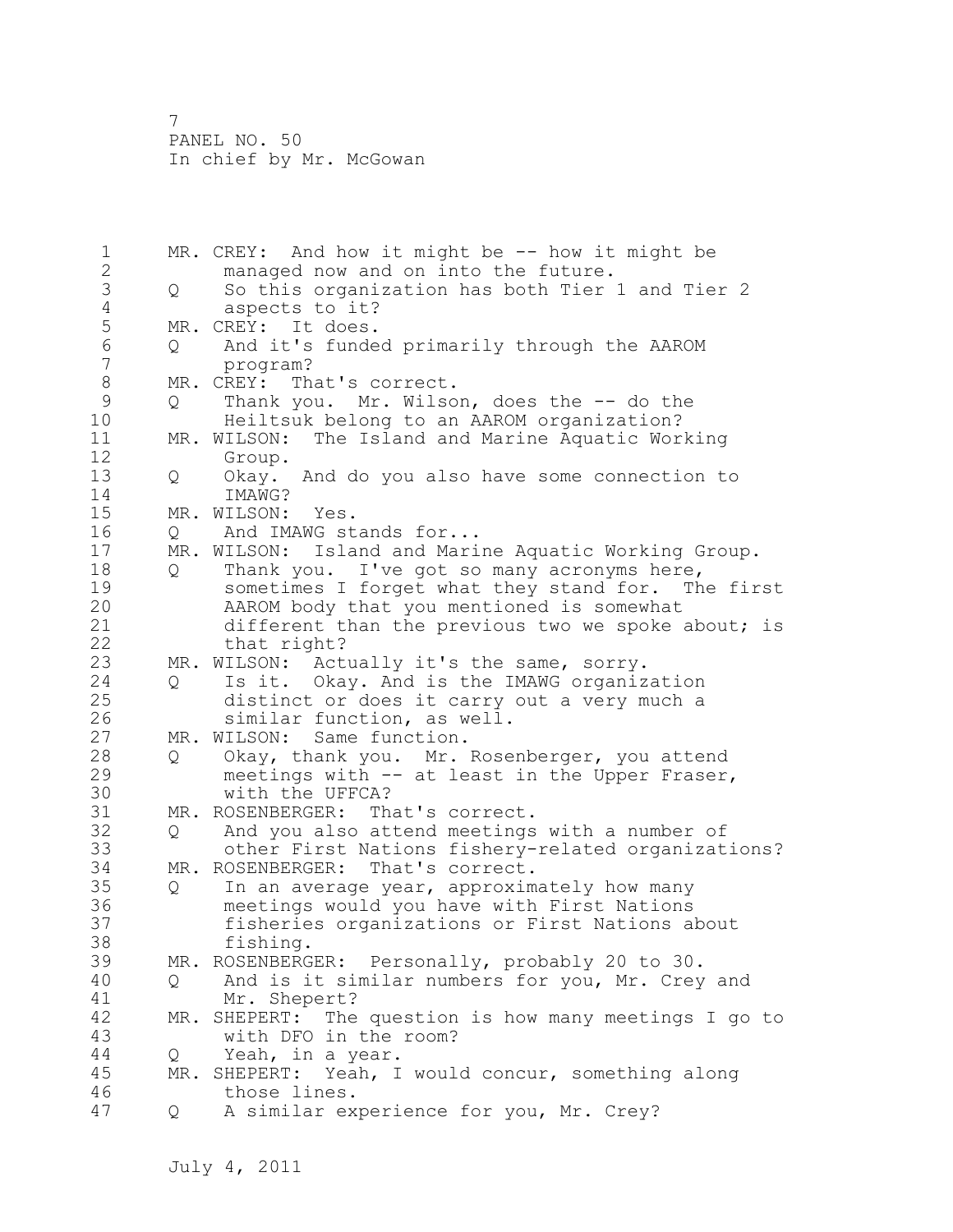1 MR. CREY: That few? It feels like more, but yeah, I'd 2 say, you know, 30 to 40 meetings annually with DFO 3 in the room.<br>4 Q Mr. Wilson, 4 Q Mr. Wilson, do you have a similar experience, or 5 are you...<br>6 MR. WILSON: Oh 6 MR. WILSON: Oh, no, much less. Q Mr. Rosenberger, with respect to these 8 organizations we've been speaking about, like the 9 Upper Fraser Fisheries Conservation Alliance or the Lower Fraser Fisheries Alliance, is it the 11 Department's intention that they can at least in 12 part satisfy their consultation obligations by 13 engaging with these AAROM bodies as opposed to 14 with the individual bands? 15 MR. ROSENBERGER: That's correct. 16 Q And I take it that's because in DFO's view it's 17 easier to consult in aggregates? 18 MR. ROSENBERGER: Well, it might be easier to consult 19 in aggregates, but the objective is to try to get<br>20 an integrated plan, so it's better to bring all an integrated plan, so it's better to bring all 21 parties to the table. 22 O Okav. 23 MR. ROSENBERGER: So that's the overriding objective. 24 Q And to the extent the Department is moving towards 25 a co-management relationship with First Nations, 26 is it their desire to accomplish that similarly by<br>27 engaging with aggregates? engaging with aggregates? 28 MR. ROSENBERGER: That's correct. 29 Q Okay. Mr. Shepert, speaking of the Upper Fraser 30 Fisheries Conservation Alliance, does that<br>31 organization view itself as being a consul organization view itself as being a consultative 32 body that speaks on behalf of the -- its member 33 organizations when engaging with DFO? 34 MR. SHEPERT: So is it mandated, is that the question? 35 Q Yes.<br>36 MR. SHEPE MR. SHEPERT: Is it mandated to speak on behalf of its 37 representatives -- 38 Q Yes. 39 MR. SHEPERT: -- at that table? No. 40 Q Okay. What about the Lower Fraser Fisheries 41 Alliance, Mr. Crey?<br>42 MR. CREY: Well, the Low MR. CREY: Well, the Lower Fraser Fisheries Alliance 43 has a -- has a mandate and it has a set of terms 44 of reference. I wouldn't go so far as to suggest 45 that it speaks for the First Nations collectively 46 on the Lower Fraser River, but it does work 47 between and amongst the First Nations,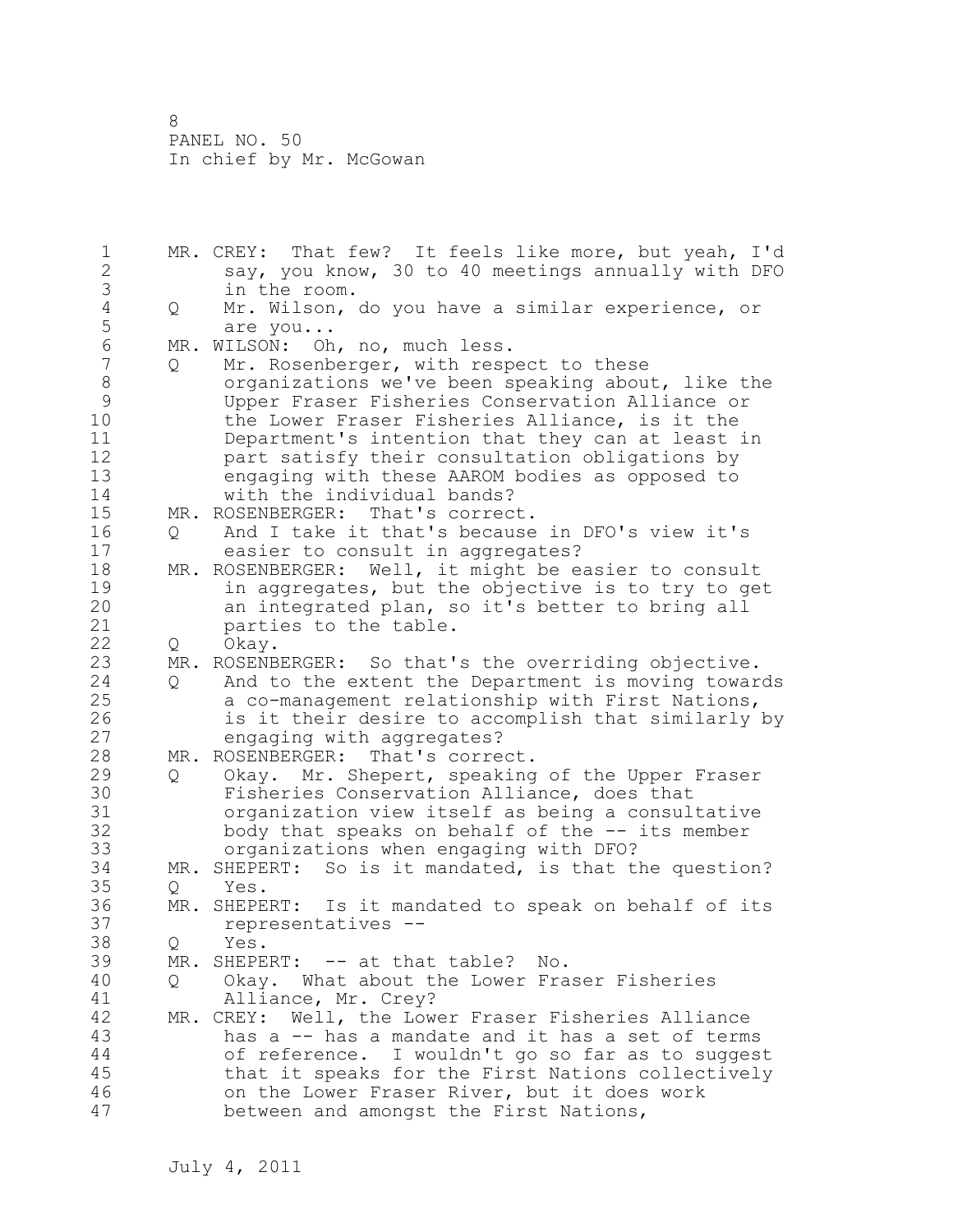1 cooperating, planning, discussing issues of 2 importance in the fishery, or for the communities 3 in the fishery. Looks at helpful projects of a 4 scientific nature or a study nature that might be<br>5 helpful. Reports back to the assembly, the Lower 5 helpful. Reports back to the assembly, the Lower 6 Fraser Fisheries Alliance Assembly, which are the communities. But in the Fraser Valley, the 8 6 8 consultation have to include the communities<br>8 6 themselves, and it's the LFFA is not a one-s 9 themselves, and it's the LFFA is not a one-stop<br>10 shopping spot for DFO, but it plays a key and i shopping spot for DFO, but it plays a key and it's 11 an important role. 12 Q Okay. 13 MR. CREY: On the Lower Fraser. 14 Q And, Mr. Wilson, does that similarly describe the 15 mandate of IMAWG with respect to the Heiltsuk? 16 MR. WILSON: No, currently IMAWG is relatively new, so 17 they haven't created that structure yet. 18 Q Okay. 19 MR. WILSON: But that's the plan.<br>20 0 Okav. Mr. Rosenberger, I ta 20 Q Okay. Mr. Rosenberger, I take it the Department's 21 aware of the position of these organizations, that 22 they don't speak, they're not mandated to speak on 23 behalf of their member bands; is that fair? 24 MR. ROSENBERGER: That's correct. 25 Q With respect to any of these AAROM groups, or any 26 of the other AAROM groups that exist, is -- sub-<br>27 eqional bodies, is the flow of money to any of regional bodies, is the flow of money to any of 28 these organizations contingent upon them being 29 able to agree to engage with DFO on behalf of 30 their member organizations?<br>31 MR. ROSENBERGER: No. it is not. MR. ROSENBERGER: No, it is not. 32 Q Is there a hope that ultimately some day sub-33 regional AAROM bodies like the UFFCA will develop 34 into representational bodies which could speak on 35 behalf of their member bands? 36 MR. ROSENBERGER: That's correct. 37 Q From DFO's perspective? 38 MR. ROSENBERGER: That's correct. 39 Q And I'll ask the rest of the panel. Is it the 40 hope of those organizations or the First Nations 41 that belong to them that ultimately they will hand<br>42 over authority and mandate these organizations to over authority and mandate these organizations to 43 deal with DFO on behalf of their member bands? 44 MR. SHEPERT: Yes. 45 Q Okay. 46 MR. CREY: I would say that's part of the longer term 47 -- a longer term goal of the First Nations on the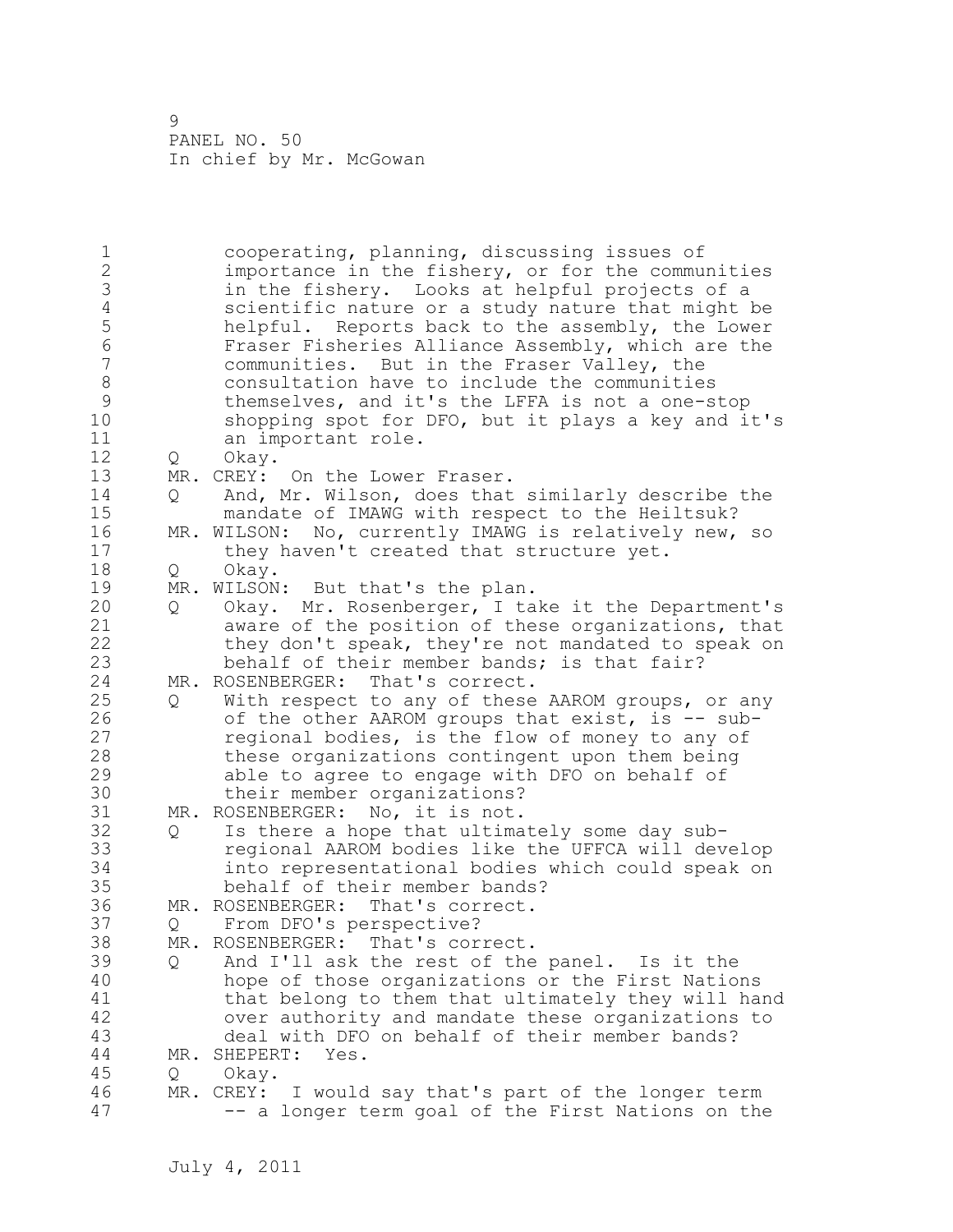1 Lower Fraser River. 2 MR. WILSON: I agree. 3 Q And what would have to happen, what's going to<br>4 have to occur in your view to move these 4 have to occur in your view to move these<br>5 organizations to the stage where they are 5 5 organizations to the stage where they are mandated<br>6 5 to speak on behalf of their member bands? I'll 6 to speak on behalf of their member bands? I'll perhaps open that up to -- why don't we start with 8 you, Mr. Shepert? 9 MR. SHEPERT: Well, there's a number of things that<br>10 have to happen. I think some of this was touc have to happen. I think some of this was touched 11 on in the past, but certainly, you know, the -- 12 the ability of the First Nations within the Upper 13 Fraser to have that, to be able to mandate 14 somebody to negotiate on their behalf is going to 15 be a very tricky manoeuvre, but that's what's 16 going to have to happen if the AAROM is going to 17 be more of a meaningful consultative body. Then 18 the First Nations internal governance structures 19 would have to be more solidified and, you know,<br>20 the -- you know, more clarity would have to be the -- you know, more clarity would have to be 21 sought around what is -- what is actually going to 22 be negotiated away at those tables. So that would 23 be the number one starting point. 24 But also from the other side is the 25 commitment from the Department of Fisheries and 26 Oceans to the long-term viability of these bodies,<br>27 and a meaningful relationship based on, you know, and a meaningful relationship based on, you know, 28 improved decision-making within the regions. And 29 you know, I would say stable funding flows, less 30 bureaucracy, there would be a number of things<br>31 that would have to be in place in order for th 31 that would have to be in place in order for these<br>32 things to be more effective. things to be more effective. 33 Q Okay. Mr. Crey, do you have anything to add? 34 MR. CREY: I would agree with Mr. Shepert. The 35 arrangements we currently have with the Department 36 of Fisheries and Oceans are year-by-year. And 37 some of the discussions -- or some of the -- I 38 think what we're looking for that would give 39 impetus to the kind of thing that Mr. Shepert has 40 just described is ultimately getting a clear 41 signal from the Department of Fisheries and Oceans<br>42 that they're prepared to help sustain these bodies that they're prepared to help sustain these bodies 43 for the longer term, that it's not, Mr. 44 Commissioner, just a year-by-year arrangement for 45 funding, and for talk, but that they're in it for 46 the long term. And a very clear signal of the 47 direction in which they would like to go and of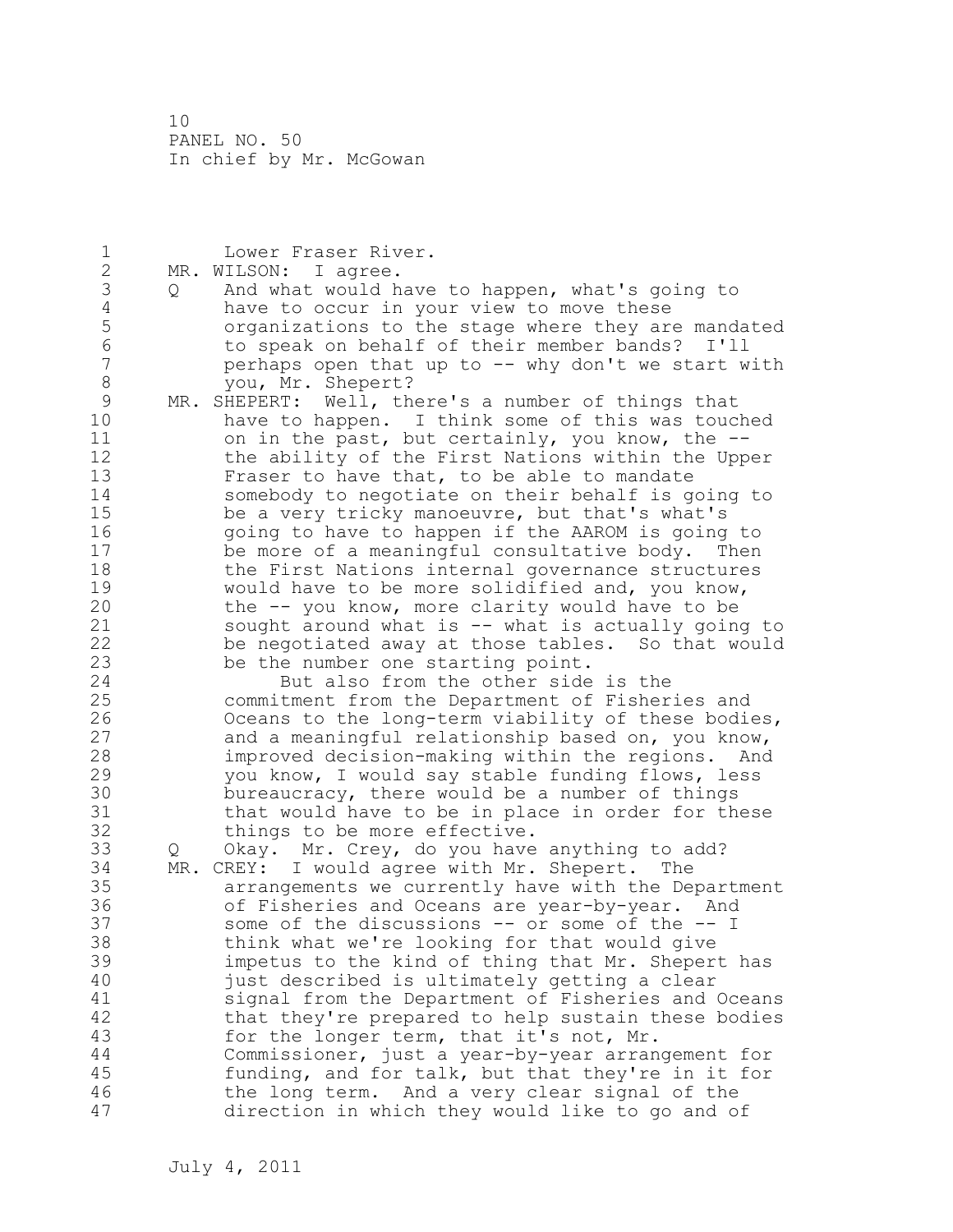1 course first and foremost in our minds these days 2 is the notion and the concept of co-management. 3 Q Yes.<br>4 MR. CREY: 4 MR. CREY: So we're waiting for a clear signal that<br>5 from the Department of Fisheries and Oceans or 5 from the Department of Fisheries and Oceans or the<br>6 6 Government of Canada that that's where they 6 Government of Canada that that's where they ultimately want to go. 8 Q Thank you. Mr. Wilson, do you have anything to 9 add to that?<br>10 MR. WILSON: A fe MR. WILSON: A few points. Long term funding, capacity 11 development, authority, structure of IMAWG has to 12 be created to provide our attendance, consultation 13 with First Nations communities and commitment from 14 DFO. 15 Q Thank you, sir. Mr. Rosenberger, presently 16 significant aspects of pre-season and in-season 17 management are accomplished through the Fraser 18 River Panel and through IHPCs. How do you see the 19 sub-regional organizations feeding into those<br>20 processes, moving forward? processes, moving forward? 21 MR. ROSENBERGER: You mentioned the Panel, and then you 22 mentioned a different process. 23 Q Yes. 24 MR. ROSENBERGER: Maybe you could clarify the question, 25 please. 26 Q Presently there's First Nations representation -<br>27 let's start with the Fraser Panel - on the Frase let's start with the Fraser Panel - on the Fraser 28 Panel, is that correct, and those members are 29 appointed by DFO? 30 MR. ROSENBERGER: That's correct.<br>31 0 Do you see DFO handing over 31 Q Do you see DFO handing over the appointment<br>32 duties, selection duties to First Nations duties, selection duties to First Nations 33 organizations in the future? 34 MR. ROSENBERGER: What we're striving for on 35 appointments to any of the panel processes is 36 First Nations to provide lists of two or three 37 potential candidates. The selection of the 38 individual to sit on there is at the discretion of 39 the Regional Director General and the Department. 40 Q Okay. Okay, thank you. Mr. Shepert, I wanted to 41 ask you about the geographic -- and Mr. Crey and<br>42 Mr. Wilson about the geographic organization of Mr. Wilson about the geographic organization of 43 the AAROM bodies. Mr. Shepert, first of all, is 44 it your expectation, given the hope that these 45 bodies ultimately can become mandated to deal with 46 DFO on behalf of their member bands, that they 47 will be involved in co-managing the resource on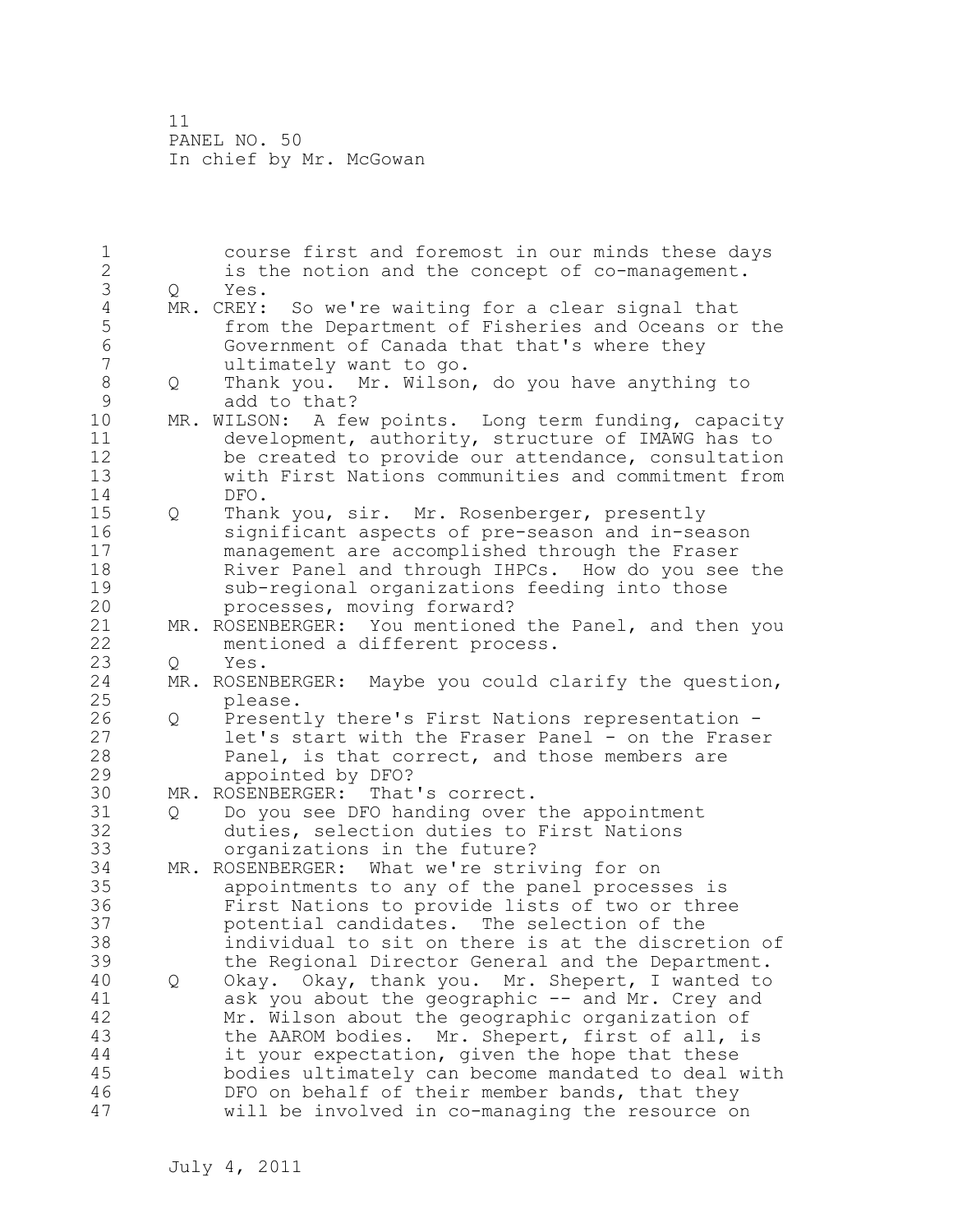| $\mathbf 1$      |     | behalf of the First Nations with DFO?                   |
|------------------|-----|---------------------------------------------------------|
| $\mathbf{2}$     |     | Yes.<br>MR. SHEPERT:                                    |
| 3                | Q   | Presently is the UFFCA organized or the sub-            |
| $\sqrt{4}$       |     | regional AAROM bodies like the LFFA or the Lower        |
| 5                |     | Fraser Fisheries Alliance and the UFFCA, are they       |
| $\sqrt{6}$       |     | organized geographically along the same Nation          |
| $\boldsymbol{7}$ |     | lines as the ITO?                                       |
| $\,8\,$          |     | MR. SHEPERT:<br>No.                                     |
| $\mathsf 9$      | Q   | Okay. Are they organized according to the same          |
| 10               |     | geographic regions that are used by the FNFC?           |
| 11               |     |                                                         |
|                  |     | MR. SHEPERT:<br>No.                                     |
| 12               | Q   | If those bodies are also going to be involved           |
| 13               |     | moving forward in the co-management relationship,       |
| 14               |     | are these geographic differences going to cause         |
| 15               |     | difficulties?                                           |
| 16               |     | I suppose they could. You know, the<br>MR. SHEPERT:     |
| 17               |     | things are not happening all succinctly. Things         |
| 18               |     | are happening in a timeline.                            |
| 19               | Q   | Yes.                                                    |
| 20               |     | MR. SHEPERT: So AAROM came along. AAROM was an          |
| 21               |     | opportunity, so there was an organization and a         |
| 22               |     | move to organize in order to meet the sort of the       |
| 23               |     | parameters that were laid out essentially within        |
| 24               |     | those agreements.                                       |
| 25               | Q   | Yes.                                                    |
| 26               | MR. | SHEPERT: So, you know, after seven years or six         |
| 27               |     | years of working together we have a very effective      |
| 28               |     | working relationship. What happens now with the         |
| 29               |     | new mandated organization, such as First Nations        |
| 30               |     | Fisheries Council, or any of the other, ITO, for        |
| 31               |     | example, remains to be seen. I think that there's       |
| 32               |     | strong support for those organizations in the           |
| 33               |     | Upper Fraser and the relationship how it plays out      |
| 34               |     | over the next years is going to be critical in          |
| 35               |     | terms of stability, and as a consequence providing      |
| 36               |     |                                                         |
|                  |     | the kind of sustainability that we're looking for       |
| 37               |     | in this Commission.                                     |
| 38               | Q   | Thank you. Mr. Crey, maybe I'll just give you an        |
| 39               |     | opportunity, then, to weigh in on the relationship      |
| 40               |     | between these bodies and broader watershed-type         |
| 41               |     | bodies or province-wide bodies like the ITO and         |
| 42               |     | the FNFC and the different geographic                   |
| 43               |     | organizations that they have.                           |
| 44               |     | One of the reasons we put the Lower Fraser<br>MR. CREY: |
| 45               |     | Fisheries Authority together and got a mandate          |
| 46               |     | from the Lower Fraser Fisheries Assembly, these         |
| 47               |     | would be the chiefs and councils in assembly, was       |
|                  |     |                                                         |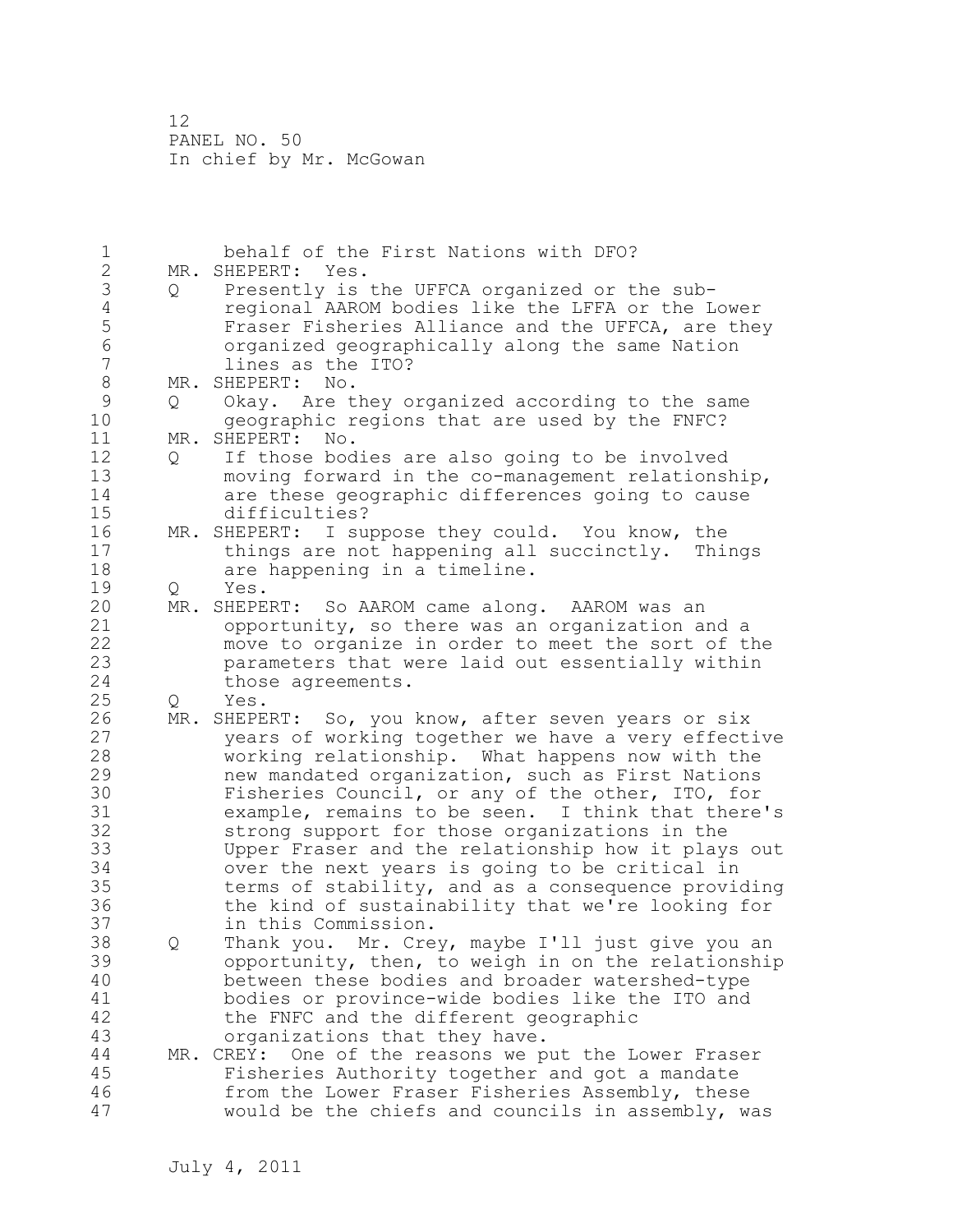1 first of all to organize the communities on the 2 Lower Fraser River. 3 Q Mm-hmm.<br>4 MR. CREY: A 4 MR. CREY: And there's acknowledgment that ultimately<br>5 we'll have to look at coordinating our efforts 5 we'll have to look at coordinating our efforts 6 with other First Nations in the watershed, and also our efforts with First Nations in what are 8 called the approach waters to the Fraser River.<br>9 So while we're not at that stage yet, where 9 So while we're not at that stage yet, where<br>10 there's a representative group throughout t there's a representative group throughout the 11 watershed, there's acknowledgment between and 12 amongst the groups that we're eventually going to 13 be working towards coordinating our efforts 14 throughout the watershed and in the approach 15 areas. 16 Q Thank you. Mr. Wilson, did you have anything to 17 add to that? 18 MR. WILSON: We can see value in the Fish Council 19 representing the Central Coast. There has to be<br>20 some work involved first, but with the -- with the some work involved first, but with the -- with the 21 IMAWG it would be a challenge, because currently 22 the IMAWG represents First Nations outside of the 23 Fraser River and that's a lot of bands both on the 24 Island, on the Mainland, up to the North, the 25 Haida Gwaii, so it would be a challenge. 26 Q Thank you. Mr. Rosenberger, we've heard about<br>27 some of these First Nations fishery organizati some of these First Nations fishery organizations 28 today and some of the processes that are in 29 existence that result in meetings and DFO working 30 together with First Nations. We've heard about<br>31 the FNFC and FRAFS, and the Commissioner has hea 31 the FNFC and FRAFS, and the Commissioner has heard<br>32 about the Forum and Roadmap processes that work about the Forum and Roadmap processes that work 33 through that. He's heard about the ITO, and now 34 some of these sub-regional bodies, the UFFCA, the 35 LFFA and the IMAWG. Do you find that with 36 engagement, the Department engaging with so many 37 different organizations that there's to some 38 degree a duplication of effort that occurs? 39 MR. ROSENBERGER: There is in some parts of it, that's 40 right. 41 Q Okay. Do you have any suggestions as to how any inefficiencies that exist might be better managed? 43 MR. ROSENBERGER: Well, the objectives that the 44 Department is striving for is that there be an 45 overarching body for either geographic areas or 46 for certain species management. And that there 47 would be sub-regional groups underneath that that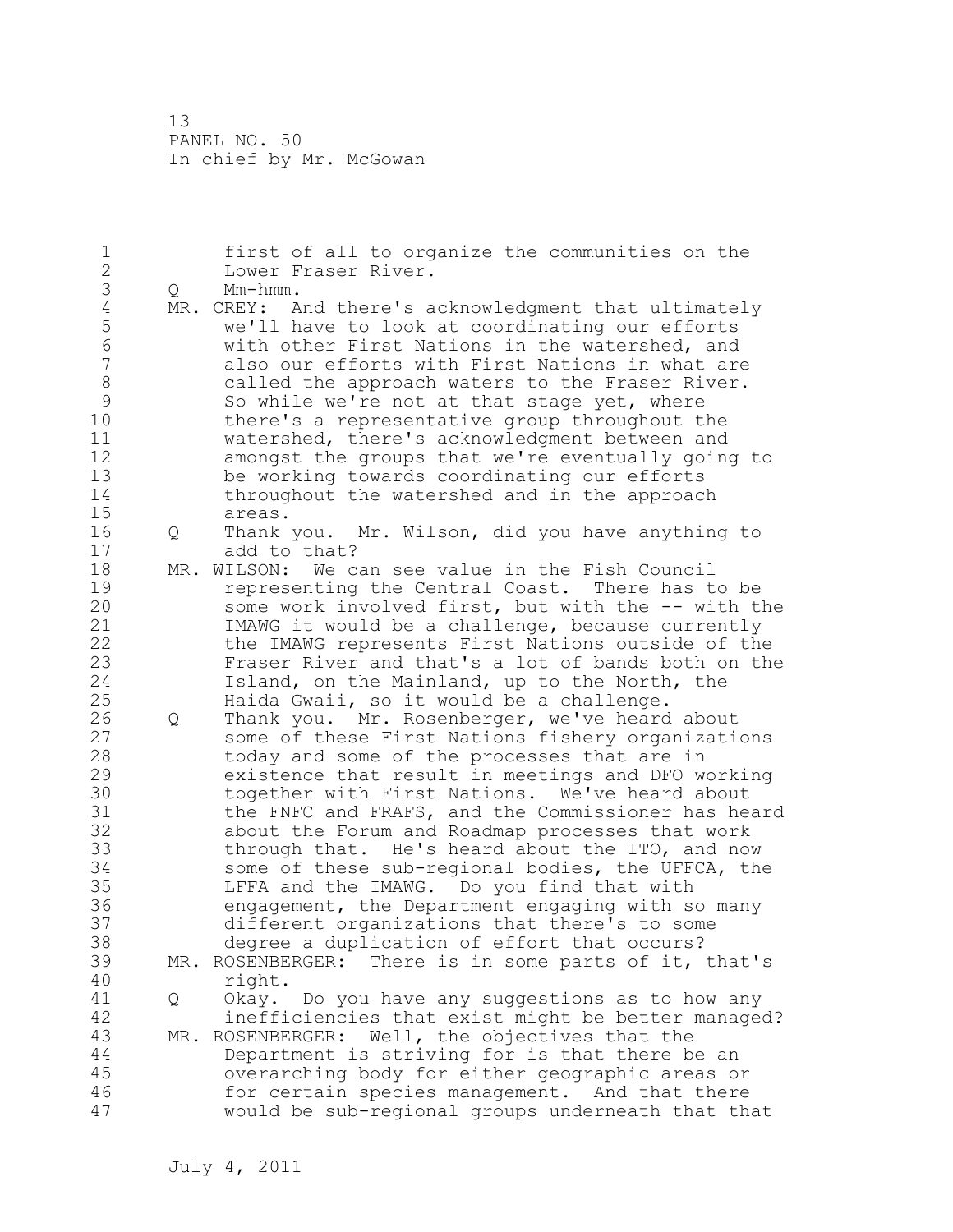1 would report up, and then there are the bilateral 2 or more local interactions that are -- occur. And 3 so it's a package of all of this that needs to go<br>4 on to be -- to form the consultations, to meet the 4 on to be -- to form the consultations, to meet the<br>5 0bligations. But that a structure like that would 5 obligations. But that a structure like that would 6 feed on information and objectives at the various levels so that the uppermost body would be able to 8 assist and work cooperatively, co-management,<br>9 wherever we end up with that, in a process th 9 wherever we end up with that, in a process that<br>10 that would be the place where there would be that would be the place where there would be 11 opportunities for co-management in a more 12 integrated way, as opposed to a number of 13 separate, and sometimes proposals that they 14 conflict to a significant degree. 15 So that's the structure that we're striving 16 for and we're hoping that through the Roadmap and 17 some of the other processes we will get to there, 18 and the Forum, as you mentioned, is part of how 19 we're trying to make those decisions at the stage<br>20 we're at right now. We understand that the fish we're at right now. We understand that the fish 21 come back on an annual basis and we need to make 22 decisions and we don't have all of the structures 23 in play. That may or may not be the structure 24 that would be there in the long term. 25 Q And you spoke of an overarching organization. 26 Moving forward, is the Department working towards<br>27 that being the FNFC or the ITO, or happening that being the FNFC or the ITO, or happening 28 through the Roadmap process, or is that not 29 something the Department is going to determine? 30 MR. ROSENBERGER: Well, we don't have a determination,<br>31 and I don't believe that it's the Department alon 31 and I don't believe that it's the Department alone<br>32 that can make that kind of determination. As that can make that kind of determination. As 33 you've heard from the other three members of the 34 panel here, is that the First Nations need to work 35 through a number of these different aspects. So 36 what we're striving for in the Roadmap Process is 37 to bring this broader group of people together to 38 get to a process that we will all agree to. 39 Q Okay. Maybe Mr. Shepert, I'll ask you the same 40 question. In terms of an overarching organization 41 to which these more regionally based ones may<br>42 feed, is that, in your view, going to be throw feed, is that, in your view, going to be through 43 the ITO, the FNFC or some other -- something else 44 developed through the Roadmap, or some other 45 process or body? 46 MR. SHEPERT: Well, you know, given the amount of 47 resources and time that have been given to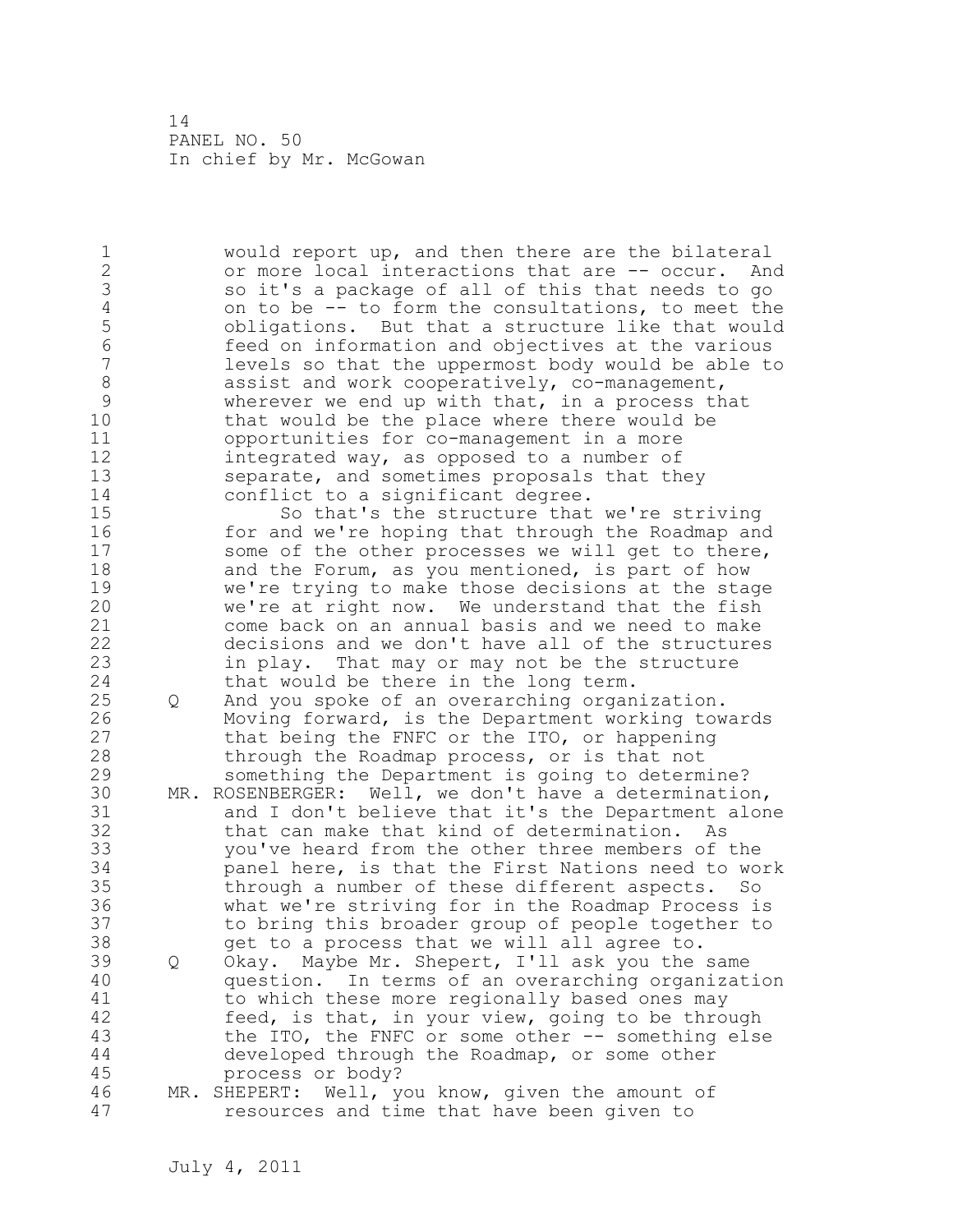1 processes like Roadmap, which I'm familiar with, I 2 think that most people would agree that at some 3 boint that there would be an organization like<br>4 that in place so that we could have efficiency 4 that in place so that we could have efficiency in<br>5 decision-making, yet we're away from that at this 5 decision-making, yet we're away from that at this 6 particular time. There's been a lot of work put into it. The Roadmap has been in existence since 8 '08 - is it '08? - yes, since '08, so there's a<br>9 1 ot of time and energy. So and I think people 9 lot of time and energy. So and I think people are<br>10 coming to the table, so that tells you there's a coming to the table, so that tells you there's a 11 strong signal for some kind of an organization to 12 take on that role. Now, what it looks like and 13 how much longer that would take, I don't know at 14 this particular time. 15 Q Thank you. Do either of the other panellist have 16 anything to add? 17 MR. WILSON: It's currently difficult for me to be 18 attending these meetings because of my location, 19 and I don't have the budget to do that. So to<br>20 form a structure that would provide our input form a structure that would provide our input and 21 carry on that workload for us would extremely 22 benefit my Nation. 23 MR. CREY: I think the First Nations understand and 24 acknowledge that eventually there's going to have 25 to be, as Mr. Rosenberger described it, as an 26 overarching arrangement, where there can be<br>27 discussions mediated through that body with discussions mediated through that body with the 28 Department of Fisheries and Oceans. And I think 29 what we're looking for right now is a signal, an 30 incentive, a commitment on the Department of<br>31 Fisheries and Oceans that would give the kin 31 Fisheries and Oceans that would give the kind of<br>32 impetus that's needed to get there and have impetus that's needed to get there and have 33 particular signposts along the way, or particular 34 targets along the way that we can sort of measure 35 our progress to getting there. But that remains 36 to be seen. 37 Q All right. I take it you're all, Mr. Wilson, Mr. 38 Crey and Mr. Shepert, all supportive of increased 39 involvement of First Nations in management of the 40 Fraser sockeye fishery. And, Mr. Crey, you spoke 41 about needing a signal from the Department,<br>42 berhaps a sign or a commitment. Is that so perhaps a sign or a commitment. Is that sort of 43 what you're looking for, some sort of a commitment 44 and articulating what's on the table to be had? 45 MR. CREY: I am. 46 Q Okay. 47 MR. CREY: Because in the programs that I've managed on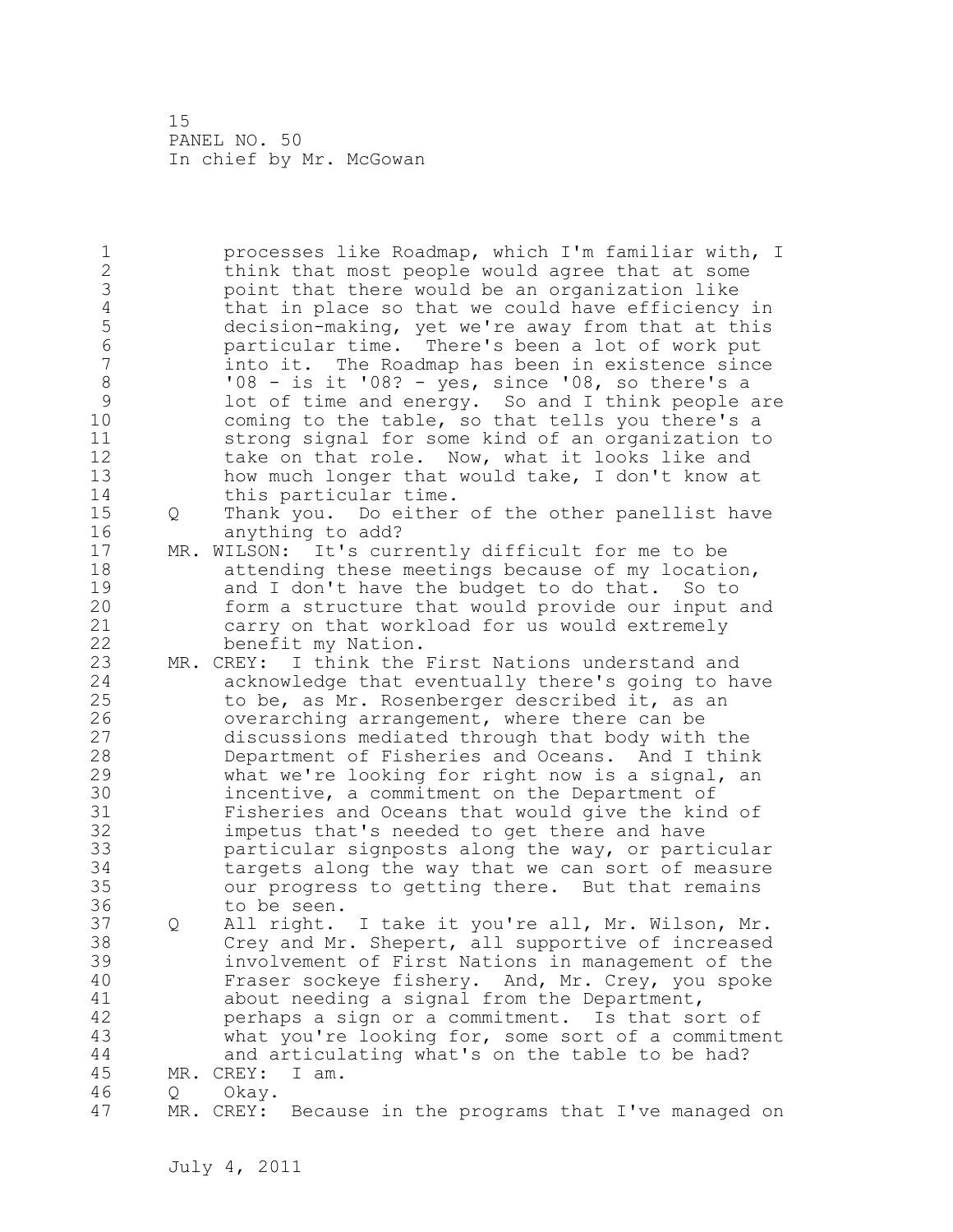1 the Lower Fraser, the work that I've done on the 2 Lower Fraser, we've gotten a few times to a 3 critically important place in our working<br>4 critionship with the Department of Fishe: 4 relationship with the Department of Fisheries and<br>5 0 Oceans, in what one might describe as a proposal, 5 Oceans, in what one might describe as a proposal, 6 a proposition from the bands on the Lower Fraser to pursue co-management. And before those 8 arrangements could be concluded, often the<br>9 Department would withdraw from the process 9 Department would withdraw from the process.<br>10 0 Right. 0 Right. 11 MR. CREY: And I can talk later about one example in 12 particular. So this time, this time out, what I'm 13 **looking for, and I think what our communities are** 14 looking for is a clear commitment that the 15 Department is in pursuit of co-management, that 16 they're going to support it, that there's going to 17 be resourcing for it, and that it's something of 18 substance, and that it doesn't evaporate from --19 or slip through our fingers at the -- at the last<br>20 moment. moment. 21 Q Mr. Shepert and Mr. Wilson, do you agree with 22 that? 23 MR. SHEPERT: Further, also, when talking about 24 incentives, there, you know, there are a number of 25 things that would bring First Nations to the 26 table. Of course, improved and increased<br>27 decision-making at the regional level wou. decision-making at the regional level would be one 28 of the signals that we would be looking for in 29 terms of that, and as Ernie has already pointed 30 out, it's the -- it's the commitment also to a<br>31 streamlined process that's multiyear in its sc streamlined process that's multiyear in its scope, 32 so that we know that isn't going to be going 33 anywhere. So I agree generally with what Mr. Crey 34 has already said. 35 Q Thank you. Mr. Wilson? 36 MR. WILSON: I agree. 37 Q Thank you. Can we please have Exhibit 493, page 38 75 of that document, and, Mr. Shepert, I think 39 it's a document you'll be familiar with, it's Our 40 Place at the Table. And you were one of the 41 authors of this document?<br>42 MR. SHEPERT: Correct. MR. SHEPERT: Correct. 43 Q If we could just highlight the bottom right 44 quarter, under the heading "Recommendation 3". 45 You spoke in your evidence about DFO needing to 46 provide incentives, and one of the incentives 47 that's proposed here under "Recommendation 3":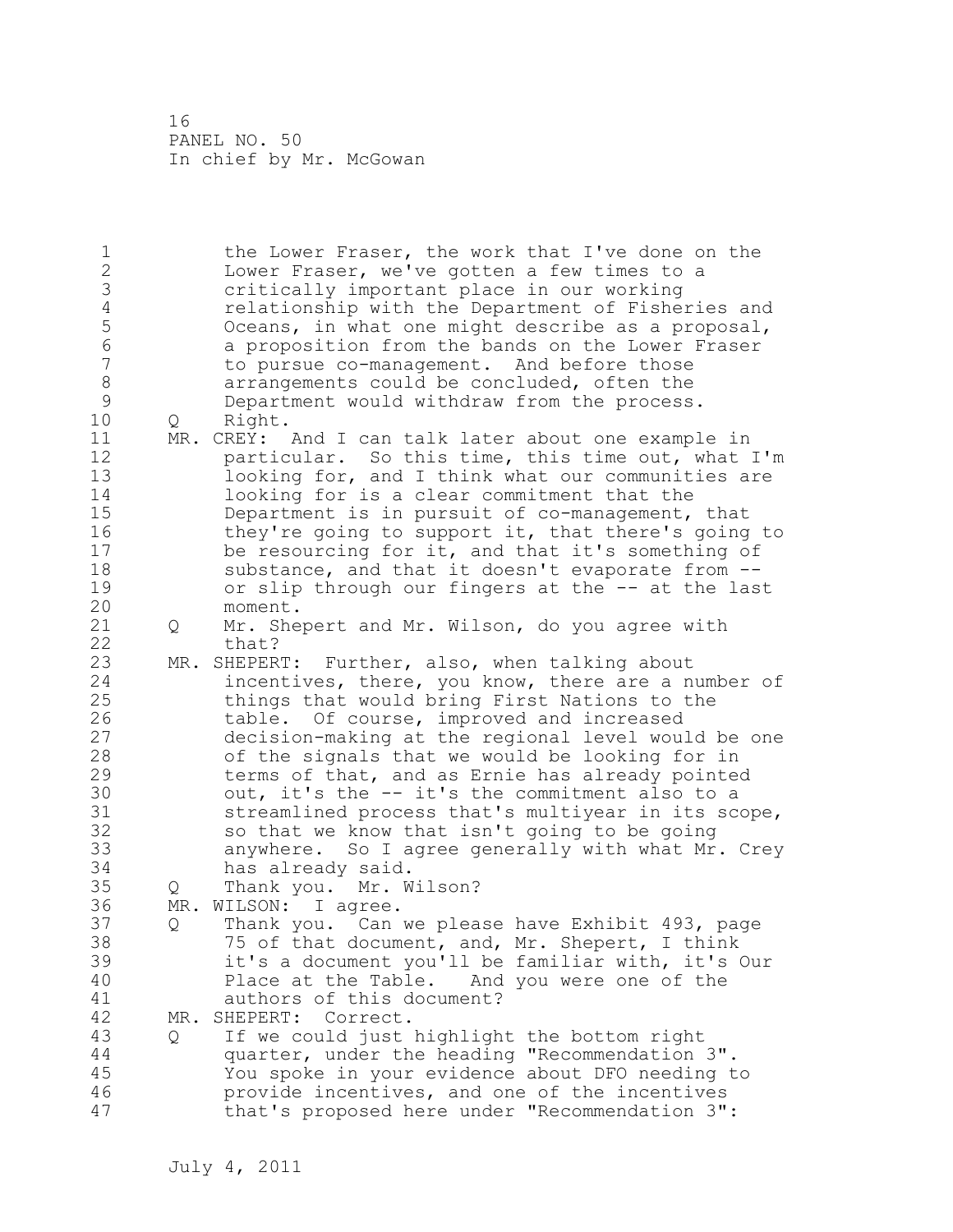1 Recommendation 3: First Nations themselves 2 must address intertribal allocations. 3 4 And if we just head down to the second paragraph<br>5 there: there: 6 Incentives are required to ensure that such 8 cooperation occurs. One incentive that would<br>9 ensure all [First] Nations come together to 9 ensure all [First] Nations come together to<br>10 work out allocations would be that evervone work out allocations would be that everyone 11 agrees or no one fishes. 12 13 Do you still support that as one possible 14 incentive? 15 MR. SHEPERT: I think that that's a possible incentive, 16 yes. 17 Q Okay. Mr. Crey, do you have any comment on that 18 as a potential incentive to encourage First 19 19 Nations to work together in sorting out<br>20 110 allocations? allocations? 21 MR. CREY: That would be an incentive, undoubtedly. 22 Q Mr. Wilson? 23 MR. WILSON: Yes. 24 Q How -- what work has been done amongst First 25 Nations themselves, perhaps without even the 26 assistance of DFO, in the last few years to<br>27 address this recommendation, to your observa address this recommendation, to your observation, 28 Mr. Shepert? 29 MR. SHEPERT: What work has been done to address this 30 particular one. So in other words, what you're<br>31 asking is that...? asking is that...? 32 Q 33 Recommendation 3: First Nations themselves 34 must address intertribal allocations. 35 36 MR. SHEPERT: Right. So DFO came to First Nations in 37 2008 expressly through a letter asking First 38 Nations that in the foreseeable future we're going 39 to be into sort of low run -- low runs on the 40 Fraser, therefore we would request a meeting to 41 come together, which has now been called the Forum<br>42 **come of Forum** process was there to talk process. The Forum process was there to talk 43 about sort of how First Nations see, in times of 44 low abundance, sharing what small surpluses there 45 may be to meet their FSC needs. Well, that's one 46 of the things that's been underway. Now, that 47 process is still going. It's now in its third,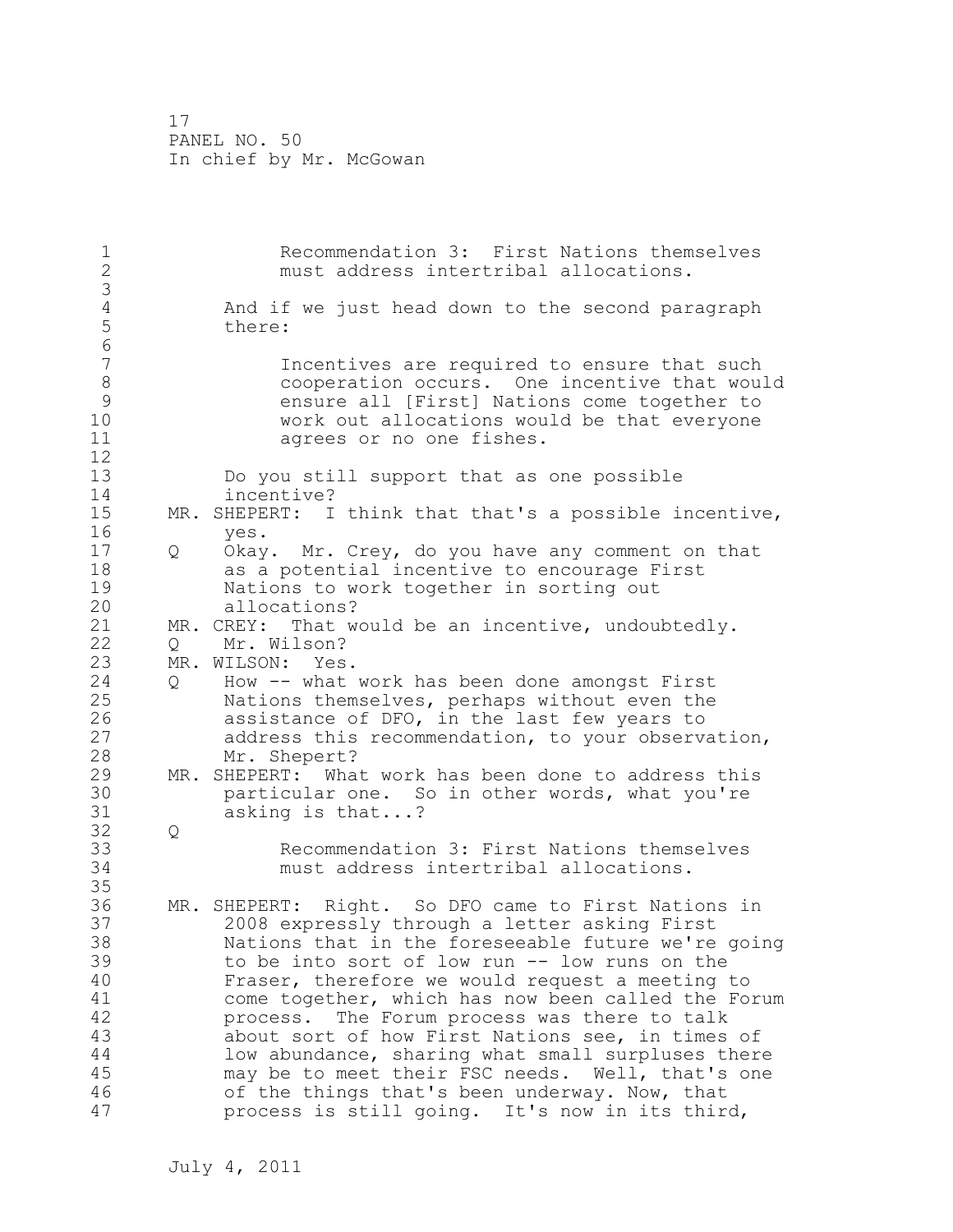1 going into its fourth year, and, you know, we're 2 still talking about times of low abundance. 3 So the discussion has been, we've been able<br>4 to come up on an agreement how to deal with Earl 4 to come up on an agreement how to deal with Early<br>5 Stuart, for example. There's been to some degree 5 Stuart, for example. There's been to some degree<br>6 a small amount of - what's the word I'm looking 6 a small amount of - what's the word I'm looking for - that they agree collectively to deal with 8 Early Summer, but there's no agreement on a<br>9 majority of the Early Summer runs and also 9 majority of the Early Summer runs and also the Summer and Lates. 11 So to get to your question, there's never 12 been an incentive, nobody's been told by the 13 Department yet, "Look, if you don't come to this 14 table, you can't really have any fish." 15 Q Okay. 16 MR. SHEPERT: So, but, you know, there's -- there's 17 talk and there is something afoot. 18 Q In terms of moving forward with First Nations, I'm 19 hearing from you that you want the Department to<br>20 step up and engage more. And often where the step up and engage more. And often where the 21 First Nations -- is it not difficult for them to 22 do so if they don't -- if First Nations haven't 23 sorted out which organization they ought to be 24 dealing with and what the structure of that 25 organization is and how it's going to work, you 26 know, amongst the First Nations themselves?<br>27 MR. SHEPERT: So is it difficult for DFO to fiqu MR. SHEPERT: So is it difficult for DFO to figure out 28 who to deal with and does that cause, you know, 29 some more (indiscernible - overlapping speakers). 30 Q Is that part of what's stalling this movement<br>31 towards co-management or joint management? towards co-management or joint management? 32 MR. SHEPERT: I would say a part of it is that. 33 Certainly not all of it, but certainly a part of 34 it is that, yes. 35 Q Is one of the challenges that is faced on both 36 sides of the issue representative authority, those 37 attending the meetings, whether they be the 38 Roadmap or the UFFCA, not having the authority to 39 speak on behalf of those they're there for, from 40 the First Nations perspective, on behalf of their 41 member bands, and perhaps from the DFO not having<br>42 sufficient authority to engage in meaningful sufficient authority to engage in meaningful 43 discussions. 44 MR. SHEPERT: Yes. 45 Q Okay. Mr. Crey, do you have anything to add to 46 that? 47 MR. CREY: I would think it's much more of the latter.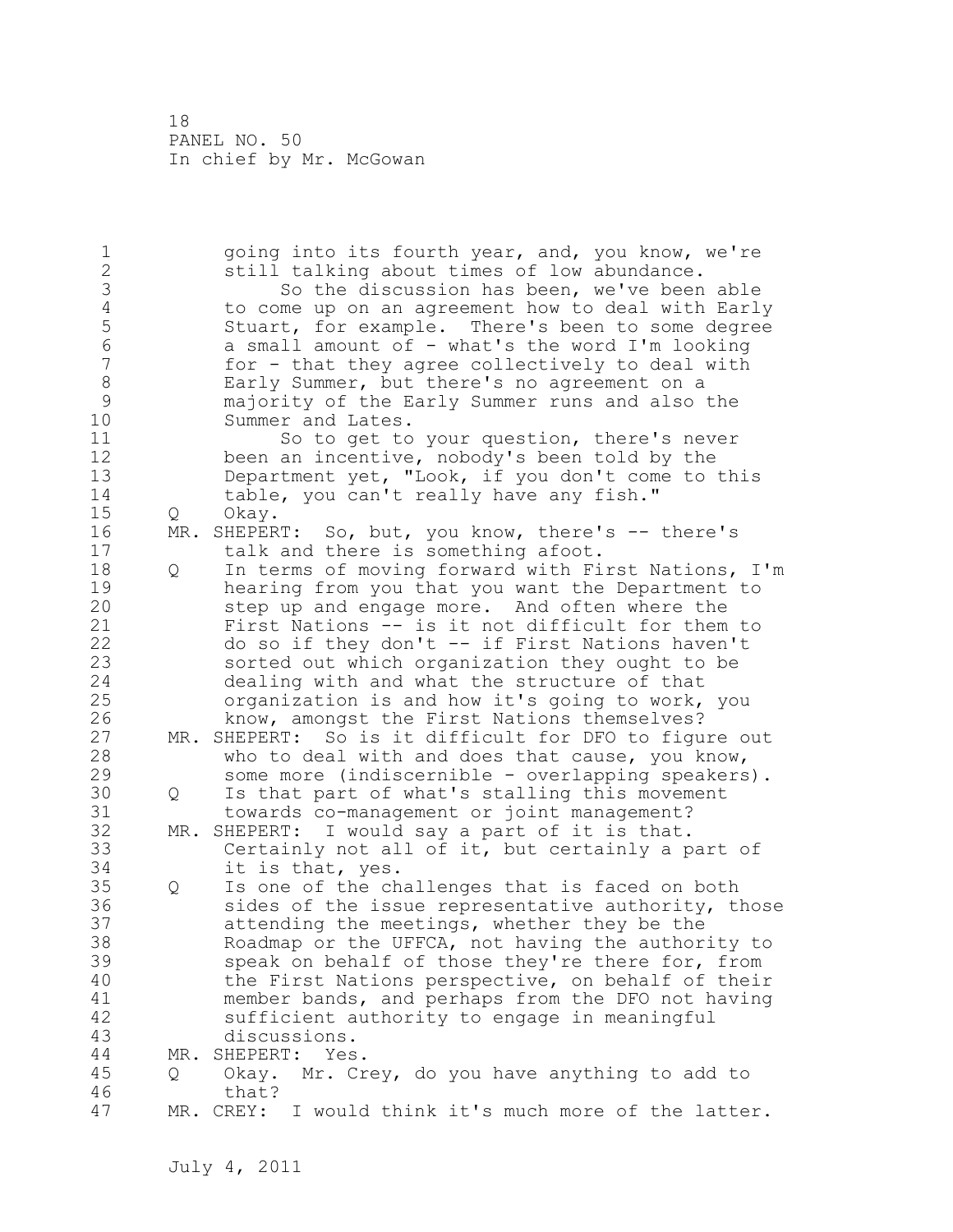1 There's a lot of uncertainty in the First Nations 2 representatives about what the mandate is of the 3 DFO employees that are sitting across from us at<br>4 any given time. There's a lot of uncertainty 4 any given time. There's a lot of uncertainty<br>5 about what their mandate is, and what kind of 5 about what their mandate is, and what kind of 6 19 negotiations they can have with the First Nations,<br>  $\frac{1}{2}$  and where those negotiations might lead to. So and where those negotiations might lead to. So 8 we're looking for more clarity from the Department 9 of Fisheries and Oceans.<br>10 Mnd I think if we g And I think if we get to the stage where 11 there is a definite mandate that is given to folks 12 like Barry Rosenberger and others, and Barry 13 Huber, folks that come and talk to us and invite 14 us into these processes, which we most certainly 15 want to be part and parcel of, of course, because 16 we're talking ultimately about co-management and 17 that means work with the Government of Canada. 18 But often we're looking for clarity on the part of 19 the government. And once we see that they have<br>20 clear mandates, and they're committed to realiz clear mandates, and they're committed to realizing 21 certain goals and objectives with us, I think that 22 that would be the impetus that the First Nations 23 would need to sort out internally who will be 24 representing whom and where and when and for what 25 purposes. 26 Q Thank you. Mr. Wilson?<br>27 MR. WILSON: Just thinking a MR. WILSON: Just thinking about your Recommendation 3 28 on the -- 29 Q Yes, certainly. 30 MR. WILSON: -- computer here, and the example I could 31 use is the request from last year, a band on the<br>32 Upper Fraser requested no fishing the Early Upper Fraser requested no fishing the Early 33 Stuarts. 34 Q Yes. 35 MR. WILSON: There was no problem from our community, 36 which is in the Central Coast of B.C., which has 37 first -- not first access, but early access to the 38 passing stock. And we stayed away from fishing 39 the Early Stuarts. 40 Q So you're offering that as an example of First 41 Nations working together to sort out allocation<br>42 issues. issues. 43 MR. WILSON: Yes. 44 Q Thank you for that. Mr. Rosenberger, do you have 45 anything to add to the issue that we were just 46 dealing with down the panel, and that is the 47 representational authority issue and the mandate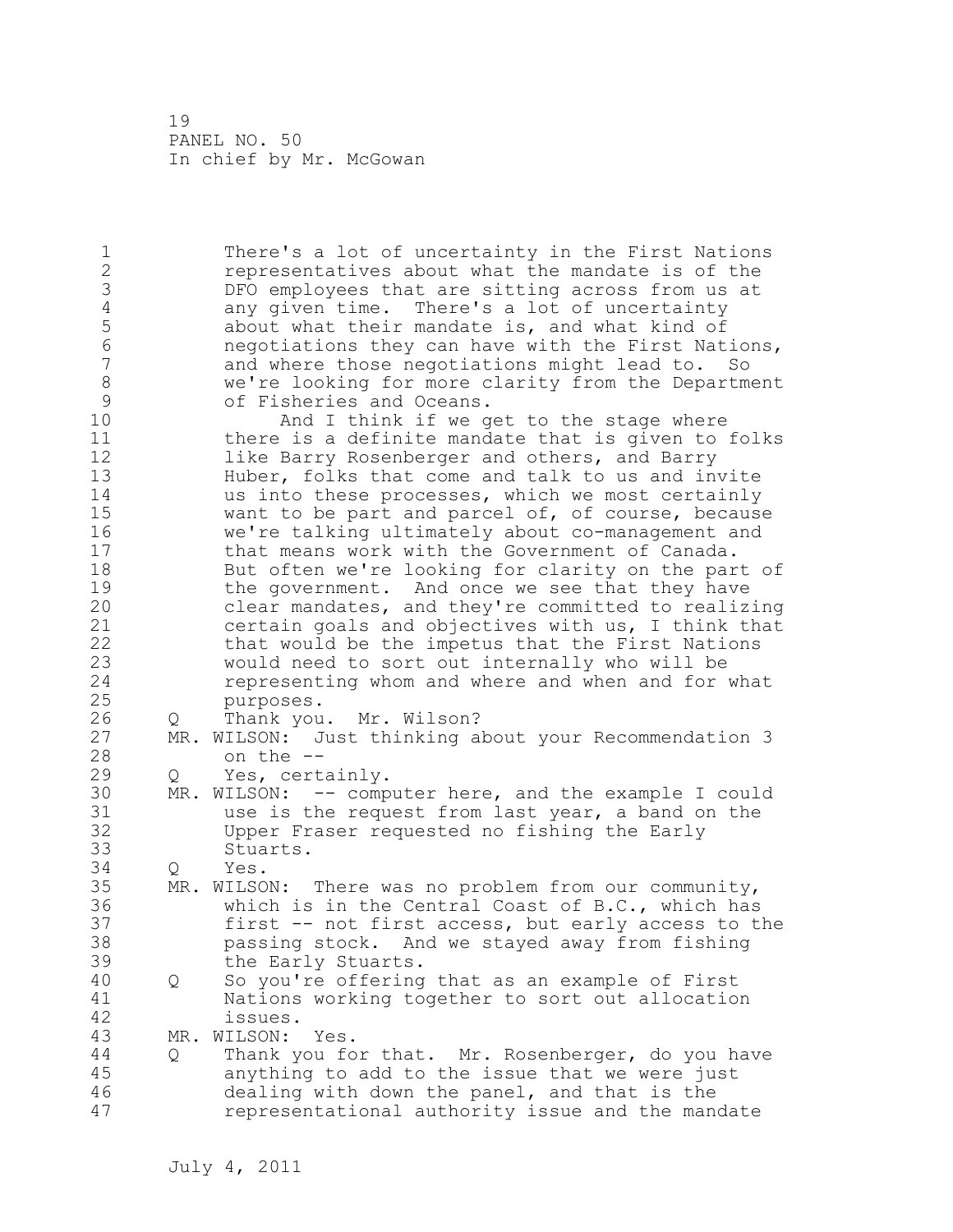1 issue. 2 MR. ROSENBERGER: I think this is a -- one of the clear 3 issues that needs to be resolved for both parties 4 to be able to move forward.<br>5 Q And is the Department simil 5 Q And is the Department similarly committed to<br>6 moving towards involving First Nations to a 6 moving towards involving First Nations to a greater degree in management of the resource? 8 MR. ROSENBERGER: Yes.<br>9 Q And maybe I'll st 9 Q And maybe I'll start with you, Mr. Rosenberger,<br>10 and then I'll give the rest of the panel an and then I'll give the rest of the panel an 11 opportunity to weigh in on this question, and it's 12 this: I wonder if you can offer to the 13 Commissioner your views on how the greater 14 involvement of First Nations and management of the 15 Fraser River sockeye will improve management of 16 the resource or benefit the sustainability of 17 Fraser sockeye? 18 MR. ROSENBERGER: The -- with mandated representation, 19 and clear allocations and clear responsibilities<br>20 from all parties involved, the -- I believe that from all parties involved, the  $--$  I believe that 21 there would be opportunities and ability to be 22 able to make tradeoffs and decisions where 23 currently there's a number of conflicting 24 objectives and goals amongst the First Nations, 25 and sometimes between the First Nations and the 26 Department. So the, you know, if we get to those<br>27 levels, decisions around some of the issues about levels, decisions around some of the issues about 28 who can access and where they can access, and the 29 example that Mr. Wilson just provided, we have 30 some First Nations groups that supported and<br>31 endorsed the harvesting by Heiltsuk in the F. 31 endorsed the harvesting by Heiltsuk in the Fraser<br>32 River fish last year, in territories that are not River fish last year, in territories that are not 33 their claimed area, and others from within the 34 Fraser River that didn't agree with that kind of a 35 scenario. And moving forward on trying to make 36 decisions on how you would bring those forward, if 37 we have, as I mentioned, a mandated process, then 38 I think it would be clear on how to move forward 39 on some of those kinds of issues. 40 Q Maybe we'll move down the line. The importance 41 of, or the significance of the involvement of<br>42 First Nations in managing the resource for th First Nations in managing the resource for the 43 sustainability of Fraser sockeye. 44 MR. SHEPERT: Thank you. It's an excellent question, 45 and I think that from my perspective I've been 46 involved in the management for 15 years plus. 47 I've worked on the ground. I talked to my son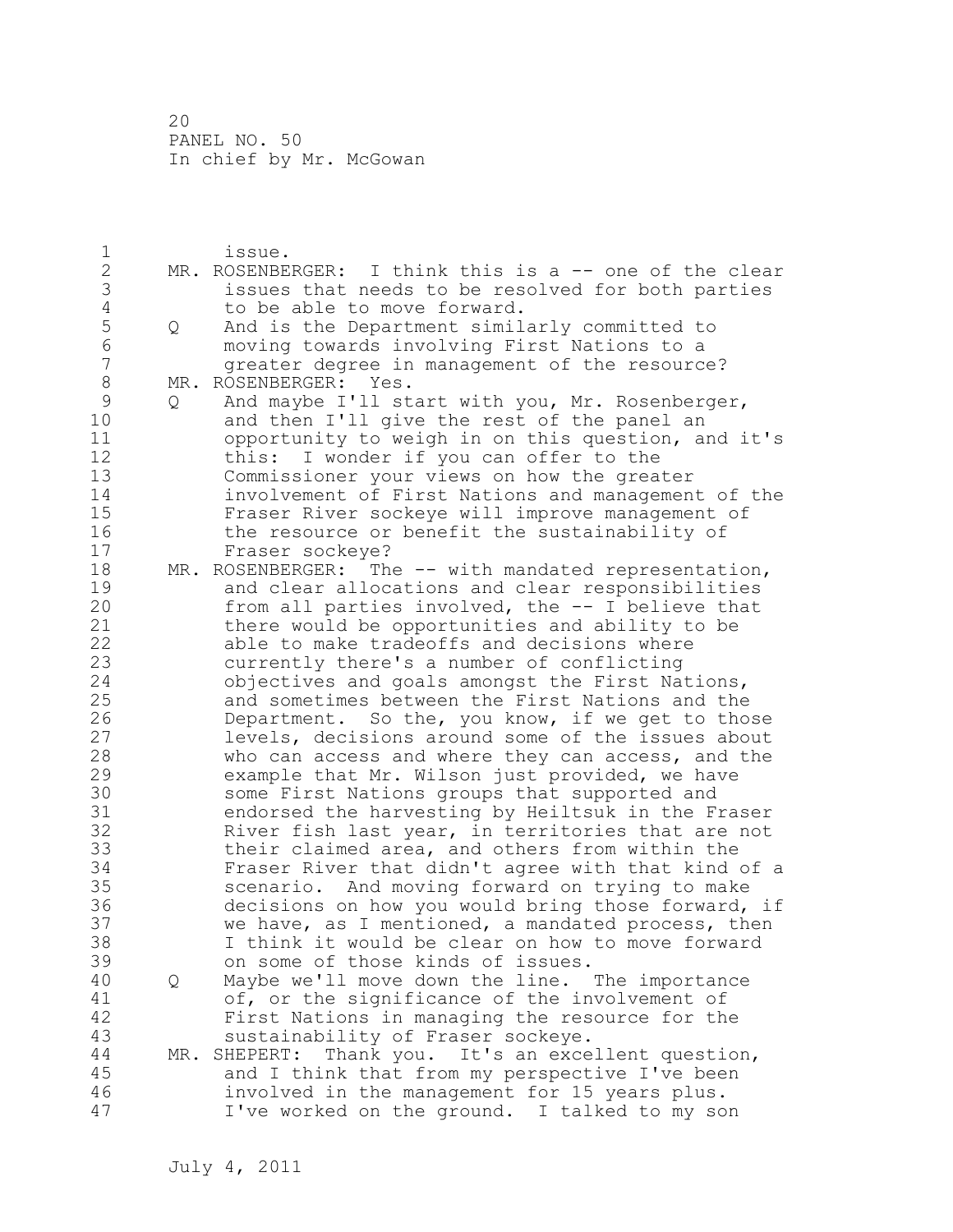1 last night and we were bringing up pictures of the 2 days when I was out breaking beaver dams, trying 3 to get fish through, whether they were chinook or<br>4 sockeye or whatever, I mean, and then slowly 4 sockeye or whatever, I mean, and then slowly<br>5 working my way up into the management, and t 5 working my way up into the management, and then 6 eventually into policy, and so on. I have a really good relationship, and I 8 understand, and I think one of the things that's<br>9 very critical from my perspective is the technic 9 very critical from my perspective is the technical relationship between the two organizations. 11 Whether they be UFFCA, DFO, Lower Fraser, 12 Heiltsuk, the relationship needs to be nurtured in 13 the regional, in the regions, a technical 14 relationship based on trust, and from that 15 trusting relationship based in the regions, I 16 think the common purpose is what Barry was getting 17 to, is the development of a common purpose. From 18 that common purpose everything should flow. And 19 so, in other words, setting escapement targets in<br>20 common, whether they're -- and dealing with common, whether they're -- and dealing with 21 conservation units in common with a common 22 purpose. I think from that perspective, 23 sustainability is a slam dunk. 24 We do have a lot of conflicting areas, so it 25 starts with a program of science that is both 26 agreed to by both parties, and then from there I<br>27 think everything else, including the policies to think everything else, including the policies to 28 support those agreements would automatically lead 29 to the sustainability of the resource. 30 Q You talk about the relationship needing to be nurtured and the development of the common 32 purpose. Can you offer a sort of an example in 33 concrete terms of how that's going to lead to more 34 fish or better sustainability of the fish? 35 MR. SHEPERT: So I work a lot with my colleagues on the 36 Skeena, and although the Skeena is not perfect, I 37 think that the Skeena offers us some insights into 38 how certain aspects of the fishery, for example, 39 they have had problems with chinook and with coho 40 in the past. I know that the regional managers on 41 the Skeena sit down with the Skeena Watershed<br>42 Authority, which is comprised of all the Firs Authority, which is comprised of all the First 43 Nations working there. They sit down and they 44 develop a program of science. They agree on what 45 the priorities are, and obviously the priorities 46 have something to do with weak stock management. 47 And then so from that particular point of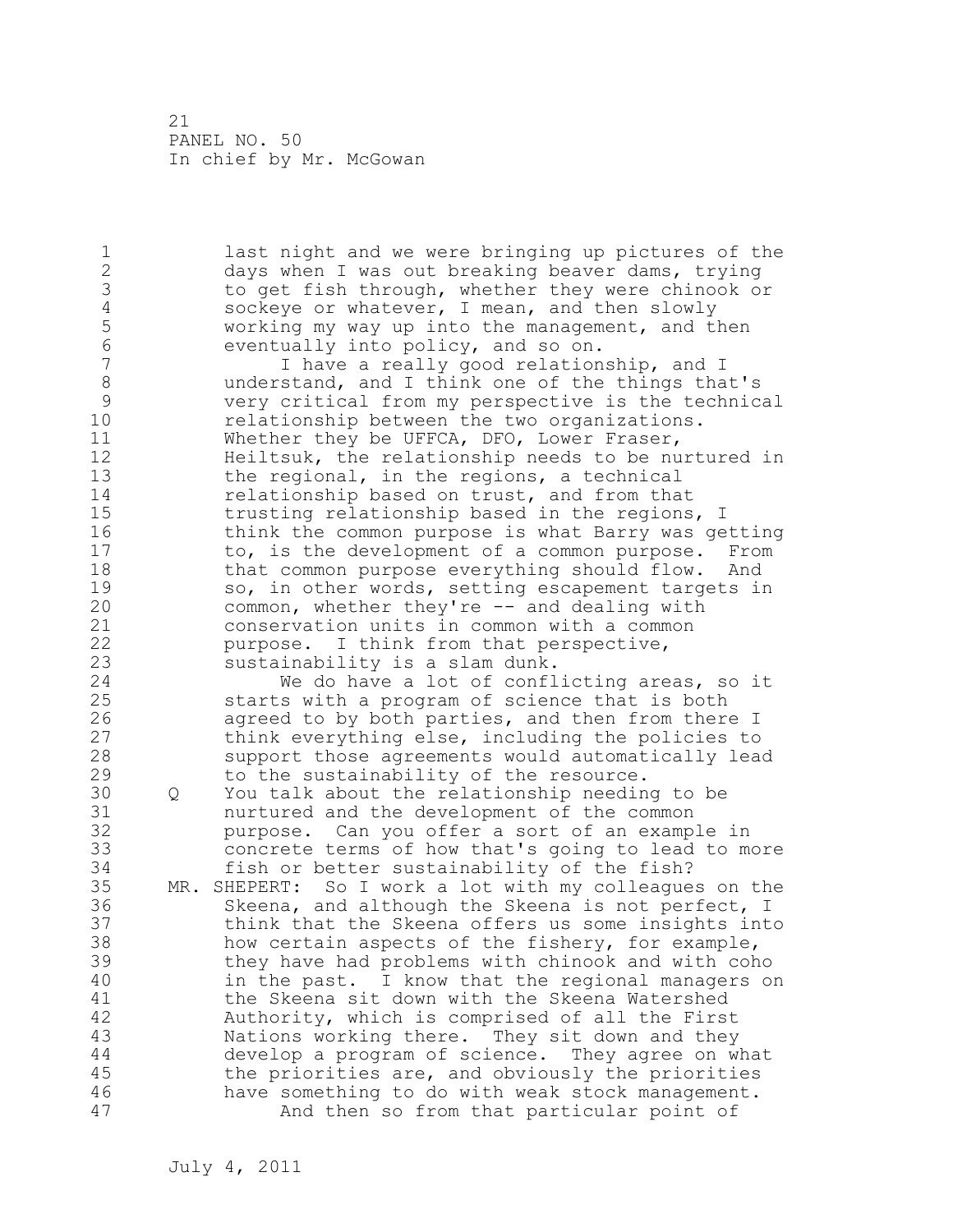1 view, then resources are sought collectively 2 between the First Nations and the Department of 3 Fisheries and Oceans, and then the program of work 4 is set out accordingly. So it's always based on<br>5 the weakest stocks where the money and the 5 the weakest stocks where the money and the<br>6 second the stole of to. There's no quibbli 6 resources would go to. There's no quibbling, there's no -- there's competitiveness about 8 resources, it's work collaboratively. And I think<br>9 that that model is one that I myself have always 9 that that model is one that I myself have always<br>10 10 looked up to, and I think that the Fraser has a 10 looked up to, and I think that the Fraser has a 11 lot to learn from that. 12 And as I said, it's not perfect. There's 13 still stuff going on on the Skeena. But they tend 14 to have more cohesion, more buy-in, the science 15 between Dr. Gottesfeld and the scientist within 16 the Department in some cases is exemplary, and I 17 think is showing real leadership. And they've 18 been able to sustain, for example, Nanika and 19 other stocks, which I've seen, where here they<br>20 tend to go off the radar. Where if there was tend to go off the radar. Where if there was a 21 good relationship, we have lots of weak stocks in 22 the Upper Fraser that need attention, that we need 23 to sit down and have an agreement upon, agree on a 24 program of work, and I think that the 25 sustainability will take care of itself. 26 Q Thank you for that example. Mr. Crey, I wonder if<br>27 vou'd like to weigh in on the significance of you'd like to weigh in on the significance of 28 First Nations involvement to the sustainability. 29 MR. CREY: Well, there were two examples that come to 30 mind. One was, I believe, Marcel in 1996 when the First Nations up and down the entire length of the 32 watershed agreed on the importance of conserving 33 the Early Stuart and came up with a conservation 34 and harvest plan. And after we did our work as 35 First Nations at our own table, we finally met 36 with DFO and together with DFO we settled on a 37 plan for that particular season. So that was 38 early on. That was in the latter '90s. 39 And then more recently, although, Mr. 40 Commissioner, it's a step away from sockeye, the 41 Lower Fraser First Nations were approached by the<br>42 First Nations of the Nicola Valley, and what First Nations of the Nicola Valley, and what 43 they're on about is conserving Early chinook, and 44 they came and met with us, and urged us to adopt a 45 plan, rather, a conservation plan for those fish.

46 And central to it, of course, was not fishing.

47 And after some lengthy discussions, after

July 4, 2011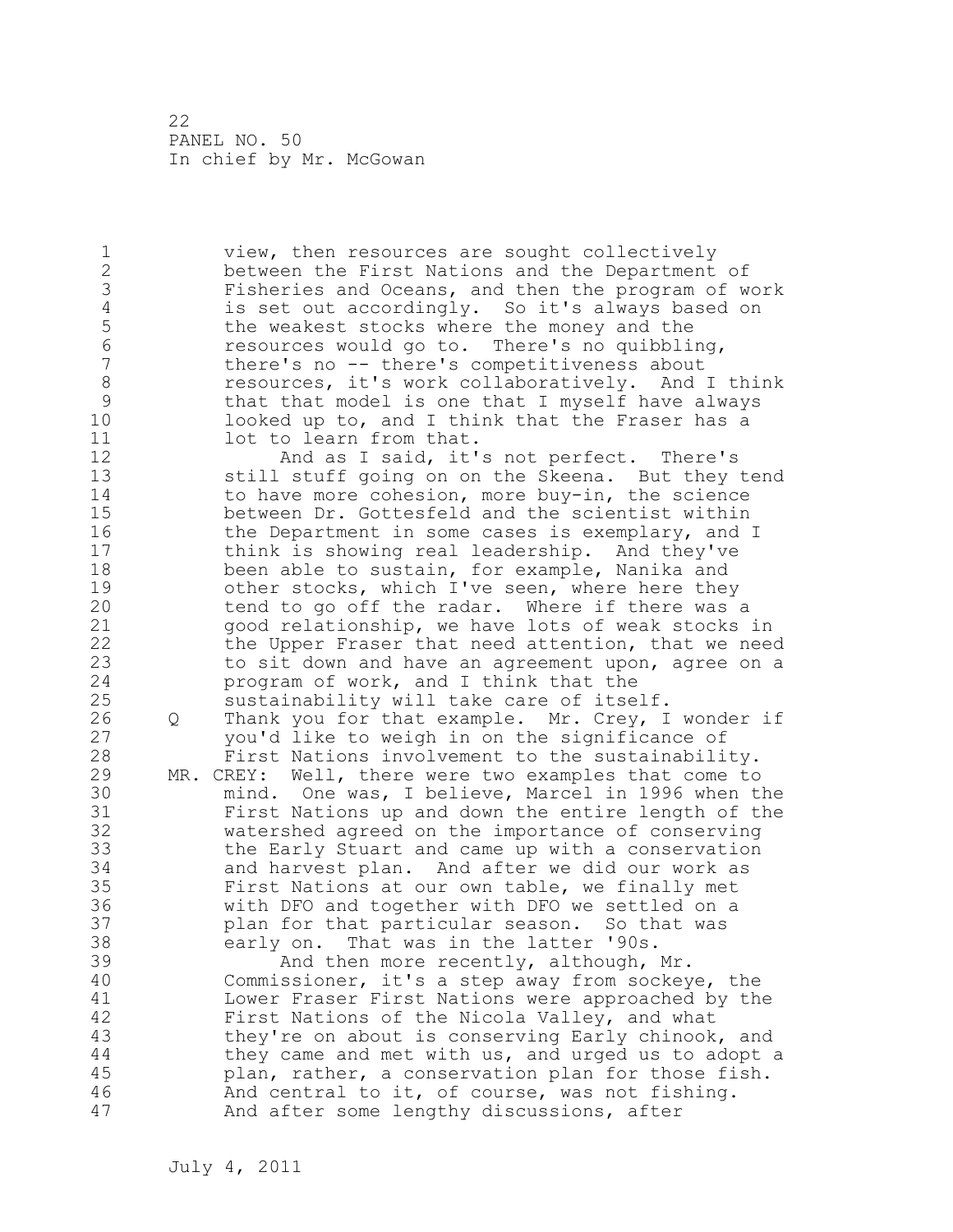1 reviewing the information we had about these 2 stocks, scientific information, we eventually 3 agreed with them. And this spring, while we might<br>4 have been out in other seasons, past seasons far 4 have been out in other seasons, past seasons far<br>5 earlier fishing for chinook, this year we didn't 5 earlier fishing for chinook, this year we didn't.<br>6 We worked closelv with those folks. 6 We worked closely with those folks.<br>7 We also went with those folks We also went with those folks to the 8 Department of Fisheries and Oceans and felt that 9 Fisheries and Oceans could contribute to this conservation effort by curtailing the recreational 11 fishery off the southern end of Vancouver Island, 12 and make that part of the overall contribution to 13 a conservation effort for these particular stocks 14 of Early time chinook. To DFO's credit, it did 15 make some minor adjustments. Of course we were 16 insisting they do more. So maybe that's for a 17 future season. 18 So those are two important examples that come 19 to mind, and of course we want to see that<br>20 approach extended more broadly to other ste approach extended more broadly to other stocks of 21 fish, most especially sockeye throughout the 22 Fraser. 23 Q Thank you. You mentioned the 1996 agreement. 24 That was an agreement between First Nations about 25 sharing an allocation? 26 MR. CREY: Yes, that's correct.<br>27 0 And have First Nations bee 0 And have First Nations been able, since 1996, in 28 any of the years of low abundance, to come to a 29 similar agreement where they were all -- 30 MR. CREY: Yes.<br>31 0 -- in agre  $Q \leftarrow -i \text{in agreement}$ ? 32 MR. CREY: We did that, again where Early Stuart 33 sockeye are concerned. Right now, as we speak, as 34 it were, we're reflecting on the importance of 35 conserving Early Stuart, the Early Stuart run, 36 this very season. And so the Lower Fraser is -- 37 has met and discussed how we might approach this. 38 So we're right now engaged with the Department of 39 Fisheries and Oceans on a conservation plan for 40 Early Stuart, one that would allow us to fish, for 41 example, for chinook and avoid taking the Early<br>42 Stuart sockeye. So we're in the midst of those Stuart sockeye. So we're in the midst of those 43 discussions right now. 44 Q Thank you. Mr. Rosenberger, since -- I'll just 45 come right back to you, Mr. Shepert. 46 MR. SHEPERT: Okay. 47 Q Since 1996, and let's talk about 2007 to 2009 when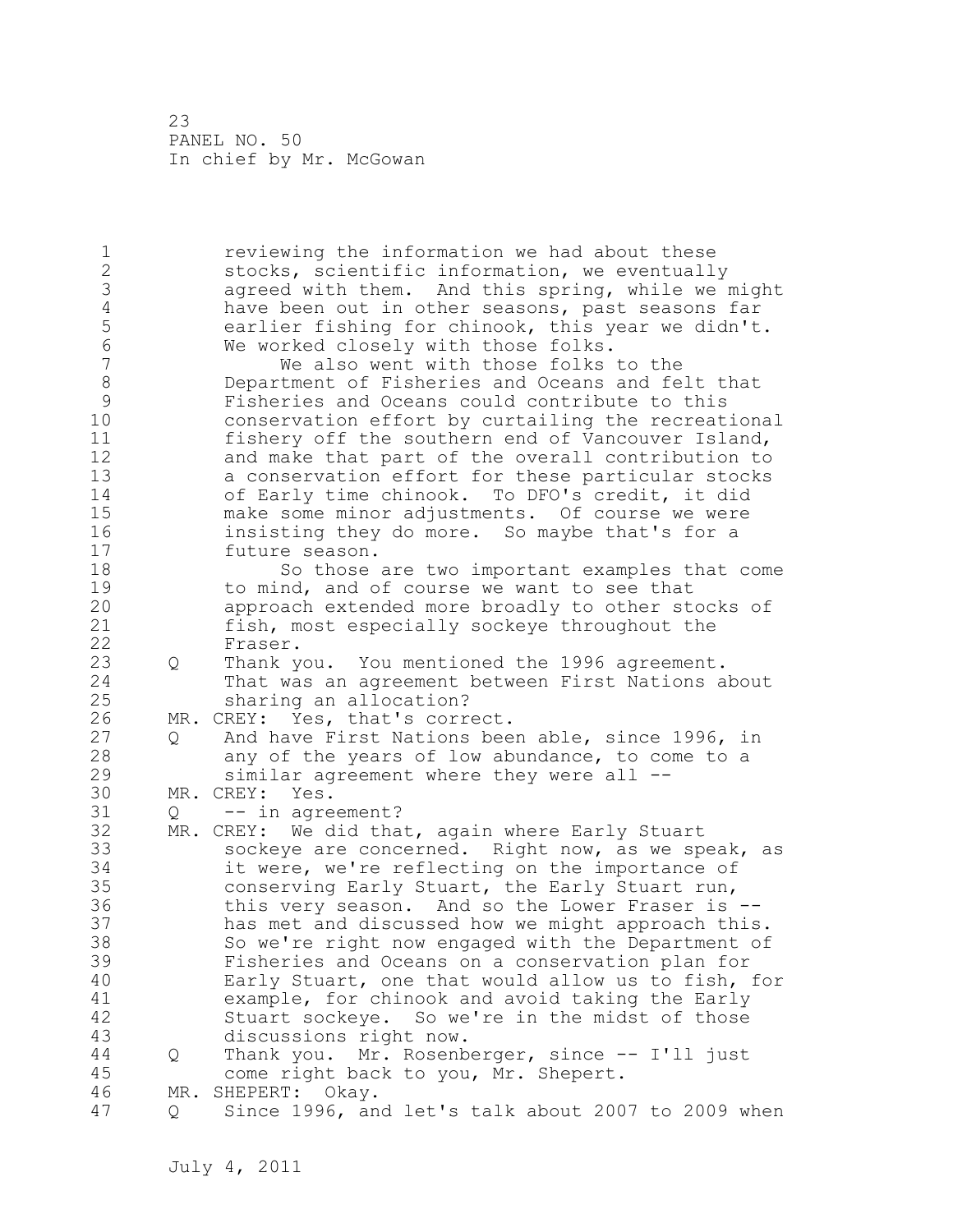1 there were runs of low abundance, was the 2 Department presented by on behalf of First Nations 3 with a sharing agreement that could simply be 4 adopted, or did DFO have to impose an allocation<br>5 strategy in those years? 5 strategy in those years?<br>6 MR. ROSENBERGER: We have not 6 MR. ROSENBERGER: We have not received a document for<br>7 Sharing on other stocks in other vears. The sharing on other stocks in other years. The 8 Department has provided options for how to make 9 those sharing arrangements within each of those<br>10 1ast three or four years, and which obviously last three or four years, and which obviously 11 wasn't needed in 2010. And the format that the 12 Department would follow and the rules and 13 principles that they would use have been provided 14 to the First Nations. 15 Q Thank you. Mr. Shepert, you wanted to add 16 something. 17 MR. SHEPERT: I just want to -- I think because the 18 Early Stuart is such a -- it's got a lot of 19 profile, I just wanted to also highlight in 2007<br>20 or '08, the Upper Fraser Fisheries Conservation or '08, the Upper Fraser Fisheries Conservation 21 Alliance commissioned a study, a limnology study, 22 to find out what the heck was going on with Early 23 Stuart sockeye. And so we had Dr. Levy do a 24 report for us, and through the course of that, a 25 number of recommendations were generated out of 26 that report.<br>27 One of One of the recommendations, in order to 28 rebuild the Early Stuart sockeye, one of the 29 things that we were pushing for was to do a 30 fertilization of Stuart Lake. Now, when that<br>31 feport was brought out, the First Nations in report was brought out, the First Nations in the 32 Upper Fraser had a traditional ceremony. It was 33 brought out with a lot of, you know, media and so 34 on. It was obviously a priority. We want to 35 rebuild this run. 36 The recommendation coming from the report was 37 we need to fertilize the lake. In order to 38 fertilize the lake you need about a million 39 dollars and you need to do it fairly quickly, 40 because we were on the cusp of a high return, or 41 the highest in a long time. However, you know,<br>42 the report went to the Department of Fisheries the report went to the Department of Fisheries and 43 Oceans along with a letter and what we got back 44 was, "Not a priority, it wasn't really" -- plus 45 "The report wasn't conclusive enough," and so on 46 and so forth. 47 So what I was trying to highlight here is I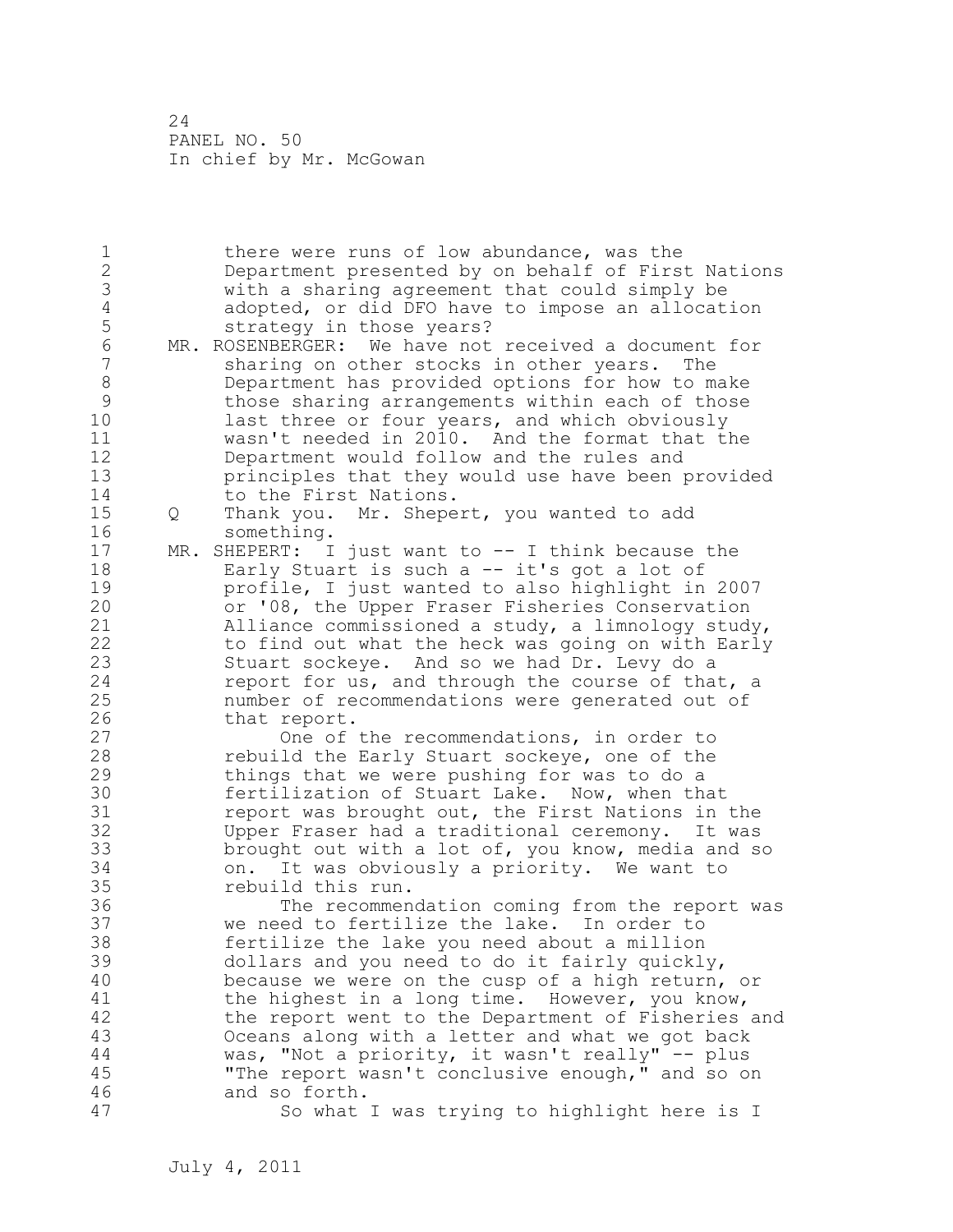1 think again in a situation where we would have sat 2 down and we would have had, you know, a good 3 agreement, a good working relationship, perhaps we 4 could have worked on this problem. Because the<br>5 problem is still there. It's -- the stocks are 5 b problem is still there. It's -- the stocks are<br>6 hot rebounding, even though we're offering them 6 not rebounding, even though we're offering them a lot of protection. So the recommendation was 8 fertilize the lake, give the juveniles a fighting<br>9 chance because they get a lot more groceries, so 9 chance because they get a lot more groceries, so<br>10 that they can leave and they're fat and fit. that they can leave and they're fat and fit. 11 However, that is still sitting out in the ether 12 and has never been followed up upon, and I know 13 it's still, you know, cause for tension for First 14 Nations, going "Why is this not happening?" 15 So and I think again in putting it into 16 sustainability terms, there was a great 17 opportunity that I think was lost, and I think we 18 need to think about that in the future. 19 Q Thank you. Mr. Wilson, I want to make sure you<br>20 have an opportunity to weigh in on the important have an opportunity to weigh in on the important 21 question of the connection between First Nations 22 involvement in the management of the resource and 23 sustainability. 24 MR. WILSON: I concur with Mr. Shepert and Mr. Crey. 25 But I would add that because of our location 26 there's a unique opportunity that we could provide<br>27 some on-the-ground information, in-season some on-the-ground information, in-season 28 management issues, DNA, stock size, location. 29 It's something that the Upper Fraser or the whole 30 Fraser River system could take advantage of.<br>31 0 Are you suggesting that the Heiltsuk are bet Q Are you suggesting that the Heiltsuk are better 32 placed or better able to carry out this work, and 33 in some way by doing so, it provide greater 34 benefit to the Fraser sockeye than if the work was 35 carried out somewhere else or by somebody else? 36 MR. WILSON: Well, on the ocean side, both the 37 management and the sustainability issues, but the 38 Haida, as well. 39 Q Thank you. I'm going to turn now and ask you a 40 couple of questions about AFS agreements. Mr. 41 Rosenberger, is the negotiation of AFS agreements<br>42 each year a time-consuming matter for you and you: each year a time-consuming matter for you and your 43 staff? 44 MR. ROSENBERGER: Yes. 45 Q And does it similarly put significant time and 46 resource burdens on First Nations, Mr. Crey, the 47 negotiation of AFS agreements on an annual basis.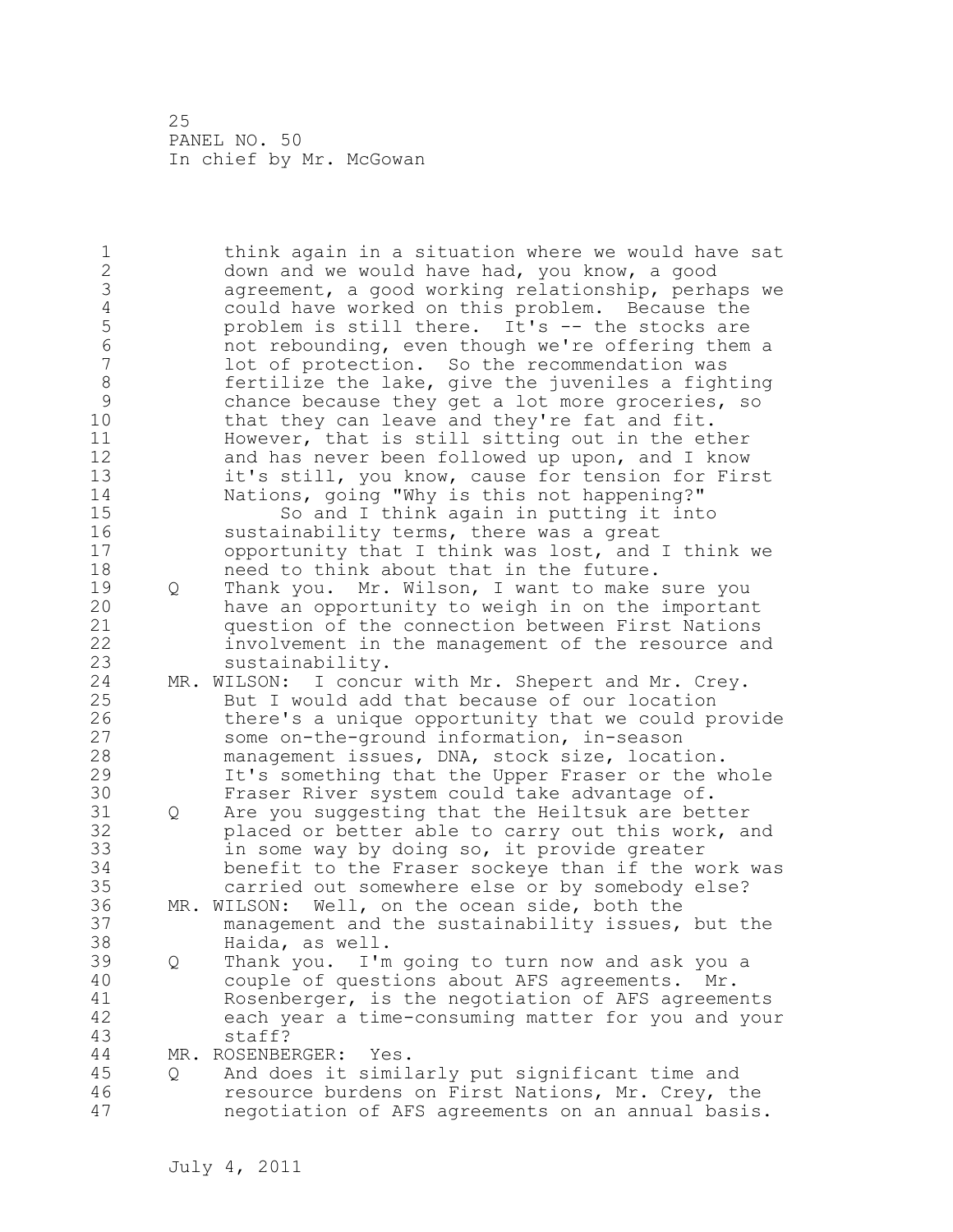1 Does it -- Mr. Rosenberger was saying it takes a 2 significant amount of time for he and his staff. 3 Is it similarly a burden for First Nations to 4 engage in the negotiation of these on an annual<br>5 basis, AFS agreements. 5 basis, AFS agreements.<br>6 MR. CREY: Sorry, I was jus 6 MR. CREY: Sorry, I was just a little confused about<br>7 the choice of terminology. Right now -the choice of terminology. Right now  $-$ -8 Q If I've got the terminology wrong, please help me. 9 MR. CREY: Okay. What we do spend a lot of time with<br>10 DFO talking about before the season gets underway DFO talking about before the season gets underway 11 is a Comprehensive Fisheries Agreement. 12 Q Yes. 13 MR. CREY: And if you're using those terms 14 interchangeably, the answer would be, yes, it's -- 15 Q Okay. 16 MR. CREY: -- demanding of our time. But AFS properly 17 is a program that offers funding, and a number of 18 our communities in the Valley get AFS funding, 19 Aboriginal Fisheries Strategy funding.<br>20 0 yes. 20 Q yes. 21 MR. CREY: It was the inaugural program back in the 22 early '90s, but now a lot of attention is actually 23 focused on AAROM-related funding initiatives 24 programs. 25 Q Okay, thank you. If we could just have document 26 28 brought up on the screen, please. You were<br>27 correcting my terminology, so maybe it's an correcting my terminology, so maybe it's an 28 appropriate time to come to this agreement, which 29 is the Comprehensive Fisheries Agreement, is it 30 not, for a number of bands, including yours?<br>31 MR. CREY: Well, not my community, but generally MR. CREY: Well, not my community, but generally with a 32 goodly number of the Sto:lo communities, the bands 33 between Port Mann Bridge and Sawmill Creek in the 34 Fraser Canyon. 35 MR. McGOWAN: If that could be the next exhibit, 36 please. 37 THE REGISTRAR: Mr. McGowan, before we go ahead and 38 mark that, we've just discovered that we, in our 39 rush to get everything done on Thursday, we missed 40 a number this morning. 41 MR. McGOWAN: Yes.<br>42 THE REGISTRAR: So THE REGISTRAR: So the number we started with this 43 morning, we started with 1244, which was the last 44 number on Thursday. So 1244 now becomes 1245, 45 1245 becomes 1246, 1246 becomes 1247, 1247 becomes 46 1248, 1248 becomes 1249. The exhibit that you are 47 now calling for will be 1250. Sorry for that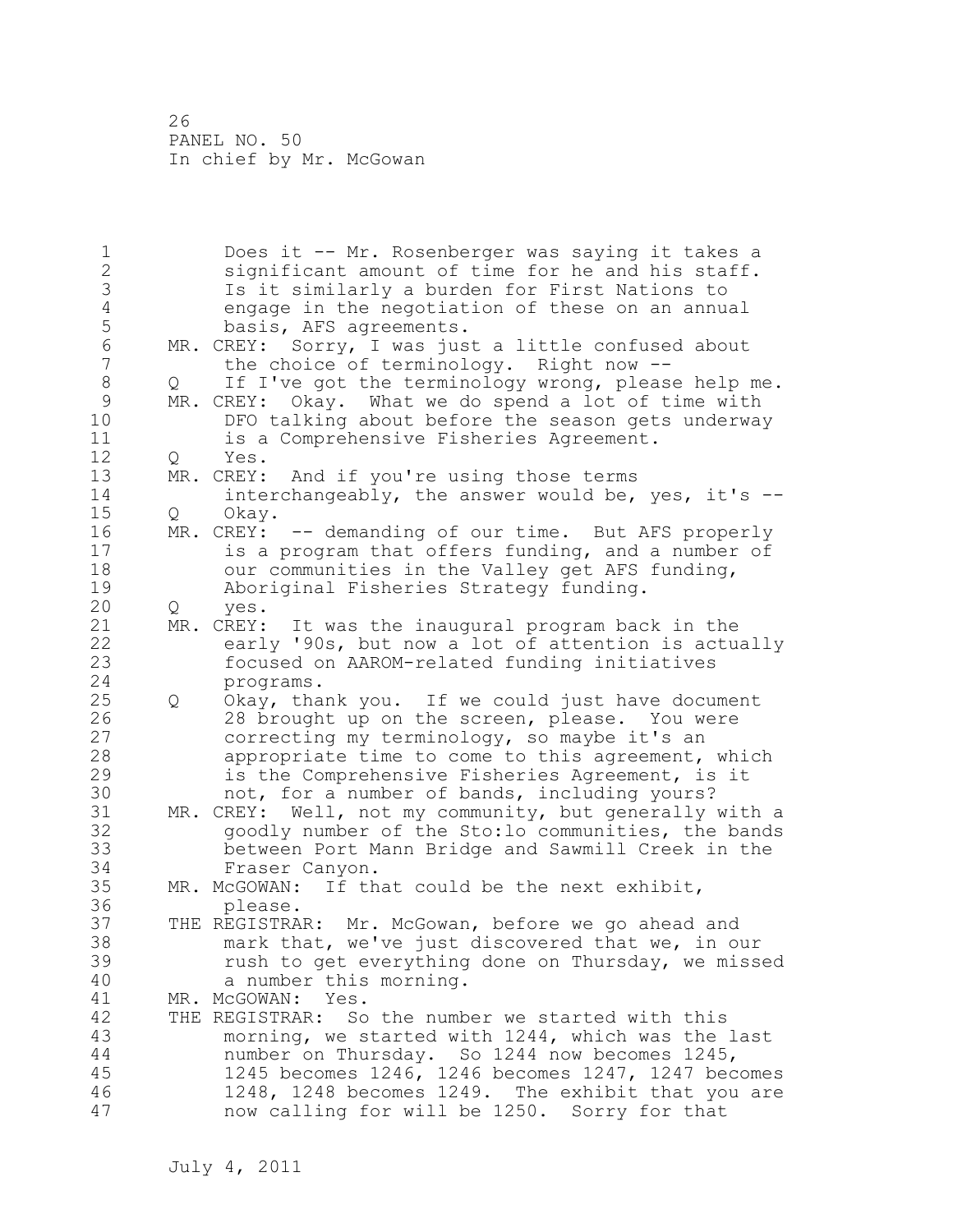1 error. 2 MR. McGOWAN: Thank you, Mr. Giles. And, Mr. 3 Commissioner, I'm just going to suggest that Mr.<br>4 Giles update the exhibit list and that will be 4 Giles update the exhibit list and that will be<br>5 wpdated for the use of all counsel. 5 updated for the use of all counsel.<br>6 THE REGISTRAR: Yes, that's already been 6 THE REGISTRAR: Yes, that's already been done.<br>7 MR. McGOWAN: Thank you. MR. McGOWAN: Thank you. 8 9 EXHIBIT 1250: Comprehensive Fisheries Agreement for Sockeye, Pink and Chum Salmon, 11 2009-2010 12 13 MR. McGOWAN: 14 Q I see looking at this that the duration of the 15 Comprehensive Fisheries Agreement is for a single 16 year. Mr. Crey, I'll start with you. Do you 17 support the negotiation of Comprehensive Fisheries 18 Agreements or AFS agreements that have a longer 19 time period of effectiveness?<br>20 MR. CREY: I do. and I've often be MR. CREY: I do, and I've often been asked to, on 21 behalf of the Sto:lo communities to advocate for a 22 longer-term, sometimes referred to as multiyear 23 agreements between DFO and the bands on the Lower 24 Fraser, the Sto:lo communities. 25 Q And I wonder if you could just tell the 26 Commissioner why you think that would be<br>27 beneficial? beneficial? 28 MR. CREY: Because the communities in this kind of 29 arrangement that are year-to-year, they don't have 30 the security of knowledge that there will be an<br>31 agreement in the very next year. In other word: agreement in the very next year. In other words, 32 the Department is committing to an arrangement 33 that would cover in this example here, that fiscal 34 year and that fiscal year only. There's no 35 commitment on the Department's part to go the next 36 year and the year thereafter, and so forth. So it 37 creates a lot -- it lends itself to a lot of 38 uncertainty. The bands are not able to come 39 together and engage in long-term planning. And a 40 plan that would include a significant and 41 meaningful consultative role with the Department<br>42 of Fisheries and Oceans, because there's only a of Fisheries and Oceans, because there's only a 43 commitment to work for that -- for that particular 44 fiscal year and that fiscal year only. 45 Q Thank you. Mr. Rosenberger, has the Department 46 considered the prospect of entering into multiyear 47 agreements?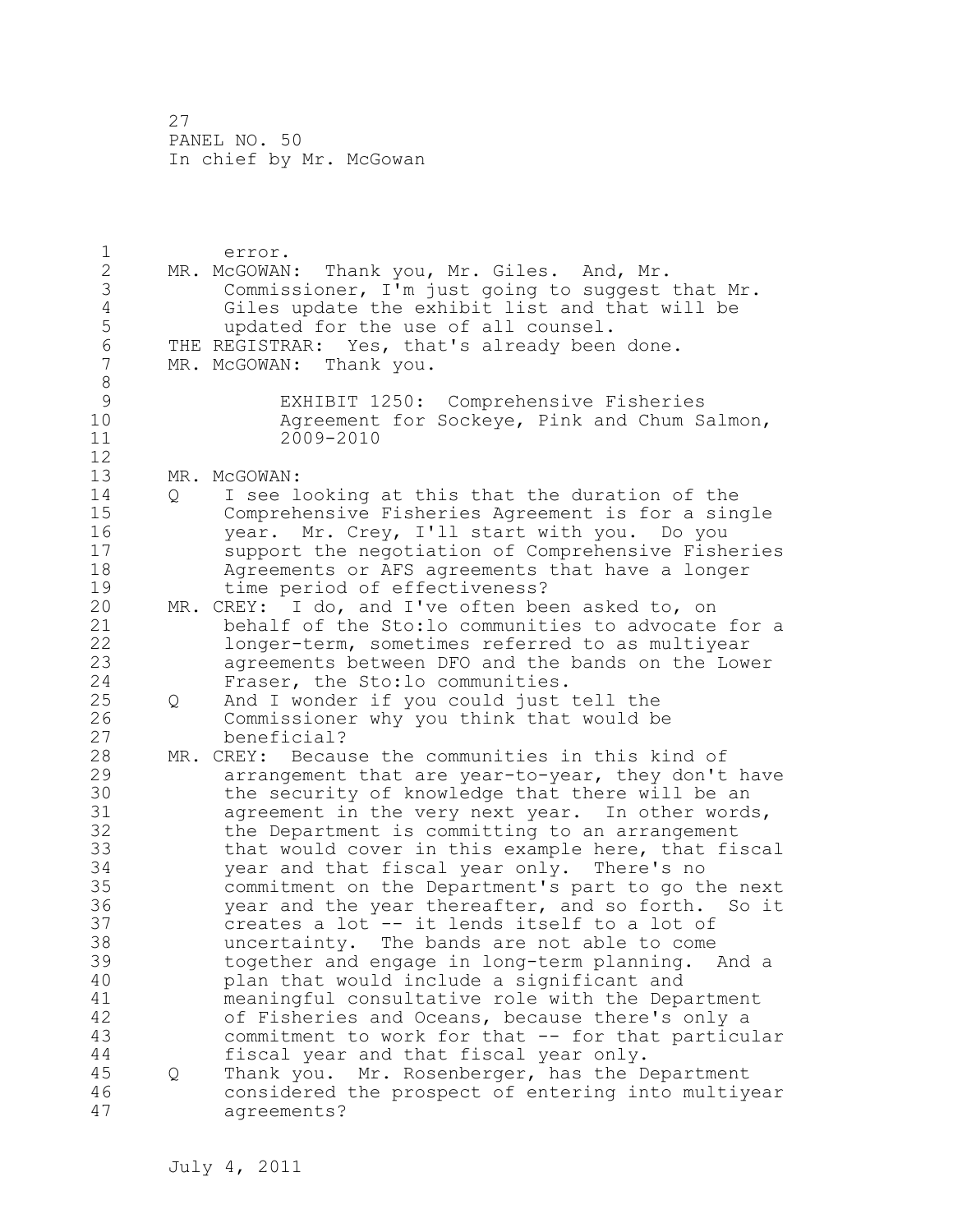1 MR. ROSENBERGER: We have, and we do have some 2 multiyear agreements at present. 3 Q Okay. And moving forward, is the Department's 4 plan to increase the use of multiyear agreements,<br>5 or has that been determined? 5 or has that been determined?<br>6 MR. ROSENBERGER: It is, ves. 6 MR. ROSENBERGER: It is, yes.<br>7 0 Thank vou. Mr. Rosenber Thank you. Mr. Rosenberger, is it fair to say 8 black that a number of the allocations of Fraser sockeye 9 that are negotiated, either through AFS agreements or set out in Comprehensive Fisheries Agreements 11 have remained relatively constant for a number of 12 years. 13 MR. ROSENBERGER: That's true. 14 Q When these allocations were initially set, I 15 wonder if you can explain the process that the 16 Department went through to determine an 17 appropriate allocation. 18 MR. ROSENBERGER: In the initial period most of the 19 work and some of the actual negotiations and the<br>20 1eadership came from individuals from Ottawa. T leadership came from individuals from Ottawa. The 21 information that we took into account were the 22 harvests in recent periods at the time, so this is 23 information from the late '80s into the early 24 '90s, and the period of trying to establish the 25 allocations were in that -- starting around that 26 1992 period with most groups. The groups that<br>27 were using geographic areas, so there's, at the were using geographic areas, so there's, at the 28 time, we came off of the period when the harvest 29 in a number of given areas were from individuals 30 who may or may not have been members of the 31 community that subsequently is the holder of the communal licence for a given area. So trying to 33 understand some of those dynamics of who fished in 34 what areas, where they would -- whether they'd be 35 allowed to stay fishing there, or needed to move 36 to other areas. Looking at the stocks, in the 37 case of the Fraser, looking for stocks of concern 38 and management issues, and then issues like 39 population trends, some of the goals and 40 objectives that were being raised on the -- in the 41 first few years through the land claim treaty<br>42 process defined most of the background type o process defined most of the background type of 43 information that was used. 44 Q Okay. Was the Department attempting to arrive at 45 a number that reflected a genuine food, social, 46 ceremonial need of any particular -- of the 47 particular group that was allocated the number?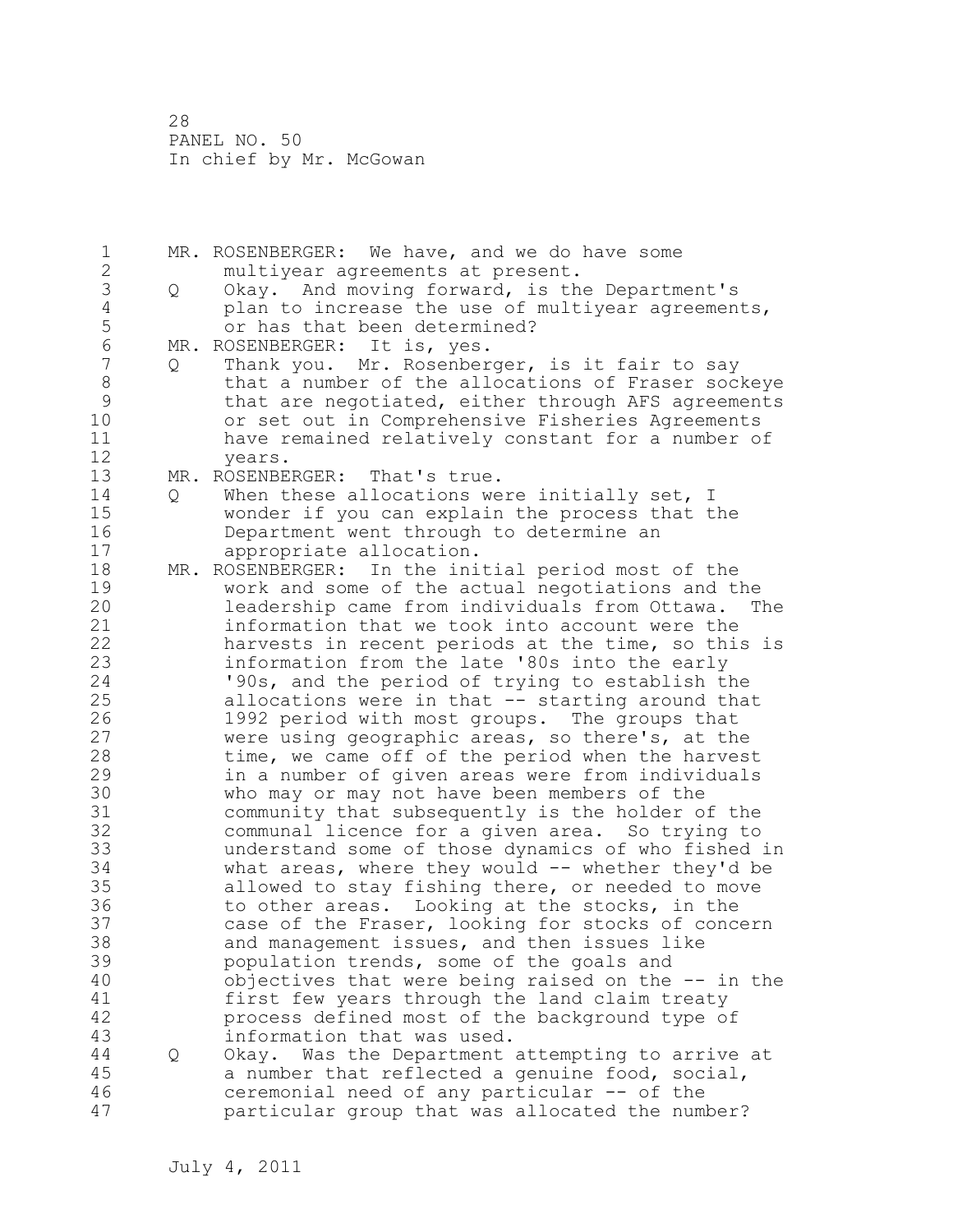1 MR. ROSENBERGER: That's the objective, yes. 2 Q Okay. What information was available to the 3 Department about -- at that time about food needs 4 or social and ceremonial needs?<br>5 MR. ROSENBERGER: Well, the harvest 5 MR. ROSENBERGER: Well, the harvest group might have<br>6 had, so when I mentioned here earlier about some 6 had, so when I mentioned here earlier about some of the stocks of concern, and has been raised by 8 the other gentlemen here on the panel, we'd been 9 in a period of a number of years of restrictions<br>10 or closures around Early Stuart. So you had -or closures around Early Stuart. So you had --11 you have people who had a desire to fish on a 12 given stock. You had some closure or restricted 13 periods, so how did that weigh into their ability 14 to be able to access their desire to harvest and<br>15 in locations. in locations. 16 So where people -- how do those scenarios 17 play out against an area where, you know, somebody 18 may have had quite unrestricted fishing with 19 strong populations coming back to them, and<br>20 presumably significant opportunity in order presumably significant opportunity in order to be 21 able to meet their needs. So those types of 22 things are weighed in trying to understand what 23 the allocation should be. First Nations -- many 24 First Nations provided their goals, their 25 objectives from their desires from allocations and 26 that information was looked at in a number of<br>27 different ways. different ways. 28 MR. McGOWAN: Can we have Exhibit 303 up, please. 29 MR. LUNN: 303. 30 MR. McGOWAN:<br>31 0 Mr. Wil Q Mr. Wilson, I'm going to ask you about this 32 document. It was previously entered and I think 33 it's probably something you're familiar with, and 34 I wonder if we can just scroll down to the next 35 page. Do you recall the Heiltsuk doing some work 36 to -- and maybe if we can actually go right to the 37 end of the document, the last page. Do you recall 38 the Heiltsuk doing some work to attempt to 39 identify and articulate the specific food needs 40 for various resources in their area? 41 MR. WILSON: Yes.<br>42 0 Okav. And i 42 Q Okay. And is this the document that set out the 43 product of that work? 44 MR. WILSON: I'm not sure. I wasn't around when the 45 document was created. 46 Q Okay. Mr. Rosenberger, do you get documents like 47 this from any of the First Nations in your area?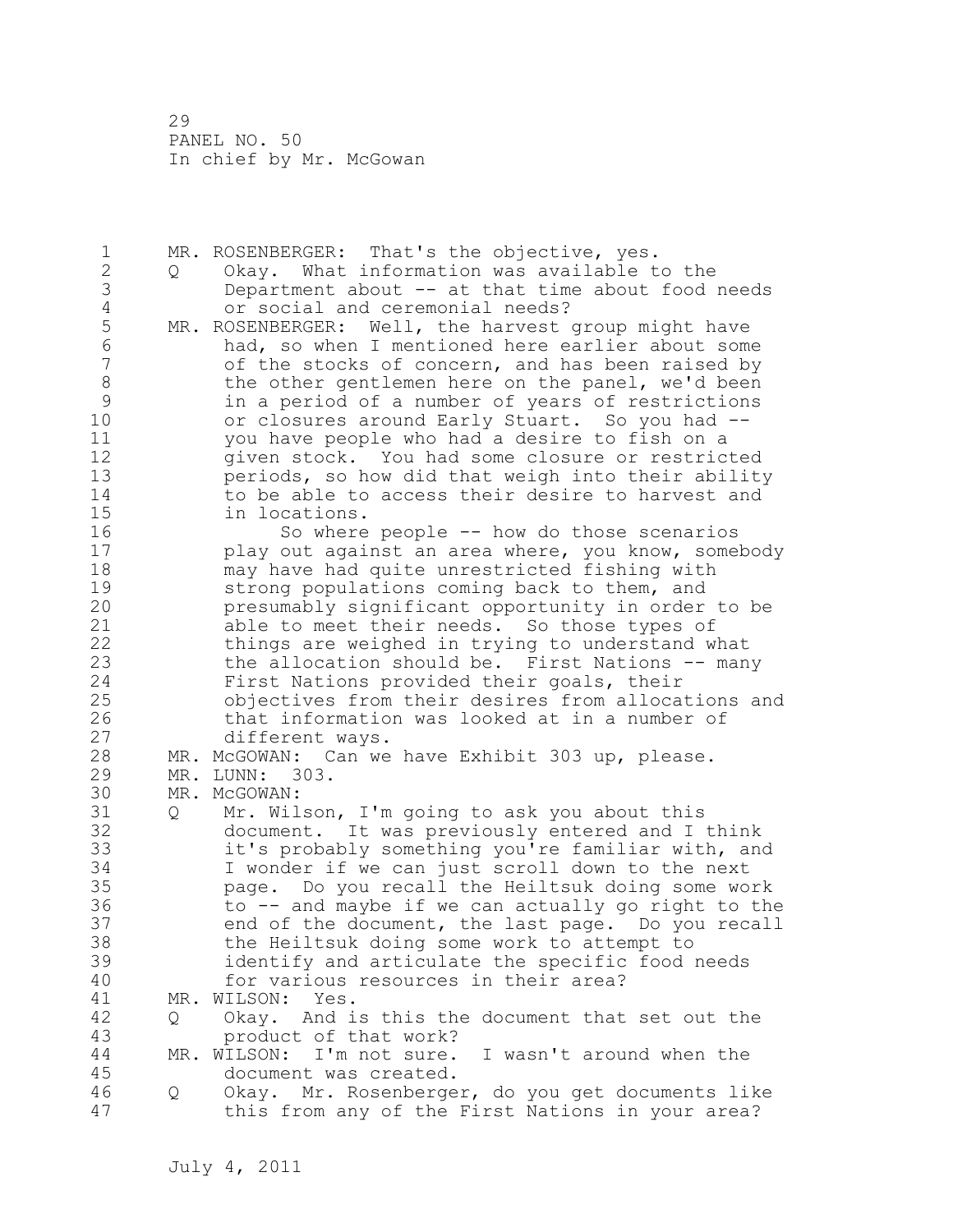1 MR. ROSENBERGER: Some First Nations groups. Some 2 First Nations groups over the years have provided 3 some form of documentation to their request.<br>4 0thers have just provided a fixed number wit 4 Others have just provided a fixed number without 5 documentation to their desires.<br>6 0 Does the Department on its own 6 Q Does the Department on its own do any work to<br>7 determine what a reasonable need is for food, determine what a reasonable need is for food, 8 social and ceremonial use for any particular band?<br>9 MR. ROSENBERGER: We've looked at --9 MR. ROSENBERGER: We've looked at --<br>10 0 Or group of bands. 10 Q Or group of bands. 11 MR. ROSENBERGER: We've looked at various options. 12 There have been a number of papers prepared by 13 various individuals for various reasons. The 14 Department has not done a lot of work themselves 15 in trying to define this type of work for a 16 specific area, and the rationale for that is that, 17 you know, groups have other species that they can 18 harvest of fish that we have a concern about. 19 They have other species, whether it be, you know,<br>20 moose or deer or some other food source. So how moose or deer or some other food source. So how 21 they want to balance that out and what their needs 22 are, you know, it's that -- some people call it 23 the breadbasket approach. So taking a look at 24 that, the Department hasn't done necessarily a lot 25 of work. 26 We have looked to see what some of the<br>27 mumbers that are available for groups, so w numbers that are available for groups, so what 28 they've harvested, versus their population, do 29 they appear to be in a -- you know, similar ratio, 30 or are some of them quite different and then why<br>31 they might be different. I would think there they might be different. I would think there 32 might be even more work done that way in a land 33 claim treaty process. But on the -- trying to do 34 the annual allocations, not that type of an 35 activity. 36 Q The -- in the Lower Fraser, there's an allocation 37 given of approximately 300,000 for a large number 38 of bands; is that correct? 39 MR. ROSENBERGER: Well, the allocation, I'm not certain 40 it's 300,000. That number is available on the 41 Integrated Fisheries Management Plan each year,<br>42 and as Mr. Crev pointed out earlier, I believe and as Mr. Crey pointed out earlier, I believe 43 there's 29 bands in the Lower Fraser. 44 Q Once the allocation is made to so many bands, does 45 DFO get involved in sorting out which band gets to 46 harvest which piece of that allocation, or is that 47 left to the First Nations?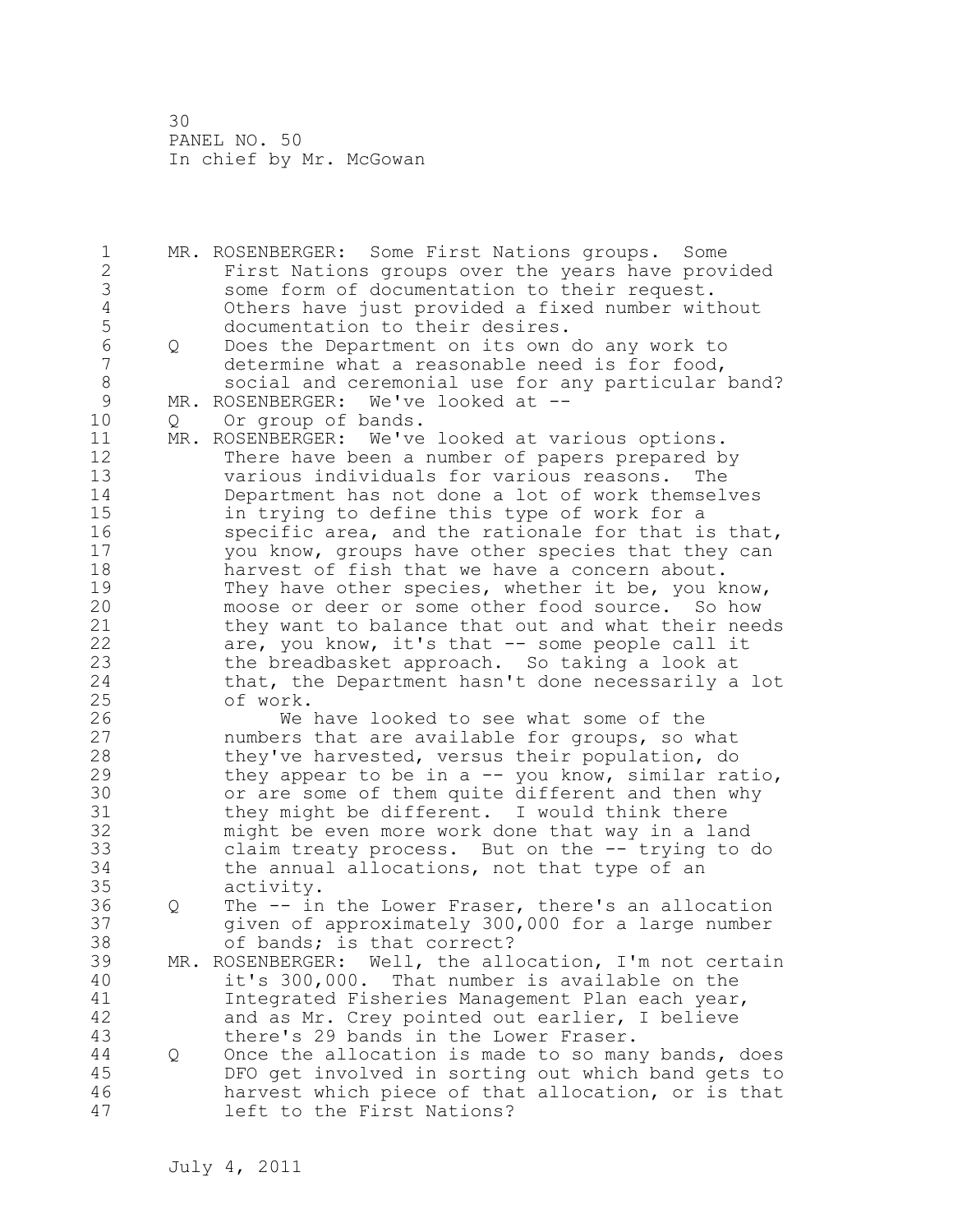1 MR. ROSENBERGER: For the most part our objective is to 2 leave that to the First Nations. That's one of 3 what we believe to be the responsibilities and 4 accountabilities of the First Nations to determine 5 amongst themselves how that should be fished and<br>6 bow it could be or should be shared amongst their 6 how it could be or should be shared amongst their 7 people.

- 8 Q Mr. Crey, does the provision of a large allocation 9 pose problems for First Nations, or have they in the Lower Fraser been able to sort out a method 11 for determining who gets to harvest which piece of 12 the larger allocation?
- 13 MR. CREY: There are a number of agreements on the 14 Lower Fraser. There's not a single agreement. 15 The Harrison Watershed Authority, which is 16 principally Scowlitz and the Chehalis First 17 Nations, they make separate arrangements for a 18 quantum of fish with the Department. This is 19 something that's occurred relatively recently.<br>20 And it's been the case in the past that there' And it's been the case in the past that there's a 21 broad allocation for the Lower Fraser River. But 22 again into sub-groupings, one of them Musqueam, 23 Tsawwassen, and a category called "Others", which 24 I take it to mean, for example, the Burrard First 25 Nation, and so forth, who may gain access to 26 Fraser River sockeye. And then of course there's<br>27 the -- what's commonly referred to as the Sto:lo the -- what's commonly referred to as the Sto:lo 28 allocation generally, which would be from the Port 29 Mann Bridge to Sawmill Creek in the Fraser Canyon.

30 It's not so much that the bands discuss and<br>31 agree between and amongst themselves which 31 agree between and amongst themselves which<br>32 communities will catch how many fish, so m communities will catch how many fish, so much as 33 it's a regulated fishery that includes a weekly 34 harvest plan, if there are fish -- fisheries 35 conducted on a weekly basis. The fisheries, of 36 course, are not an open-ended affair, you can 37 start fishing now and just continue to fish, you 38 know, they are licensed. They're communal 39 licences and they specify where the fisheries 40 might take place, the type of gear that's 41 employed, and the Department, along with the<br>42 planning committees that are assembled under planning committees that are assembled under the 43 agreement know how much fish might be removed in a 44 given opening at different reaches in the 45 watershed.

46 So it's not so much that we agree to specific 47 allocations for each First Nation. That's how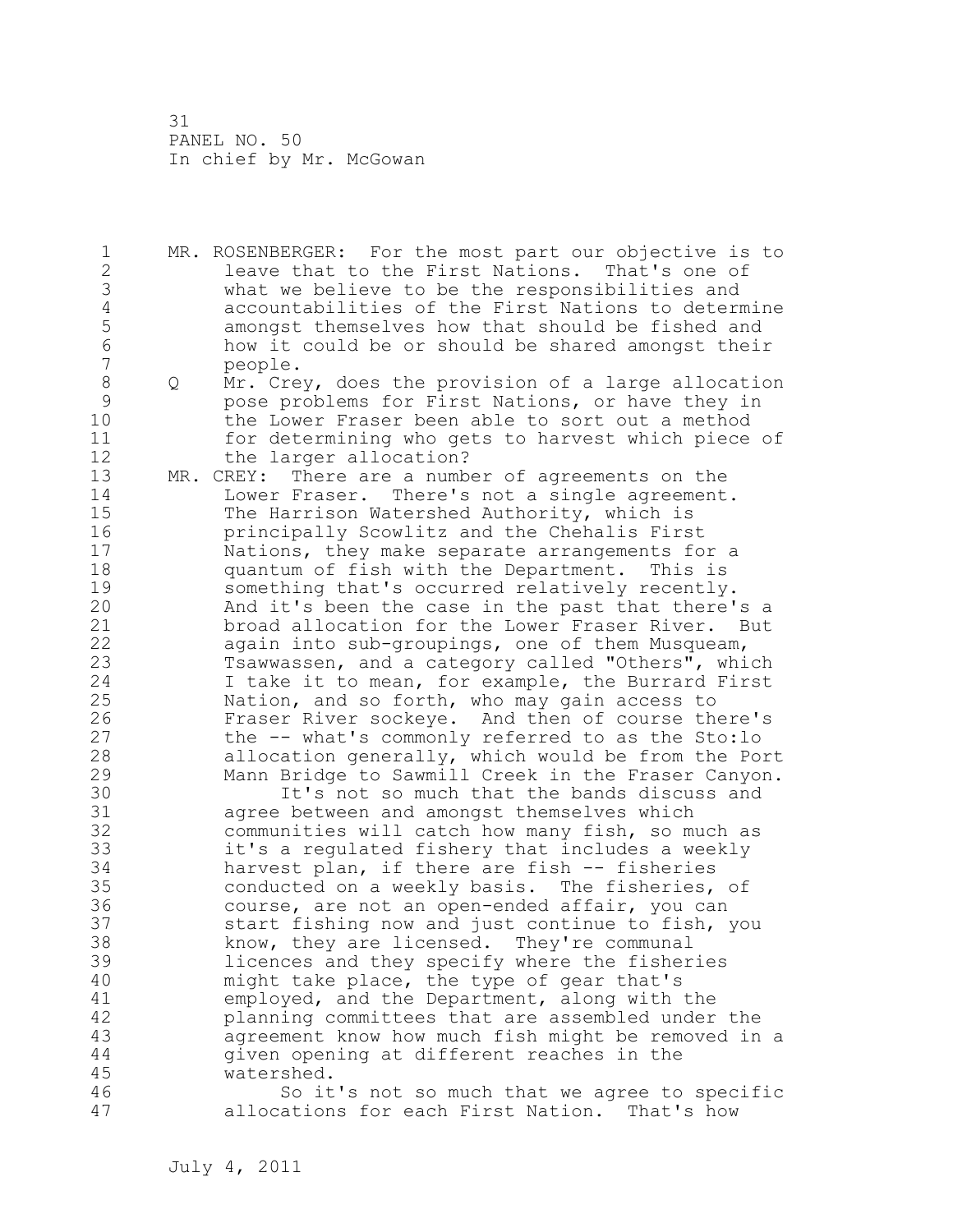32 PANEL NO. 50 In chief by Mr. McGowan Questions by the Commissioner

1 things operate on the Lower Fraser, at least from 2 Port Mann Bridge to Yale. 3 Q Thank you. Mr. Shepert, did you have anything to 4 add from the perspective of the Upper First Nation 5 bands?<br>6 MR. SHEPERT 6 MR. SHEPERT: Only that we've not gone through any<br>7 exercise to distinguish what the protein exercise to distinguish what the protein 8 requirements or the food numbers are at this<br>9 particular time, no. 9 particular time, no.<br>10 MR. McGOWAN: Thank vou. MR. McGOWAN: Thank you. Mr. Commissioner, I note the 11 time. I wonder if this might be an appropriate 12 time for the morning break. 13 THE COMMISSIONER: Just before we recess, I'm sorry. 14 MR. McGOWAN: I'm sorry, the Commissioner has a -- 15 THE COMMISSIONER: Just before we recess.<br>16 MR. McGOWAN: Yes. MR. McGOWAN: Yes. 17 18 QUESTIONS BY THE COMMISSIONER:  $\begin{array}{c} 19 \\ 20 \end{array}$ 20 Q Just so I don't lose the thought, perhaps Mr. Crey 21 could start. In the description you've just 22 given, Mr. Crey, of what I believe you mean is the 23 current arrangement you've described, how might 24 that, at least in your thought, how might that be 25 different under a co-management scheme? 26 MR. CREY: Well, thank you for that question, Mr.<br>27 Commissioner. When it comes to the notion o Commissioner. When it comes to the notion of co-28 management and allocations, I take a far broader 29 approach to the whole issue. Quickly, without 30 30 going on at any great length, I think that what we<br>31 aneed to do is reflect on the report, Our Place at 31 and to do is reflect on the report, Our Place at 32 the Table. We need to take some of those 33 recommendations seriously. 34 I think we need to look at broader 35 allocations of the sockeye as between non-36 Aboriginal and Aboriginal interests. Once that's 37 accomplished, then it falls to the First Nations 38 to work between and amongst themselves with the 39 Department on allocating the larger Aboriginal 40 share of the annual runs of sockeye. That's how I 41 see it in the broadest possible terms.<br>42 1f we're able to move there, I ha If we're able to move there, I have every 43 confidence the First Nations can work it out 44 between and amongst themselves, how many fish will 45 be caught where, and by whom, and for what 46 purposes, but it would be the Aboriginal 47 allocation. And that would help solve a lot of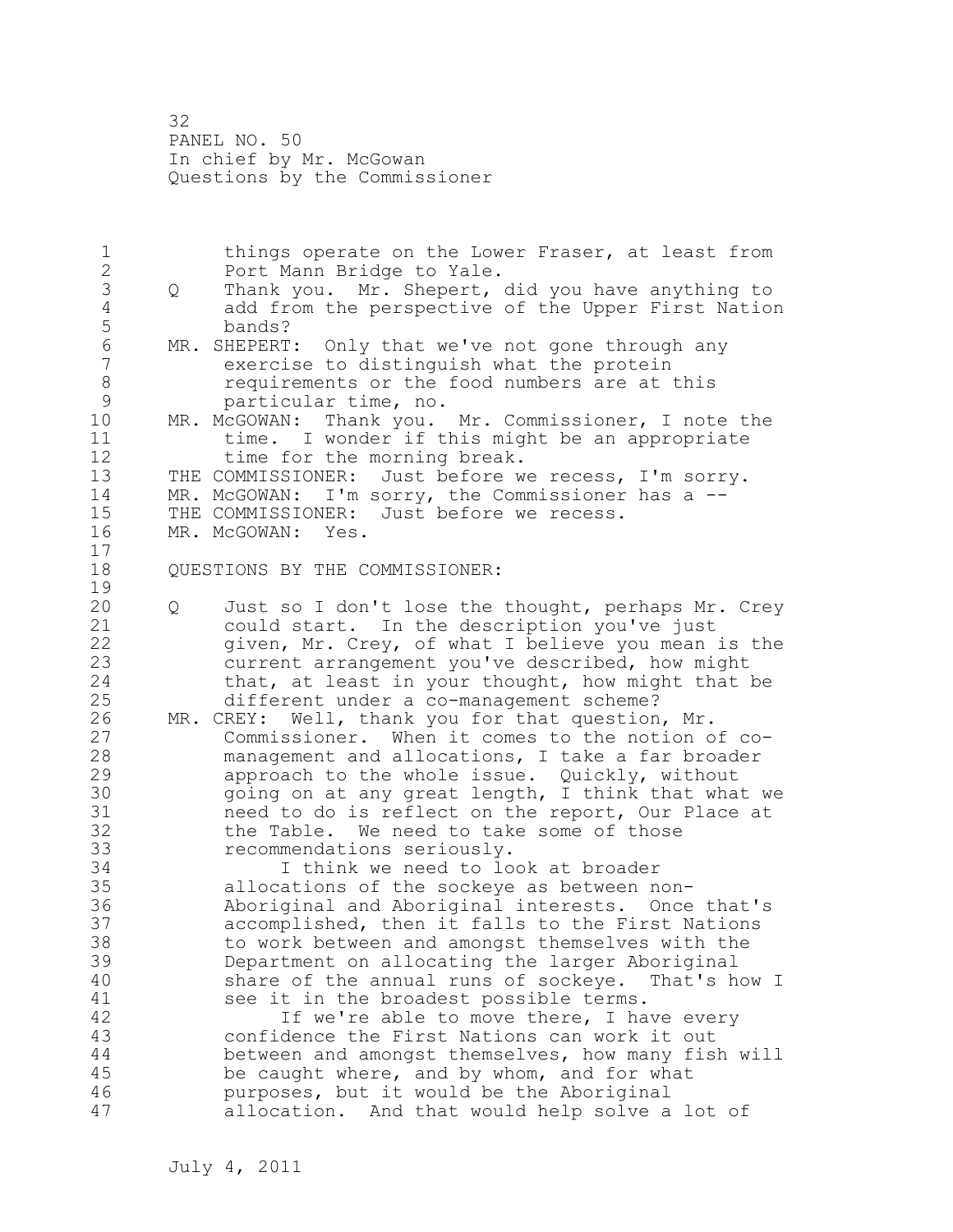33 PANEL NO. 50 In chief by Mr. McGowan Questions by the Commissioner

1 some of the more perplexing and some of the 2 irritants in the fishery right now where people 3 concern themselves with whether or not fish are<br>4 being sold or not. 4 being sold or not.<br>5 1 think what 5 1 think what we need to -- the place we need<br>6 1 to move to is a broad Aboriginal allocation where 6 to move to is a broad Aboriginal allocation where the fish are then allocated by the First Nations 8 between and amongst themselves. And we then<br>9 arrive at a place where we have an Aborigina 9 arrive at a place where we have an Aboriginal<br>10 fisherv that has a larger allocation than sub fishery that has a larger allocation than sub-11 regional allocations, which the First Nations 12 would enjoy the harvest in. Thank you. 13 THE COMMISSIONER: I would invite any other panel 14 member who might have a view on that. 15 MR. ROSENBERGER: Thanks, Mr. Commissioner. I think 16 the part that Ernie provided in the idea that we 17 have clear allocations for all, and his 18 description of the First Nations versus the non-19 First Nations, I think is an important step. And<br>20 the objective and clearly is one of the issues the objective and clearly is one of the issues 21 right now of how the First Nations share amongst 22 themselves. So as Mr. Crey described it, there's 23 an opening so as to speak, there's a planned 24 fishery area, geographic area and gear and things 25 like that, and there are a number of First Nations 26 currently who come into that process with a<br>27 communal licence. It may not be the same f communal licence. It may not be the same for, you 28 know, their allocations, they're striving to for 29 -- the objective the Department has is that they 30 would strive and be the ones making those sharing 31 arrangements and it not be the role of the<br>32 Department. And I think that's how some o Department. And I think that's how some of the 33 management is occurring today. But moving 34 forward, those clear shares between First Nations 35 and non-First Nations is an important step. 36 MR. SHEPERT: I would only add that right now from my 37 perspective, coming from the Upper Fraser, that 38 the management regime, even allocation regimes are 39 kind of turned on their head. I believe that a 40 good functioning system has to start at the 41 headwater and work its way down. That way you<br>42 have the ability, because the inextricable have the ability, because the inextricable 43 relationship between the First Nation and the fish 44 itself, that the management and the allocation 45 hence has to start at the top, in other words, 46 meeting the needs of the people. If you're 47 talking about overall allocations of fish for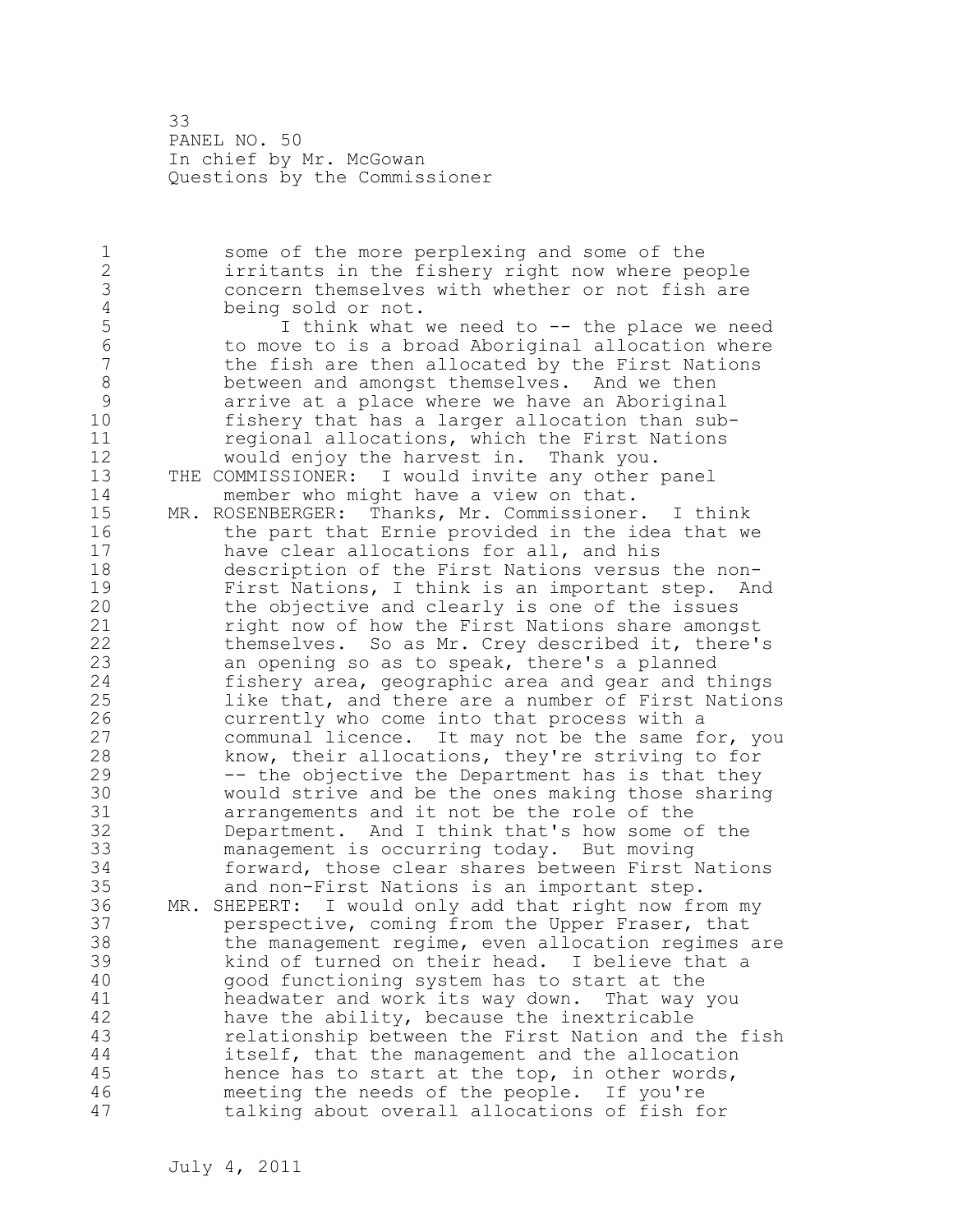34 PANEL NO. 50 In chief by Mr. McGowan Questions by the Commissioner

1 food, social, ceremonial, and for economic 2 purposes, it stands to reason to me in my way of 3 thinking that it must start from the top. Because<br>4 the people that are closest and linked to those 4 the people that are closest and linked to those<br>5 watersheds know what it needs to for it -- to 5 watersheds know what it needs to for it -- to<br>6 Survive, because it's done that since millenn 6 survive, because it's done that since millennia, but also, they're there. They're on the ground. 8 So they would know how much food that they might<br>9 Reed out of a particular run. And working in 9 9 need out of a particular run. And working in<br>10 conjunction with DFO to get the science down conjunction with DFO to get the science down 11 straight, then you would be able to more 12 accurately reflect. And I would say, by virtue, 13 the sustainability would just fall from that. 14 I don't know if that makes sense. If you 15 need clarification, I'm prepared to do that. But 16 that's kind of my thinking around this issue. 17 Q Mr. Wilson. 18 MR. WILSON: Thank you, Mr. Commissioner. I see value 19 19 11 in what Mr. Shepert is saying, and only add that<br>20 11 the bands along the route outside of the Fraser the bands along the route outside of the Fraser 21 River could play a big part, a huge part in the 22 process. And because they -- they're there, 23 they're available, and I think that the 24 information that we can give to the bands in the 25 Fraser River would be invaluable. 26 THE COMMISSIONER: Thank you. We'll take the break,<br>27 thank you. thank you. 28 MR. McGOWAN: Thank you, Mr. Commissioner. 29 THE REGISTRAR: The hearing will now recess for 15 30 minutes. 31<br>32 32 (PROCEEDINGS ADJOURNED FOR MORNING RECESS) 33 (PROCEEDINGS RECONVENED) 34 35 THE REGISTRAR: The hearing is now resumed. 36 MR. McGOWAN: Thank you, Mr. Commissioner. 37<br>38 EXAMINATION IN CHIEF BY MR. McGOWAN, continuing: 39 40 Q Gentlemen, the Commissioner has heard some 41 evidence previously about a clause that is<br>42 megotiated in some communal licences which negotiated in some communal licences which is 43 known as the "mortally-wounded clause". As I 44 understand that, it permits fishers to retain non 45 target species, perhaps for which the fishery is 46 closed, if the fish were just caught during an 47 open fishery as mortally wounded.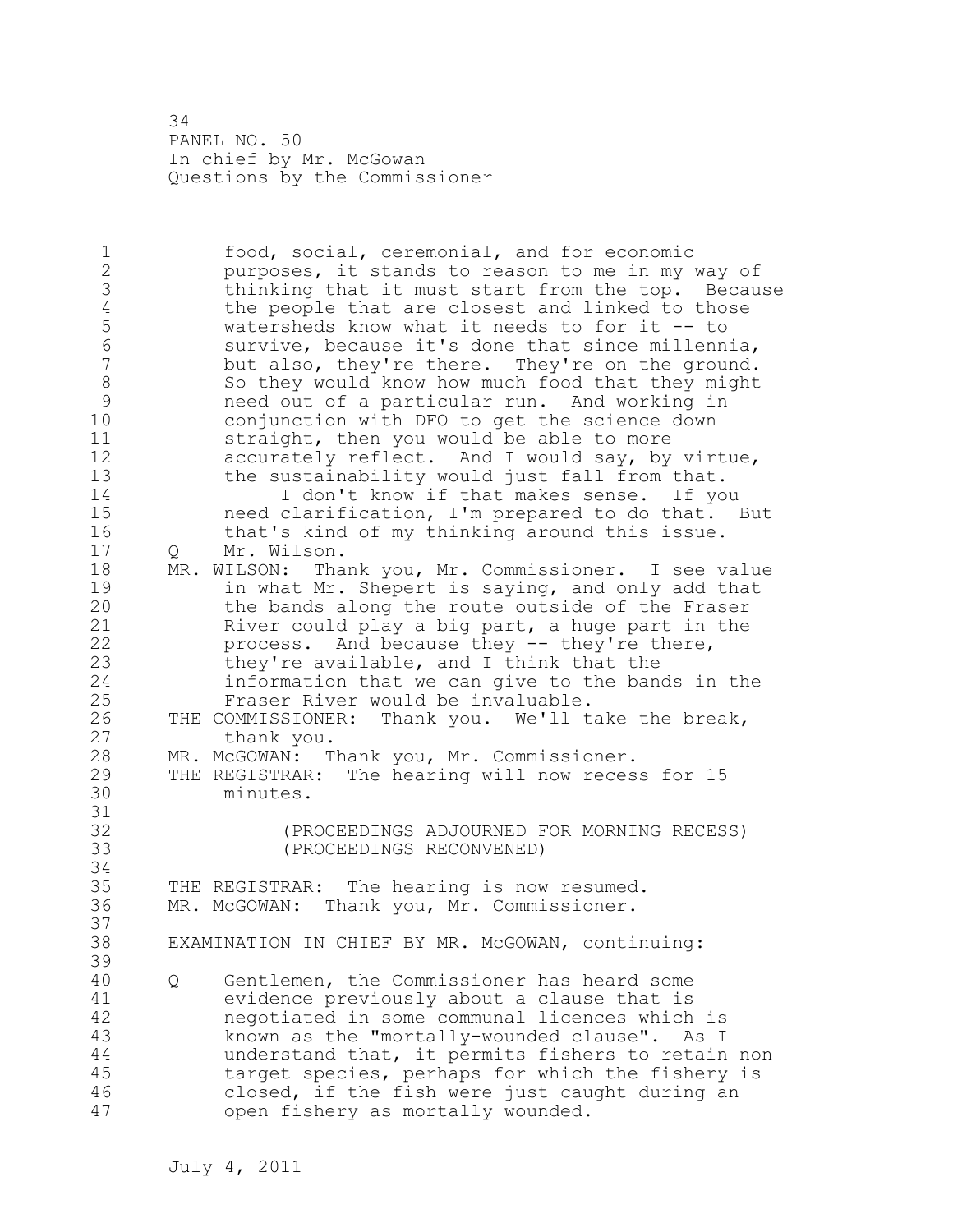| $\mathbf 1$    |   | Mr. Rosenberger, is that sort of a fair               |
|----------------|---|-------------------------------------------------------|
| $\overline{2}$ |   | summary of what these clauses attempt to              |
| 3              |   | accomplish?                                           |
| $\sqrt{4}$     |   | MR. ROSENBERGER: The clause was designed around -- we |
| 5              |   | had a period of time, particularly around the         |
| $\sqrt{6}$     |   | Early Stuart sockeye management where we had          |
| $\overline{7}$ |   | extensive closures or restricted fishing, and at      |
| 8              |   | the same time as co-migrating other species - in      |
| 9              |   | this case primarily chinook - and there was quite     |
| 10             |   | a bit of interest from the First Nations to           |
| 11             |   | continue those fisheries. So in trying to             |
| 12             |   | formulate plans, minimizing impacts on Early          |
| 13             |   | Stuarts, so instead of having a total closure to      |
| 14             |   | all fishing, we looked at other options. So it        |
| 15             |   |                                                       |
|                |   | was different types of gear and things like that.     |
| 16             |   | You still resulted in some impact to, in this         |
| 17             |   | case, the Early Stuart sockeye, and so where          |
| 18             |   | people were accessing those fish, the idea is that    |
| 19             |   | they would return all live fish to the water where    |
| 20             |   | they could, but if they had fish that were dead or    |
| 21             |   | thought to have very little chance for survival,      |
| 22             |   | that they should keep those and help to meet the      |
| 23             |   | food, social, ceremonial needs.                       |
| 24             |   | So the department has a few different types           |
| 25             |   | of clauses in some of the communal licences and       |
| 26             |   | agreements on how to try to best cover that off.      |
| 27             |   | That's the rationale behind it.                       |
| 28             | Q | Okay. Mr. Crey, from a First Nations perspective,     |
| 29             |   | how does the clause like this fit with First          |
| 30             |   | Nations and your First Nations Worldview; that is,    |
| 31             |   | the idea that once a fish is caught and is already    |
| 32             |   | dead, it doesn't need to be thrown back but can be    |
| 33             |   | kept and consumed?                                    |
| 34             |   | MR. CREY: I would say that that's an accurate         |
| 35             |   | reflection. Where we've moved to -- sorry, of the     |
| 36             |   | First Nations perspective, it's an accurate           |
| 37             |   | reflection.                                           |
| 38             | Q | Yes.                                                  |
| 39             |   | MR. CREY: Where we've moved to, now, with the         |
| 40             |   | Department, Mr. Commissioner, is we're looking at     |
| 41             |   | arrangements where the number of mortalities that     |
| 42             |   | might occur be monitored closely. In other words,     |
| 43             |   | there'd be a ceiling to the number of mortalities     |
| 44             |   | that might be induced, or the number of fish that     |
| 45             |   | might die. So we're in discussions with the Lower     |
| 46             |   |                                                       |
|                |   | Fraser on that very issue right now.                  |
| 47             | Q | Mr. Rosenberger, has the presence of this clause      |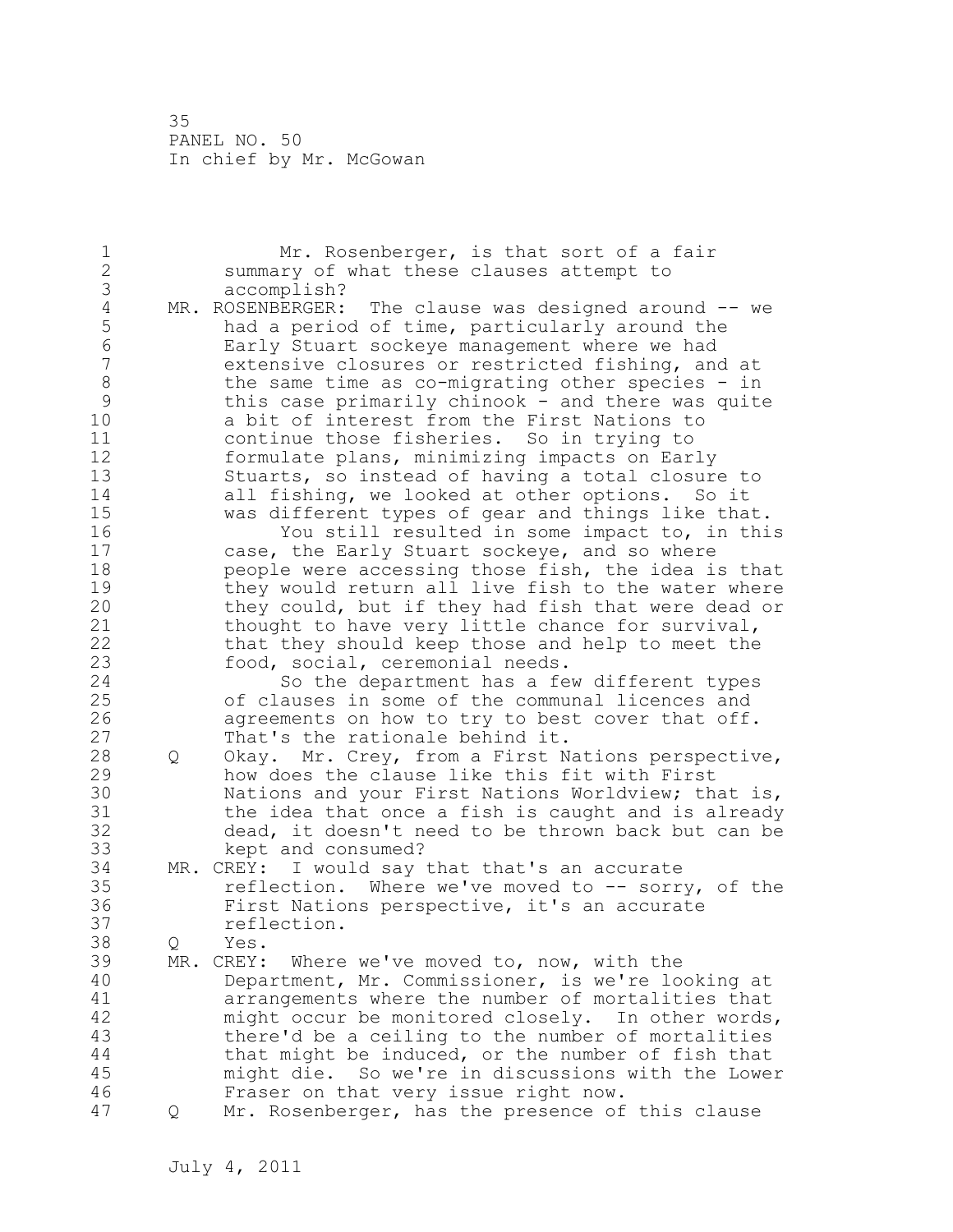| 1<br>$\overline{c}$ |   | from your observation caused enforcement<br>challenges or led to unintended harvest?          |
|---------------------|---|-----------------------------------------------------------------------------------------------|
| 3                   |   | MR. ROSENBERGER: I'm aware of people indicating that                                          |
| $\overline{4}$      |   | they believe that there's been some unintended                                                |
| $\frac{5}{6}$       |   | harvest. There's at least one example that I'm                                                |
|                     |   | aware of. But, for the most part, I think it's                                                |
| $\overline{7}$      |   | tried to meet the intent of what we were striving                                             |
| 8                   |   | for and, as Mr. Crey has pointed out, we're                                                   |
| 9                   |   | looking at trying to modify this into the future                                              |
| 10<br>11            |   | to move away from some of the uncertainty or                                                  |
| 12                  |   | potential impacts to conservation. So I think<br>we've been able to make some progress on it. |
| 13                  |   | What magnitude of fish have been taken pursuant to                                            |
| 14                  | Q | this type of clause?                                                                          |
| 15                  |   | MR. ROSENBERGER: Again, as Mr. Crey just pointed out,                                         |
| 16                  |   | the process that we're using and have for the last                                            |
| 17                  |   | two or three years, is taking the Early Stuart                                                |
| 18                  |   | sharing arrangements, so in the case of planning                                              |
| 19                  |   | for 2010, for this year, we have a mid-point                                                  |
| 20                  |   | forecast number of 17,000. Our objective is to                                                |
| 21                  |   | try to protect 90 percent of that population.                                                 |
| 22                  |   | So we take a look at the test fishing impacts                                                 |
| 23                  |   | which are usually in around two percent on that                                               |
| 24                  |   | size of a stock. So we're planning for about                                                  |
| 25                  |   | eight percent impact, and we use the sharing                                                  |
| 26                  |   | arrangement that we have from the Early Stuart                                                |
| 27                  |   | agreement that was largely developed by the First                                             |
| 28                  |   | Nations as we heard earlier, and carried forward                                              |
| 29                  |   | with some modifications to today.                                                             |
| 30<br>31            |   | So those impacts to the Early Stuarts are<br>shared out geographically. In this case, in the  |
| 32                  |   | Lower Fraser, they would be entitled to some                                                  |
| 33                  |   | portion of that -- I think it's roughly 1300 or                                               |
| 34                  |   | 1400 fish this year, so it's probably in the range                                            |
| 35                  |   | of 200 or 300 fish. So they need to figure out                                                |
| 36                  |   | how to work that into their objective of trying to                                            |
| 37                  |   | maximize harvest of Chinook. So looking at gear                                               |
| 38                  |   | impacts, and if you want to have rates, mortality                                             |
| 39                  |   | rates, for example, of using dip nets and beach                                               |
| 40                  |   | seines where it's down in the half a percent range                                            |
| 41                  |   | versus gillnets that have about a 60 percent                                                  |
| 42                  |   | mortality, so try to work through those types of                                              |
| 43                  |   | management arrangements in order to be able to                                                |
| 44                  |   | best utilize this encounter and mortality factor.                                             |
| 45                  | Q | Okay. You mentioned the dip nets with a fairly                                                |
| 46                  |   | low mortality rate in your answer right there.<br>In                                          |
| 47                  |   | 2009, are you aware of an example where a                                                     |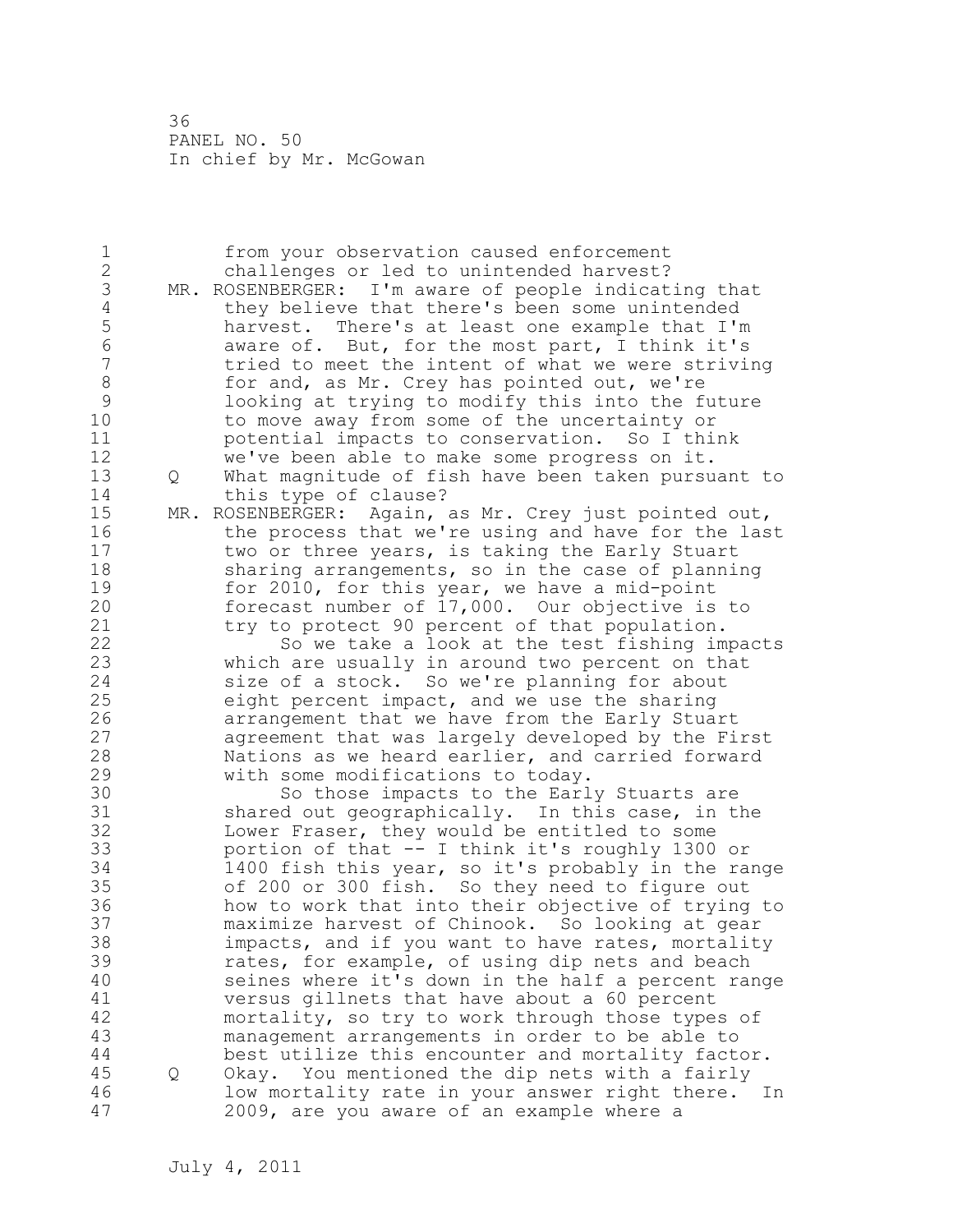| $\mathbf 1$     |   | significant number of fish were taken in a dip net    |
|-----------------|---|-------------------------------------------------------|
| $\overline{2}$  |   | fishery as mortally wounded?                          |
| 3               |   | MR. ROSENBERGER:<br>I am.                             |
| $\sqrt{4}$      | Q | And how many are we talking about?                    |
| 5               |   | MR. ROSENBERGER: The total harvest in that particular |
| $6\phantom{.}6$ |   | area was in the 6,000 to 7,000 range.                 |
| $\overline{7}$  | Q | Okay. And those fish were kept ostensibly             |
| $\,8\,$         |   | pursuant to a clause like the mortally-wounded        |
| $\mathcal{G}$   |   | clause?                                               |
| 10              |   | MR. ROSENBERGER: That's correct.                      |
| 11              | Q | And these were Fraser sockeye?                        |
| 12              |   | MR. ROSENBERGER:<br>That's correct.                   |
| 13              | Q | I wanted to ask you about one other clause that is    |
| 14              |   | sometimes found in fishing agreements or an           |
| 15              |   | arrangement that exists in fishing agreements.        |
| 16              |   | That's the concept of dual fishing. As I              |
| 17              |   | understand it, there are certain challenges that      |
| 18              |   | have been identified - at least by some - with        |
| 19              |   | respect to FSC fishing and commercial fishing         |
| 20              |   | taking place on the same boat at the same time, or    |
| 21              |   | one after the other without a landing in between.     |
| 22              |   | Is that an issue that you have some familiarity       |
| 23              |   | with, Mr. Rosenberger?                                |
| 24              |   | MR. ROSENBERGER: I do.                                |
| 25              | Q | Okay. I wonder if you could offer your thoughts       |
| 26              |   | on any challenges associated with the concept of      |
| 27              |   | dual fishing that the Department has identified?      |
| 28              |   | MR. ROSENBERGER: I think you started on the path in   |
| 29              |   | describing that people are fishing for two            |
| 30              |   | different purposes, in this case commercial at the    |
| 31              |   | same time as food, social, ceremonial. So the         |
| 32              |   | areas they get the fish, the gear they get to use     |
| 33              |   | might be different if they had -- by each of the      |
| 34              |   | licences. So there's concerns and issues that we      |
| 35              |   | thought about of areas that might be closed to        |
| 36              |   | commercial fishing, but not necessarily closed to     |
| 37              |   | food, social, ceremonial, the allocation of those     |
| 38              |   | fish, where they're going to be offloaded and         |
| 39              |   | managed, and how the sharing arrangements might       |
| 40              |   | occur from the given vessel.                          |
| 41              |   | But they also offer a number of                       |
| 42              |   | opportunities. If we had the commercial venture       |
| 43              |   | operating where it was releasing all these non-       |
| 44              |   | target species but the First Nations were going to    |
| 45              |   | be out with another licence following up shortly      |
| 46              |   | thereafter, what's the release mortality rate that    |
| 47              |   | would occur in the commercial fishery? What's the     |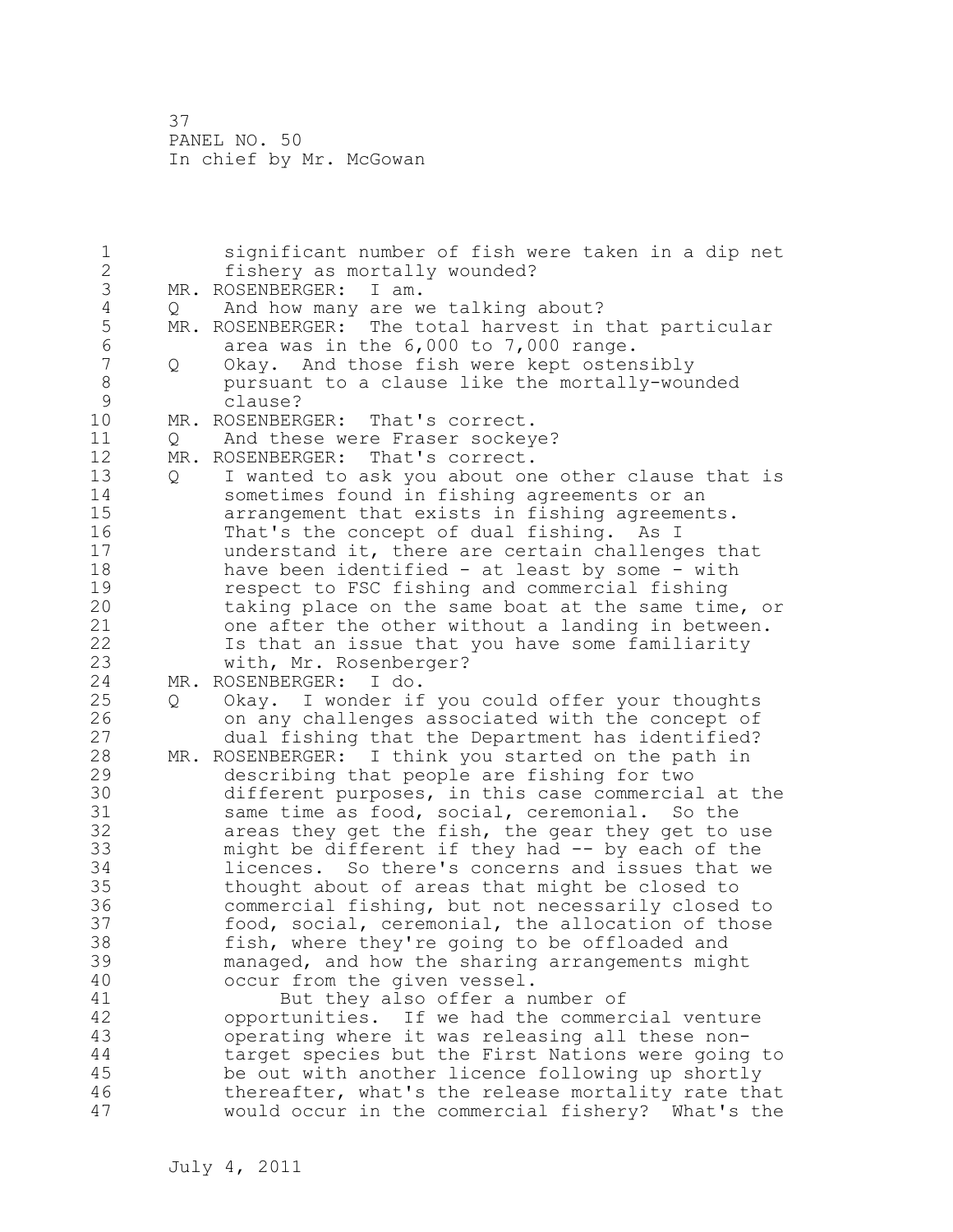1 added impact of that food, social, ceremonial 2 fisheries? 3 So what we're striving to do here is trying<br>4 to meet two objectives and many fisheries program 4 to meet two objectives and many fisheries programs<br>5 have challenges to be thought about in their 5 have challenges to be thought about in their<br>6 management implications, but hopefully the 6 management implications, but hopefully the objective here is to work through some of those, 8 and we've largely tried to do it on a limited<br>9 basis to work through so we don't end up with 9 basis to work through so we don't end up with significant problems that were unanticipated until 11 we can get some concurrence on how it might 12 operate. 13 Q I wonder if any of the other panel members have 14 comments on either the benefits or challenges 15 associated with dual fishing? Mr. Crey or Mr. 16 Wilson, it may be more for the two you. 17 MR. CREY: Yes, thanks. I think this notion of the 18 dual fishery is one that occurs in marine waters. 19 There aren't dual fisheries on the lower Fraser<br>20 insofar as I'm aware of. So I think it's reall insofar as I'm aware of. So I think it's really a 21 phenomena of marine-based fisheries, arrangements 22 that the Department has attempted to sort out with 23 the First Nations in the approach waters. 24 Q Thank you. Mr. Wilson, do you have any comment? 25 MR. WILSON: Yes. There are opportunities to engage in 26 dual fishing in the marine waters, and one of the<br>27 challenges with the fishery - and actually one of challenges with the fishery - and actually one of 28 the benefits of the fishery - is that knowing the 29 fisherman has a quota, and quite often he goes 30 over his quota. So if there's an opportunity for<br>31 the excess fish to go to FSC, then they would go the excess fish to go to FSC, then they would go 32 about (sic) a dual fishing licence. 33 Q Thank you, sir. And just one final question 34 coming back to the co-management issue. I'm about 35 to start with Mr. Rosenberger and move down the 36 panel. 37 We've talked today about the involvement of 38 First Nations in management of the resource and 39 moving forward to attaining that. Mr. Rosenberger, 40 from the Department's perspective, what role -- 41 where do other harvesters or interested parties<br>42 fit into this scheme? fit into this scheme? 43 MR. ROSENBERGER: Co-management I don't think the 44 concept is for First Nations and the Department 45 only. The idea of co-management is arrangements 46 that we're striving for to integrate everyone. So 47 we have an objective of a fishery for all. We're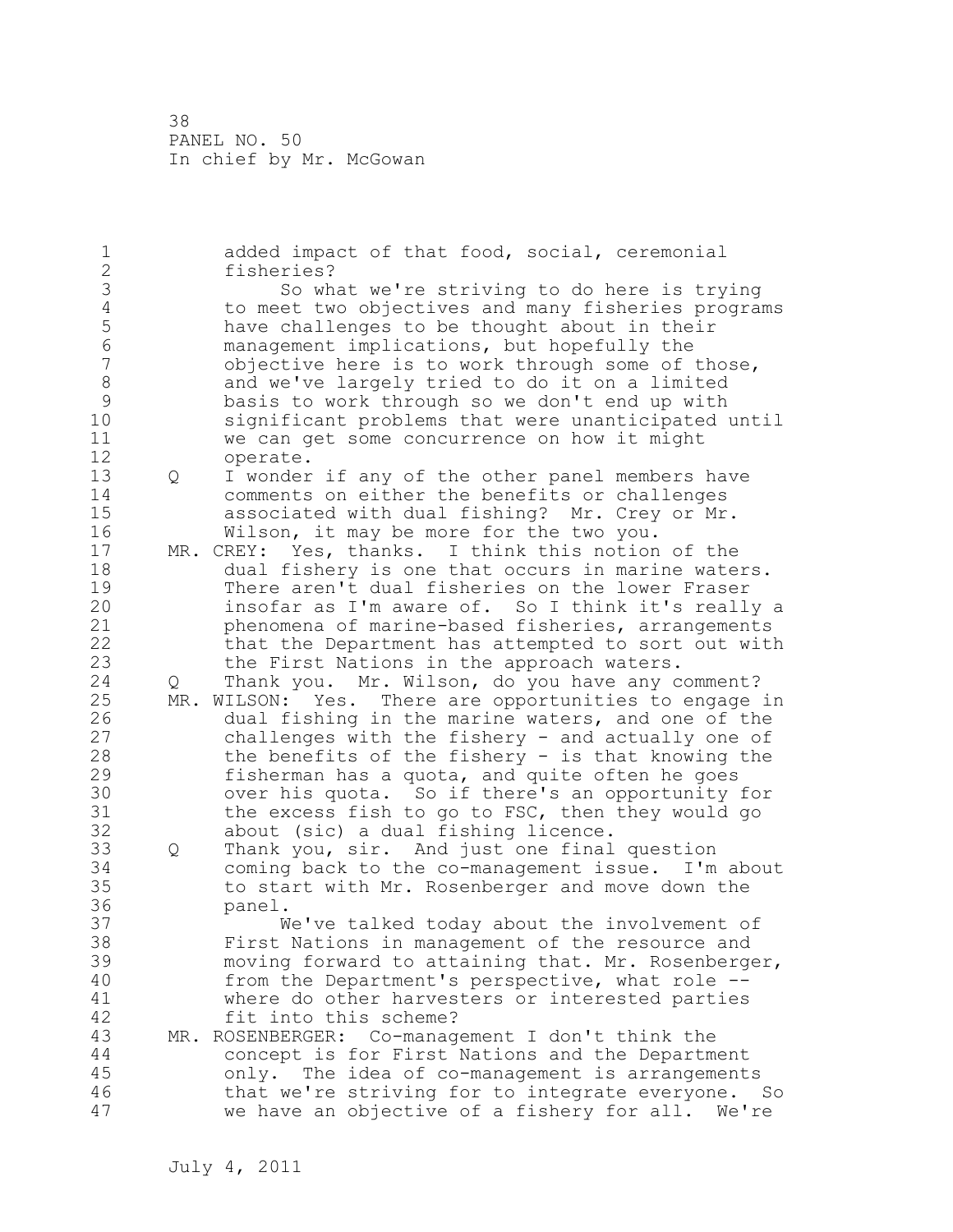1 looking to try to bring all parties together. The 2 co-management arrangements that we're striving for 3 with First Nations are one aspect of that, but<br>4 we're also trying to bring all parties to the 4 we're also trying to bring all parties to the<br>5 table in processes like the Integrated Fisher 5 table in processes like the Integrated Fisheries 6 Management Plan development through groups like the Integrated Harvest Planning Committee. 8 So the longer-term objective is co-management<br>9 across all parties that are participating in 9 across all parties that are participating in fisheries or have interest in fisheries. 11 Q Thank you. Mr. Shepert? 12 MR. SHEPERT: Well, I think, given the fiduciary 13 responsibility of the federal government, in this 14 case, I think that my understanding in the way 15 that things are falling out is that a strong Tier 16 1 process - in other words, a First Nation to 17 First Nation process - with a strong First Nation 18 to government relationship is the cornerstone for 19 improved decision-making, for improved and better<br>20 elationships amongst all the parties. relationships amongst all the parties. 21 But I do think it has to go in that order. I 22 think that having a good stable governance within 23 the First Nations and then with the government 24 itself is going to be very beneficial and very 25 positive to developing later what we refer to in 26 the business as the Tier 3, which are the other<br>27 sarties. parties. 28 Q Thank you. Mr. Crey? 29 MR. CREY: I would agree with Mr. Shepert. Right now, 30 we're working hard, overtime actually, to build a<br>31 strong Tier 1 level process. The Department strong Tier 1 level process. The Department 32 encourages that in a number of different ways. 33 For example, they're funding organizations to do 34 that kind of work. And often at Tier 2 level 35 meetings, this is when the First Nations meet 36 jointly with DFO, sometimes the daily agenda is 37 divided between Tier 1 meetings where the First 38 Nations discuss issues between and amongst 39 themselves, and in the afternoon, DFO is brought 40 into the room and then we're in Tier 2 mode. 41 So we're working hard to strengthen Tier 1<br>42 and Tier 2, but, Mr. Commissioner, I'd like fol and Tier 2, but, Mr. Commissioner, I'd like folks 43 to understand that in the lower Fraser, 44 notwithstanding our strong desire to strengthen 45 the Tier 1 and 2 level relationships between and 46 amongst ourselves and our work with the Department 47 of Fisheries and Oceans, we're well on our way on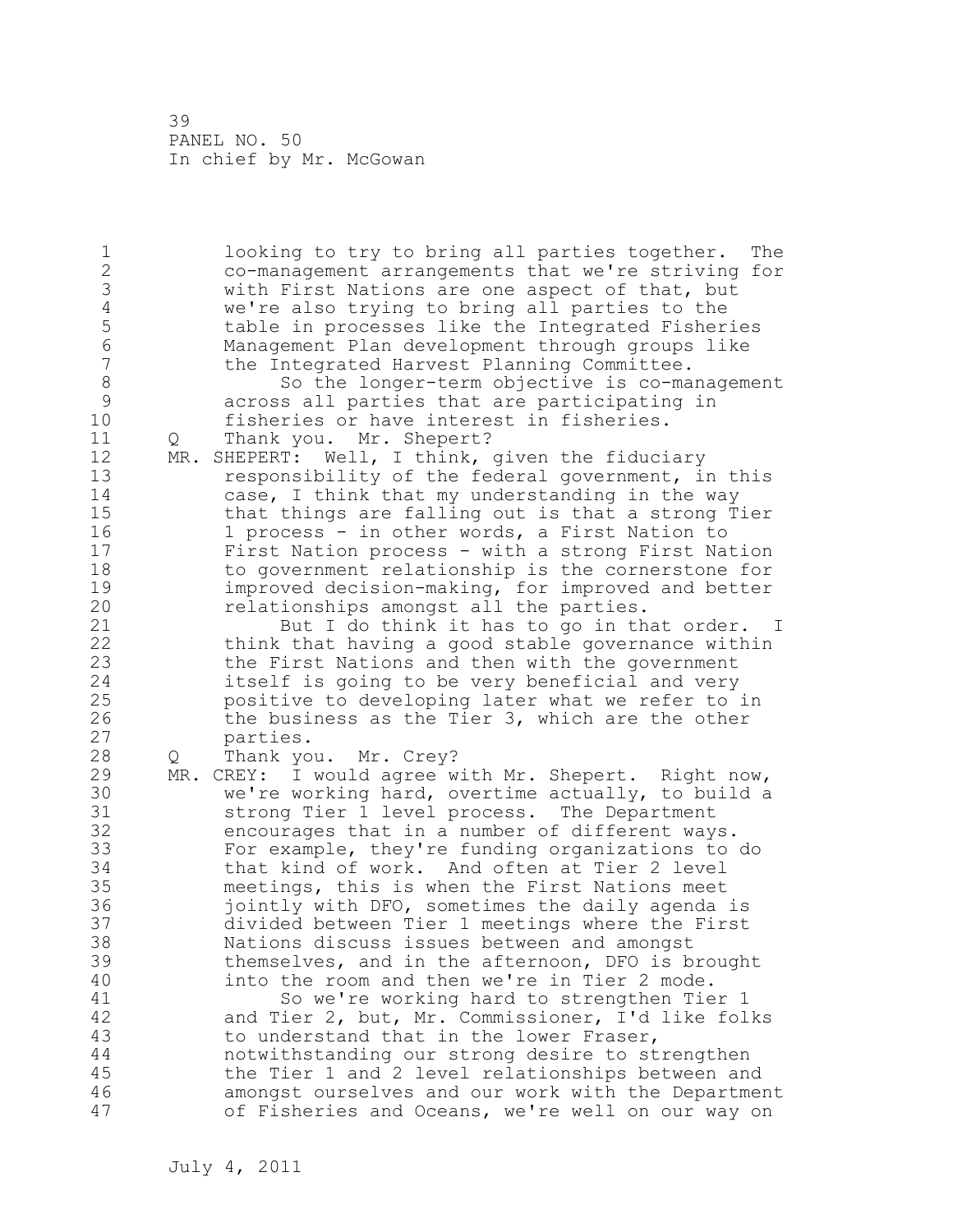1 the lower Fraser to inaugurating working 2 relationship with sport and commercial fishing 3 interests.<br>4 For e 4 For example, we've collaborated with the<br>5 commercial fishermen. What had been known as 5 commercial fishermen. What had been known as the 6 Commercial Salmon Advisory Board, they went out and caught a large number of sockeye, raised a 8 substantial amount of funds, the purpose of which<br>9 was to drive those monies, those resources, into 9 was to drive those monies, those resources, into<br>10 **be** protecting and conserving Cultus Lake sockeve protecting and conserving Cultus Lake sockeye 11 salmon. So money was spent on programs such as 12 milfoil removal from the lake, removing predators 13 from the lake that would consume juvenile salmon 14 once they've passed the egg stage. They've 15 hatched out and they're now immature fish. There 16 are predators in the lake. So out of that fund 17 that these good commercial fishermen helped raise, 18 we undertook those types of programs in the Cultus 19 Lake proper, and also work with the nearby lab and<br>20 hatchery facility on Cultus Lake sockeye. hatchery facility on Cultus Lake sockeye. 21 So whilst we're concentrating on the Tier 1 22 and Tier 2 level efforts, on the Lower River, 23 we've already begun the process of reaching out to 24 other interests in the fishery in anticipation 25 that ultimately we will be working far more 26 closely with them and the Department of Fisheries and Oceans. 28 Q Thank you. Mr. Wilson, do you have anything to 29 add? 30 MR. WILSON: I concur with Mr. Shepert and Mr. Crey,<br>31 only to add that we're also engaged with the sp 31 only to add that we're also engaged with the sport<br>32 fishing industry and working on impact benefit fishing industry and working on impact benefit 33 agreements. 34 Q Thank you. Mr. Rosenberger, just one thing I 35 neglected to ask you when we were speaking about 36 the mortally-wounded clause. You indicated that 37 there was a harvest in a dip net fishery of 6,000 38 to 7,000 in 2009. Did that number exceed the 39 number that the Department anticipated would have 40 been mortally wounded given the fishery that was 41 conducted?<br>42 MR. ROSENBERGER MR. ROSENBERGER: It did. 43 MR. McGOWAN: Mr. Commissioner, those are my questions 44 for the panel. Ms. Gaertner will be going next. 45 THE COMMISSIONER: Just before Ms. Gaertner, I wonder 46 if I could just again ask the panel, just to 47 follow up on Mr. Crey's remarks and perhaps Mr.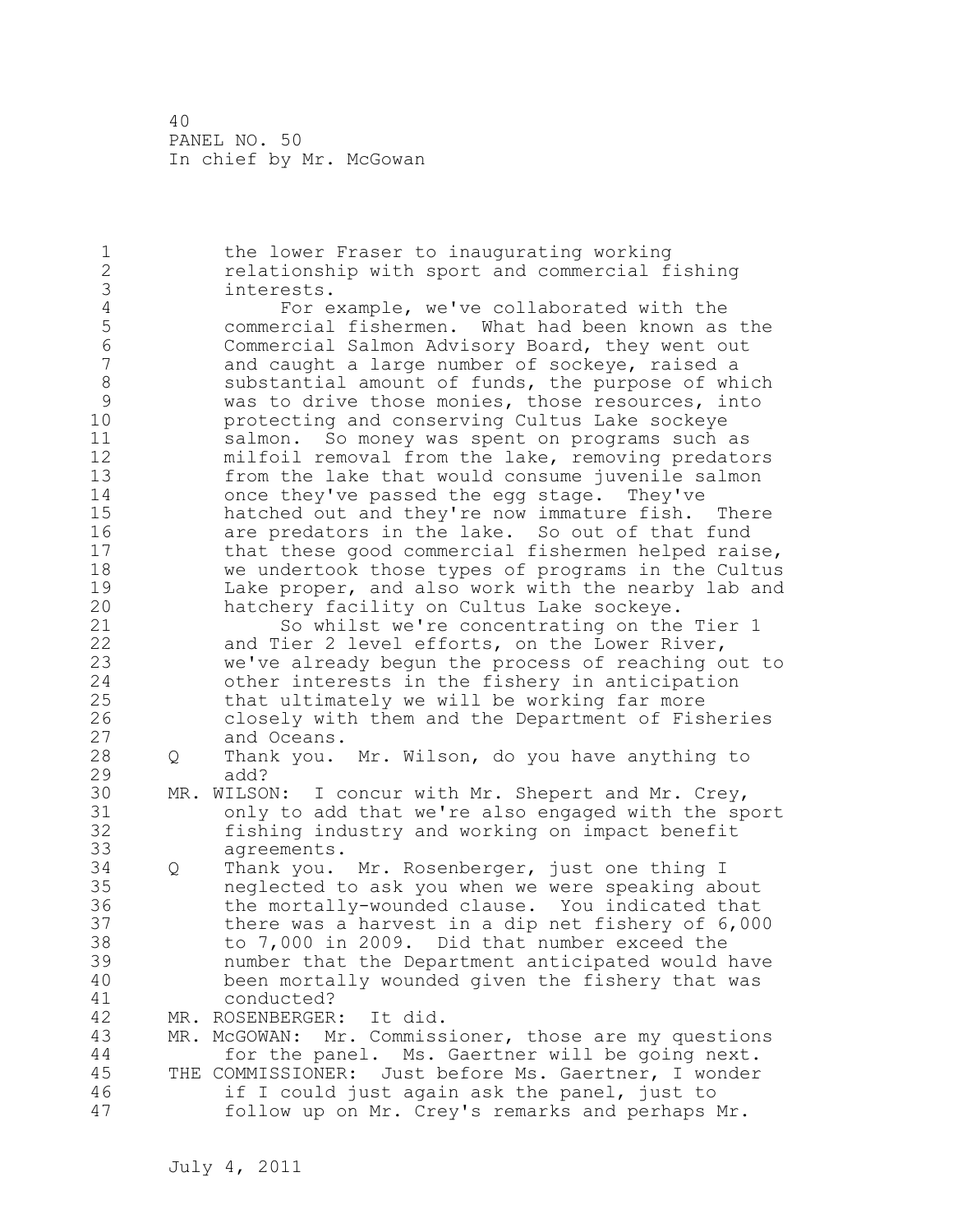1 Rosenberger, if you could just explain to me. You 2 mentioned attending 20 to 30 meetings, and I think 3 Mr. Shepert said about the same number, Mr. Crey<br>4 thinks it's a lot more and probably is, and Mr. 4 thinks it's a lot more and probably is, and Mr.<br>5 Wilson thought perhaps somewhat less. 5 Wilson thought perhaps somewhat less. 6 But in the course of those meetings, you've<br>7 and I think Mr. used the term Tier 1 and Tier 2, and I think Mr. 8 Crey was alluding to discussions with the non-9 aboriginal community around some of the issues he has addressed here today. If you could just 11 explain to me, on the co-management that you've 12 been discussing this morning, do you, Mr. 13 Rosenberger, when you're having your meetings, 14 bring into those discussions views with respect to 15 the future non-aboriginal involvement in a co-16 managed system, or is that for a later date, or is 17 that something that has a different agenda to it 18 in terms of where those meetings would take place? 19 I don't have a sense, now, as to how -- you used<br>20 the term, I think, and I want to apologize to you the term, I think, and I want to apologize to you, 21 I didn't write it down -- eventually you would 22 have a co-managed fishery I think. But perhaps 23 I'm misinterpreting your words. 24 Do you come to those meetings with an 25 understanding that ties together what Mr. Crey has 26 described - and perhaps Mr. Shepert - regarding<br>27 the future and what it holds for these differen the future and what it holds for these different 28 fisheries? 29 MR. ROSENBERGER: On an annual basis, the comments and 30 concerns, recommendations that are put forward by<br>31 cecreational or commercial or other non-government 31 recreational or commercial or other non-government<br>32 organizations like the Marine Conservation Caucus, organizations like the Marine Conservation Caucus, 33 if those issues have not been raised by them in 34 letter or some format to First Nations, the 35 Department does raise many of those in some of our 36 co-management meetings, specifically on the 37 longer-term objectives of trying to develop a more 38 robust multi-party process. I would say that 39 doesn't take up a lot of our time at this stage. 40 I'm sure it's had some discussions in the roadmap 41 process that I'm more on the periphery of and not<br>42 attending on all those sessions. But people who attending on all those sessions. But people who 43 attend the Integrated Harvest Planning Committee 44 have a sense of the objectives in that forum of 45 bringing people's essentially differences together 46 and how we can try to resolve them. 47 So I'm sure there's good awareness amongst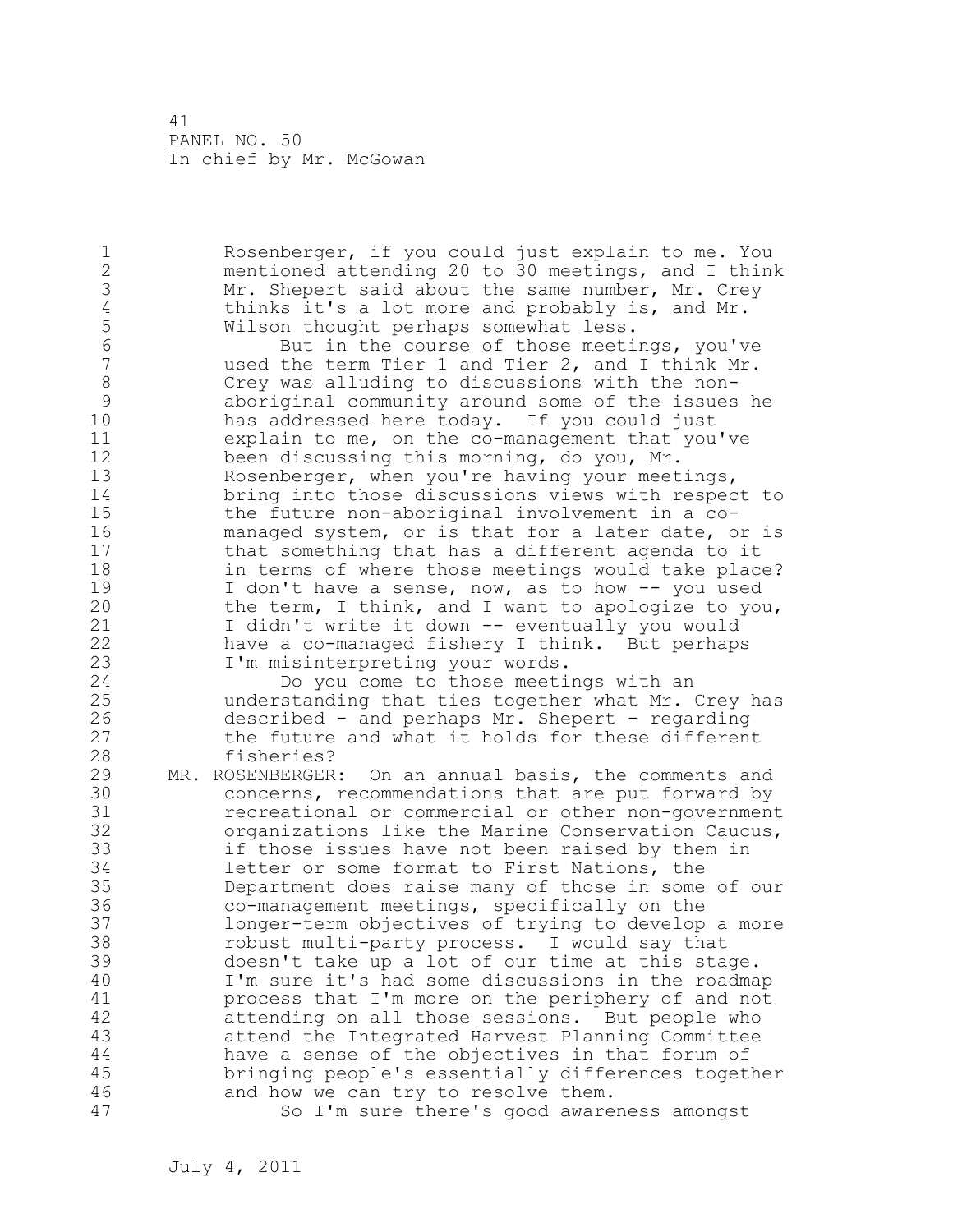1 most of the First Nations people. Some of the 2 fisheries that we've had considerable discussion 3 on in the last couple of years, as Mr. Crey talked<br>4 about earlier here on early time chinook, the 4 about earlier here on early time chinook, the<br>5 ideas and some of the objectives that some of 5 ideas and some of the objectives that some of the 6 other groups have had, the Department has brought that into the process so the First Nations are 8 hearing some of that type of dialogue.<br>9 So on developing the process furt 9 So on developing the process further, I would<br>10 think that it would be something that we built on, think that it would be something that we built on, 11 discussed in the roadmap process and in other 12 forums that we have that are going on. The First 13 Nations Fisheries Council is talking about how we 14 would develop broader forums like this now, and 15 probably to some degree on the Fraser, but in non-16 Fraser areas. 17 But I would think that, at this stage, it's 18 another step that needs to occur in the overall 19 process, and that that's not the step right now,<br>20 other than the Integrated Harvest Planning other than the Integrated Harvest Planning 21 Committee where it's potentially occurring. 22 THE COMMISSIONER: Sorry, I didn't want to lose the 23 opportunity. If any of the other panel members 24 have a view, just to hear what their views might 25 be. 26 MR. McGOWAN: Yes, certainly.<br>27 MR. CREY: I think what I'd l MR. CREY: I think what I'd like to add, Mr. 28 Commissioner, is the very good work we were doing 29 with the Commercial Salmon Advisory Board to 30 protect Cultus Lake sockeye. They did a great job<br>31 of fundraising by conducting a fishery. That type of fundraising by conducting a fishery. That type 32 of fishery, Mr. Commissioner, was possible before 33 a very notable decision was made at the Supreme 34 Court. I think it's commonly referred to as the 35 *Larocque* decision. Before the *Larocque* decision, 36 it was possible to undertake the kind of project 37 that we did with the Commercial Salmon Advisory 38 Board, but I understand now - and I put myself in 39 better legal hands - they advise us, as well as 40 the Department advises us, it won't be possible to 41 repeat that kind of effort in the future, which is<br>42 sad, but a reality we have to face. sad, but a reality we have to face. 43 So if we're going to continue our work with 44 this particular unique stock of sockeye salmon, 45 namely the Cultus Lake sockeye, we're going to 46 have to find other ways of fundraising to keep the 47 effort alive to keep this threatened stock of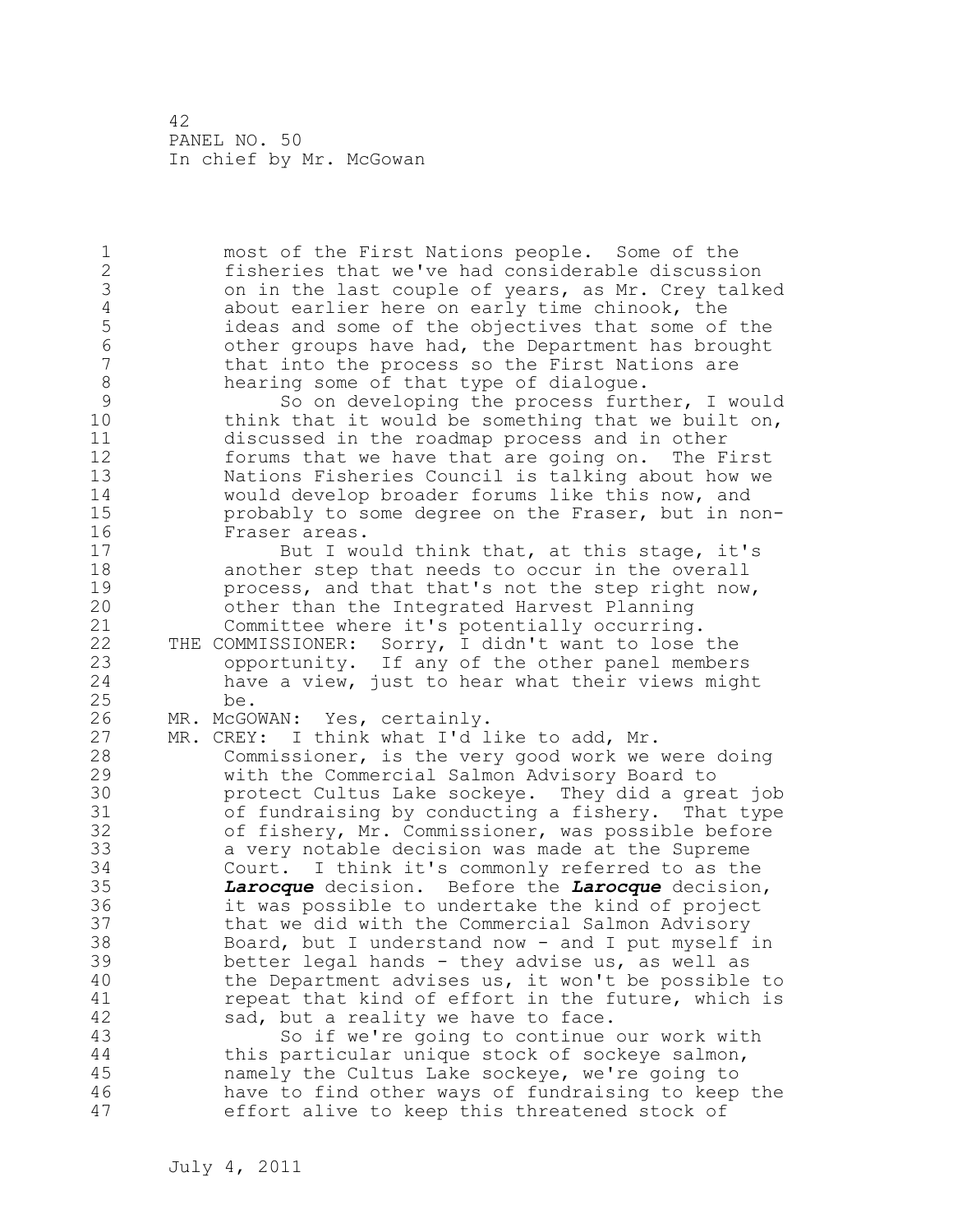1 sockeye alive and in the water for the future. 2 How we might do that is not clear yet. Where we 3 may find those resources hasn't been determined 4 yet, but it's very much an issue that's alive us.<br>5 THE COMMISSIONER: Thank you. 5 THE COMMISSIONER: Thank you.<br>6 MR. WILSON: Mr. Commissioner 6 MR. WILSON: Mr. Commissioner, it's a little different<br>7 for the Heiltsuk. Up till last year, there was no for the Heiltsuk. Up till last year, there was no 8 Tier 1 and Tier 2 process for the Heiltsuk. In 9 fact, it was the IMAWG that just started the<br>10 process up to last year (sic). Up to then, process up to last year (sic). Up to then, under 11 the AFS agreement, we were obligated to attend at 12 sectoral meetings, and there were up to 28 13 sectoral meetings that addressed the IFMPs. 14 At those meetings you had First Nations, 15 commercial, sport, any other user groups within 16 the meeting. So with the IMAWG coming in line, 17 they've started to take on some of the roles in 18 attendance to those meetings, so there would be a 19 pre-season meeting and a post-season meeting.<br>20 There was no in-season meeting happening on t There was no in-season meeting happening on the 21 IFMPs. 22 THE COMMISSIONER: Thank you. 23 MR. McGOWAN: Anything to add, Mr. Shepert? 24 MR. SHEPERT: No. 25 MR. McGOWAN: Thank you, Mr. Commissioner. 26 THE COMMISSIONER: Thank you very much. Sorry, Ms.<br>27 Gaertner. Gaertner. 28 MS. GAERTNER: Good morning, Mr. Commissioner. It's 29 Brenda Gaertner and with me is Leah Pence. I 30 understand that right now I'm allocated around 65 minutes, so I'll get about half of it done before 32 the break and then pick up after the lunch hour. 33 I regret that I'm going to have to do a little bit 34 of background again and move into some of these 35 key topics, but I will return to the co-management 36 topic for sure. 37<br>38 CROSS-EXAMINATION BY MS. GAERTNER: 39 40 MS. GAERTNER: I wonder if I could go to First Nations 41 Coalition document 121.<br>42 0 Mr. Shepert, is this vo 42 Q Mr. Shepert, is this your c.v.? 43 MR. SHEPERT: Yes. 44 MS. GAERTNER: I'm wondering if I could have that 45 marked as the next exhibit. For some reason we 46 used his bio this morning rather than his c.v. 47 THE REGISTRAR: That's Exhibit 1251.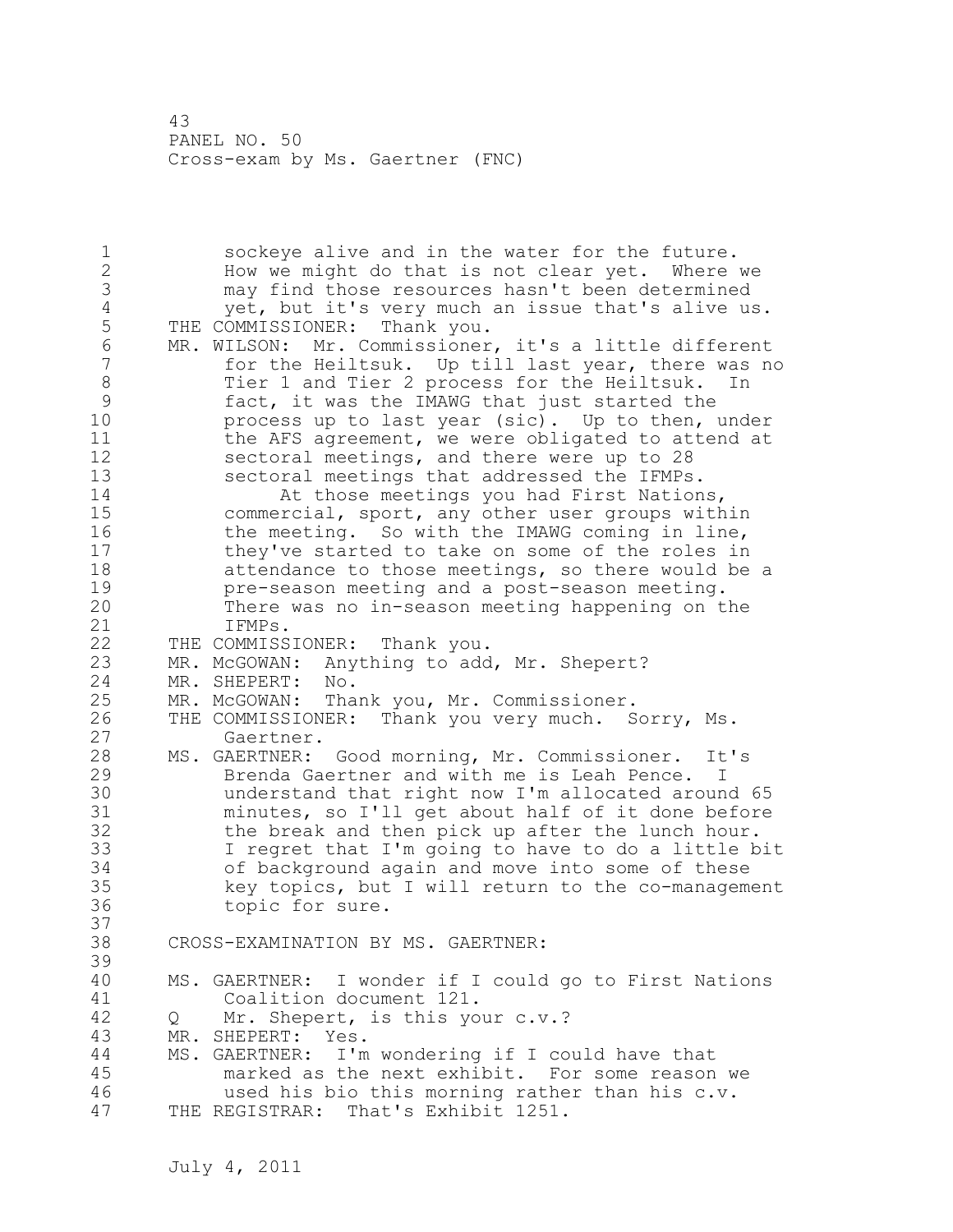1 EXHIBIT 1251: *Curriculum vitae* of Marcel Shepert 3 4 MS. GAERTNER:<br>5 Q And you' 5 Q And you're presently sitting on the Fraser Panel; 6 is that correct, Mr. Shepert?<br>7 MR. SHEPERT: Yes. MR. SHEPERT: Yes. 8 Q And you were a member of the FRAFS executive from 9 2002 until 2007?<br>10 MR. SHEPERT: Yes. MR. SHEPERT: Yes. 11 Q And are you now still the Executive Director at 12 the UFFCA or is that completed now?<br>13 MR. SHEPERT: I'm done. MR. SHEPERT: I'm done. 14 Q Okay. But you were there for approximately six or 15 seven years? 16 MR. SHEPERT: From the inception right through till 17 about two years ago. 18 Q All right. And I'm wondering in Commission 19 counsel's questions this morning, there was - at<br>20 least from my hearing it - there was some least from my hearing it - there was some 21 suggestion that these different organizations are 22 a little uncoordinated from a First Nations 23 perspective. I'm wondering if you could give the 24 Commissioner a little background as to what you 25 saw were some of the challenges when you started 26 working at the Fraser watershed level with FRAFS<br>27 and the sort of history of some of that challeng and the sort of history of some of that challenge. 28 MR. SHEPERT: Well, the challenges were far and broad. 29 There were many challenges to face in terms of 30 working at a watershed level. I think the<br>31 capacity issue on both sides -- we were in 31 capacity issue on both sides -- we were into an<br>32 attrition situation within the Department of attrition situation within the Department of 33 Fisheries and Oceans. I know they're trying hard 34 to bring up young and upcoming folks to take on 35 some of the responsibilities. For example, Mr. 36 Rosenberger is going to leaving here fairly 37 quickly in the next while, and there's a number of 38 them coming. So there's a lack of capacity on 39 both sides and that's been well acknowledged. 40 I think that, again, going back to some of 41 the things -- back in the inception of these<br>42 programs, the funding situation was extremely programs, the funding situation was extremely 43 onerous. The work required to get monies flowing 44 for these organizations was incredible. So there 45 was a lot of work. We would go probably from 46 March right through till sometimes well into June 47 and even into July where there'd be no funds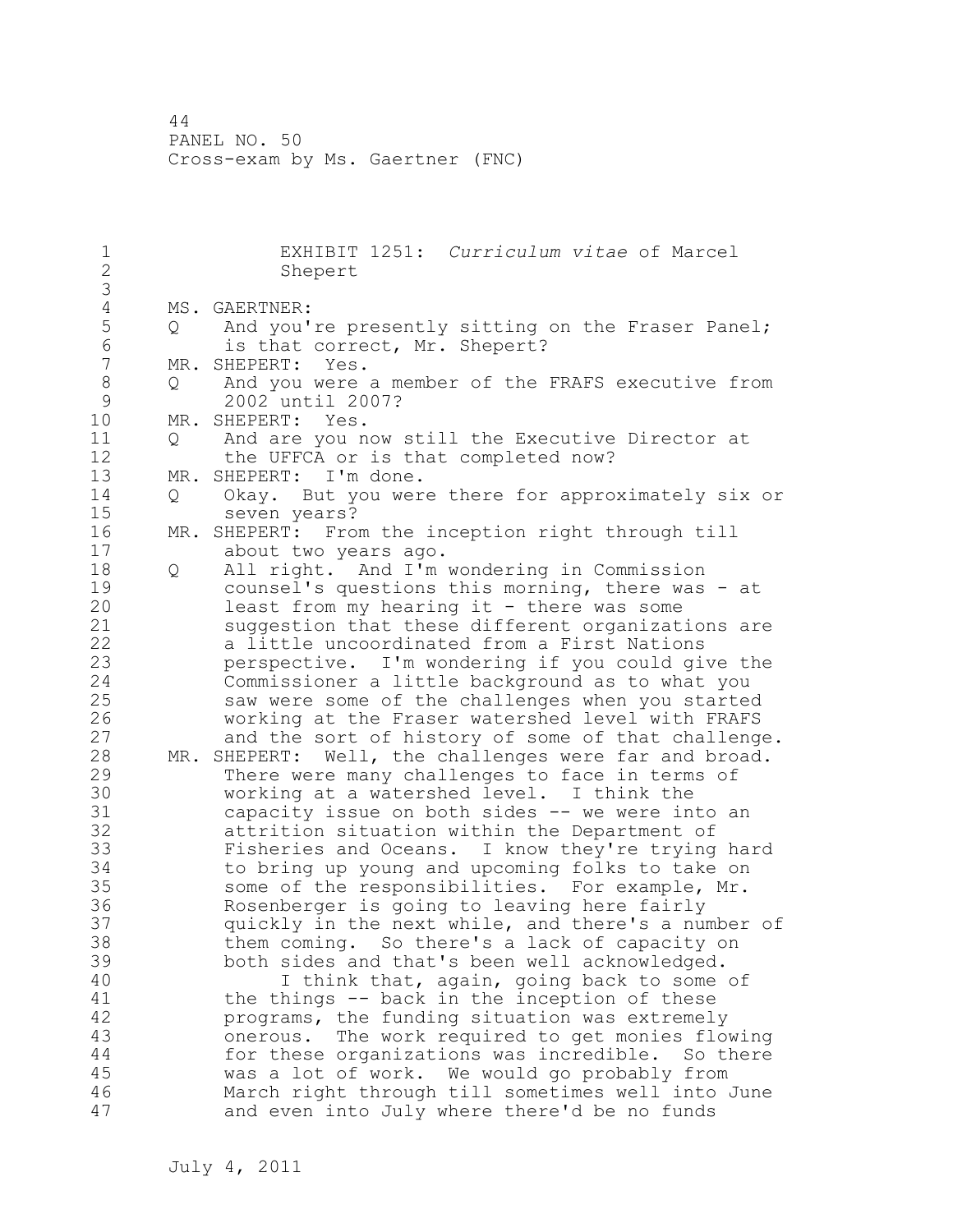1 flowing. 2 Now, when you're working on preparing fishing 3 plans and trying to develop positions and so on 4 and so forth on the Fraser as a whole and doing<br>5 the science around it, you need to make sure the 5 the science around it, you need to make sure that<br>6 000 to vour scientists are going to get paid, 'cause the 6 your scientists are going to get paid, 'cause they don't work if they don't get paid. So that was a 8 big problem and I think that it created some<br>9 tension and so on, so that was a big issue. 9 tension and so on, so that was a big issue. I think also going back to those early days, 11 I think that there was definitely a lack -- there 12 was not -- today I think within the Department of 13 Fisheries and Oceans, you have a lot of staff at 14 all levels, within policy, within management, 15 within science. We recognize that the world view 16 **is changing and respect that, and have been around** 17 long enough to understand it. But back in '02 and 18 stuff, I didn't think that there was -- you didn't 19 have across the Department a view that First<br>20 Mations and co-management would even work, Nations and co-management would even work, 21 particularly in stock assessment and other areas 22 that I've always found very difficult to work 23 with. It's kind of like they have their own 24 established way of doing business and they're very 25 slow to change. So I found those very 26 challenging.<br>27 So in t So in the beginning, I think that those 28 challenges, some of them have been worked through, 29 some of them still remain to be worked upon. But 30 I think that there's general concordance within<br>31 both Department and First Nations that this is both Department and First Nations that this is 32 going to happen. It's just a matter of how and 33 when. 34 Q And similarly, what challenges were occurring 35 inter-tribally within the Fraser watershed when 36 you started? 37 MR. SHEPERT: Well, the inter-tribal level of course 38 has its own suite of issues. Upper Fraser, mid 39 Fraser and lower Fraser and approach indeed have 40 different needs, different ways, different 41 fisheries and they have a long history. So I<br>42 think that some of the challenges related to think that some of the challenges related to that 43 were first of all getting the players to the 44 table. I think that in the beginning stages, 45 post-*Sparrow*, '93, there was divisiveness, and I 46 think we heard some of that last week. Those that 47 signed, those that didn't, those that were --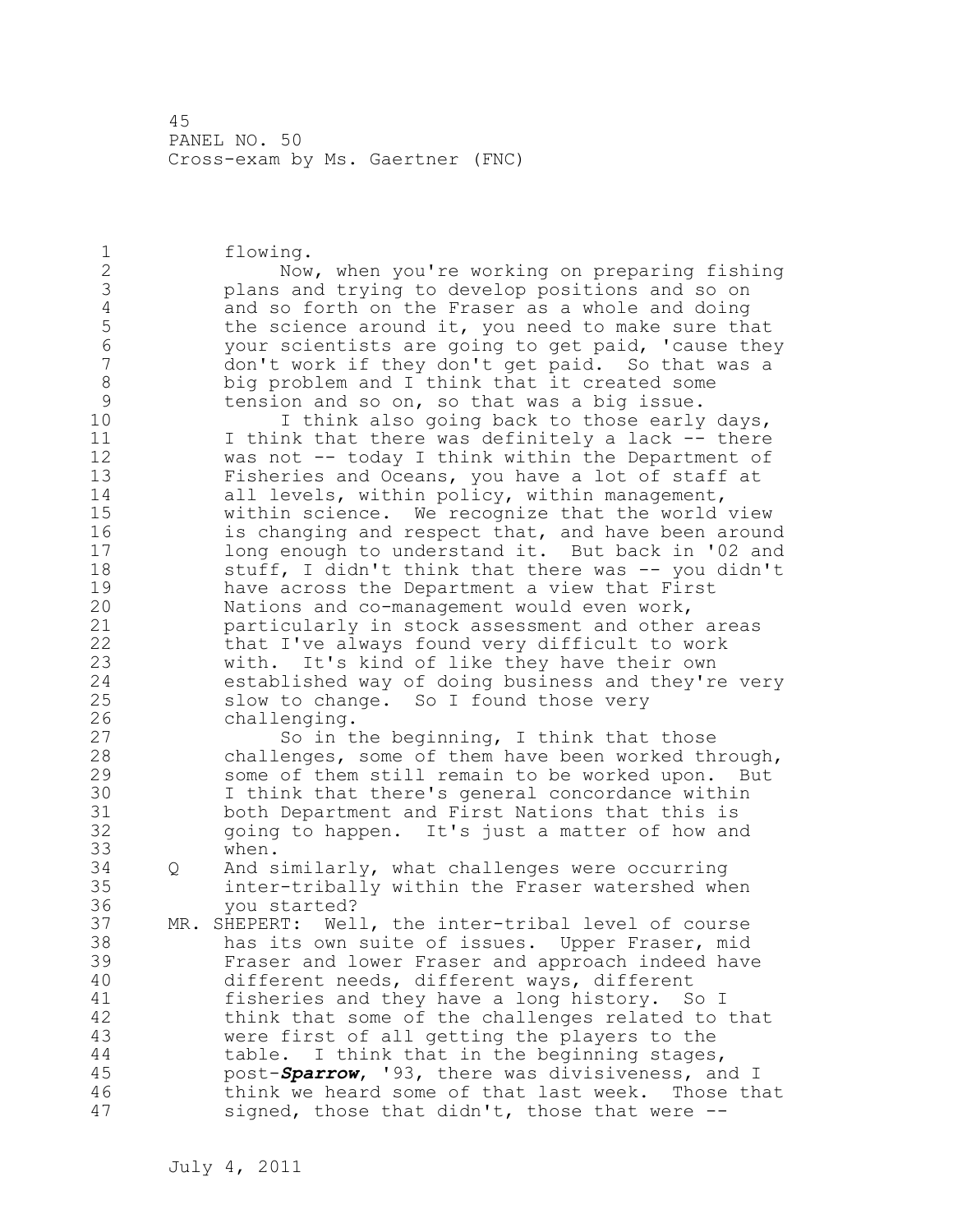1 Q Signed what, sorry? 2 MR. SHEPERT: Signed AFS agreements. 3 Q Thank you. 4 MR. SHEPERT: It became divisive and I think that some<br>5 of those divisive issues are still playing out 5 of those divisive issues are still playing out 6 today although I think we're making traction  $s$ ic). I think that the issues between the 8 different regions on the Fraser are still working 9 themselves out, how they're going to talk to each<br>10 other, how they're going to work together to -other, how they're going to work together to  $-$ -11 and the betterment and sustainability of the 12 salmon. 13 Q We heard evidence last week on how FRAFS continued 14 after the Fraser watershed agreement was no longer 15 continued. What role has FRAFS continued to 16 support with respect to fisheries conservation 17 issues and management issues and how do you see it 18 evolving within a mandated Tier 1 process? 19 MR. SHEPERT: Okay, so that's a lot of question. So<br>20 det's - $let's$   $--$ 21 Q What role does FRAFS play and how do you see it 22 evolving? 23 MR. SHEPERT: So the role FRAFS plays, well, the FRAFS 24 organization had initially a very great and 25 highly-respected scientist working on board who 26 has been around since its inception. That's Mr.<br>27 Mike Staley. He provides incredible technical Mike Staley. He provides incredible technical 28 support to other technicians out in the field and 29 continues to do that. I think to a certain 30 degree, Mike is also a kind of a mentor to some of 31 the younger biologists that are coming up now<br>32 through the ropes, through the ladders. through the ropes, through the ladders. 33 We have, at any given time, we had Ken Wilson 34 working with the organization who was developing 35 on behalf of First Nations different papers; for 36 example, on FRSSI, the FRSSI process, the Fraser 37 River Sockeye Spawning Initiative. Because it was 38 so complex and so confusing, we needed somebody 39 who had that kind of expertise, so Ken Wilson 40 fulfilled that. 41 We now have Pete Nicklin working there. We<br>42 had Penny White up until recently. So the had Penny White up until recently. So the 43 technical support which goes out to the regions, 44 these are highly technical folks who work with 45 technical people more on the regions to help 46 develop their programs, to help develop their 47 positions and so on. So it's an incredible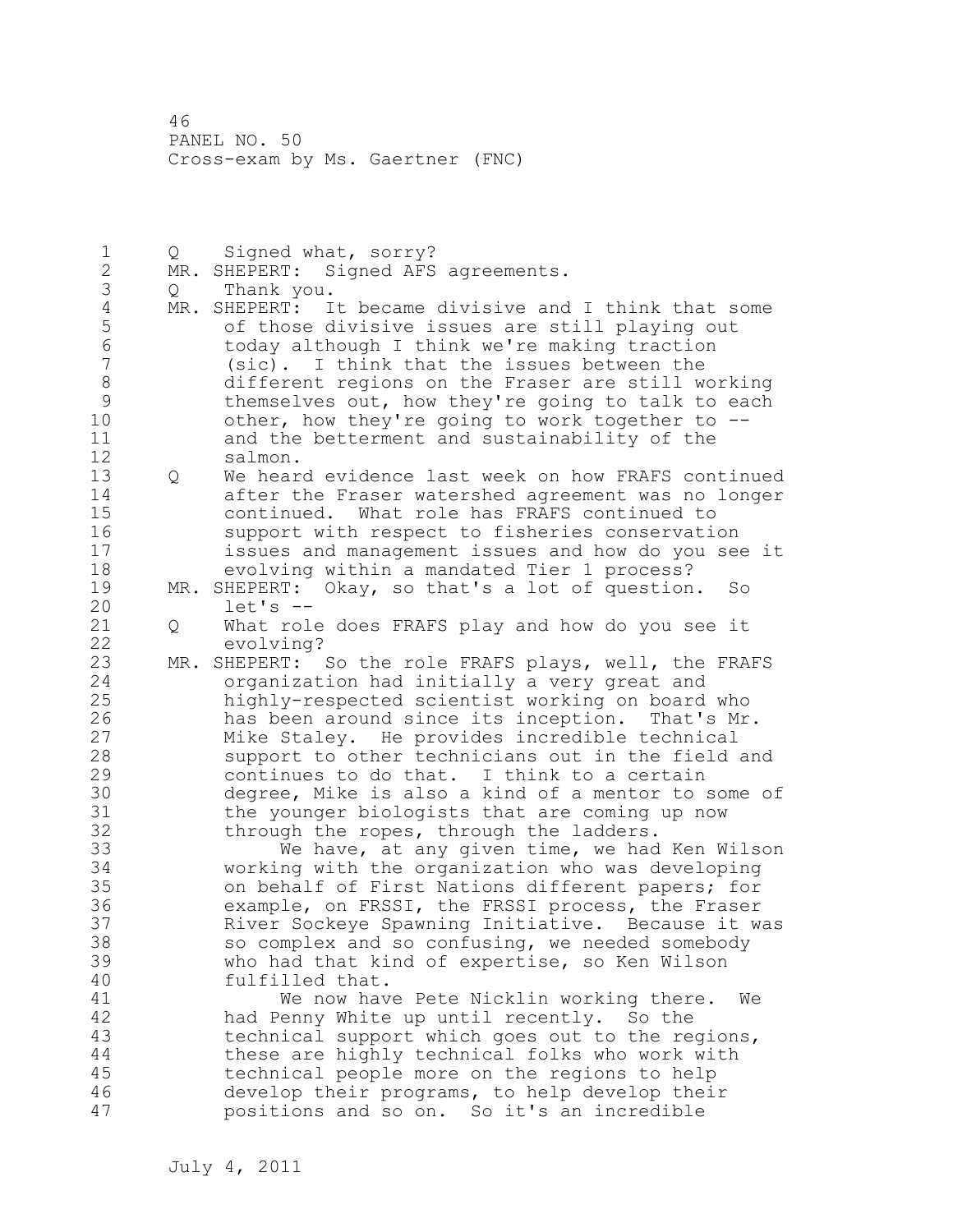1 support. 2 It also provided a forum for everybody to 3 come together to talk. It would set the agendas.<br>4 We, at one point, had a Joint Technical Committee 4 We, at one point, had a Joint Technical Committee<br>5 which continues to function and we'll get 5 which continues to function and we'll get 6 tremendous support hopefully in the future and 7 moving forward. The Fraser Watershed Technical 8 Committee is an extremely important development 9 that came out of that and continues to be, because<br>10 it is looking at very highly complex and technical it is looking at very highly complex and technical 11 issues, both in the past and now. 12 Q And you see those technical overviews to be 13 complementary to the work that is done at the 14 UFFCA level, or duplicative? 15 MR. SHEPERT: No, I think very much complementary. The 16 whole point is to not have duplication at the 17 watershed level, and that it is complementary and 18 supportive. 19 Q And do you also see it helpful in terms of<br>20 developing the scale analysis that will be developing the scale analysis that will be 21 necessary for a Fraser watershed process? 22 MR. SHEPERT: Scale analysis, DNA. A lot of the work 23 that the Pacific Salmon Commission currently is 24 undertaking, a lot of First Nations are situating 25 themselves to be able to take on a lot of that 26 kind of work.<br>27 0 Actually, tha 27 Q Actually, that's a great twist of the word "scale 28 analysis" that I mean there. 29 MR. SHEPERT: Oh. Oh, I thought you were talking about 30 scales, sorry.<br>31 0 That's great. Q That's great. What I meant there was a scale 32 analysis in terms of what decisions can be made 33 collectively and where, and what issues have to 34 be -- 35 MR. SHEPERT: Right. At which scale. 36 Q And so at which scale of decision-making, sorry. 37 MR. SHEPERT: It's okay. So the question then becomes 38 is FRAFS situated to help delineate those scales 39 and to support those different scales. 40 Q And is there work actually helping to do that on 41 the ground?<br>42 MR. SHEPERT: Ab MR. SHEPERT: Absolutely, and in my opinion, and having 43 been around it for so long, that particular 44 process is where I think that the rubber really 45 will hit the road in terms of a collaborative 46 management agreement, in terms of developing the 47 technical agenda for Fraser, for both now and into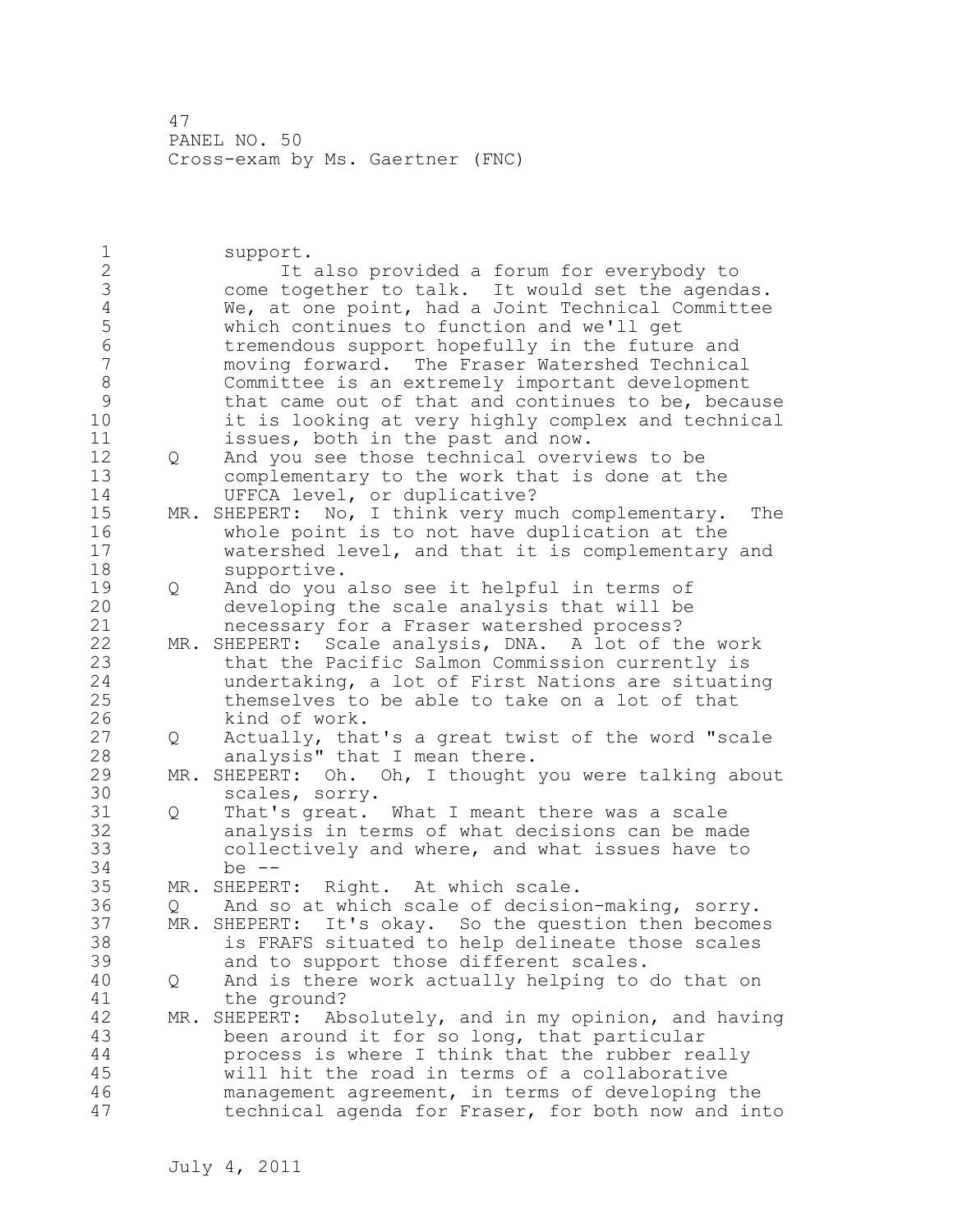1 the future, working with the Department in 2 developing that agenda. I think that the Joint 3 Technical Working Group is making really good 4 headway in terms of developing that. So you have<br>5 a DFO person and a First Nations person in Jamie 5 a DFO person and a First Nations person in Jamie 6 Scroggie and Pete Nicklin working together, both scientists. They set the agendas for future 8 meetings, they do the invitations and they jointly<br>9 chair the meetings which I think is a great step 9 chair the meetings which I think is a great step forward in terms of developing that collaborative 11 relationship and tone for development. 12 Q We heard last week from Grand Chief Saul Terry and 13 others about the efforts that he's doing with 14 respect to the ITO. How would FRAFS collaborate 15 or work with an organization that was built out of 16 the ITO, or could it? 17 MR. SHEPERT: I think it can. My perspective on it is 18 that it will continue to operate. The Joint 19 Technical Working Group and the Inter-tribal<br>20 Organization is continuing to try to make he Organization is continuing to try to make headway 21 in terms of developing the nation scale concept. 22 It's very easy to see that in the future, if the 23 Inter-tribal Organization were to get grounded and 24 footed and supported, that the whole FRAFS 25 organization would simply just become a part of 26 the ITO. It's a slam dunk, in my opinion.<br>27 0 Thank you. And then let's go a little bit 27 Q Thank you. And then let's go a little bit further 28 and closer into history. We've heard a little bit 29 about the forum. I'd like to take you to Exhibit 30 290 which was Tab 10 of the Commission documents.<br>31 That document lavs out a bit of the history of That document lays out a bit of the history of 32 forum. I know you know that history without 33 looking at the document. But I was curious about 34 some language that's in Exhibit 290 and then also 35 in the complementary exhibit -- I don't have the 36 number for it. It's First Nations document 82. 37 It was marked on Thursday in the flurry. 38 But the comment, and you can see it in its 39 completed draft in the final form which is Exhibit 40 290 on the bottom of the page. 41<br>42 Through this process, it became clear that 43 despite the efforts of DFO staff to support 44 this outcome, First Nations collectively lack 45 the capacity to develop a coordinated FSC 46 harvest-sharing plan for Fraser River salmon 47 stocks.

July 4, 2011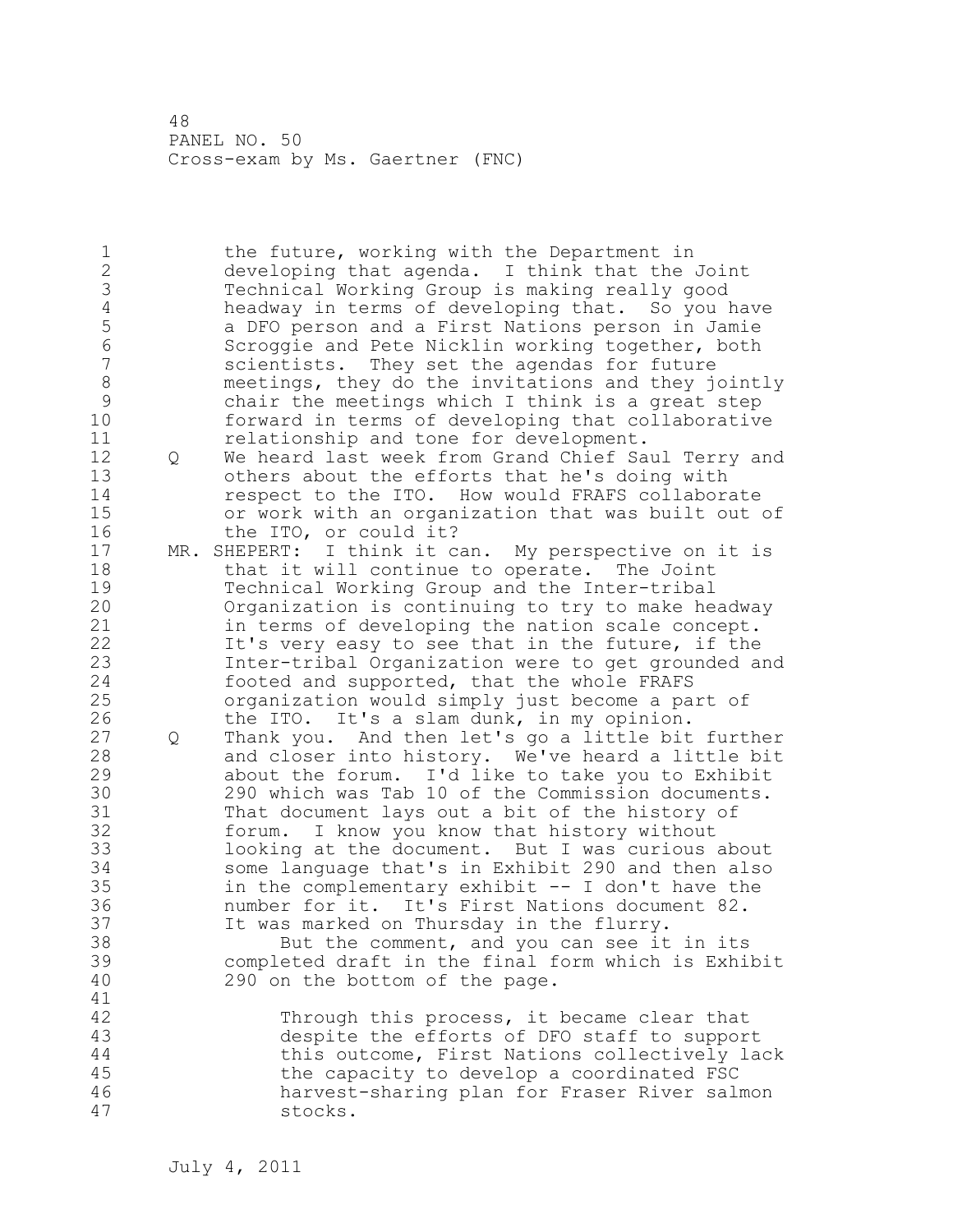1 Could you give the Commissioner a little bit of 2 background as to that perspective and the 3 potential challenges that kind of perspective 4 might have brought into the discussions at forum?<br>5 MR. SHEPERT: So just to be clear, this document is 5 MR. SHEPERT: So just to be clear, this document is<br>6 from the Department's perspective, and the 6 from the Department's perspective, and the Department has identified that First Nations have 8 significant challenges --<br>9 0 Yes. 9 Q Yes.<br>10 MR. SHEPE  $MR.$  SHEPERT:  $--$  in terms of making this happen? Well, 11 I think that -- let's say that I support the 12 development of such a process, but I think it's 13 unfair to say that it's only the First Nations, 14 for example, that are having an issue here. I 15 think, first of all, it was right, the 2008 (sic). 16 By coming to First Nations only in times of 17 low abundance was, in my opinion, already the 18 first mistake. I mean, it was needed and I 19 understand why DFO needed to do this, because it's<br>20 a very, very tenuous situation for the Department a very, very tenuous situation for the Department 21 to be able to say, well, we're going to tell you 22 how much you get when there's no abundance. That 23 puts them in a very bad situation, so from their 24 perspective I could see why they would want to 25 have such a forum so that some of the hard work 26 could be done for them.<br>27 So I think that we So I think that we're already off on a kind 28 of a bad footing because we're only talking about 29 low abundance. The question is when are we going 30 to sit down and talk about when there's lots of<br>31 fish to share? When are First Nations in the fish to share? When are First Nations in the 32 upper Fraser going to actually have a chance to 33 have too many fish? I've never seen it in the 15 34 years I've worked there. 35 So I think that that got things kind off to a 36 bad start. I think that there's also capacity 37 issues within the Department. It's not just the 38 First Nations issues that we're talking about 39 here. They're spread thin. They've got good 40 staff, good well-meaning staff, yet at the same 41 time it's getting the right staff and the right<br>42 seeple in those rooms to sit down and have thos people in those rooms to sit down and have those 43 discussions has been sort of, I would say, 44 continuously a problem. I think that the whole 45 issue of the title and rights issue has always 46 been a bit of a sore point from that perspective 47 as well. It's never been put on the table. A lot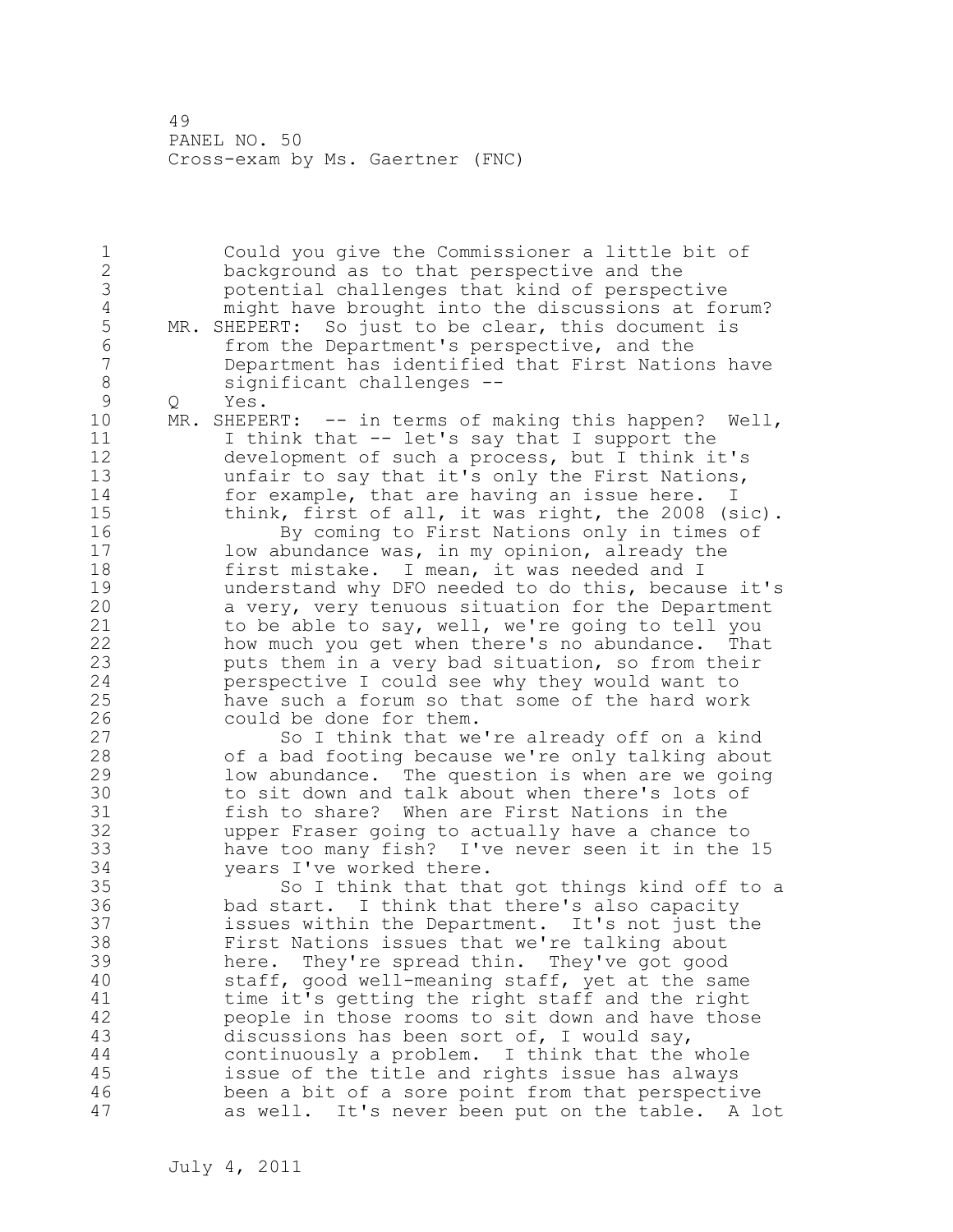1 of First Nations don't find that it's helpful when 2 there's no recognition of that. 3 Again, at the end of the day, from an upper<br>4 Fraser perspective, it's about conservation, and 4 Fraser perspective, it's about conservation, and<br>5 certainly this is about sharing fish. What about 5 certainly this is about sharing fish. What about 6 the conservation of the fish? I think many people want to get into that discussion, that it seems to 8 be laboured by how much for each.<br>9 So I think that those are so 9 So I think that those are some of the<br>10 Shortcomings that I can think of offhand. shortcomings that I can think of offhand. 11 Q And despite these shortcomings, the forum has 12 continued to meet, we heard that, and that it has 13 continued to meet approximately four times a year; 14 is that correct? 15 MR. SHEPERT: That's correct. 16 Q And at those meetings you're now dealing with 17 operational issues as distinct from the broader 18 co-management process issues; is that correct? 19 MR. SHEPERT: Essentially I think that the forum process has become the operational arm as opposed 21 to the roadmap. Roadmap is kind of the over-22 arching looking at a long-term agreement, where 23 the forum process is about, okay, what are we 24 going to do for 2012. 25 Q And so would it be fair to characterize the forum 26 **process as the developing stages of an exchange at** 27 a watershed and approach level on operational a watershed and approach level on operational 28 issues? 29 MR. SHEPERT: Yes. 30 MS. GAERTNER: Thank you. I'm wondering if I could 31 bring forward First Nation documents. I'm going<br>32 to work with 3, 4, 5 and 6 next. to work with  $3, 4, 5$  and 6 next. 33 Q Through your experience with the forum, is it your 34 observation -- or could you tell me your 35 observation as to the development of the capacity 36 of the First Nations during that process? Is it 37 working? Is it functional? 38 MR. SHEPERT: I think that over the last three-and-a-39 half years, there's been a tremendous amount of 40 capacity developed with First Nations, recognizing 41 that this is a very complicated issue, that it's<br>42 hot as easy as just screaming up and down about not as easy as just screaming up and down about a 43 number or anything else. There's a lot of things 44 that have been learned in those rooms. We know 45 the difficult situation the Department is in. 46 And then also recognizing that these fish 47 need to be shared, so I think that the way that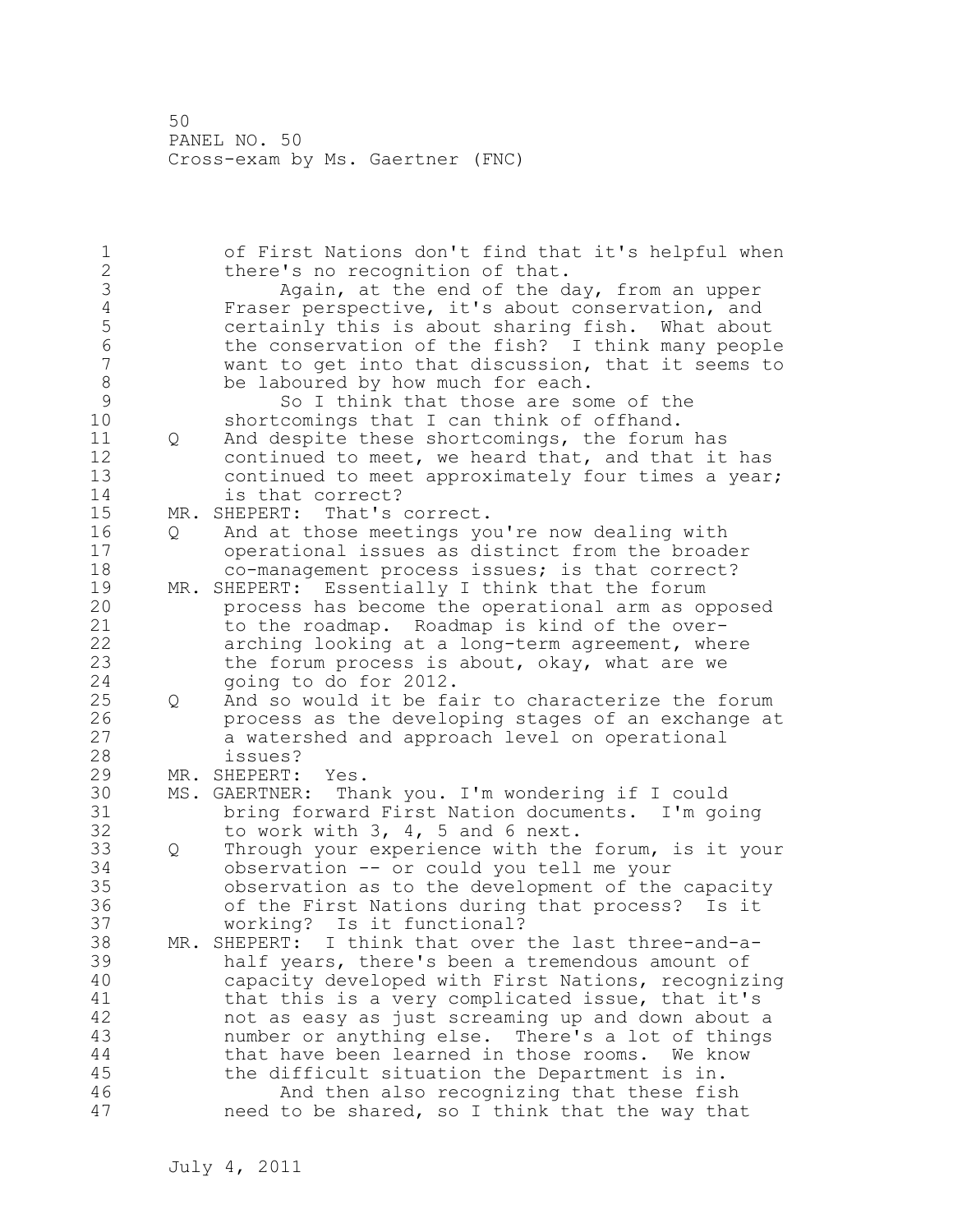1 the dialogue has rolled out, there's been a 2 tremendous amount of learning amongst each other 3 what -- I think that Chris Cook put it well, who's 4 a chief from the Kwakwaka'wakw (Kwakiutl) people<br>5 - that prior to the forum process, relationship 5 -- that prior to the forum process, relationships<br>6 between the coastal First Nations and the inland 6 between the coastal First Nations and the inland First Nations were at a really bad point. They 8 weren't together anymore. There were no forums,<br>9 there was no way for them to even talk. 9 there was no way for them to even talk.<br>10 0ver the last three-and-a-half vea Over the last three-and-a-half years, we've 11 been able to develop a tremendous amount of 12 understanding, trust and knowledge of each other's 13 fisheries and I think that keeping those people in 14 the room is significant to sustainability. 15 Q Thank you. I wonder if you could look at the 16 document that's in front of you. Can you identify 17 this as a letter that was sent to Sue Farlinger 18 from the First Nations forum participants in 19 February of 2011?<br>20 MR. SHEPERT: Yes. MR. SHEPERT: Yes. 21 MS. GAERTNER: May I have that marked as the next 22 exhibit? 23 THE REGISTRAR: Exhibit 1252. 24 25 EXHIBIT 1252: Email from K. Malloway to S. 26 Farlinger (DFO), dated February 2, 2011 27 28 MS. GAERTNER: Mr. Commissioner, you'll see in that 29 letter the nature of the types of issues. I don't 30 think we'll get into them in detail given the<br>31 limited time I have with this panel, but you'. limited time I have with this panel, but you'll 32 recognize that the forum is sending letters to Sue 33 Farlinger, the Pacific RDG, on the IFMP process, 34 recreational fishing issues and priority FSC 35 fisheries. 36 Could I then go to document number 4. 37 Q Mr. Shepert, do you recognize this letter as the 38 response to the previous document to Chief Ken 39 Malloway of the Fraser River forum and the FRAFS? 40 MR. SHEPERT: Yes. 41 MS. GAERTNER: Could I have that marked as the next<br>42 exhibit? exhibit? 43 THE REGISTRAR: Exhibit 1253. 44 45 EXHIBIT 1253: Letter from Sue Farlinger to 46 Chief Ken Malloway dated February 22, 2011 47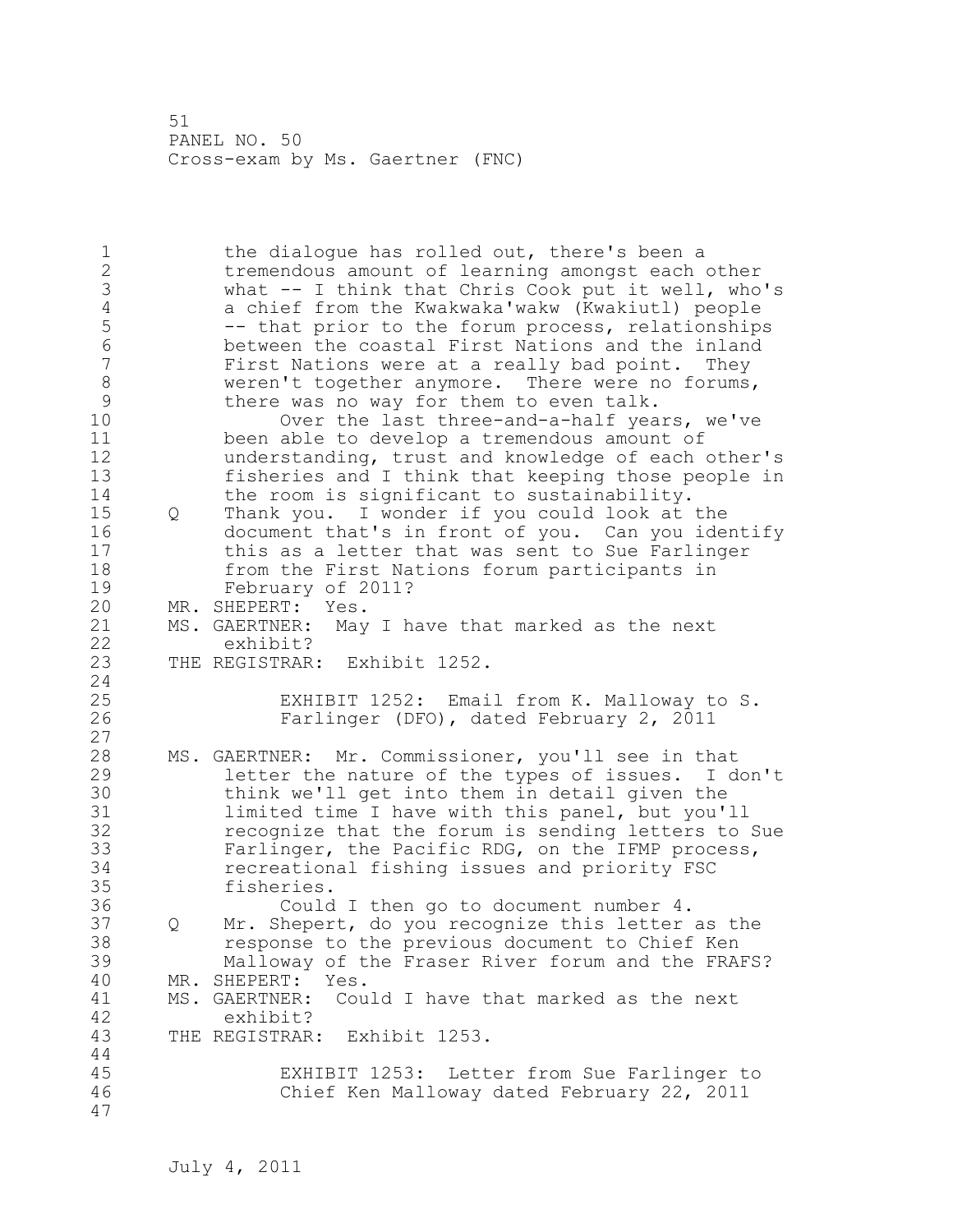1 MS. GAERTNER: And then can I go to document number 5. 2 Q Mr. Shepert, do you recognize this document as, 3 again, the response from the forum participants in 4 this continuing exchange?<br>5 MR. SHEPERT: Yes. MR. SHEPERT: Yes. 6 MS. GAERTNER: Could I have that marked as the next exhibit? 8 THE REGISTRAR: Exhibit 1254.  $\begin{array}{c} 9 \\ 10 \end{array}$ EXHIBIT 1254: Letter from Chief Ken Malloway 11 to Sue Farlinger dated March 10, 2011 12 13 MS. GAERTNER: And then go to document 6. 14 Q Mr. Shepert, do you recognize that as the response 15 of the Department to the previous letter? 16 MR. SHEPERT: Yes, I do. 17 MS. GAERTNER: May I have that marked as the next 18 exhibit. 19 THE REGISTRAR: Exhibit 1255. 20 21 EXHIBIT 1255: Letter from Sue Farlinger to 22 Chief Ken Malloway dated March 28, 2011 23 24 MS. GAERTNER: Now, may I go to Canada's document 48. 25 Q Mr. Crey and Mr. Shepert, do you recognize this? 26 I'll start with Marcel -- sorry, Mr. Shepert, do<br>27 you recognize this document? you recognize this document? 28 MR. SHEPERT: I do. 29 Q And what is this? 30 MR. SHEPERT: These are the recommendations for, I<br>31 believe, the IFMP, are they not? believe, the IFMP, are they not? 32 Q And do you recall what year that's in? Is that 33 2011 or 2010? 34 MR. SHEPERT: 2010. 35 MS. GAERTNER: May I have that marked as the next 36 exhibit? 37 THE REGISTRAR: Exhibit 1256. 38 39 EXHIBIT 1256: Recommendations to DFO from 40 the First Nations Participants of the Forum 41 on Conservation and Harvest Planning for Fraser Salmon 43 44 MS. GAERTNER: And can I go to the second page of that 45 document? Mr. Commissioner, you'll see on the 46 second page a list of sockeye recommendations that 47 came from the forum to the Department.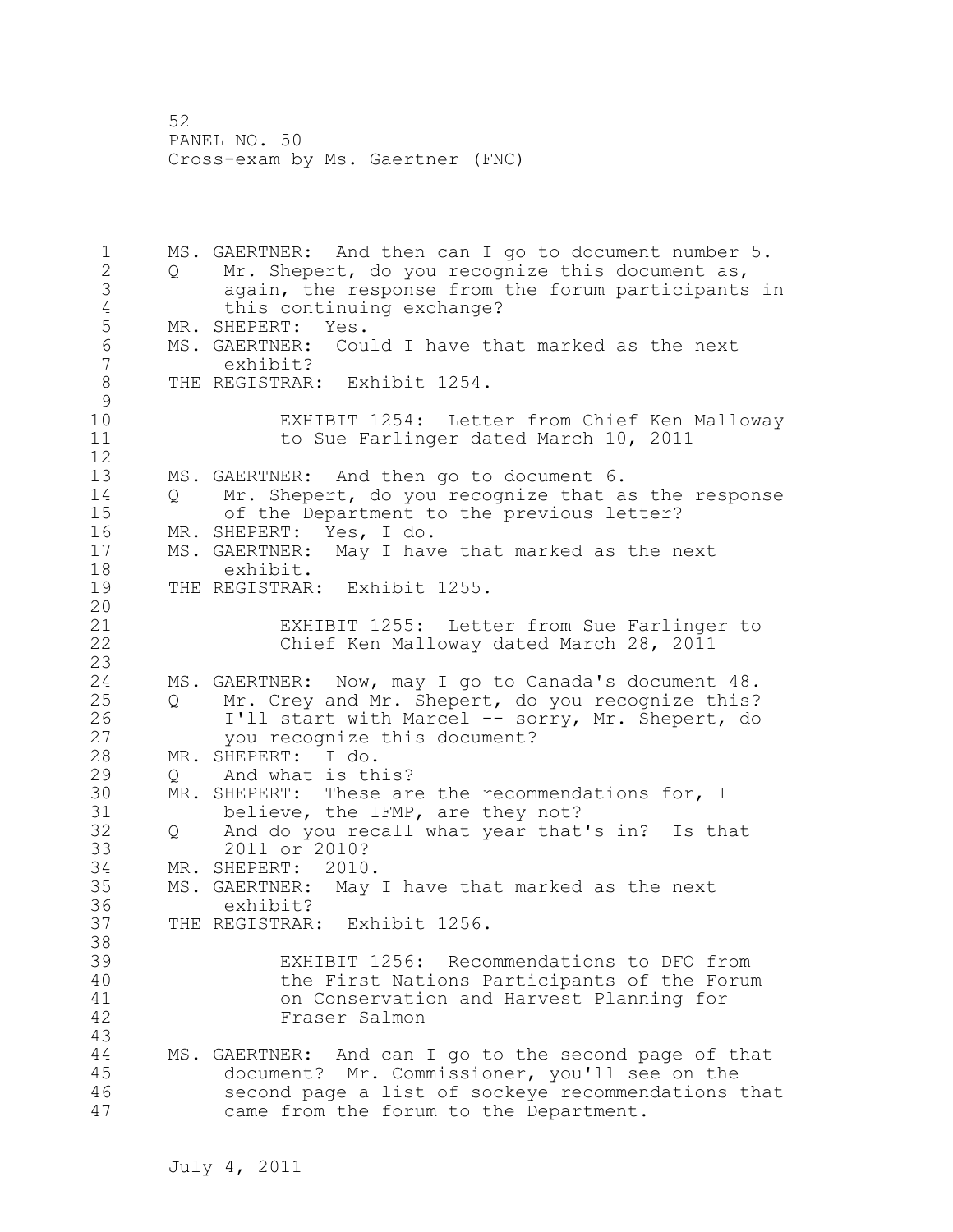1 Q What success did you have in achieving any of 2 these recommendations, Mr. Shepert? 3 MR. SHEPERT: Well, these came from the Department so<br>4 this is how you test whether or not they were 4 this is how you test whether or not they were<br>5 successful. So the first one, the window clo. 5 successful. So the first one, the window closure,<br>6 for example, to protect Early Stuarts for three 6 for example, to protect Early Stuarts for three weeks was agreed to by the First Nations in those 8 rooms, and the Department has taken those<br>9 recommendations and they've implemented the 9 recommendations and they've implemented them.<br>10 Recommendation number 2, although from t Recommendation number  $2$ , although from the 11 upper Fraser perspective they were pushing for a 12 lot longer, an additional three-week window 13 closure, I believe, at this particular juncture. 14 They were only afforded one week. We didn't feel 15 that this was adequate enough to protect these 16 Early Stuart stocks and I don't think that the 17 science community would disagree with that 18 although it's the best that could come out of that 19 forum process.<br>20 0 Could you tell 20 Q Could you tell me whether there's any drawbacks in 21 the present system around sending in 22 recommendations and then hoping that the 23 Department is going to respond to them and whether 24 or not you can see any room for improvement there? 25 MR. SHEPERT: I do. I understand how the process works 26 in the sense that the Department, in many ways,<br>27 takes all the information from all of the takes all the information from all of the 28 different sectors and then it goes away and then 29 we get recommendations. We get what was accepted 30 and what wasn't, and usually some sort of a<br>31 cationale, although we don't understand who 31 rationale, although we don't understand who made<br>32 the decision or why the decision was made. We're the decision or why the decision was made. We're 33  $just simply told, "These are the recommendations$ 34 and this is kind of -- we heard what you said, 35 this is how it works." 36 In my opinion, there's definite room for 37 improvement. I think that, again, starting with 38 the technical agenda, setting the technical 39 agenda, working through those technical agendas at 40 the watershed, and then the sub-regions from there 41 would greatly improve understanding of how<br>42 decisions are made. That way, I think you decisions are made. That way, I think you'd have 43 less sort of ill will or feelings of negativity 44 from the First Nations 'cause they're not 45 understanding where decisions are made or why. 46 Q Mr. Crey, do you have anything to add to this 47 conversation at this point in time?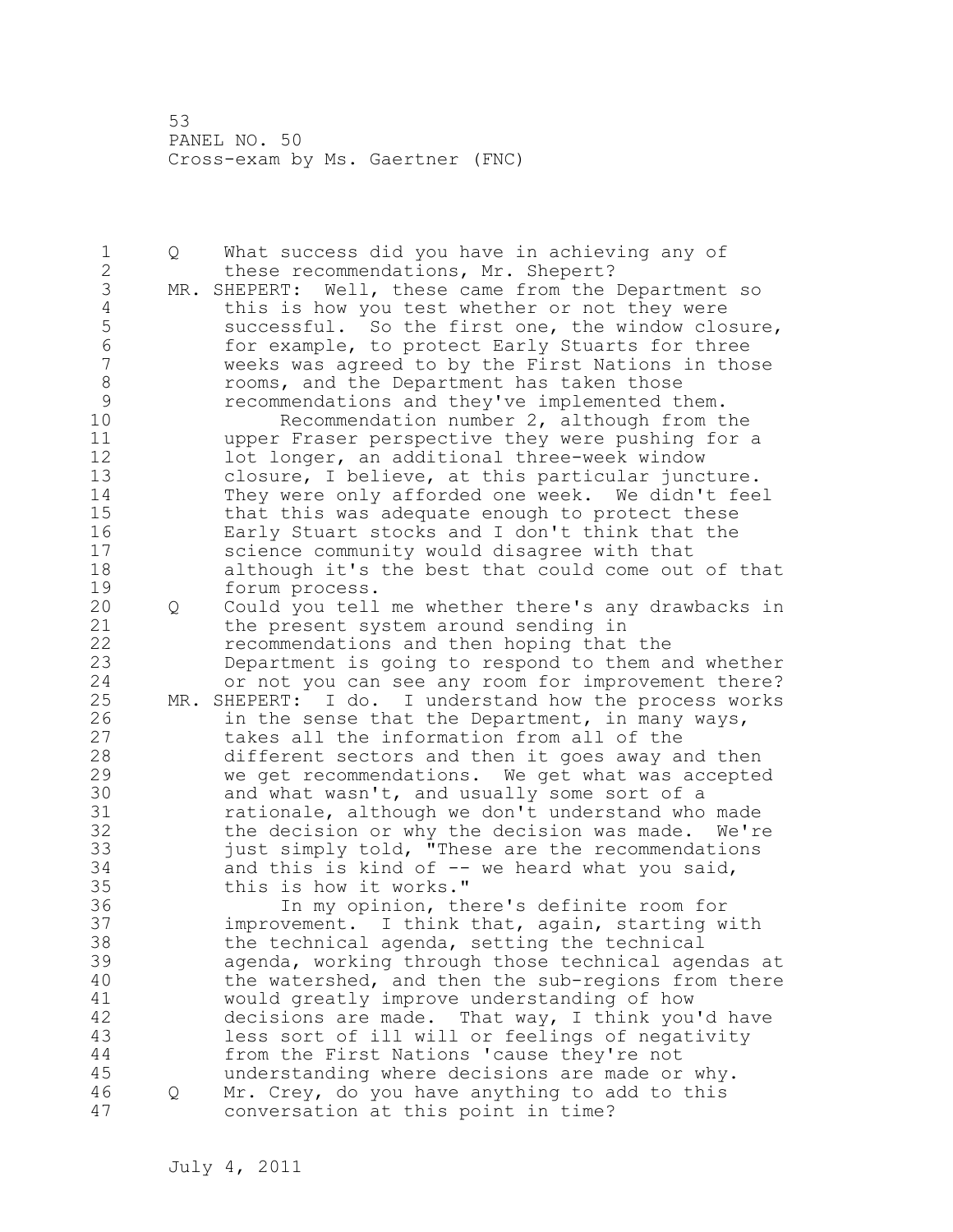1 MR. CREY: Well, I'd agree -- sorry, Mr. Commissioner, 2 I didn't have my mouth beside the microphone, but 3 now I do -- what you're describing here is very<br>4 much "they pitch and we swing". We need to move 4 much "they pitch and we swing". We need to move<br>5 bast that kind of working arrangement with the 5 past that kind of working arrangement with the 6 Department where they come forward with recommendations and we respond, and then there's a 8 long pause before we know what their next response<br>9 is. 9 is. 10 Q Thank you. 11 MR. CREY: There are different ways that we could go 12 about doing business to deal with issues such as 13 this, and maybe we'll get there. 14 Q Thank you, Mr. Crey. Mr. Rosenberger, you know 15 this concern, is that correct, the concern that 16 First Nations raise about providing information 17 and not knowing how it's relied upon? 18 MR. ROSENBERGER: I think as Mr. Shepert pointed out, 19 the recommendations that are made by the First<br>20 Mations forum, whether it's collectively or an Nations forum, whether it's collectively or any 21 individual First Nation, or groups of them, that 22 write to the Department, the Department responds 23 back on behalf of the Department acknowledging 24 receipt of the recommendations. It also 25 indicates, as Mr. Shepert pointed out, those 26 recommendations that are being adopted and those<br>27 that may not be or might be modified and the that may not be or might be modified and the 28 rationale behind them. 29 So the documentation and the rationale behind 30 them I think is fairly clearly made. There's been<br>31 significant work - in particular, the last three  $significant work - in particular, the last three$ 32 to four years - to make sure that that's occurring 33 in a written format so there's not 34 misunderstandings of individuals from within the 35 Department giving responses that might not be - or 36 we're concerned about not being - consistent in 37 the past. So this is one way of making sure that 38 that occurs. 39 Q And do you see a decision-making structure between 40 First Nations and DFO as an improvement to the 41 **present frustrations between these two**<br>42 **produced** covernments? governments? 43 MR. ROSENBERGER: As we talked before the break, I 44 think a structure where there's clear mandate on 45 both parties' side, clear allocations and clear 46 responsibilities to the group, so understanding 47 where decisions would be made, at what level, how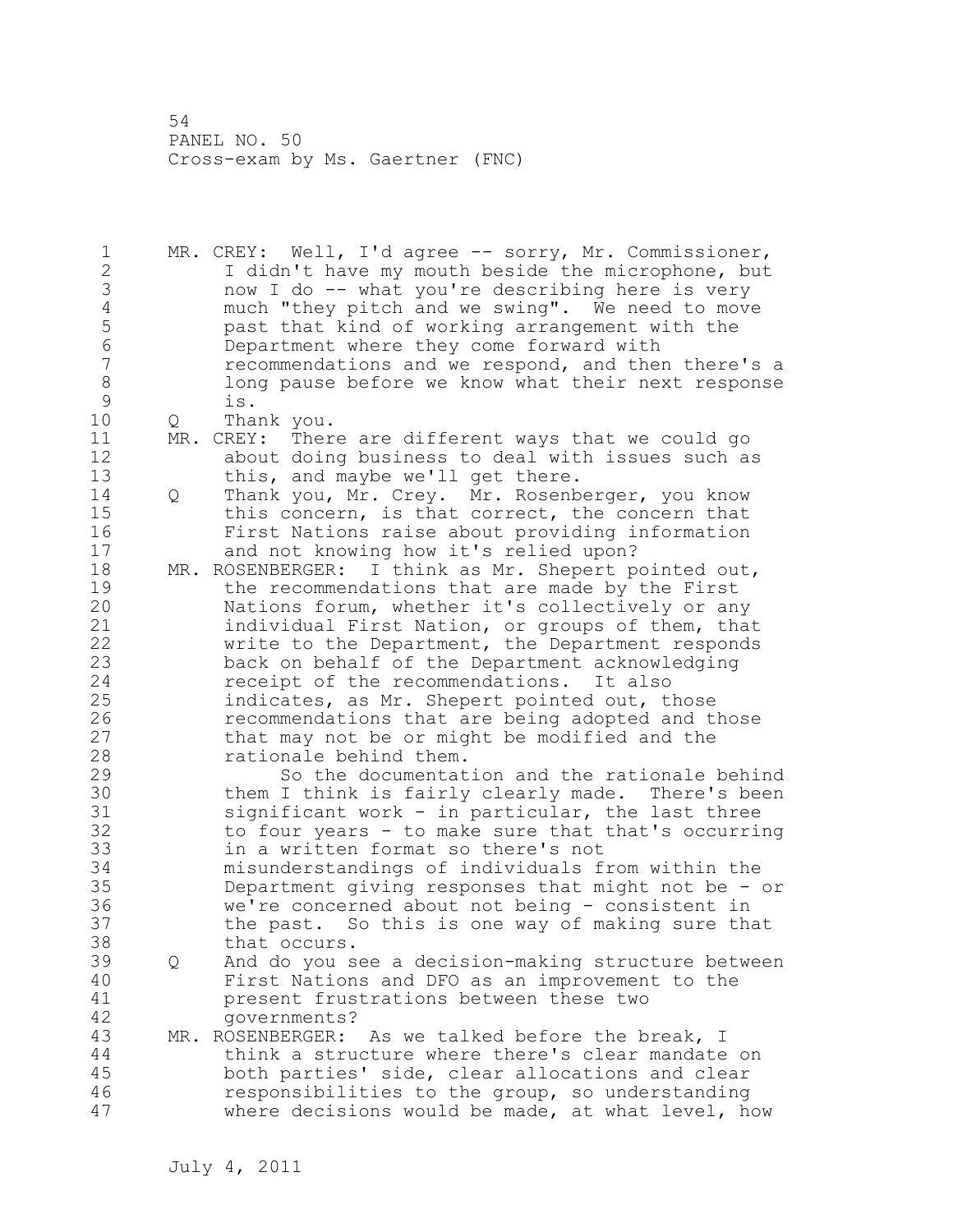1 they would play out. 2 So just an example I would just use is these 3 recommendations, contrary to Mr. Shepert's comment<br>4 that these are the Department's recommendations, 4 that these are the Department's recommendations,<br>5 these in fact were the recommendations made by 5 these in fact were the recommendations made by 6 First Nations to the Department this year. In these recommendations - and Mr. Shepert pointed to 8 recommendation number 2 where he didn't agree with<br>9 it - but in that forum, that came to us as a 9 it - but in that forum, that came to us as a<br>10 **paramement cannel intervally and the set of the set of the condensity** of the recomment. recommendation that there was agreement. We have 11 other letters and other concerns from some groups, 12 some of them in the upper Fraser, where they would 13 like to see things differently. That's the part 14 of the process that we need to work forward and 15 get to those clear mandates, responsibilities, and 16 what decisions will be made either within the 17 watershed or approach areas in the broader 18 context. 19 Your question, if it's do we need to work on<br>20 a more formalized process, we do. Does it need to a more formalized process, we do. Does it need to 21 be clear to people what it means? That's the 22 roadmap process at this stage that we're striving 23 to bring those elements together. 24 Q Thank you. I'm just wondering - it's a little off 25 my script for a second - but Barry, Mr. 26 Rosenberger, would you agree also that removing<br>27 the Department's role in resolving disputes the Department's role in resolving disputes 28 between the tribes would also be useful going 29 forward, and if there was another process for the 30 tribes to resolve their disputes that didn't have<br>31 the Department doing it, that that would be the Department doing it, that that would be

32 helpful.

33 MR. ROSENBERGER: The First Nations clearly need to 34 have a process. If they're going to have a common 35 allocation that they're going to work through 36 sharing arrangements, they're going to have to 37 work on that side of things. Currently, when that 38 doesn't exist, the Department is left in the 39 position where they're making trade-offs at time 40 -- or adopting one recommendation versus a 41 different party's recommendation or potentially<br>42 deciding on a whole different one that might be deciding on a whole different one that might be 43 the Department did develop. 44 So a process amongst First Nations on how 45 they will resolve their conflicts I think will be

46 key for them in the longer term. 47 Q It would be useful them and also useful for co-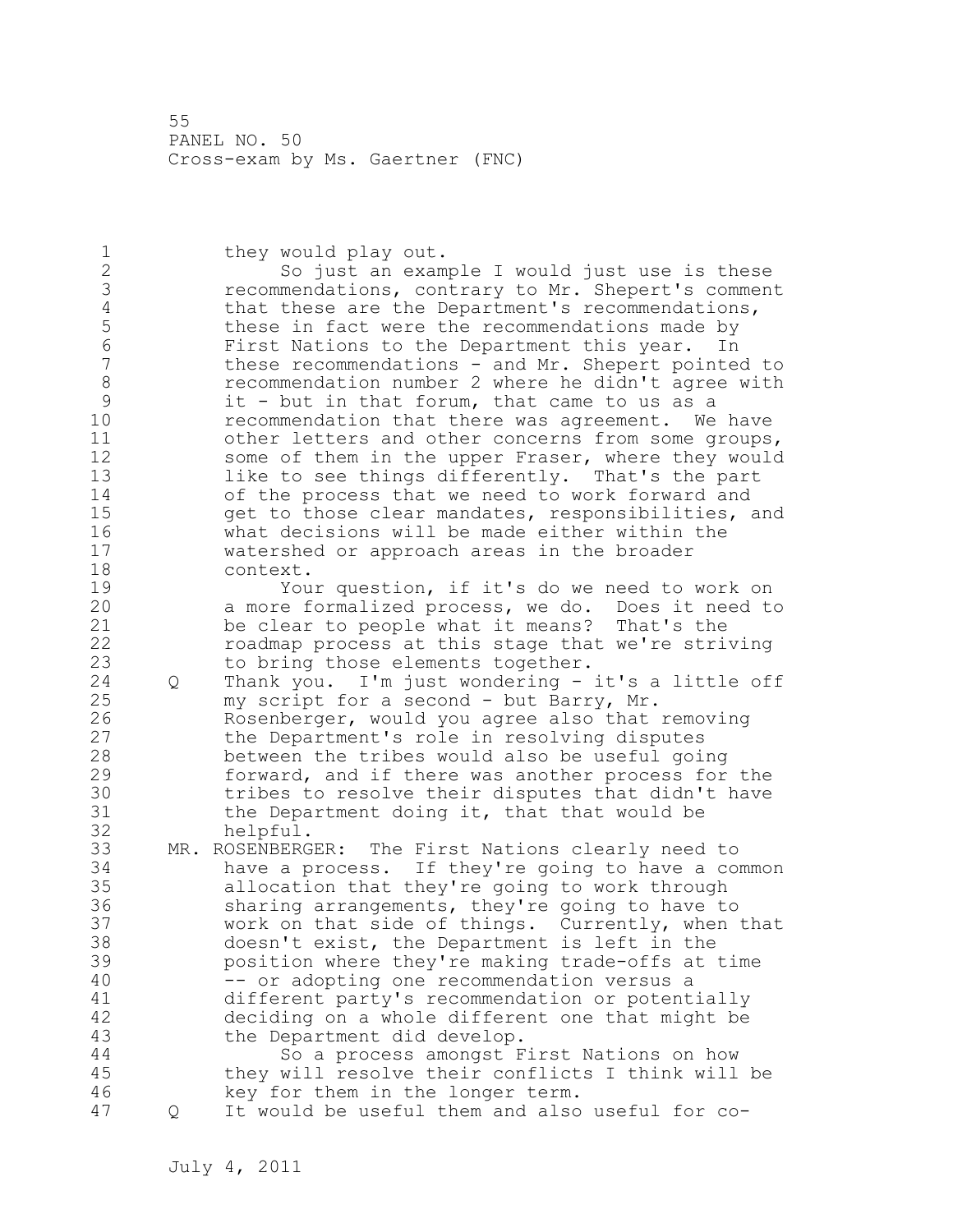1 management; is that correct? 2 MR. ROSENBERGER: I think it's clear that that's needed 3 from their side as well as a process when we get<br>4 into co-management objectives. 4 into co-management objectives.<br>5 MS. GAERTNER: Thank you. I'm goin 5 MS. GAERTNER: Thank you. I'm going to go to another 6 topic now, Mr. Commissioner. Shall I use the next four minutes and  $-$  yes, I think so. 8 Q I actually am going to go to joint management. 9 Mr. Shepert, I heard your evidence this morning<br>10 around joint management, in particular the around joint management, in particular the 11 benefits around allocation. I wonder if you could 12 speak a little bit about the value of joint 13 management to the conservation of Fraser River 14 sockeye stocks. 15 MR. SHEPERT: Well, I think, again, if I could just use 16 the same example that we have on the screen, it's 17 the one-week window closure. Barry was right, 18 there was concurrence in the room at the time - 19 Mr. Rosenberger, pardon me - there was concurrence<br>20 in the room at the time. Yet, at the same time, in the room at the time. Yet, at the same time, 21 knowing that the upper Fraser spent lots of time 22 demonstrating to the rest of the watershed that 23 these particular stocks of Early Summer sockeye 24 were in precipitous decline - sixteen years, in 25 fact - we have Taseko, Nadina -- my daughter is 26 12 named Nadina by the way, it's in my traditional<br>27 12 territory. The Nadina stocks, Taseko and Bowro territory. The Nadina stocks, Taseko and Bowron 28 are on the verge of collapse. 29 So First Nations have shown -- we had the 30 biologist in the upper Fraser take all the data<br>31 and work it and to demonstrate and show the and work it and to demonstrate and show the 32 declining trend. So conversation is the uttermost 33 importance for these stocks if we want to see them 34 in the future and have access to them in the 35 future. We recognized that something needed to be 36 done. 37 Now, coming to the forum was good. I mean, 38 the relationships have been developed. Yet, at 39 the same time, the upper Fraser First Nations felt 40 that conservation was not being taken seriously 41 enough, that more opportunities were allowed for<br>42 other fisheries. In this particular case, it's other fisheries. In this particular case, it's 43 been an issue because this goes back to the 44 Pacific Salmon Treaty with the United States. 45 There's a bit of a conundrum that the government 46 gets itself into, year in and year out, with 47 respect to the Early Summers, and that is we need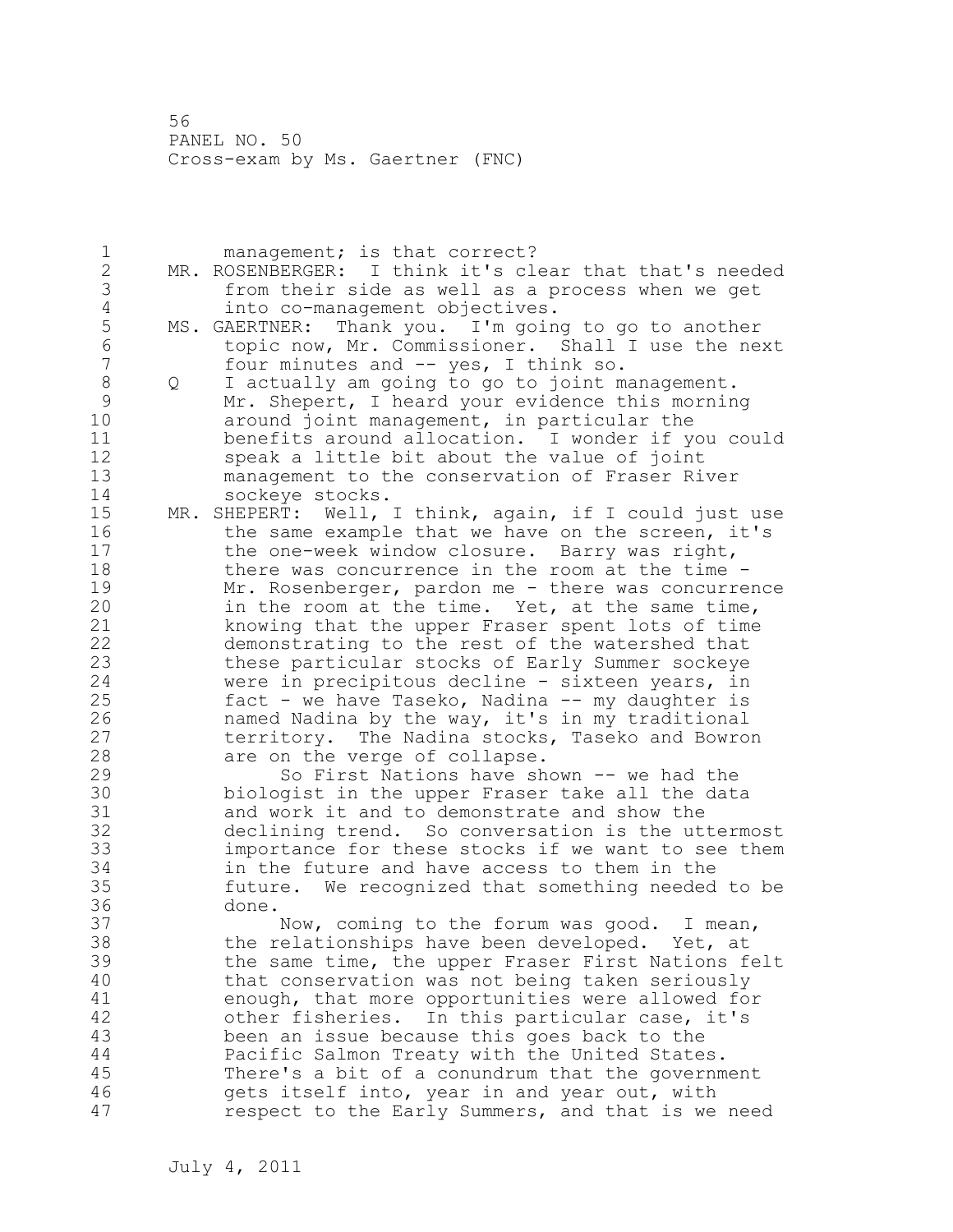1 to get the First Nations out of the water as quick 2 as possible so that we can allow as many 3 commercial fisheries as possible.<br>4 So, in my opinion, this has 4 So, in my opinion, this has never worked to<br>5 meet the conservation at the end of the day for 5 meet the conservation at the end of the day for<br>6 more the same are when the don't meet our 6 upper Fraser First Nations. We don't meet our food needs. The Nadina run is in decline, the 8 Bowron and the Taseko as well. So this is a<br>9 Classic case of how conservation, how First 9 classic case of how conservation, how First<br>10 Mations being so linked to those areas would Nations being so linked to those areas would, just 11 by their very nature, provide the conservation 12 that is necessary for future runs. 13 MS. GAERTNER: Thank you. I wonder if I could take Mr. 14 Shepert to First Nations Coalition document number<br>15 28. 15 28. 16 Q Are you familiar with this article? 17 MR. SHEPERT: Yes 18 Q And have you reviewed it? 19 MR. SHEPERT: I did.<br>20 0 And you'll see 20 Q And you'll see that this is an article by a number 21 of scientists looking at the value of co-22 management in a number of different countries 23 **around the world; is that correct?** 24 MR. SHEPERT: Yes, it is. 25 Q And it is their conclusion that co-management 26 holds great promise for successful and sustainable fisheries worldwide? 28 MR. SHEPERT: Yes. 29 Q And do you agree with that? 30 MR. SHEPERT: I do.<br>31 MS. GAERTNER: May 31 MS. GAERTNER: May I have that marked as the next exhibit? 33 THE REGISTRAR: Exhibit 1257. 34 35 EXHIBIT 1257: Article titled "Leadership, 36 social capital and incentives promote 37 successful fisheries" 38 39 MS. GAERTNER: I'm wondering if this is an appropriate 40 time to take the -- 41 THE COMMISSIONER: All right. Yes, thank you.<br>42 THE REGISTRAR: The hearing is now adjourned u THE REGISTRAR: The hearing is now adjourned until 2:00 43 p.m. 44 45 (PROCEEDINGS ADJOURNED FOR NOON RECESS) 46 (PROCEEDINGS RECONVENED) 47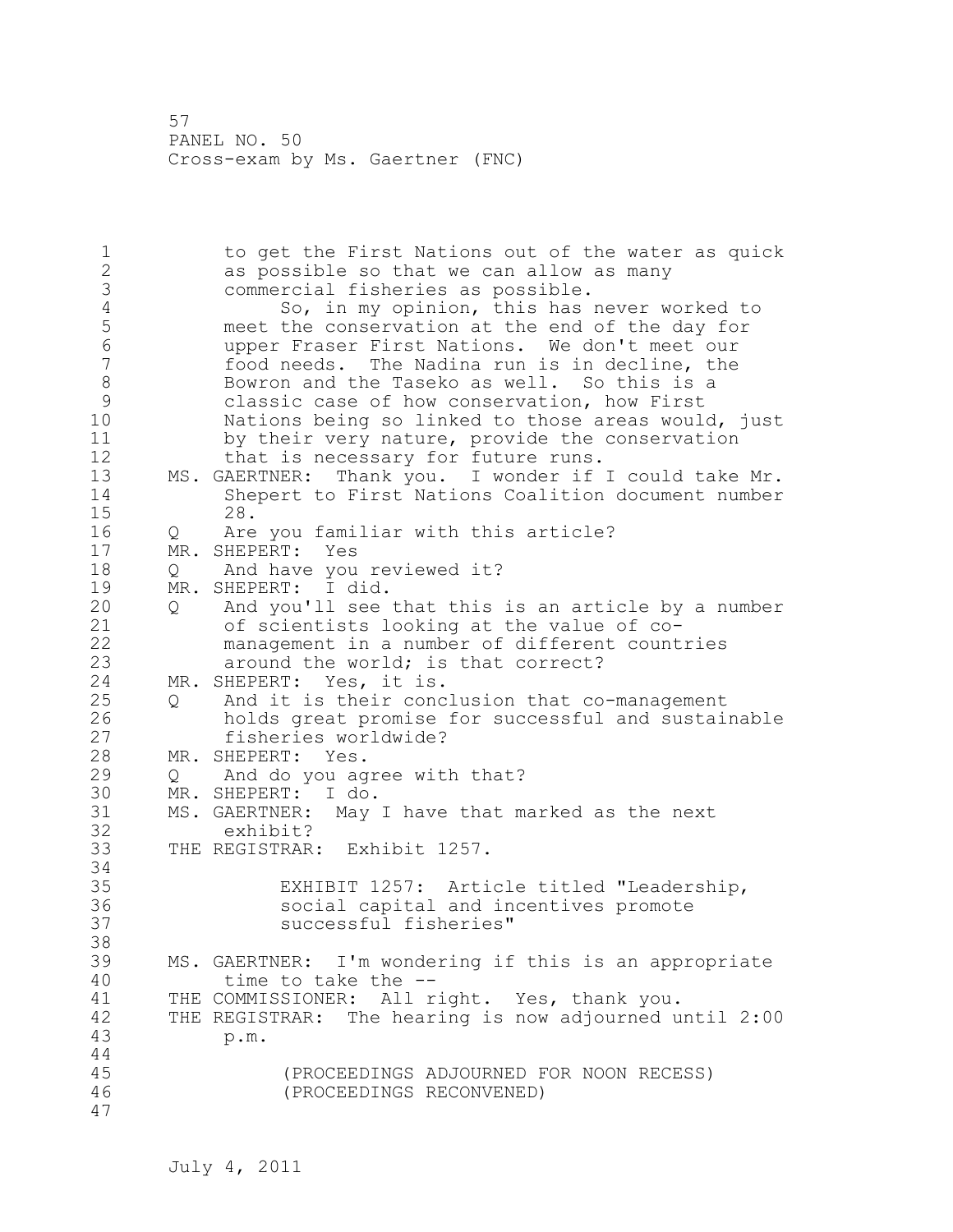1 THE REGISTRAR: Order. The hearing is now resumed. 2 MS. GAERTNER: Mr. Commissioner, when we finished this 3 morning, I was embarking on a discussion around<br>4 ioint management and I just want to back up one 4 joint management and I just want to back up one 5 step before we continue with that and just talk a<br>6 1ittle bit more about the IHPC for a minute. little bit more about the IHPC for a minute. 7 8 CROSS-EXAMINATION BY MS. GAERTNER, continuing:  $\begin{array}{c} 9 \\ 10 \end{array}$ Q As I understand it, the IHPC is the active Tier 3 11 process out there right now, as it relates to pre-12 season and the development of pre-season plans; is 13 that correct, Mr. Rosenberger? 14 MR. ROSENBERGER: That's correct. 15 Q And it's an advisory process, correct?<br>16 MR. ROSENBERGER: That's correct. 16 MR. ROSENBERGER: 17 MS. GAERTNER: And Mr. Commissioner, you'll recall that 18 we spent sometime earlier in the Commission around 19 that process.<br>20 0 And I want to 20 Q And I want to take you back to documents 3, 4, 5, 21 6 and 7 that I've marked this morning, Exhibits 22 1252 and following. And just in the interests of 23 time, I'm going to summarize the IFMP process 24 there, which is the process that the Integrated 25 Harvest Planning Committee uses to come up with an 26 1ntegrated Fisheries Management Plan. And at the<br>27 beginning of this exchange of correspondence, the beginning of this exchange of correspondence, the 28 forum raises with the Department a clear concern 29 around inadequate consultation with First Nations 30 prior to finalizing amendments to the existing<br>31 TFMP. 31 IFMP.<br>32 In response, the RDG reflects that there are 33 timing difficulties for the Department around the 34 IFMP and the development of the IFMP and 35 recommends that the First Nations, and you'll see 36 this on page 2 of her response dated February 37 22nd, and recommends that the First Nations rely 38 on the forum process and the roadmap process. In 39 response to that in the March 10th, 2011, 40 document, Exhibit 1254, the First Nations members 41 of the forum respond at the second paragraph under<br>42 the IFMP, suggesting that putting the concerns the IFMP, suggesting that putting the concerns 43 around the IFMP process into the roadmap planning 44 group and in the co-management working group is an 45 error, that's my language, that the IFMP process 46 is an operational problem that, together with its 47 solution, lies squarely in the lap of the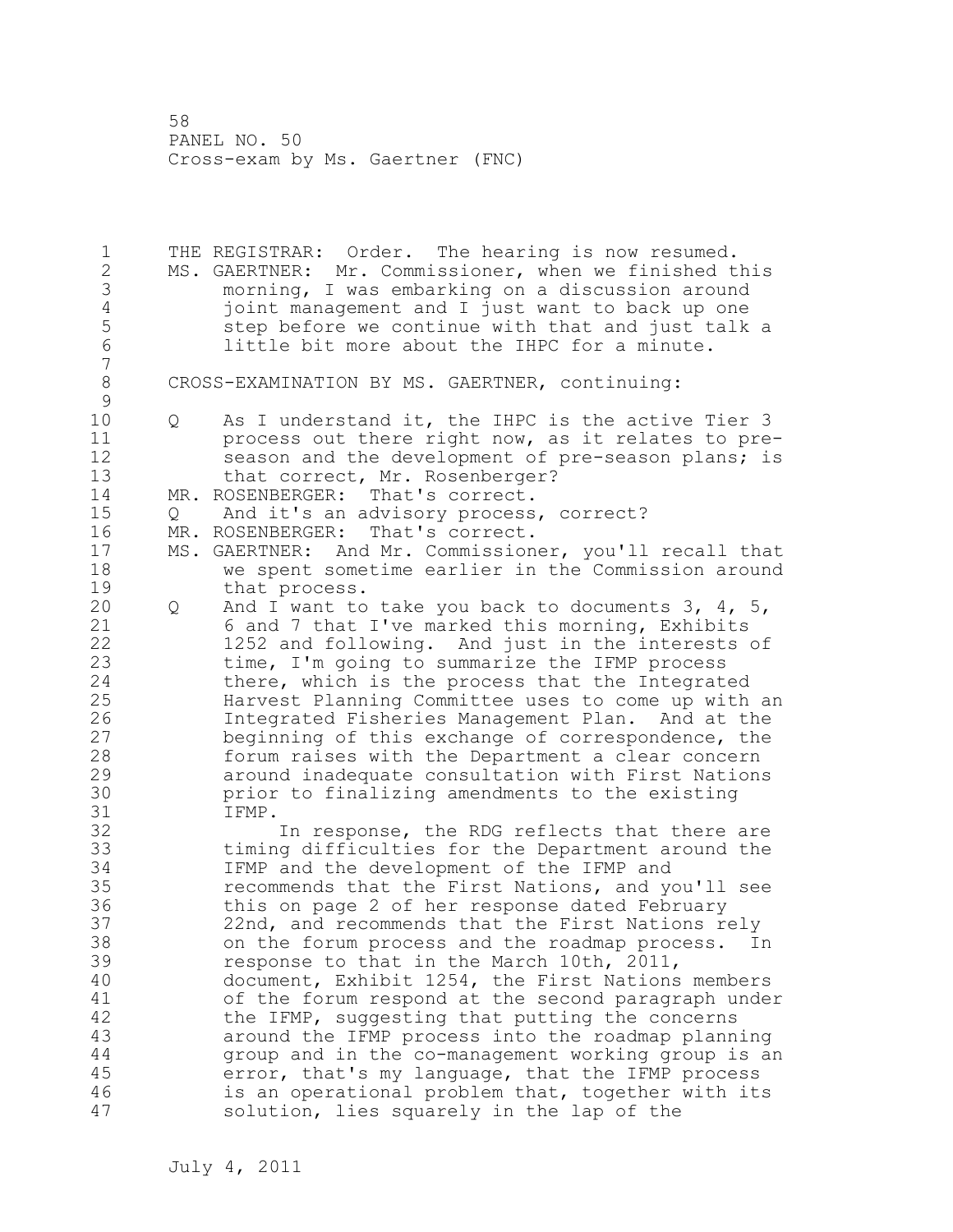1 Department of Fisheries and Oceans. And if I can 2 take you to the bottom sentence in that paragraph: 3 4 If the Department wishes to make a serious<br>5 commitment to changing its IFMP process to 5 commitment to changing its IFMP process to 6 better provide for meaningful consultation with First Nations, an appropriate approach 8 and might be to assign the task to the joint<br>8 bechnical working group under the auspic 9 technical working group under the auspices of FRAS. 11 12 Mr. Shepert, that was the technical working group 13 that you were mentioning earlier today in your 14 evidence; is that correct? 15 MR. SHEPERT: That's correct. 16 Q And in response to that suggestion, the 17 Department, in its letter of March 28th, says that 18 they appreciate the concerns around consultation 19 and appreciate the suggestion to engage a joint<br>20 technical working group under the auspices of technical working group under the auspices of 21 FRAS. "I'll ask my staff to follow up." Mr. 22 Rosenberger, what follow-up has been done since 23 March to better put into place into the joint 24 technical working group at FRAS the issues 25 surrounding IFMP and the development of those 26 plans?<br>27 MR. ROSENBE MR. ROSENBERGER: I think the paragraph before is the 28 one that probably lays out the process. But what 29 we're looking at is the roadmap process. So 30 bringing the concerns into a broader group and not<br>31 bust for the technical aspects of it but that the just for the technical aspects of it but that the 32 points raised were both technical and policy 33 decision-type processes. So we think that the 34 roadmap is a better place to have those kinds of 35 discussions and to look at any options for making 36 change. 37 My understanding is, is that DFO staff have 38 raised this through the roadmap processes, that in 39 the case of development of the IFMP, really it's a 40 timing issue and you need to start and work you 41 way back of when you need to make those decisions<br>42 or striving to make the decisions and then what or striving to make the decisions and then what 43 kind of a process that you want to make to get to 44 there. 45 Q But isn't one of the concerns the exchange of 46 technical information in a timely manner? 47 MR. ROSENBERGER: That's one of them, yes.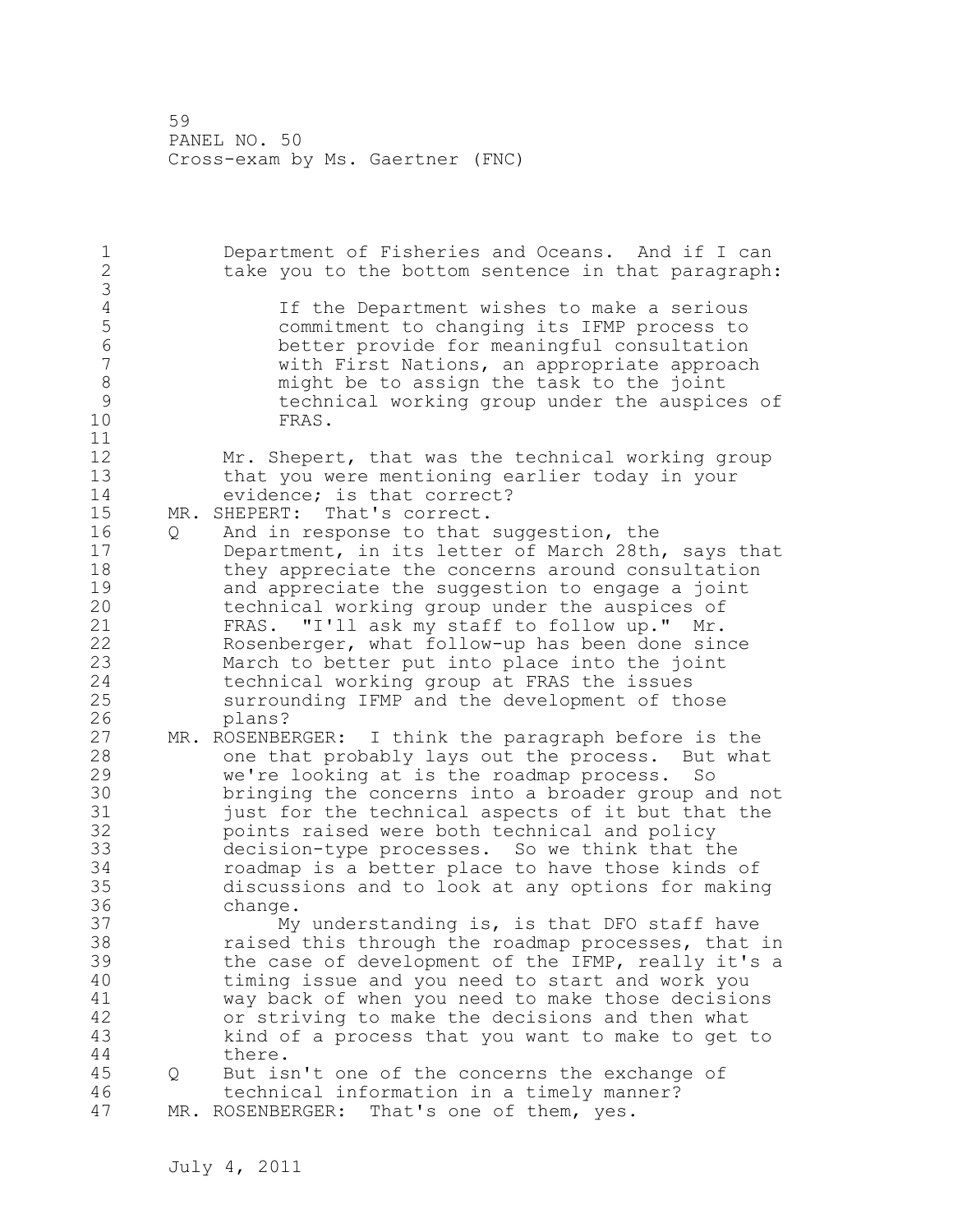1 Q And wouldn't working of the joint technical 2 working group assist that? 3 MR. ROSENBERGER: It might. But there's a lot of<br>4 issues being raised and so where do you want 4 issues being raised and so where do you want to<br>5 but the focus and what are the priorities of 5 put the focus and what are the priorities of<br>6 making any changes? So the view was, is tha 6 making any changes? So the view was, is that we need to look at the whole process and not just one 8 part of it and look to make changes.<br>9 0 And so you're going to leave the IHP 9 Q And so you're going to leave the IHPC limping<br>10 along until the larger process works? Is tha along until the larger process works? Is that the 11 outcome of this? 12 MR. ROSENBERGER: I think there's been a number of 13 changes in both the IHPC, how it operates, and 14 also in the development of the IFMP so I think 15 that the track record to date is that there have 16 been changes and modifications, as there's 17 agreement to move forward on them. 18 Q These concerns are fairly recently voiced in 19 19 letter at a fairly high level. The last exchange<br>20 1s Ms. Farlinger's letter of March 28th. Have an is Ms. Farlinger's letter of March 28th. Have any 21 changes been made subsequent to that? 22 MR. ROSENBERGER: Not for this year. 23 Q Mr. Shepert, do you have anything to add to this 24 dialogue? 25 MR. SHEPERT: The concern I have, as an IHPC standing 26 member since I think '04 or '05, I don't remember<br>27 when that process started, is it's inability to when that process started, is it's inability to 28 deal with FSC. I've raised a number of issues 29 from the Upper Fraser perspective attending the 30 IHPC. I've been given a mandate essentially to<br>31 bring back as many fish as possible. Pretty bring back as many fish as possible. Pretty 32 blanket mandate but it is a mandate. And so 33 whenever issues are raised around stocks of 34 concern, conservation, those types of things, 35 particularly Early Stuart, Early Summer, which 36 I've just mentioned earlier, I've been told by the 37 chairperson, the facilitator, that this is not the 38 place to bring that up. 39 So FSC is clearly not something that is 40 within the mandate or the purview of the IHPC. So 41 to me, the reason we're there is because we feel<br>42 that Upper Fraser First Nations realize that to that Upper Fraser First Nations realize that to 43 not attend is to do worse damage than by 44 attending. So we attend kind of the lesser of two 45 evils. We attend there to try to get as many fish 46 home as possible so to meet our FSC needs and to 47 meet conservation needs knowing that it's not even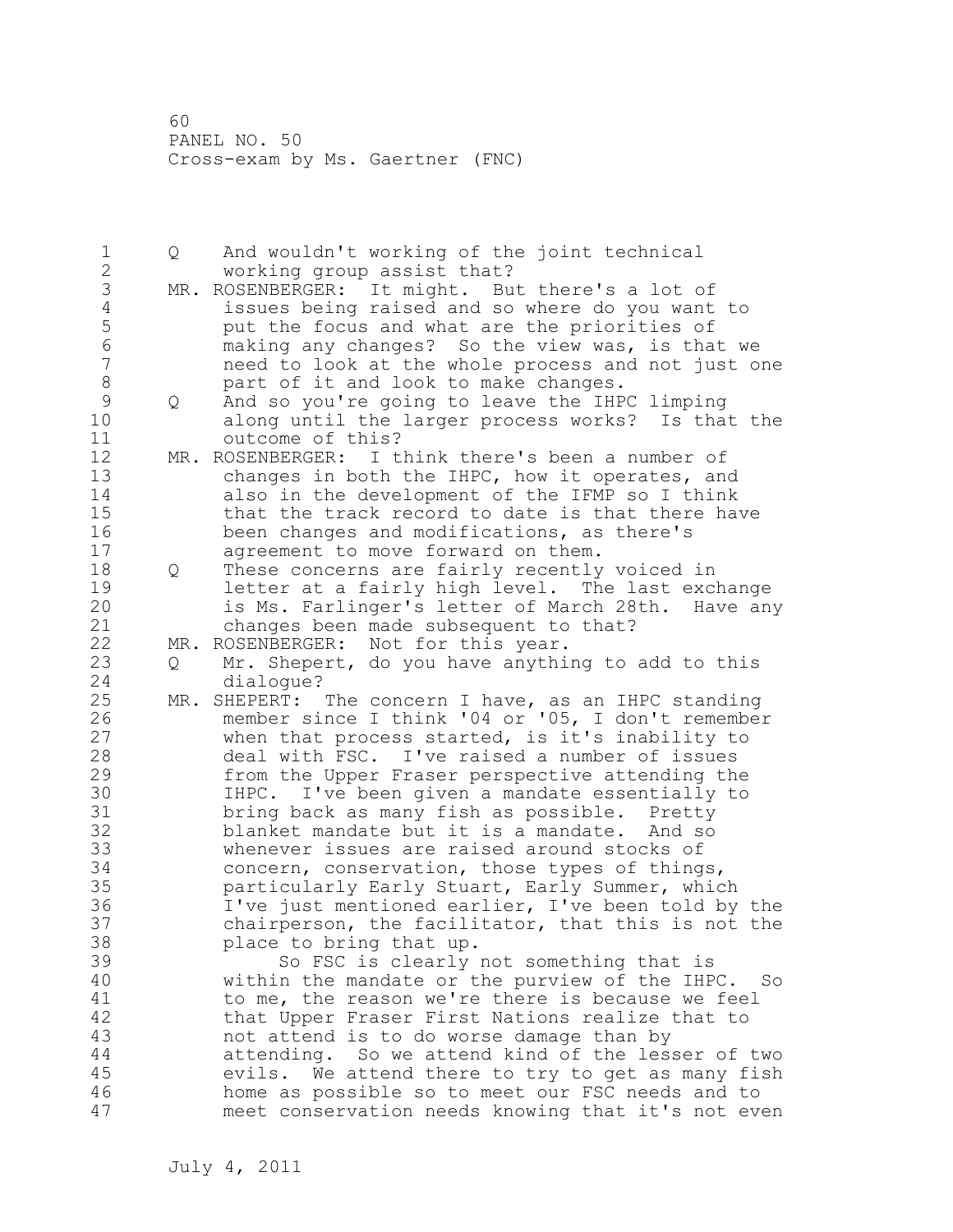1 really on the table. So this has been a 2 longstanding issue for us and until that changes I 3 don't know how these issues are going to be better 4 addressed.<br>5 Q All right. 5 Q All right. With that, I'll turn to the roadmap<br>6 or process, which seems to be one of the answers to 6 process, which seems to be one of the answers to the dilemma around these structural issues. And 8 I'd like to introduce documents 110 and 111 from<br>9 
the First Nations Coalition's documents. Mr. 9 the First Nations Coalition's documents. Mr. Shepert, you're familiar with the requests that 11 FRAS made to Julie Gardner to do a report on 12 roadmap; is that correct? 13 MR. SHEPERT: Yes, I am. 14 Q And is this document in front of you her summary 15 in response to that request? 16 MR. SHEPERT: It is. 17 MS. GAERTNER: May I have that marked as the next 18 exhibit? 19 THE REGISTRAR: 110 will be 1258. 20 21 EXHIBIT 1258: Fraser Salmon Roadmap: 22 Document analysis and Process Recommendations 23 Summary 24 25 MS. GAERTNER: And if I could go to 111. 26 Q And this is her document analysis and process<br>27 cecommendations within the same group; is tha recommendations within the same group; is that 28 correct? 29 MR. SHEPERT: Yes. 30 MS. GAERTNER: May I have that marked as the next 31 exhibit?<br>32 THE REGISTRAR THE REGISTRAR: Exhibit 1259. 33 34 EXHIBIT 1259: Fraser Salmon Roadmap: 35 Document analysis and Process Recommendations 36 37 MS. GAERTNER: 38 Q Now, without taking the time to go into the 39 document in too much detail, in a number of places 40 she refers to -- well, actually I better do this. 41 This was a summary of the written materials and<br>42 the processes to date. This was not a lot of the processes to date. This was not a lot of 43 independent research on her part; is that correct? 44 MR. SHEPERT: Yes, it is. 45 Q Thank you. And in this paper, she uses words and 46 I can take you to the pages, if necessary, but 47 things like: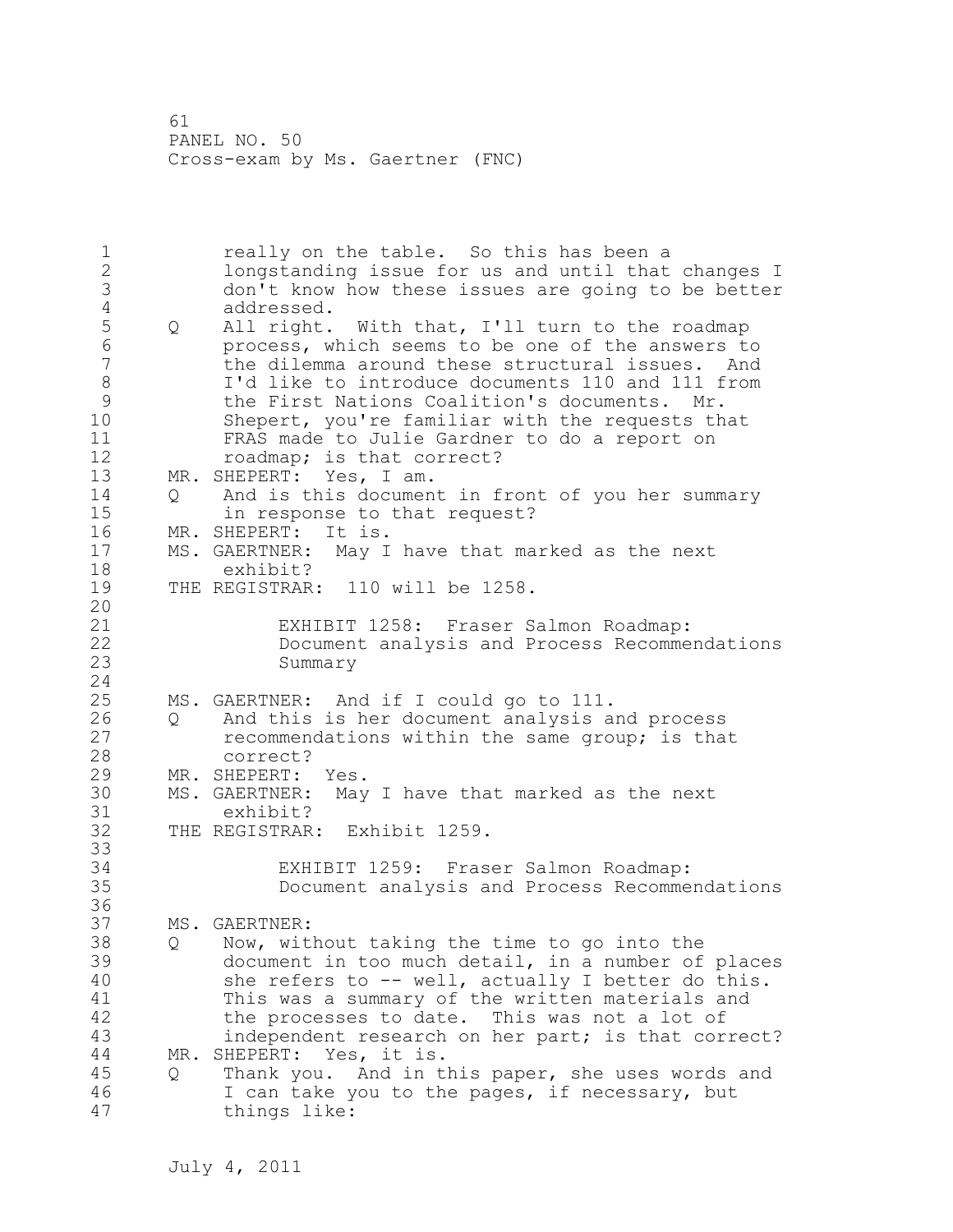$\frac{1}{2}$ Co-management is a vague destination, an 3 ambitious journey and there is more process<br>4 than progress right now. than progress right now. 5 6 And so I'm going to turn my questions to those types of concerns. Mr. Rosenberger, do DFO reps 8 at roadmap meetings to carry mandates to negotiate<br>9 agreements with First Nations on joint management? 9 agreements with First Nations on joint management?<br>10 MR. ROSENBERGER: Thev're working through trying to MR. ROSENBERGER: They're working through trying to 11 come to common definitions or ranges of 12 definitions and options. I'm not aware that we're 13 at a point where we have a specific mandate that 14 we're striving for. What we're doing at this 15 point, I believe, is more exploring options that 16 might lead us to a better place. 17 Q And do they carry any mandates to make changes 18 substantively on the ground right now, as it 19 19 Felates to your decision-making processes?<br>20 MR. ROSENBERGER: They bring those recommendati MR. ROSENBERGER: They bring those recommendations into 21 the broader department for consideration and we 22 have made some changes from information or 23 recommendations and options that have been 24 discussed at the roadmap. 25 Q Mr. Crey, you mentioned earlier in your 26 discussions this morning with Commission counsel<br>27 around the roadmap, that there needs to be some around the roadmap, that there needs to be some 28 kind of commitment or that you need a signal at 29 some point in time. Could you tell me what you 30 mean by that? What type of signal are you, as an<br>31 advisor on fisheries management, looking for? Or advisor on fisheries management, looking for? Or 32 what type of changes do you think are necessary to 33 get this going? 34 MR. CREY: Well, I would agree with the summary that 35 Julie Gardner has provided here, that is, that 36 there is a lot of process. There's a lot of talk. 37 But what I don't see and what I think is required, 38 Mr. Commissioner, is a clear signal from the 39 Department that they're definitely prepared to go 40 down the road of cooperative or co-management. 41 Insofar as the Aboriginal peoples are concerned,<br>42 their arrangements with the Department of their arrangements with the Department of 43 Fisheries and Oceans. That's what I see missing. 44 The signal isn't there yet. And if I can conclude 45 here, at the recent meeting in Campbell River, I 46 thought maybe one way of letting the Department 47 know what it is that I mean by a signal was to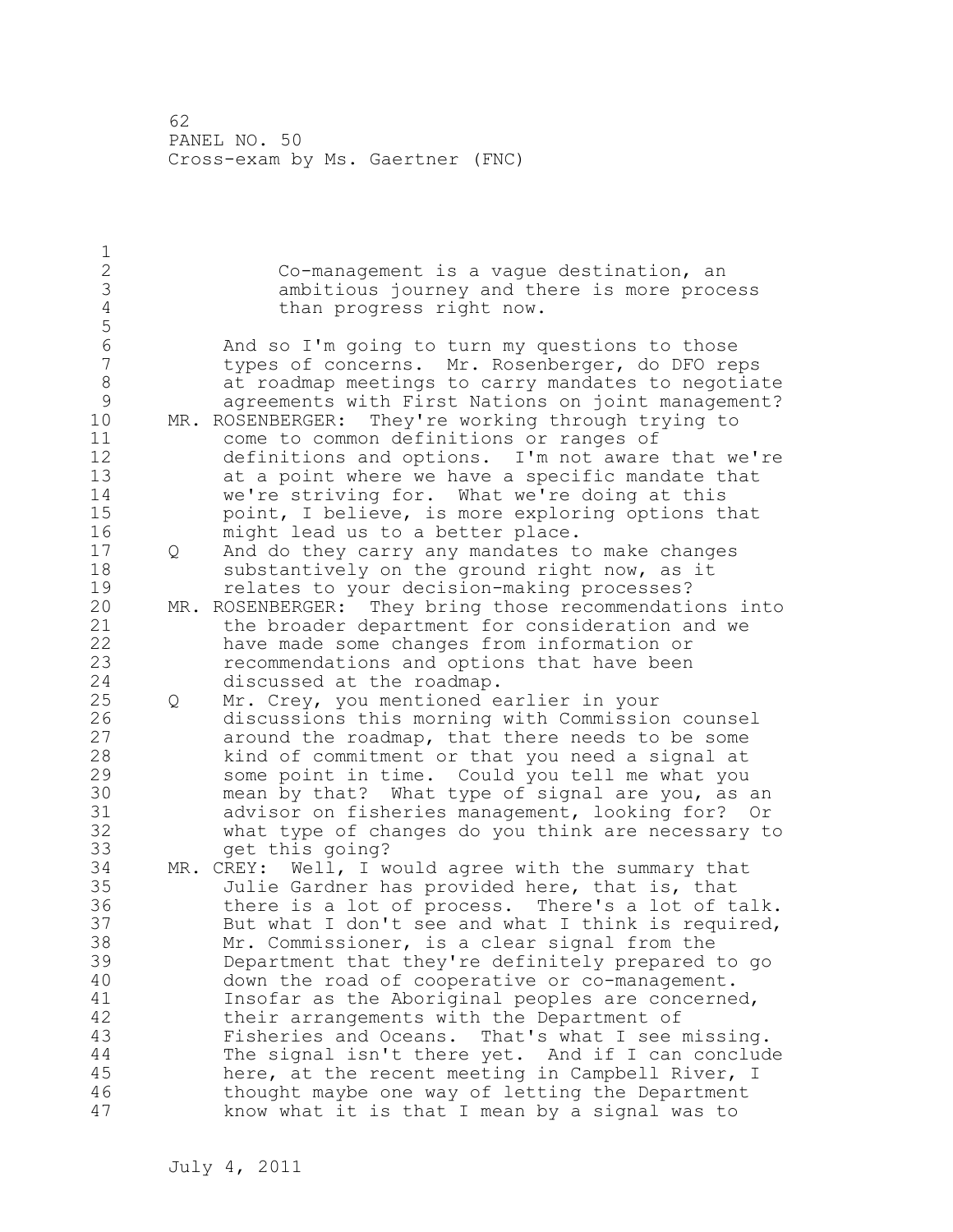1 take up the issue with the table there. 2 And DFO was present at that meeting in 3 Campbell River. And I suggested a memorandum of 4 understanding that the First Nations and the<br>5 Department could reach an understanding toge 5 Department could reach an understanding together 6 on how they would proceed towards an arrangement for co-management and that both parties would sign 8 off, the Department of Fisheries and Oceans would<br>9 thereby give a very clear signal that it's their 9 thereby give a very clear signal that it's their<br>10 intention to pursue co-management, not more intention to pursue co-management, not more 11 process, that it's more than talk, that there's a 12 definite vision, particular goals in mind. And in 13 turn, the First Nations, of course, too, the 14 leadership would sign off on this document and 15 commit themselves to a process. 16 Now, I won't, of course, speak at length 17 about the process. I think you would want to 18 leave some of that detailed work to a committee of 19 the parties to sketch out the precise details, the<br>20 coadmap of how they would get there. But that's roadmap of how they would get there. But that's 21 the kind of signal that I'm recommending to folks 22 back home that we need to see from the Department. 23 I mean I'm happy to show up at meetings that 24 include the attendance of people like Mr. 25 Rosenberger and Mr. Huber and all the others. And 26 I'm happy to sit in the room talking with them<br>27 but, in my mind, there has to be a purpose. The but, in my mind, there has to be a purpose. There 28 has to be a purpose for all the talk and the 29 commitment of resources and the like and I'd like 30 those discussions to be meaningful and lead<br>31 somewhere. So since we're talking about cosomewhere. So since we're talking about co-32 management with the Department, I want to see a 33 definite commitment from the Department's part 34 that they'll pursue co-management arrangements 35 with the First Nations. 36 Q And have you had an experience in your work with 37 the Sto:lo that informs why that type of 38 commitment is important from the get-go? 39 MR. CREY: I think I mentioned, Mr. Commissioner, 40 earlier that I'd come back to this issue. And yes 41 indeed that's the case. In 2000/2001, Mike<br>42 Staley, Ms. Gaertner and myself were assign Staley, Ms. Gaertner and myself were assigned by 43 the Sto:lo Nation to work with Indian and Northern 44 Affairs Canada, their treaty negotiations office, 45 and senior people from the Department of Fisheries 46 and Oceans. We committed to meet with one another 47 and develop a co-management arrangement for the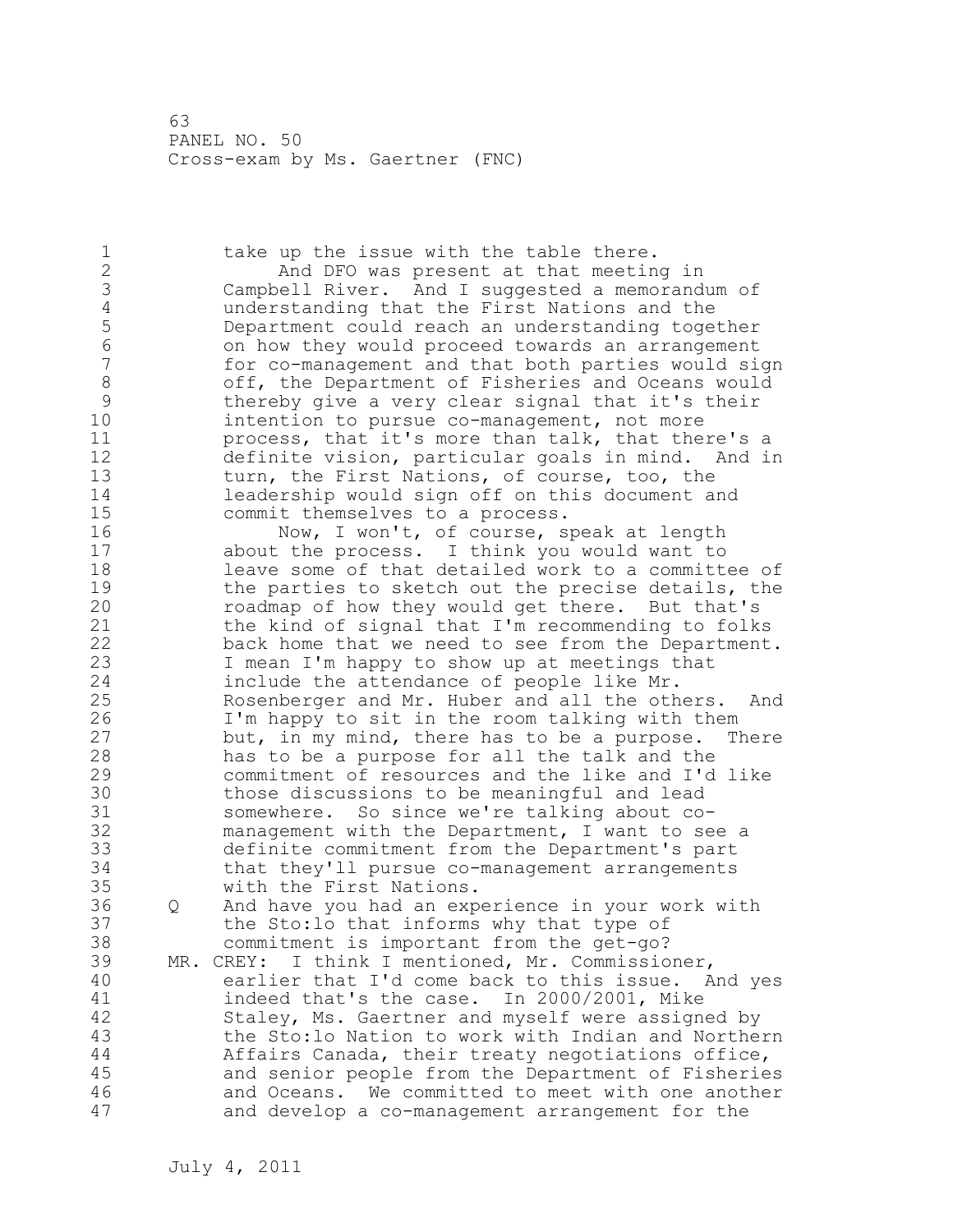1 Sto:lo. It would be under the hubris of an 2 interim measure. We worked solidly for a year 3 with the other parties; they were sincere folk.<br>4 The documents were thorough-going, described ou 4 The documents were thorough-going, described our<br>5 concept and notions, agreed upon with the other 5 concept and notions, agreed upon with the other<br>6 **budget commandement** would look lik 6 parties about what co-management would look like, how it would operate on the ground. Well, when 8 the proposal, the agreement, the suggested<br>9 agreement was tabled with the government, 9 agreement was tabled with the government, it was<br>10 bresented to a senior negotiator with Indian and presented to a senior negotiator with Indian and 11 Northern Affairs Canada. He, in turn, passed it 12 on to the Department of Fisheries and Oceans. 13 We waited for a response and we didn't get a 14 response for a long, long time. Eventually, we 15 did have a meeting with the senior rep or senior 16 negotiator with Indian and Northern Affairs 17 Canada, I think, in the basement near the coffee 18 shop of where Department of Fisheries and Oceans 19 was once on Hastings Street. And in a quick<br>20 fashion, I thought, he simply put the agreem fashion, I thought, he simply put the agreement 21 down in front of us and said in so many words, 22 "It's a no-go. Thank you very much. I've got 23 another appointment." And he left. So for that 24 year-long effort, to reach this kind of 25 arrangement with the Government of Canada, to be 26 so summarily dismissed, has to rank as one of the<br>27 major disappointments in my professional life. major disappointments in my professional life. 28 Q I'm wondering now if I could take you to Exhibit 29 1220. And this was put into evidence last week 30 through Barry Huber and it's an overview of the<br>31 coadmap initiative that was created by the roadmap initiative that was created by the 32 Department. And I want to take you to page 3 of 33 that document where DFO summarizes the potential 34 scope of a co-management agreement. I think in 35 the evidence last week, it was clear that the 36 first paragraph seems relatively acceptable, that 37 the scope of the agreement will need to be 38 negotiated between DFO and First Nations leaders. 39 I want to take you to the list of topics for 40 consideration, a co-management agreement, and in 41 particular, I want to ask you whether the third,<br>42 fourth and sixth bullets create any concerns for fourth and sixth bullets create any concerns for 43 either you, Mr. Shepert, or you, Mr. Crey, around 44 the issues of holding dialogue. And perhaps if I 45 may just put this in context, as I understand it, 46 First Nations have been clear with the Department 47 that it's a decision-making structure. Could you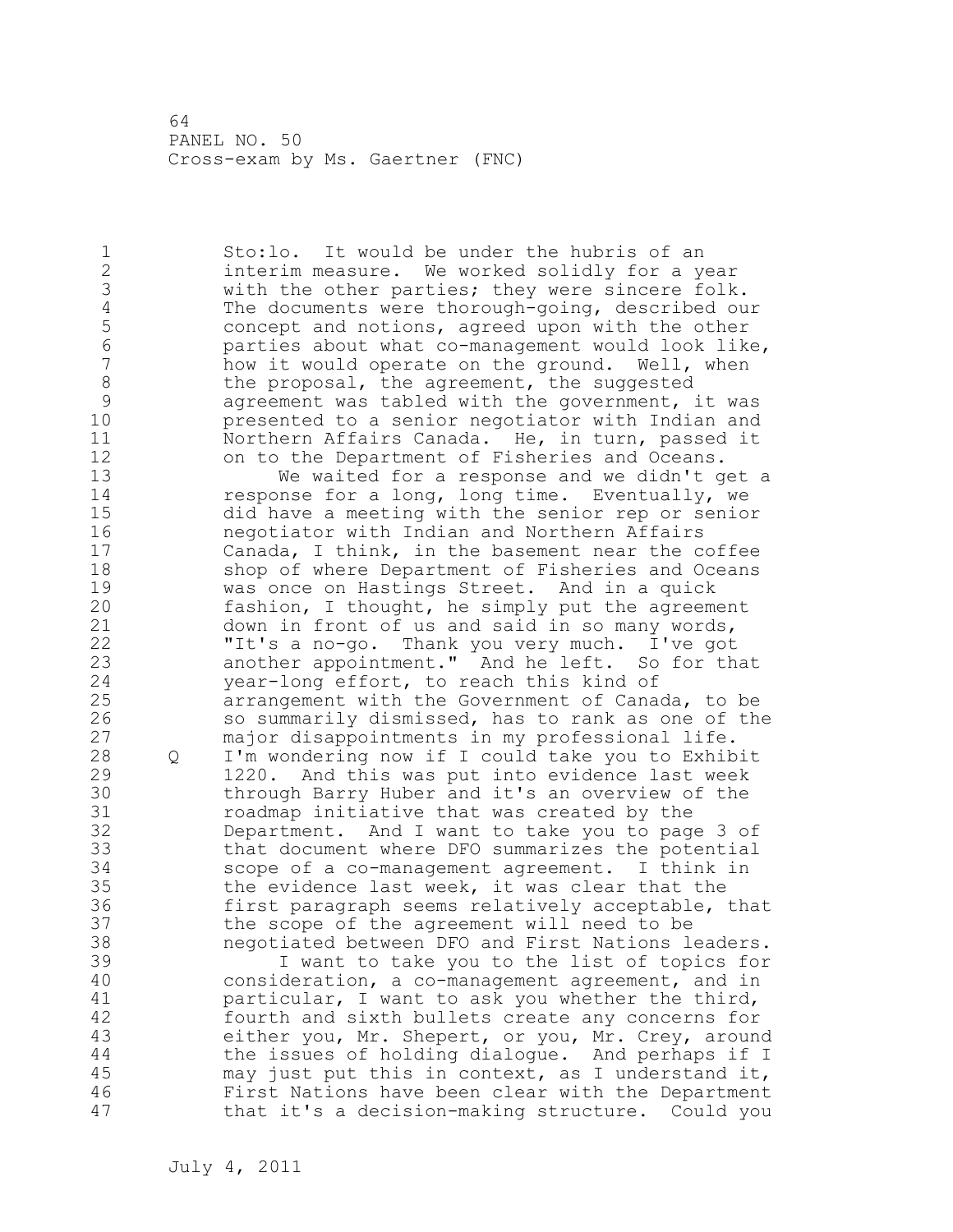1 respond to the list and talk about the concerns 2 around continued dialogue? 3 MR. SHEPERT: I'd just like to say that I think Mr.<br>4 Crey has made it fairly clear that a lot of th 4 Crey has made it fairly clear that a lot of this<br>5 evolves around the issue of consultation or, in 5 evolves around the issue of consultation or, in<br>6 this particular case, a dialogue and the lack of 6 this particular case, a dialogue and the lack of any kind of purpose. The dialogue is clear from 8 the Department's perspective, that it's a 9 fiduciary responsibility, or a legal<br>10 responsibility probably better put, responsibility probably better put, that they have 11 to meet some sort of test in terms of having some 12 kind of a discussion with First Nations. 13 What First Nations have been saying is we 14 want a deeper purpose. And the deeper purpose has 15 to do with conservation and management of the 16 species and dialogue isn't cutting it. And I 17 think that over the last 15 years that I've been 18 involved in it, the dialogue has definitely run 19 its course and it's now time to put some action,<br>20 some meat on the bone. So to just have dialoque some meat on the bone. So to just have dialogue 21 is not working. 22 Q Mr. Rosenberger, do you have any response to this, 23 or any comments you'd like to raise, as it relates 24 to the difference between decision-making and 25 dialogue and how we can get on with the work? 26 MR. ROSENBERGER: Well, I think that the document, as<br>27 it points out, is a scoping document so it it points out, is a scoping document so it 28 describes that we are looking to jointly negotiate 29 between DFO and First Nations, the co-management 30 arrangement. There are a number of issues that 31 people have raised so it doesn't state in there on<br>32 the first bullet, let's have a dialoque on the first bullet, let's have a dialogue on 33 conservation. So it's laid out to some degree a 34 range of what might occur. So in this case, the 35 three bullets that you referred to are commercial 36 fisheries, recreational fisheries and some other 37 policy and programs. 38 So where should those occur? It may not be 39 only in the forum process or whatever follows 40 after the forum process. So one of the things 41 that we're hearing from the other panel members<br>42 here is that they're looking for DFO to put here is that they're looking for DFO to put 43 something on the table. Well, DFO has done that 44 and what we're striving for is to try to work 45 through these and not just have DFO's ideas, try 46 to get them jointly developed and I think that was 47 the intent of this document just to try to help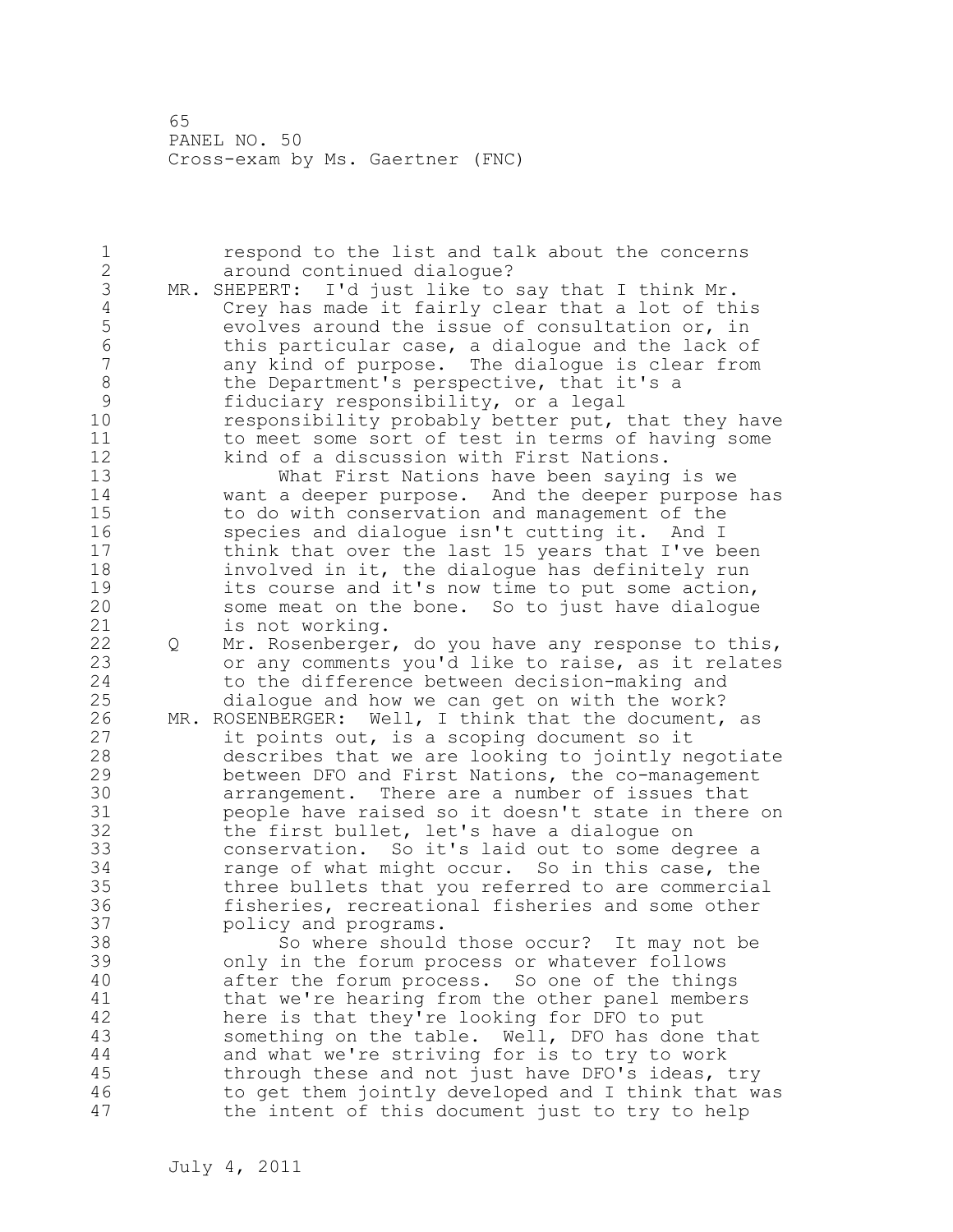1 define the scope of what is being discussed and 2 trying to lay different topics into various levels 3 of decision-making and responsibility.<br>4 Q All right. So let's move on then to t 4 Q All right. So let's move on then to the joint 5 management discussions around this. I can take 6 you to Exhibit 295 next. And what you'll see there is that's the First Nations Fisheries 8 Council Co-Management Discussion Paper. And at 9 page 11 of that document, they identify two policy challenges or barriers for the Department. The 11 first is the recognition of Aboriginal title 12 rights and responsibilities and the second is the 13 not fettering the authority of the Minister. And 14 we had quite a bit of dialogue about that last 15 week. Do you agree that those are policy 16 challenges that the Department has when looking at 17 developing co-management frameworks with First 18 Nations? 19 MR. ROSENBERGER: They're part of the policy that the<br>20 Department is working under so in the case of the Department is working under so in the case of the 21 second bullet, that responsibility for the rights 22 and titles side of things are with the Department 23 of Indian and Northern Affairs, not with the 24 Department of Fisheries and Oceans. 25 Q Why do you think that, Mr. Rosenberger? Why do 26 you think that the responsibilities around title<br>27 and rights rest with INAC and not the Department and rights rest with INAC and not the Department? 28 MR. ROSENBERGER: The Indian and Northern Affairs has 29 the mandate for negotiation and working through 30 1 land claim treaties and processes such as that.<br>31 The Department of Fisheries and Oceans does not The Department of Fisheries and Oceans does not. 32 Q But you'll agree with me, of course, that the 33 Department of Fisheries and Oceans can make 34 decisions that could directly impact asserted 35 rights and title? 36 MR. ROSENBERGER: The Department does make decisions 37 that have created challenges for First Nations and 38 have been challenged in court and other places. 39 So the government collectively reviews those kinds 40 of issues but the Department of Fisheries and 41 Oceans has a mandate for managing fisheries not<br>42 for settling land claims treaties or other for settling land claims treaties or other 43 processes like that. 44 Q And so might you agree that that division of 45 tasks, which is something that you're instructed 46 about, is a problem for you, also, that somehow 47 you're left to leave it to another department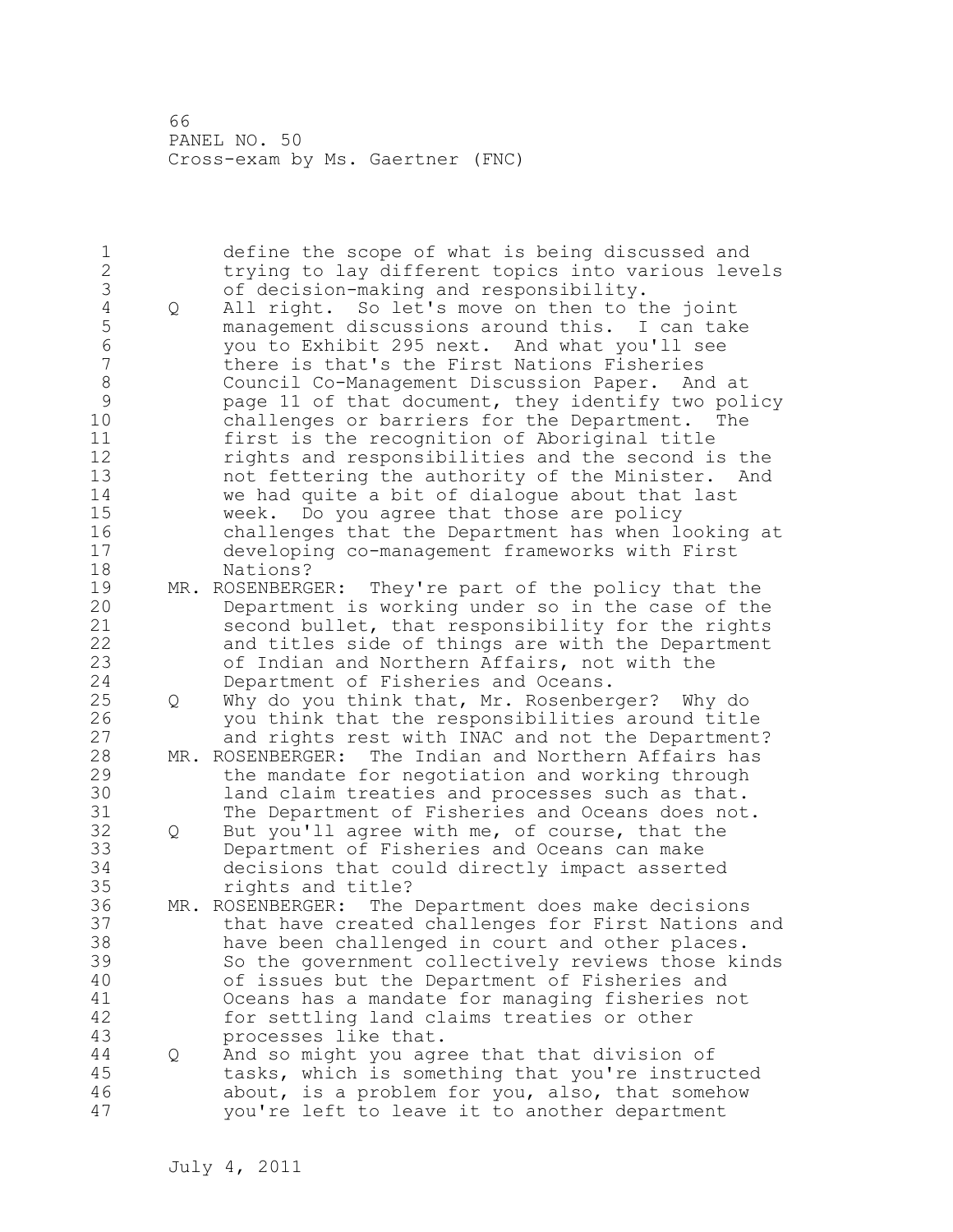| who's not at the table when talking about<br>fisheries and fisheries rights and title issues?<br>MR. ROSENBERGER: Well, the other department is at some<br>other tables and other processes where the<br>Department of Fisheries and Oceans may or may not<br>be at. So the government collectively has to<br>bring its information together to make sure that<br>it's trying to be consistent with its policies and                                                                                                                                                                                                                                                                                                                                                                                                     |
|--------------------------------------------------------------------------------------------------------------------------------------------------------------------------------------------------------------------------------------------------------------------------------------------------------------------------------------------------------------------------------------------------------------------------------------------------------------------------------------------------------------------------------------------------------------------------------------------------------------------------------------------------------------------------------------------------------------------------------------------------------------------------------------------------------------------------|
| delivery on those aspects.<br>Would there be a table talking about Aboriginal<br>$Q \qquad \qquad$<br>title and rights to the Fraser River sockeye<br>salmon that the Department of Fisheries and Oceans<br>wouldn't be at?                                                                                                                                                                                                                                                                                                                                                                                                                                                                                                                                                                                              |
| MR. ROSENBERGER: You'd have to check with somebody in<br>Indian and Northern Affairs.                                                                                                                                                                                                                                                                                                                                                                                                                                                                                                                                                                                                                                                                                                                                    |
| To your knowledge?<br>MR. ROSENBERGER: Well, I haven't got any knowledge on<br>all of the aspects that they're trying to deal<br>with.                                                                                                                                                                                                                                                                                                                                                                                                                                                                                                                                                                                                                                                                                   |
| Mr. Shepert, are you aware of any discussions? Or<br>$\mathsf Q$<br>Mr. Crey, are you aware of any discussions that<br>occur with INAC around the right to fish and the<br>right to manage fish on the Fraser River sockeye?                                                                                                                                                                                                                                                                                                                                                                                                                                                                                                                                                                                             |
| MR. SHEPERT: No.                                                                                                                                                                                                                                                                                                                                                                                                                                                                                                                                                                                                                                                                                                                                                                                                         |
| Mr. Crey?                                                                                                                                                                                                                                                                                                                                                                                                                                                                                                                                                                                                                                                                                                                                                                                                                |
| MR. CREY: No.                                                                                                                                                                                                                                                                                                                                                                                                                                                                                                                                                                                                                                                                                                                                                                                                            |
| Mr. Wilson?                                                                                                                                                                                                                                                                                                                                                                                                                                                                                                                                                                                                                                                                                                                                                                                                              |
| MR. WILSON: No.                                                                                                                                                                                                                                                                                                                                                                                                                                                                                                                                                                                                                                                                                                                                                                                                          |
| MS. GAERTNER: Thank you. All right. I wonder if we<br>could have Exhibit 1203 and let's go to page 13 in<br>there.                                                                                                                                                                                                                                                                                                                                                                                                                                                                                                                                                                                                                                                                                                       |
| Last week we had a discussion around PNCIMA and<br>$\mathsf{Q}$<br>the collaborative approach that is being pursued<br>within PNCIMA to find government-to-government<br>processes. You'll see on the screen in front of<br>you a diagram that reflects the approach that's<br>being used there. It's a government-to-government<br>process with the First Nations Governance<br>Committee being informed by individual First<br>Nations and then aggregates.<br>And you have the federal departments coming<br>into their Interdepartmental Oceans Committee and<br>then they have a bilateral coordination that<br>includes an advisory stakeholder engagement.<br>You'll see that in front of you. And I'll start<br>with you, Mr. Rosenberger. Would that type of<br>model be helpful in moving the joint management |
| Q<br>Q<br>Q                                                                                                                                                                                                                                                                                                                                                                                                                                                                                                                                                                                                                                                                                                                                                                                                              |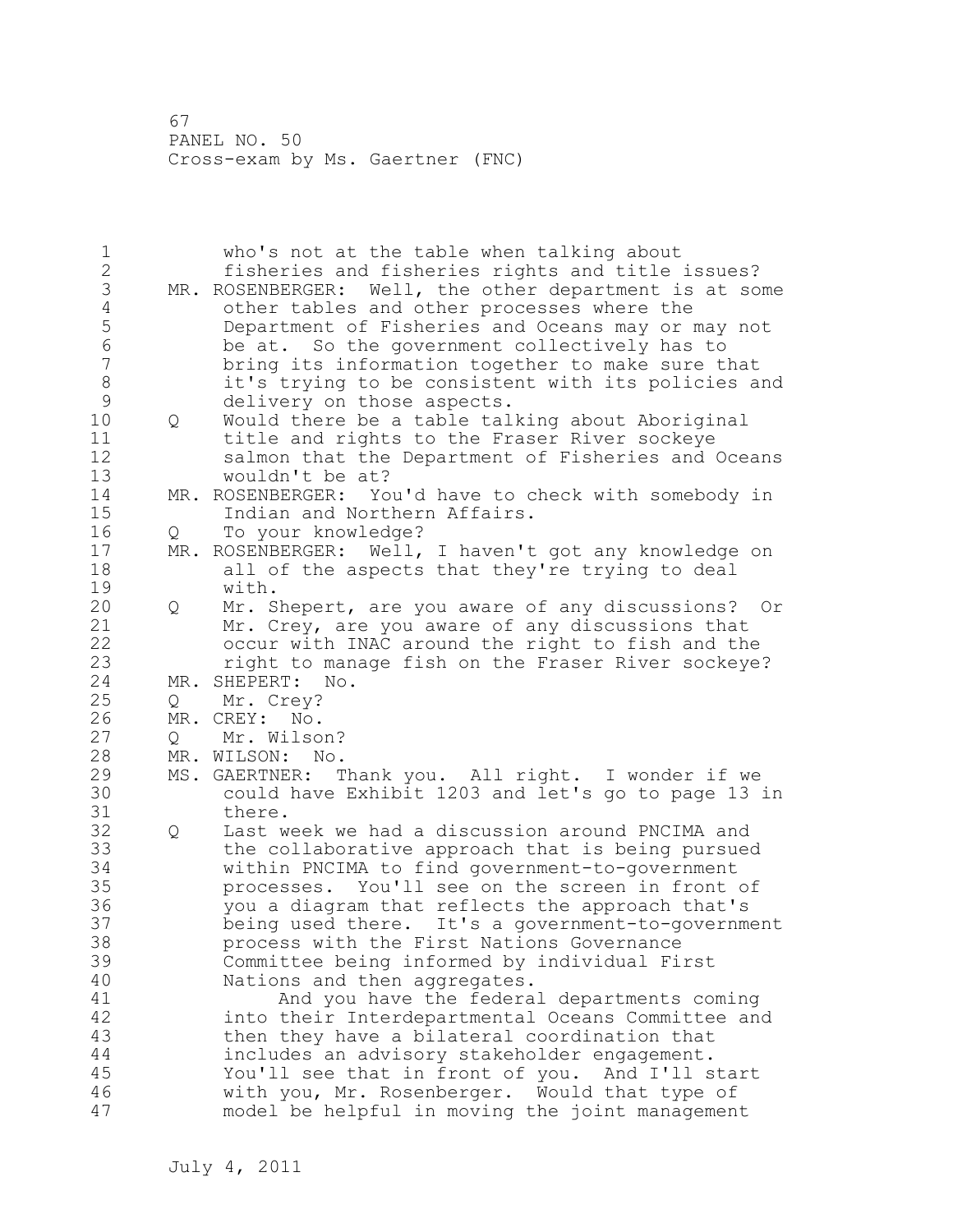1 model for government-to-government decision-making 2 on Fraser River sockeye forward? 3 MR. ROSENBERGER: I'm not familiar specifically with<br>4 the PNCIMA process to any in-depth knowledge but 4 the PNCIMA process to any in-depth knowledge but I<br>5 think PNCIMA is one model that should be looked at 5 think PNCIMA is one model that should be looked at<br>6 and there are others. Mr. Shepert raised here 6 and there are others. Mr. Shepert raised here<br>7 earlier this morning things like the Skeena earlier this morning things like the Skeena 8 process. So I think there's different places and<br>9 we need to take a look at all of those types of 9 we need to take a look at all of those types of<br>10 models and what works, what doesn't work and wh models and what works, what doesn't work and what 11 is it from, for example, this process that would 12 be applicable to the Fraser salmon management and 13 take a look at trying to build that into part of 14 what the roadmap process is trying to strive for. 15 Q Mr. Shepert, do you think that model would work on 16 the ground? 17 MR. SHEPERT: In my job, I do a lot of modelling. I do 18 these on a reqular basis. I like this model. I 19 think it makes sense. I think on many levels the<br>20 PNCIMA are laying groundwork for future PNCIMA are laying groundwork for future 21 development. So from my perspective, this is a 22 good model. 23 Q Would any of the other panel members like to add 24 to that or are we good to go on that? 25 MR. WILSON: I'm a Steering Committee Governance member 26 so I support this model.<br>27 Q Mr. Crey? Q Mr. Crey? 28 MR. CREY: This would be helpful. 29 MS. GAERTNER: Thank you. I'd like to turn now to 30 First Nations document 109.<br>31 MR. EAST: Just before we begin MR. EAST: Just before we begin on this document, Mr. 32 Commissioner, and I've discussed this with Ms. 33 Gaertner, this is another one of the documents 34 that Canada has inadvertently disclosed and we 35 assert privilege over this document. It's a 36 document or duplicates of it that are included in 37 Canada's written submissions in response to the 38 Heiltsuk First Nations motion for production. 39 This is a document relating to AFS mandate 40 information and it contains information about 41 those mandates so we object to this document going<br>42 into the record. into the record. 43 MS. GAERTNER: Mr. Commissioner, I'm content to await 44 your ruling on that. I'd like to ask questions 45 not specifically on the document but keep a note 46 that this is where I would have referred to the 47 document and should it be the outcome of the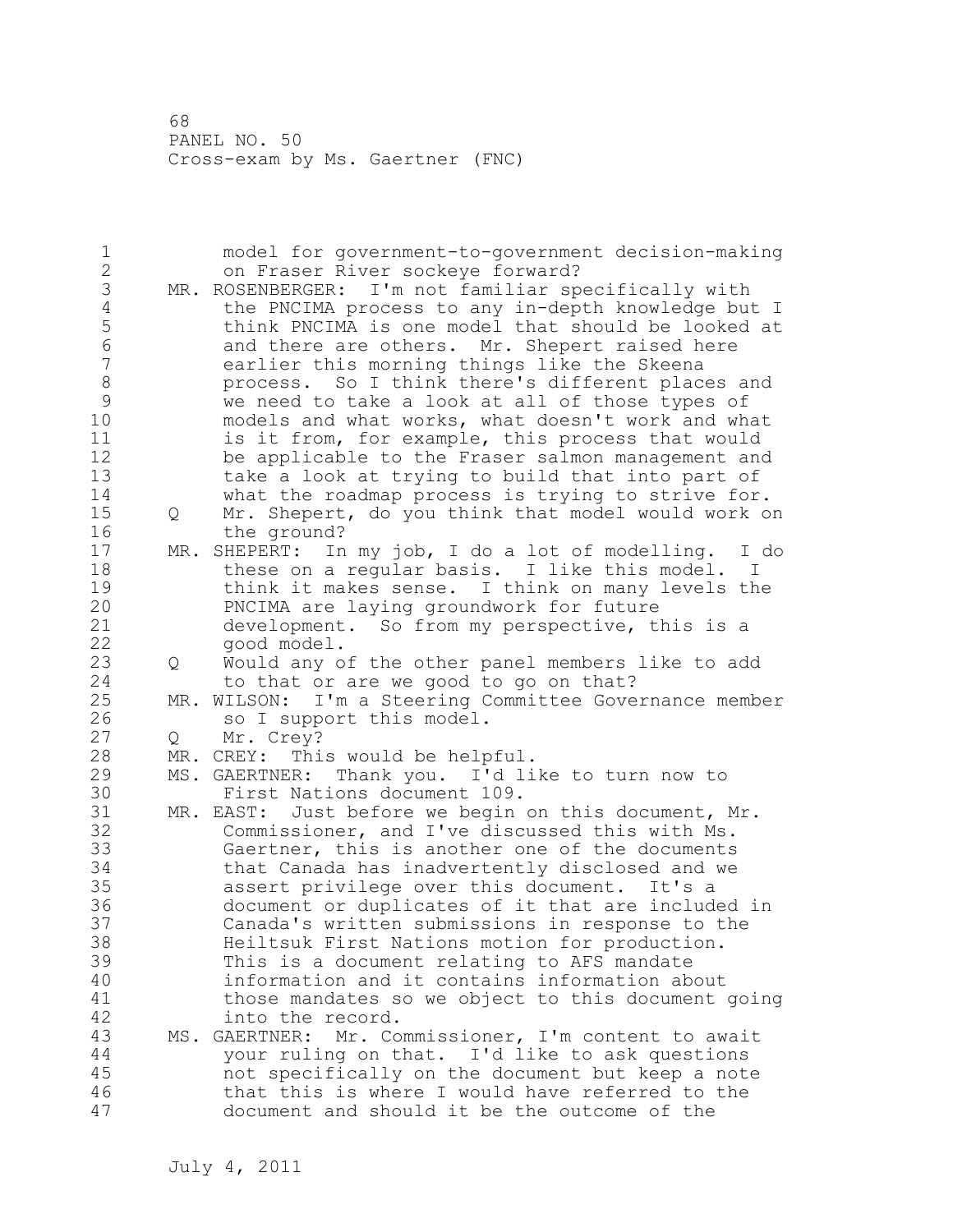| $\mathbf 1$    |   | application that we're allowed to use these            |
|----------------|---|--------------------------------------------------------|
| $\overline{c}$ |   | documents I'll pursue it specifically.                 |
| 3              | Q | Mr. Rosenberger, do you agree that agreements with     |
| $\overline{4}$ |   | First Nations regarding such things as FSC             |
| 5              |   | allocations, increased commercial access,              |
| 6              |   | increased involvement in management decisions and      |
| $\overline{7}$ |   | increased involvement in Wild Salmon Policy            |
| $\,8\,$        |   | implementation would decrease conflict during the      |
| $\mathcal{G}$  |   | in-season management and decrease enforcement          |
| 10             |   | requirements?                                          |
| 11             |   | MR. ROSENBERGER: Well, that would be the objective     |
| 12             |   | from them and I think that there's clear examples      |
| 13             |   | of where that has occurred and so that is what         |
| 14             |   | we're striving for.                                    |
| 15             | Q | Do you also agree that it'll increase efficiencies     |
| 16             |   | and the likelihood of conservation units?              |
| 17             |   | MR. ROSENBERGER: Your question is not clear.           |
| 18             | Q | Sorry. Would you also agree that these types of        |
| 19             |   | agreements, these comprehensive agreements with        |
| 20             |   | First Nations throughout the watershed, including      |
| 21             |   | the migratory route, would not only result in          |
| 22             |   | efficiencies but would also increase the               |
| 23             |   | likelihood of the conservation of the Fraser River     |
| 24             |   | Sockeye Conservation Units?                            |
| 25             |   | MR. ROSENBERGER: Yes.                                  |
| 26             | Q | Sorry. It's a long sentence. Do you also agree         |
| 27             |   | that there would be a better assurance of a            |
| 28             |   | manageable and orderly fishery?                        |
| 29             |   | MR. ROSENBERGER: Again, that would be one of the goals |
| 30             |   | that we'd be striving for.                             |
| 31             | Q | And any of the other panel members, would you          |
| 32             |   | agree that that would be the goal that these types     |
| 33             |   | of agreements would strive for?                        |
| 34             |   | MR. SHEPERT: Yes, I do think that they would lend      |
| 35             |   | themselves to stability and, therefore,                |
| 36             |   | sustainability.                                        |
| 37             |   | MR. CREY: And we'd participate for that reason.        |
| 38             |   | MR. WILSON: Yes.                                       |
| 39             |   | Thank you. I have about ten or 15 minutes later        |
| 40             | Q |                                                        |
| 41             |   | and, Mr. Shepert, I've got some work with you          |
| 42             |   | specific to the Upper Fraser that I need to do and     |
|                |   | so I'm going to try to do that over the next ten       |
| 43             |   | minutes and then return more generally to              |
| 44             |   | recommendations. One of the issues the                 |
| 45             |   | Commissioner has heard about the harvest               |
| 46             |   | management hearings was about DFO's management         |
| 47             |   | system and, in particular, decisions made at both      |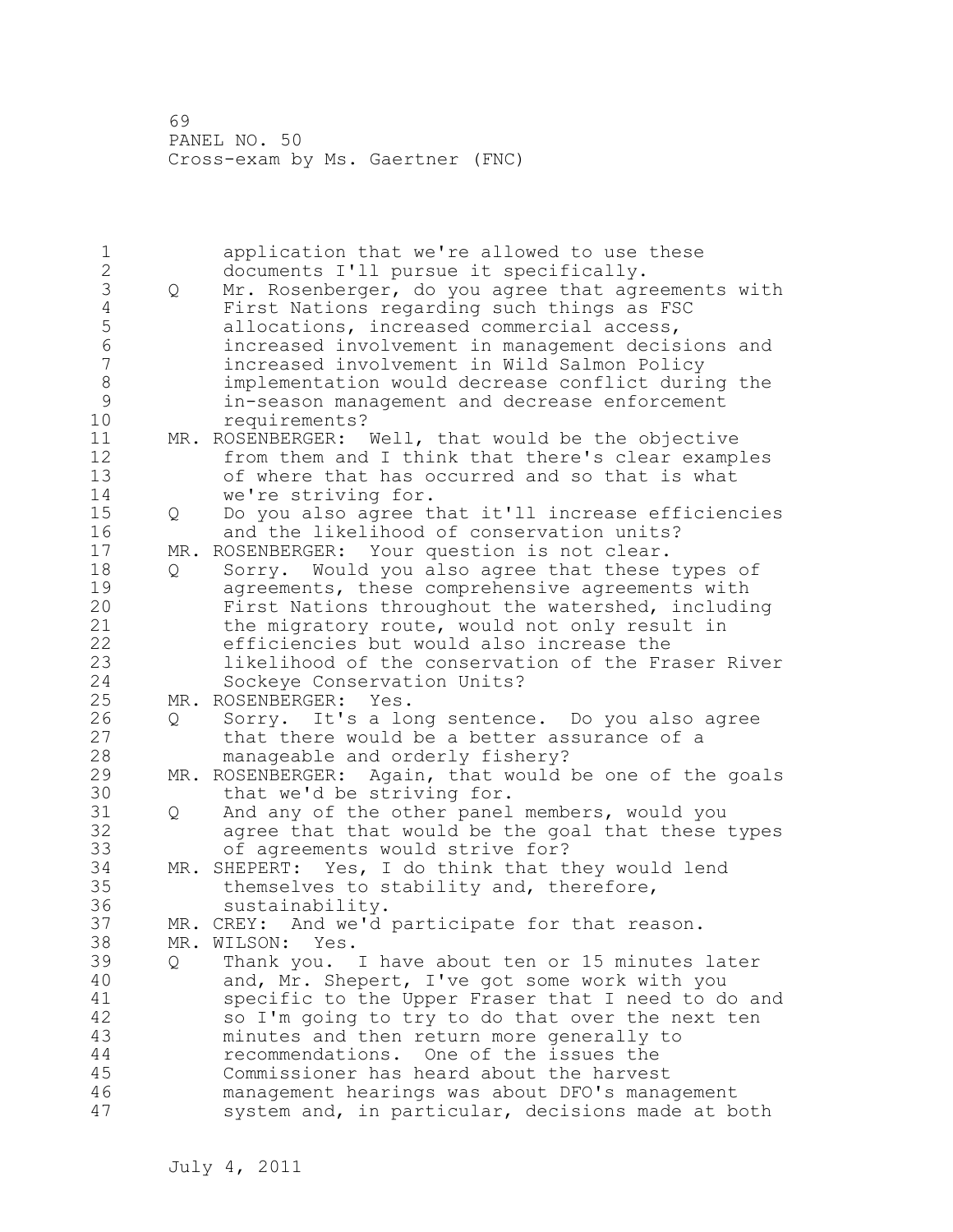1 the international level and the Fraser watershed 2 level based on four aggregates. And I wonder if 3 you could comment on the impact of aggregate 4 management to the Upper Fraser First Nations and<br>5 how that system has affected the number and type 5 how that system has affected the number and type<br>6 6 6 fish returning to the Upper Fraser? 6 of fish returning to the Upper Fraser?<br>7 MR. SHEPERT: Case in point. Early Summer, MR. SHEPERT: Case in point. Early Summer, again, 8 Nadina, Bowron, Taseko precipitous declined 16 9 years, part of an Early Summer aggregate that gets managed as such and, therefore, in my opinion, has 11 never been afforded the conservation and 12 protection that it needs to rebuild. It's a 13 serious concern and continues to be a serious 14 concern even as we're preparing for this fishery 15 for this year. Secondly, even in the Summer Run 16 component of stocks destined for the Upper Fraser,<br>17 we have others that are not doing quite as well. we have others that are not doing quite as well. 18 Late Stuart, which are part of the Summer Run 19 component, Mr. Commissioner, are showing some<br>20 **blue contract contract in the last few years.** pretty startling signs in the last few years. You 21 would have a number of scientific reports to 22 probably back this up. 23 But we're seeing those also going down while 24 we're allowing large commercial fisheries on some 25 of these stocks while they're not doing as well 26 as, say, the Chilko or maybe even the Horsefly<br>27 every other year, every third or fourth year, every other year, every third or fourth year, 28 where we're having large mixed stock fisheries on 29 them. Well, we know in the Upper Fraser that the 30 smaller CU levels are not responding. So the<br>31 aggregate base management system is clearly n 31 aggregate base management system is clearly not working at any level. 33 Q And do you believe that the Fraser River Panel's 34 practice of analyzing the stocks and returns based 35 on aggregates is consistent with DFO's ecosystem 36 or Wild Salmon Policy? 37 MR. SHEPERT: No. 38 MS. GAERTNER: I wonder if I could have First Nations 39 document 81. 40 Q Mr. Shepert, have these types of concerns been 41 raised with the Department over the years?<br>42 MR. SHEPERT: Yes. MR. SHEPERT: Yes. 43 Q And I'm now showing you a document in which you've 44 raised these concerns with the Marine Stewardship 45 Council; is that correct? 46 MR. SHEPERT: Yes. 47 MS. GAERTNER: Could I have that marked as the next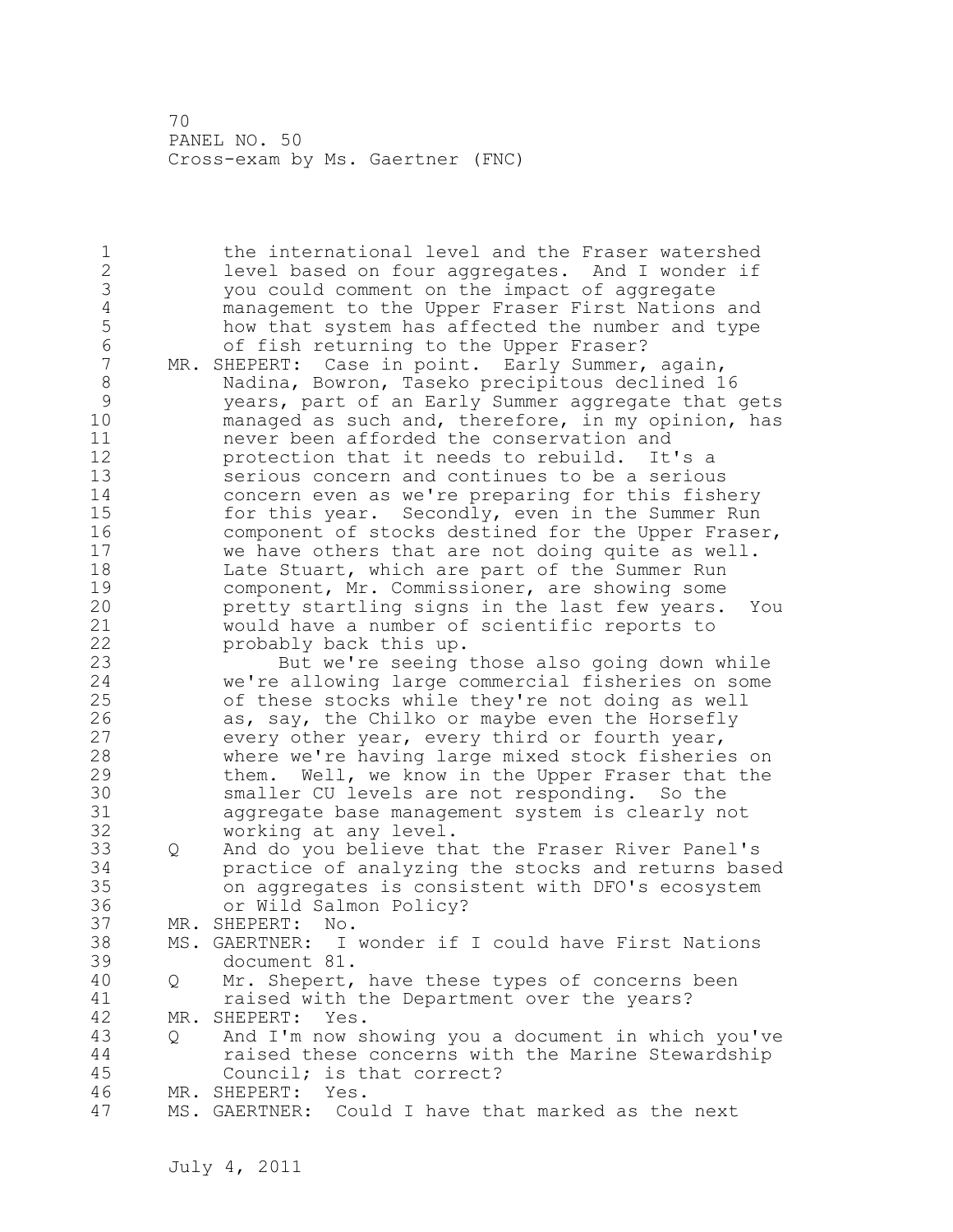1 exhibit? 2 THE REGISTRAR: Exhibit number 1260. 3 4 EXHIBIT 1260: Upper Fraser Fisheries<br>5 Conservation Alliance email to Marine 5 Conservation Alliance email to Marine Stewardship Council 7 8 MS. GAERTNER:<br>9 0 Mr. Shep 9 Q Mr. Shepert, I couldn't find a date on that<br>10 although I notice that it was copied to Mr. although I notice that it was copied to Mr. Paul 11 Sprout, who was the regional director general. Do 12 you recall what year this letter was sent? 13 MR. SHEPERT: This probably is going back to at least 14 '09, maybe even '08. This was in response to the 15 Marine Stewardship Council. They want to make 16 Fraser salmon sustainably caught so they want to 17 give it the certification of sustainability and we 18 have some objections about that. So that's what 19 this letter was about.<br>20 0 Thank you. We've also 20 Q Thank you. We've also heard evidence from Mark 21 Saunders and others regarding the development of 22 the Wild Salmon Policy and the implementation of 23 it. 24 MS. GAERTNER: I'd like to go to Exhibit 945A. 25 Q The Department did an inventory of meetings with 26 some of the Fraser River groups on Wild Salmon<br>27 Policy and I'd like to take you to the page Policy and I'd like to take you to the page 28 regarding the UFFCA. And you'll see that there 29 are a number of meetings listed there. To your 30 knowledge, have there been substantive discussions 31 with the UFFCA on how to implement the Wild Salmon Policy on the ground other than FRSSI? 33 MR. SHEPERT: No. 34 Q And does that raise concerns for you? 35 MR. SHEPERT: Yes, it does. 36 Q And what are those concerns? 37 MR. SHEPERT: The Wild Salmon Policy was broadly 38 supported by First Nations when it first hit the 39 ground in '99 and then again in 2002 and then DFO 40 really started to ramp things up around 2004 to 41 2006, somewhere in there. My dates are a little<br>42 bit sketchy. I apologize for that. Somewhere i bit sketchy. I apologize for that. Somewhere in 43 there, things started to ramp up. The policy was 44 received broadly. People like in concept the Wild 45 Salmon Policy, it having recognized that we're 46 still working in aggregate-based management. 47 There's been no move to more CU tighter management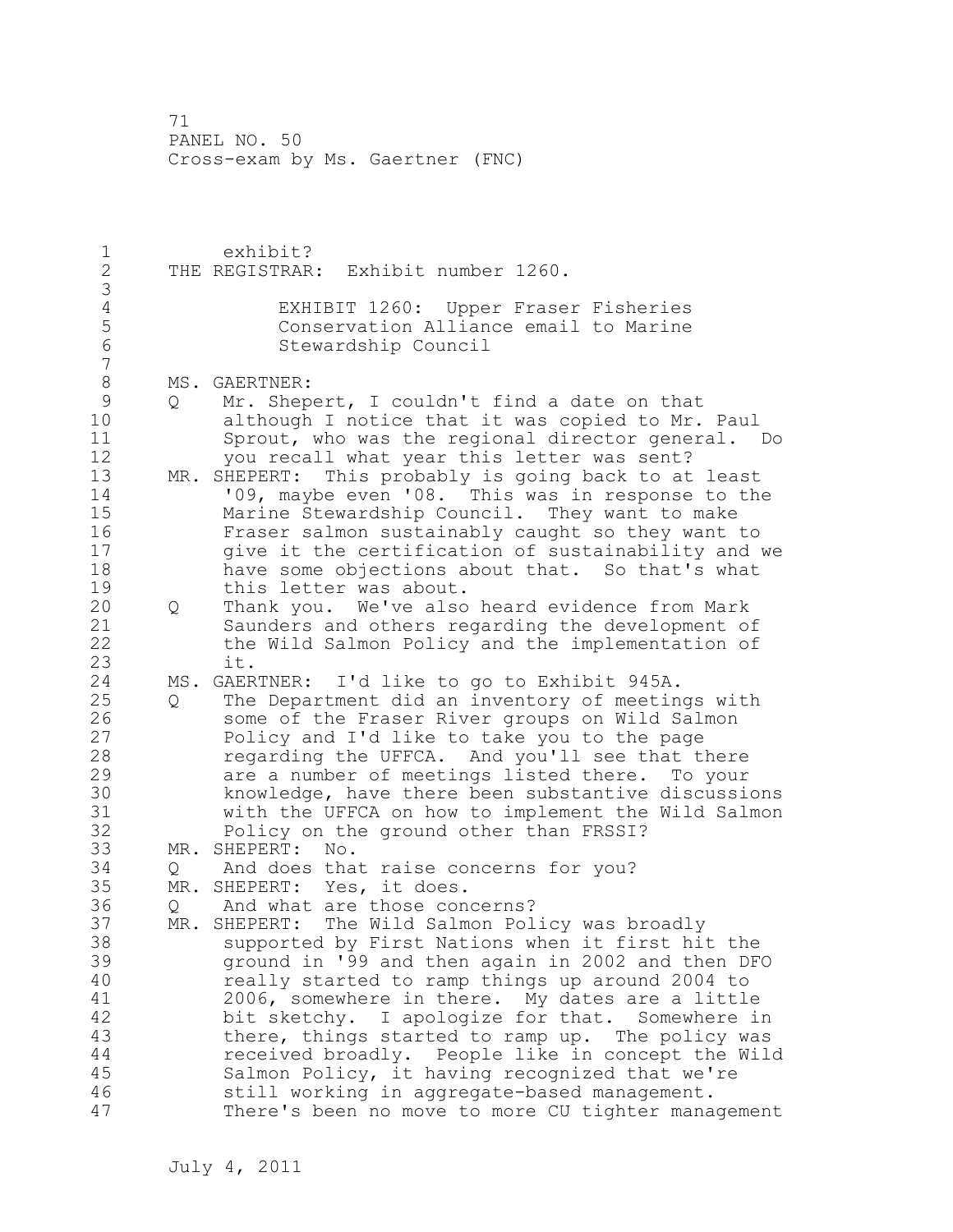1 of the conservation units. 2 I think the paper was sent away to some 3 academic somewhere to develop benchmarks, which<br>4 are the upper and lower thresholds. I didn't s 4 are the upper and lower thresholds. I didn't see<br>5 a lot of engagement with certainly Upper Fraser 5 a lot of engagement with certainly Upper Fraser 6 First Nations and our technical staff in developing some of those benchmarks. They were 8 done in a vacuum and then presented in a<br>9 consultation format. So the meaningful 9 consultation format. So the meaningful input that First Nations sought in terms of development of 11 those things was not there. 12 I can talk about the next phase, step two, 13 which is the development of the biological 14 indicators. And then, of course, you've got the 15 ecosystem indicators. I don't know anything about 16 those anymore. They just seem to languish 17 somewhere. I don't know if there's going to be 18 more discussion about those or what they're going 19 to look like. We certainly have a deep interest<br>20 in developing those. We are one of the in developing those. We are one of the 21 indicators, as people. And if we're not healthy 22 then certainly the fish aren't healthy and we've 23 seen that. 24 And then finally, of course, it's about how 25 you're going to implement all of that stuff. 26 Well, we know that that's step four and we know<br>27 that the First Nations are a deep pillar in this that the First Nations are a deep pillar in this 28 thing, one of the key pillars of the house that 29 this policy is built on. Yet, at the same time, 30 there has been no discussion in terms of how to<br>31 implement this stuff. We, in the Upper Fraser, implement this stuff. We, in the Upper Fraser, 32 for example, have developed a five, ten-year 33 strategic plan based on watersheds. There are 34 five watersheds in our area and those watersheds, 35 we believe, are the key to managing the salmon 36 that come from those areas. 37 Now, my understanding is that we're moving to 38 some kind of a freshwater something-or-other in 39 the Wild Salmon Policy, which hasn't been ruled 40 out, which really doesn't make sense from our 41 perspective. So the lack of engagement in the<br>42 Wild Salmon Policy is very concerning to us. Wild Salmon Policy is very concerning to us. And 43 we've spent a lot of time talking about FRSSI but 44 that also comes with it's own suite of issues and 45 problems. 46 Q And, boy, that's a mouthpiece. Do you want to 47 speak about FRSSI any longer or should I move on?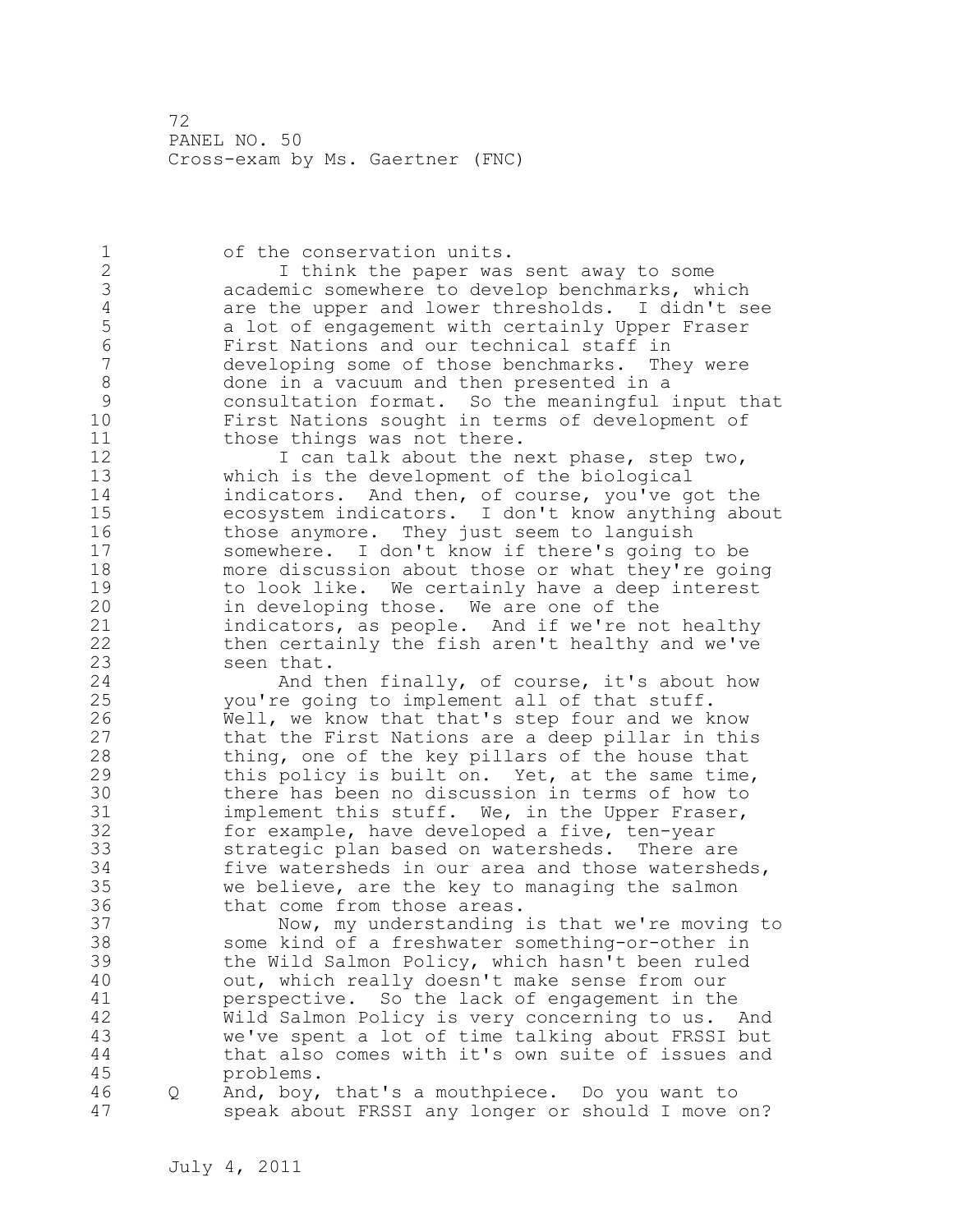1 Do you want to raise any concerns about FRSSI? 2 MR. SHEPERT: Well, again, just the fundamental flaw in 3 FRSSI. Upper Fraser had commissioned a well-4 respected scientist named Ken Wilson to do an<br>5 analysis of the FRSSI process. We've present 5 analysis of the FRSSI process. We've presented 6 that to the Department. The Department knows full<br>7 well where we stand on it. Fundamental flaw is well where we stand on it. Fundamental flaw is 8 the issue around aggregates and still using<br>9 aggregates in this model. So from the verv 9 aggregates in this model. So from the very get-<br>10 ao, First Nations have had some major problems, 10 go, First Nations have had some major problems, 11 not to mention stationarity (sic) and other 12 issues. And the way that the data is used. I 13 mean I could go on. 14 The report, I think, may even be one of the 15 exhibits in this process. But suffice it to say 16 there's deep problems with the FRSSI process 17 certainly if you want to bring the First Nations 18 onboard. And I have to say I do have to respect 19 that the Department is trying to do well. We've<br>20 had them up, this particular January 27th last had them up, this particular January 27th last 21 year was done. We had Paul Ryall in attendance 22 and certainly senior managers were there to attend 23 these meetings. But again, it was more of a 24 consultation and not really to bring us into the 25 fold and to welcome and to implement this policy 26 in a good and meaningful way.<br>27 MS. GAERTNER: Mr. Commissioner, f MS. GAERTNER: Mr. Commissioner, for your information, 28 Exhibit 413 is the report that Mr. Shepert was 29 referring to. I'm really running out of time so 30 I'm going to move right on.<br>31 O Mr. Shepert, we've also hea Q Mr. Shepert, we've also heard in this inquiry a 32 number of witnesses talk about or be asked 33 questions around terminal fisheries and the 34 development of economic access opportunities up-35 river. I'm wondering if you've been involved in 36 assessing the viability of such fisheries? 37 MR. SHEPERT: I have. 38 MS. GAERTNER: Could I have Canada, Tab 21? 39 Q Is this a report that you're familiar with? 40 MR. SHEPERT: My name's on it. 41 Q Does that mean yes?<br>42 MR. SHEPERT: Yes, it is MR. SHEPERT: Yes, it is. 43 MS. GAERTNER: Could I have this marked as the next 44 exhibit? 45 THE REGISTRAR: Exhibit 1260. 46 47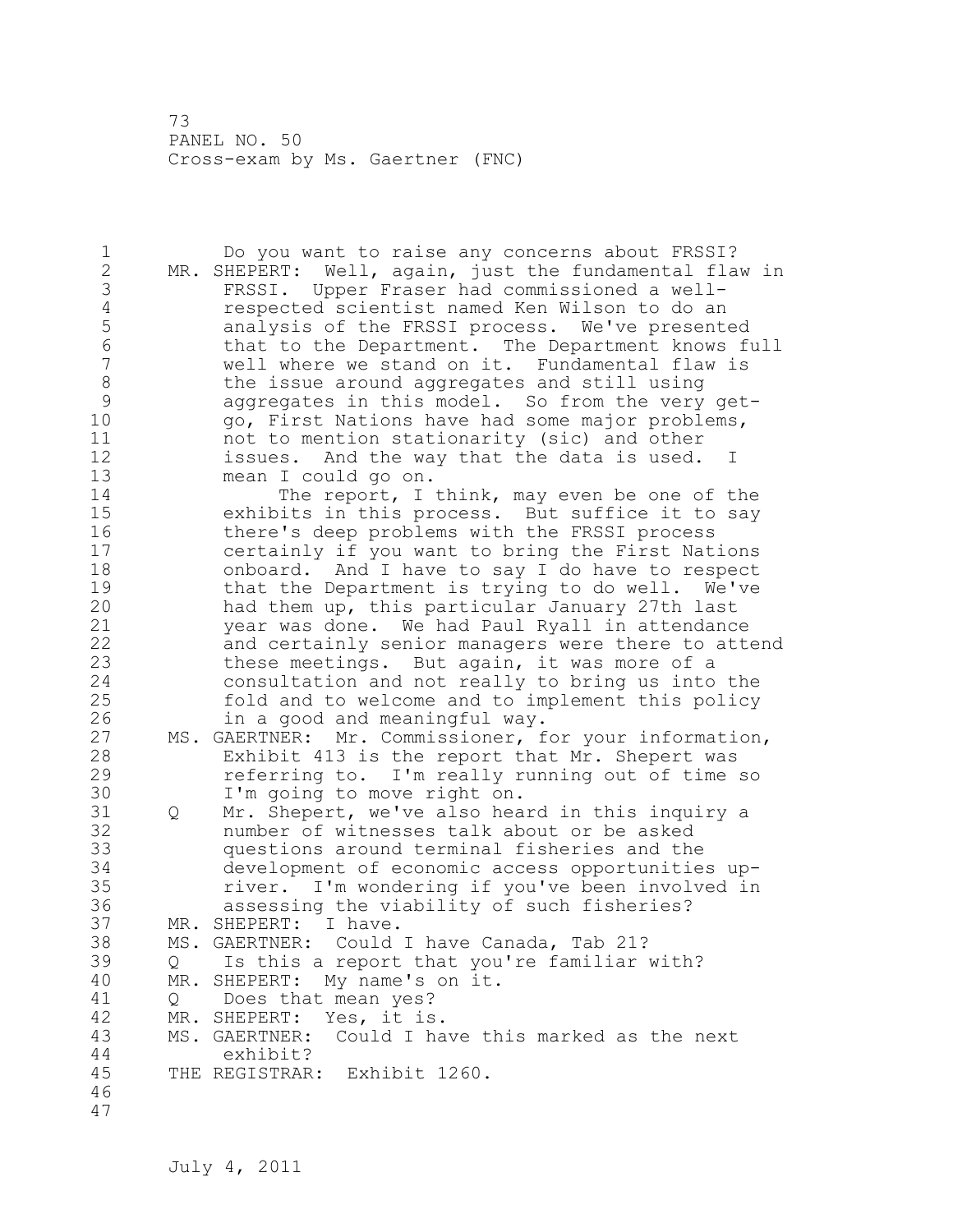1 EXHIBIT 1261: Final Reporting Compilation - 2 Market Planning and Coordination Support for 3 Mid and Upper Fraser Demonstration Commercial Fishery Projects - 2009/10 5 6 MS. GAERTNER:<br>7 0 And from And from your perspective, is the fish marketable 8 that are caught up-river during terminal or near 9 terminal fisheries?<br>10 MR. SHEPERT: Yes, thev MR. SHEPERT: Yes, they are. 11 Q And what's necessary to make them viable? 12 MR. SHEPERT: I've thought a lot about this problem and 13 the way that it's a perception issue. I think 14 that we've been into about 120 years of sort of a 15 commercial *status quo* where it's believed the 16 silver bright is the only fish to consume for 17 consumers. I think if consumers understood fully 18 that by waiting and allowing the fish to migrate 19 further up, that there's tremendous merit, they're<br>20 more sustainable, as they peel off the main stem more sustainable, as they peel off the main stem 21 Fraser and make their way up their natal streams. 22 The closer you catch them to those areas, the more 23 sustainable you can be. And that's what the First 24 Nations have known for a long time. You can 25 choose between males and females. You can let 26 more females escape. You can take more males. So<br>27 that that particular piece is very self-evident. that that particular piece is very self-evident. 28 What we're talking about here is the marketability 29 of the products. And the products that we have 30 been able to generate in the Upper Fraser have<br>31 been excellent. 31 been excellent.<br>32 1've taken I've taken them to some of the finest places 33 here in Vancouver: Choices, Meinhardt. It's all 34 in the report. But we went around and, yeah, we 35 might not be able to compete toe-to-toe on terms 36 of the lox market. That's kind of sewn up. But 37 we've developed a dry and hot-smoked and putting 38 them into Cryopacs. We've had incredible response 39 from hotels and hotel chains that would love to 40 have something like that to put in their gift 41 baskets to give away. They were asking, "When can<br>42 we buy this product?" Well, we were just doing we buy this product?" Well, we were just doing 43 the market surveys so I found that at Meinhardt 44 and Choices, the feedback was incredible and 45 positive in terms of, yes, we can market these 46 products, no problem, particularly knowing that 47 they're more sustainable.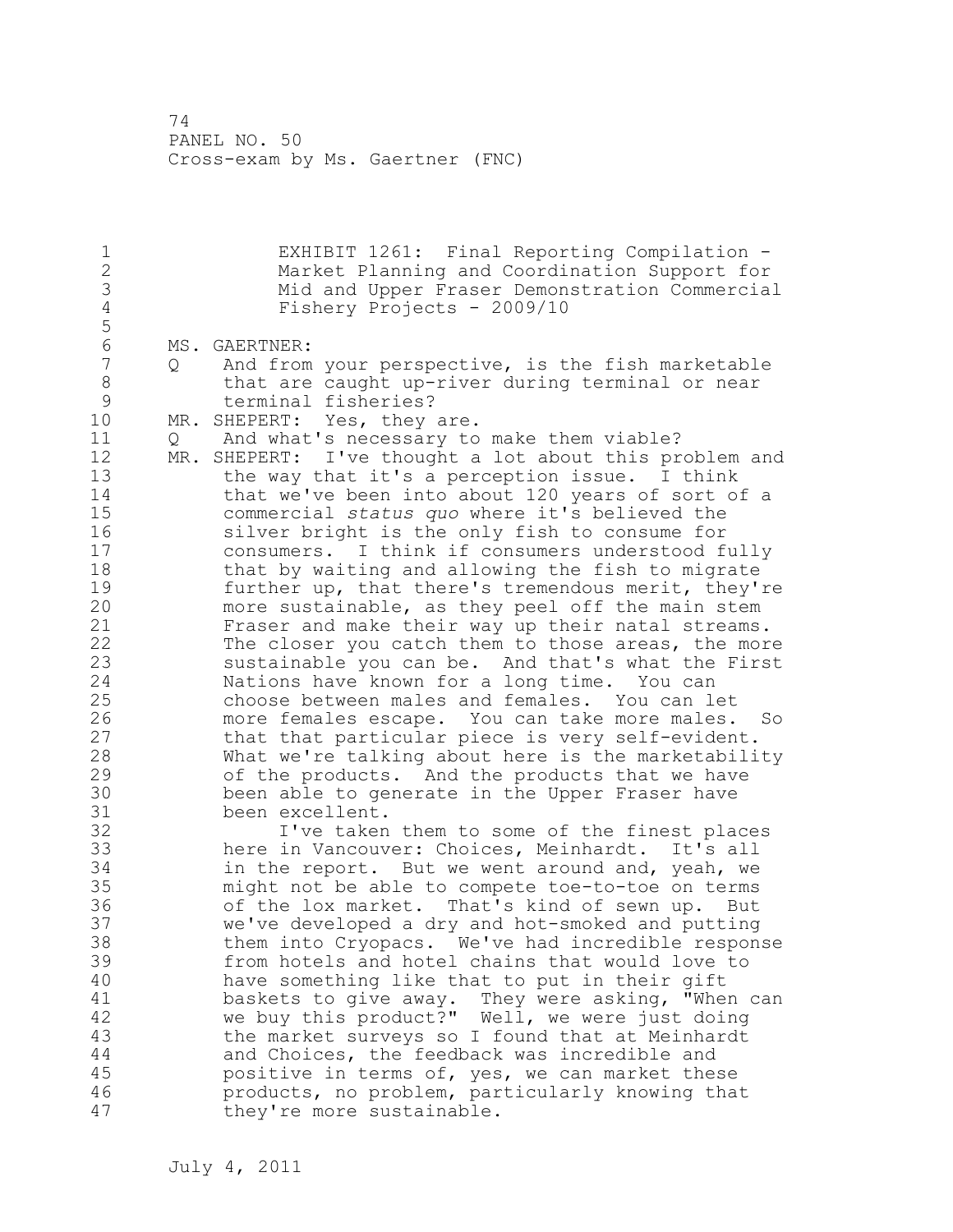1 Q And so what in place is necessary for the capacity 2 to do so? 3 MR. SHEPERT: Fish. We need numbers to make that<br>4 happen. We need to have numbers of fish in 4 happen. We need to have numbers of fish in the<br>5 Upper Fraser to allow these things to happen. 5 Upper Fraser to allow these things to happen. We 6 have tried and I know the Department has been very supportive. They've given licence. But every 8 year we get a licence, we want to do a<br>9 demonstration, we want to get out and o 9 demonstration, we want to get out and catch some<br>10 of these fish in the terminal areas. They're no of these fish in the terminal areas. They're not 11 there. They're caught either before or they're 12 not showing up for whatever reason. So we really 13 haven't had a chance to really sink into this but 14 there's been a lot of work. We know where the 15 sites are to catch them. We have the logistics in 16 place now. We've worked to some degree with 17 industry. And we're very confident that in the 18 future these fisheries will be and will be 19 incredible for B.C.<br>20 MS. GAERTNER: All right MS. GAERTNER: All right. I'm going to beg the 21 indulgence and ask a few more questions because 22 it's the only opportunity I have to ask questions 23 of Mr. Shepert. 24 Q We've talked about the AAROM process. We've 25 talked about the fact that you are in AAROM and 26 there has been some concerns. I heard in the<br>27 questions from Commission counsel this mornin questions from Commission counsel this morning 28 that the AAROM processes are not identical 29 regionally to the ITO or any of those things. In 30 your view, is there a way of evolving the AAROM<br>31 bodies to reflect the types of nation-to-nation 31 bodies to reflect the types of nation-to-nation discussions that are occurring on a mandate level? 33 MR. SHEPERT: Absolutely. 34 Q And Mr. Rosenberger, do you also see the benefit 35 of making sure that the AAROM has enough<br>36 flexibility to evolve so that it can ref. flexibility to evolve so that it can reflect 37 mandated structures? 38 MR. ROSENBERGER: AAROM has adopted already a number of 39 times and I think it's flexible enough to be able 40 to try to make changes for a number of different 41 groups' aspirations.<br>42 MS. GAERTNER: I'm wonder MS. GAERTNER: I'm wondering if I could just go to 43 First Nations document number 80? 44 MR. McGOWAN: Perhaps just while we're doing that, Mr. 45 Commissioner, I know Ms. Gaertner is doing her 46 level best to get through her examination in the 47 time allotted. We're now over that and the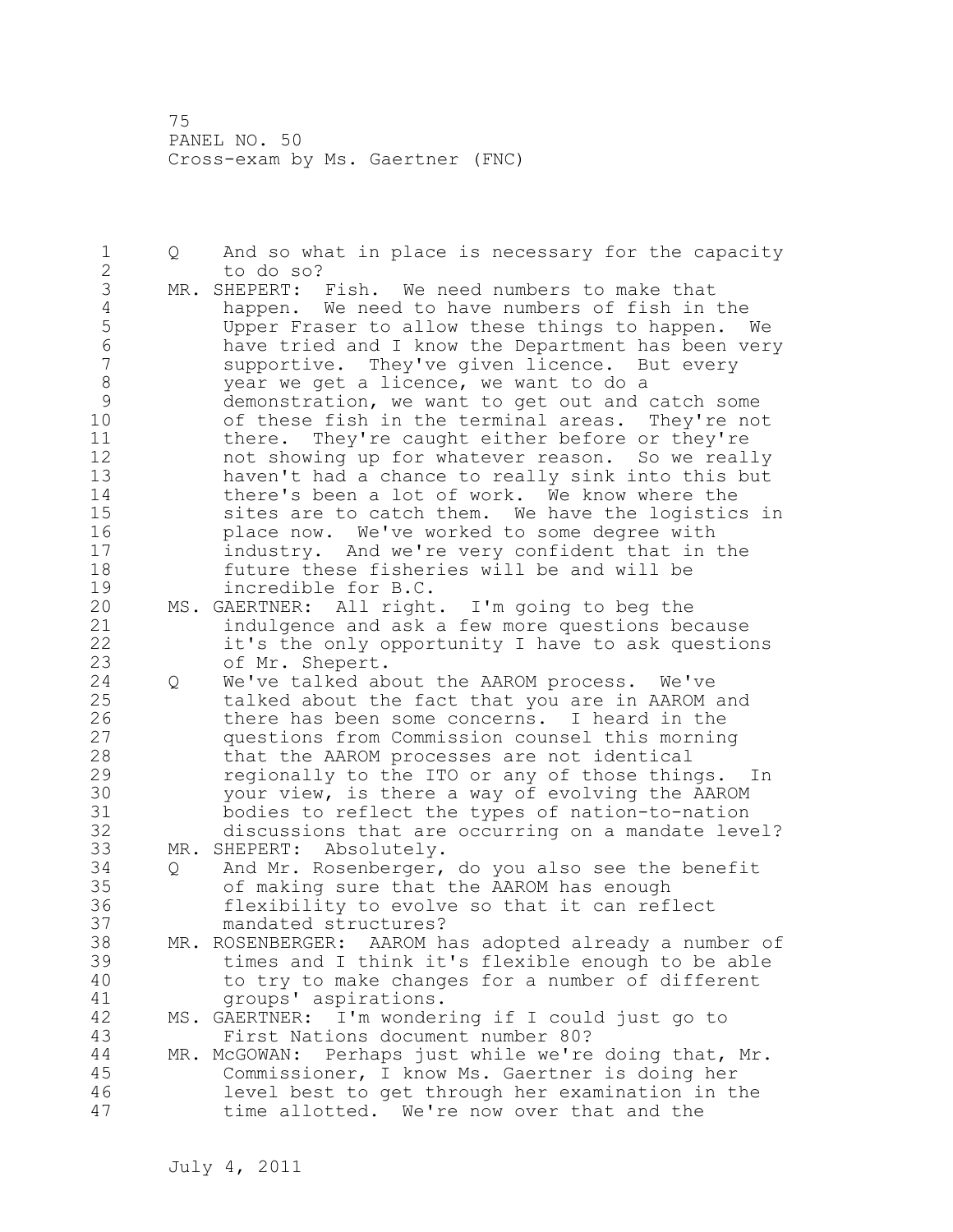1 unfortunate reality is that, by continuing, she 2 will be using somebody else's time. We have 3 allotted all of the time that we have available so 4 I'll just ask that she conclude as quickly as she 5 possibly can. 6 MS. GAERTNER: Thank you. 7 Q Is this a letter that you wrote to Kaarina 8 McGivney on the AAROM process and the concerns<br>9 around that? 9 around that?<br>10 MR. SHEPERT: Yes MR. SHEPERT: Yes. 11 MS. GAERTNER: May I have that marked as the next 12 exhibit? 13 THE REGISTRAR: Exhibit 1262. 14 15 EXHIBIT 1262: Upper Fraser Fisheries 16 Conservancy Alliance letter to Kaarina McGivney 18 19 MS. GAERTNER:<br>20 0 I need t 20 Q I need to go briefly. Mr. Shepert, you have 21 talked a number of times about the importance of 22 having technical groups working together and 23 you've used the word "Science". You're also 24 familiar with the traditional ecological knowledge 25 that First Nations carry? 26 MR. SHEPERT: Yes.<br>27 0 And when you 27 Q and when you were speaking this morning earlier<br>28 about the necessity to get technical people about the necessity to get technical people 29 together, does that also include the place for 30 traditional ecological knowledge?<br>31 MR. SHEPERT: Yes. 31 MR. SHEPERT: Yes.<br>32 MS. GAERTNER: And MS. GAERTNER: And if I could have document 71 of the 33 First Nations Coalition's. 34 Q This is a document you're familiar with? 35 MR. SHEPERT: Two-Eyed Seeing. Yes, I am familiar. 36 Q And what's the value of that document for the 37 Commissioner in terms of understanding how 38 traditional ecological knowledge could be brought 39 to bear for sockeye salmon management? 40 MR. SHEPERT: I think I just want to say, firstly, that 41 traditional ecological knowledge has been given a<br>42 10t of lip service over the last 15 years since lot of lip service over the last 15 years since 43 I've been in this. I've attended four and five-44 day seminars and workshops and international and 45 so on and so forth and I haven't seen a lot of it 46 other than a lot of academic papers. I've 47 actually been published in a book for university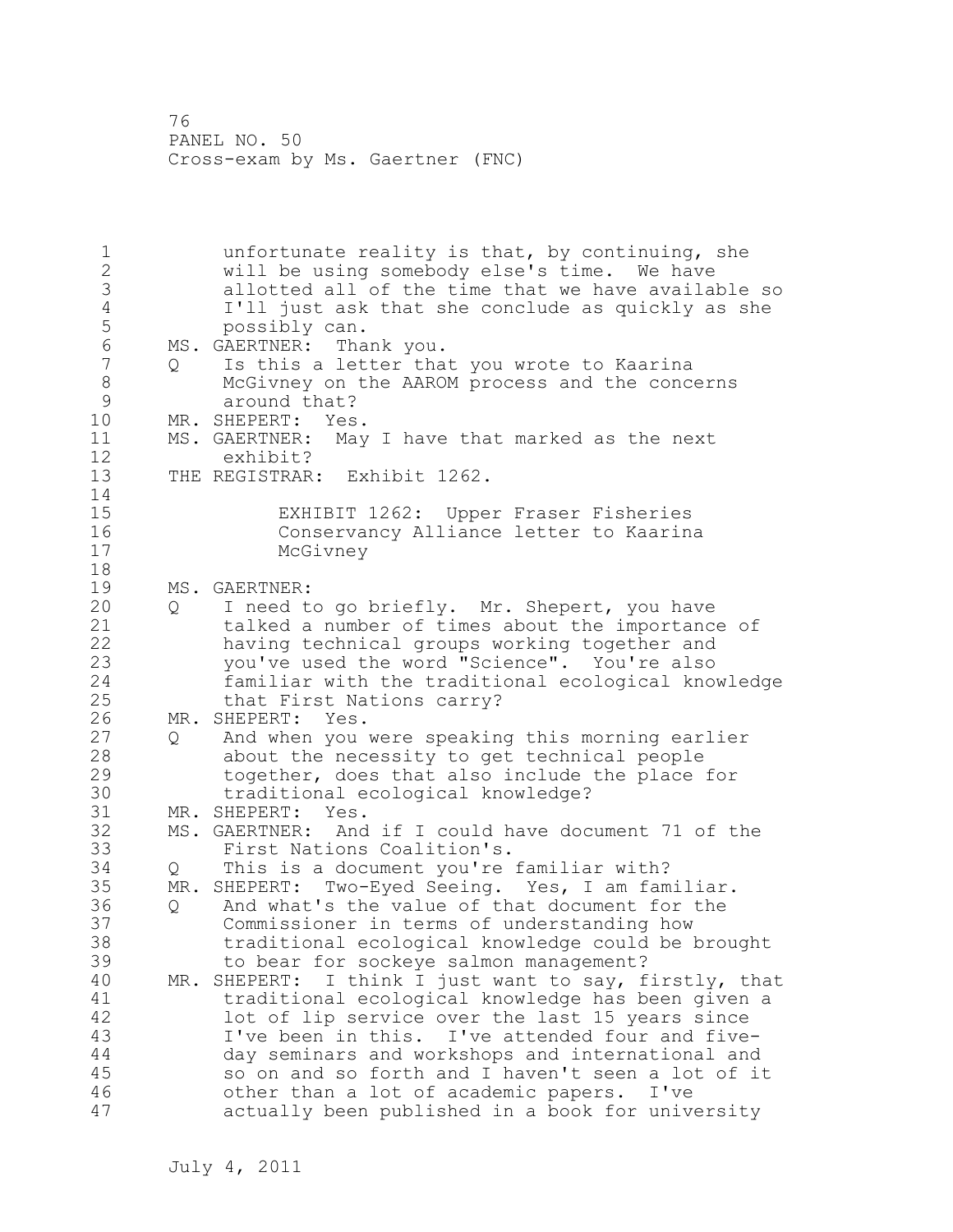1 about this subject. It was specifically around 2 aquaculture but the bottom line is that it needs 3 to be started. So I've given some thought to it<br>4 and one of the things that I've thought about is 4 and one of the things that I've thought about is<br>5 the connection between DFO Science and TEK, to m 5 the connection between DFO Science and TEK, to me,<br>6 is a slam dunk. I think that a lot of the 6 is a slam dunk. I think that a lot of the hypothesis statements that are being generated by 8 DFO scientists could be supported and, in fact,<br>9 even generated new hypotheses based on traditio 9 even generated new hypotheses based on traditional ecological knowledge. I see it as the starting 11 **point, not the end point but the starting point,** 12 for a really robust technical and scientific 13 program on the Fraser River. 14 MS. GAERTNER: Thank you. May I have that marked as 15 the next exhibit? 16 THE REGISTRAR: 1263. 17 18 EXHIBIT 1263: Integrated Science and Two-19 Eyed Seeing: Walking and Talking Together 20 21 MS. GAERTNER: 22 Q And just finally, my last question before I sit 23 down is around the Fraser River Panel. Or 24 actually, I have two questions. The first 25 question is, I was slightly confused when I heard 26 the number at around 30 meetings. Is that what I<br>27 heard earlier? Does that include the Fraser Rive heard earlier? Does that include the Fraser River 28 Panel meetings? I know you meet weekly or more on 29 that. Were you including that when you were 30 including your numbers?<br>31 MR. SHEPERT: For me, yes, I MR. SHEPERT: For me, yes, I would include that in my 32 number personally. 33 Q All right. Now, we've had evidence from Mr. 34 Rosenberger already on the Fraser River Panel and 35 from Mr. Paul Sprout. And in particular, Paul 36 Sprout gave evidence about his personal opinion 37 that at least 50 percent of the representation of 38 the Fraser Panel should be First Nations. Mr. 39 Rosenberger, in your previous evidence, you 40 weren't quite willing to commit to a 50 percent 41 but you did talk about increased participation.<br>42 Mr. Shepert, could you speak on the benefits of Mr. Shepert, could you speak on the benefits of 43 increasing First Nations representation at the 44 Fraser River Panel, as it relates to in-season 45 management? 46 MR. SHEPERT: I think the benefits of having increased 47 participation are taking a lot of the stress off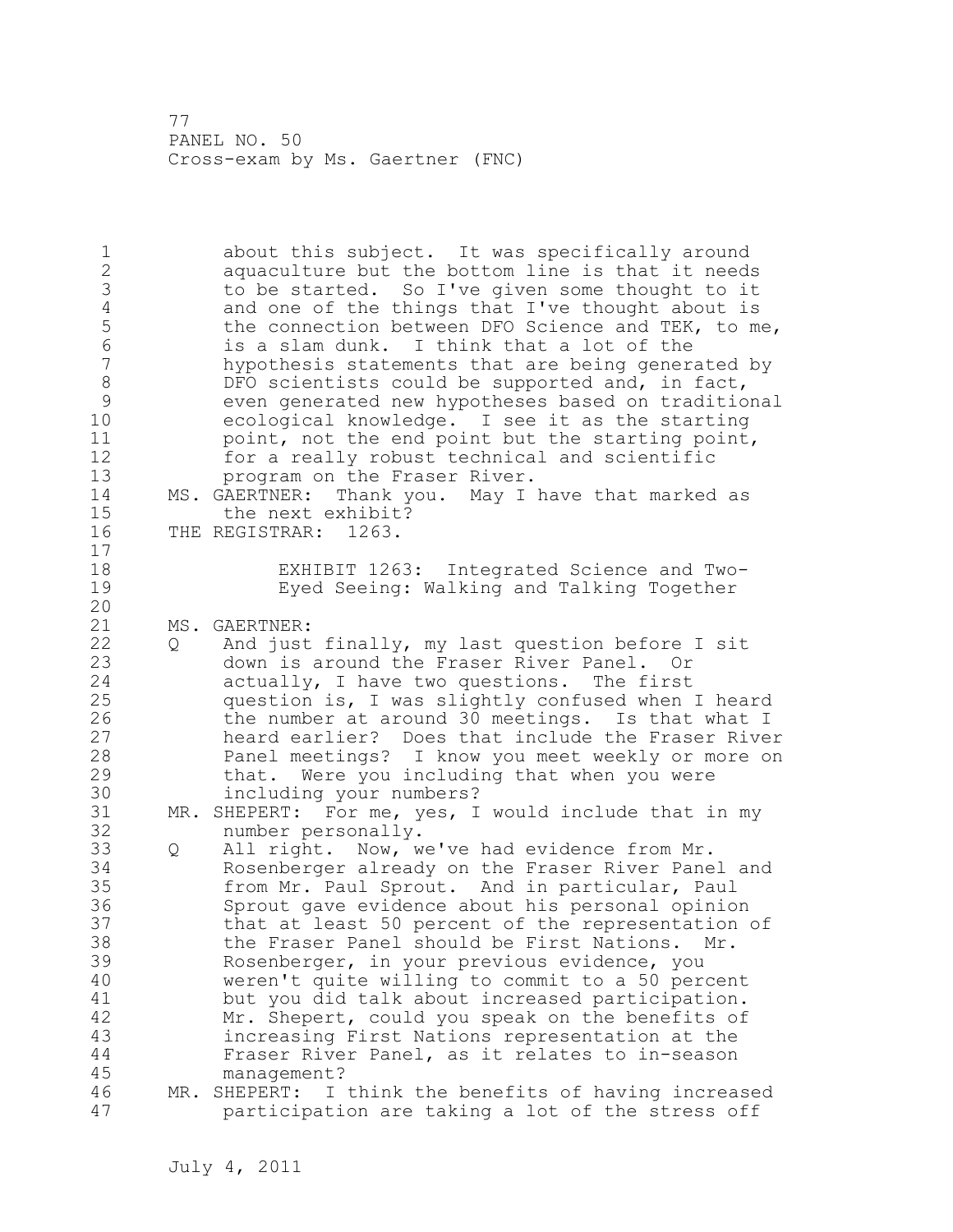1 of one single person like myself and my colleague, 2 Ken Malloway, who is a Sto:lo. It's very 3 difficult for us to purport to represent First<br>4 Nations issues while I'm clearly very bias tow 4 1 Nations issues while I'm clearly very bias towards<br>5 the Upper Fraser. There are people in the Mid 5 the Upper Fraser. There are people in the Mid<br>6 Fraser who have not participation whatsoever, 6 Fraser who have not participation whatsoever, who<br>7 have different, as I've said earlier, Upper, have different, as I've said earlier, Upper, 8 Middle, sort of Lower and then approach slightly<br>9 different viewpoints on these issues. And it's 9 different viewpoints on these issues. And it's very difficult to be but one. So I think, as a 11 nominal starting point, that a 50 percent 12 representation by the First Nations on those 13 panels would send a very clear signal, as speaking 14 of Mr. Crey and signals, would be a great signal. 15 And that's why I think Paul Sprout really believed 16 in that. I think Mr. Sprout really saw the 17 benefit of having such a make-up on the panel as 18 bringing more peace, more harmony and better 19 decision-making and outcomes and would probably be a lot less stress on DFO. 21 Q And Mr. Rosenberger, what is the concern that you 22 have around increasing to 50 percent? 23 MR. ROSENBERGER: I don't necessarily have a concern 24 around moving specifically to 50 percent or any 25 other number. I think at this point what we're 26 striving for or I would be looking for is, as we<br>27 were talking about here earlier, a process where were talking about here earlier, a process whereby 28 First Nations provided mandated representative 29 individuals to participate so that we hopefully 30 remove some of the issues that Mr. Shepert has<br>31 iust described. just described. 32 MS. GAERTNER: I'm going to stop at this point, Mr. 33 Commissioner. I had hoped to take them to 34 recommendations but I'm sure that we will be able 35 to take that from their evidence. 36 THE COMMISSIONER: Thank you. 37 MR. McGOWAN: Mr. Commissioner, perhaps just before Ms. 38 Gaertner sits down, I have a matter that perhaps 39 we should inquire about with respect to Exhibit 40 1258 and 1259. Those are the Julie Gardner 41 summary and process recommendations documents that<br>42 were filed. Both of those documents contain were filed. Both of those documents contain 43 editing. The second of them contains significant 44 editing and I thought perhaps we should just have 45 that editing explained for the record. 46 MS. GAERTNER: I don't think there's editing; there's 47 redacting and the redacting includes legal advice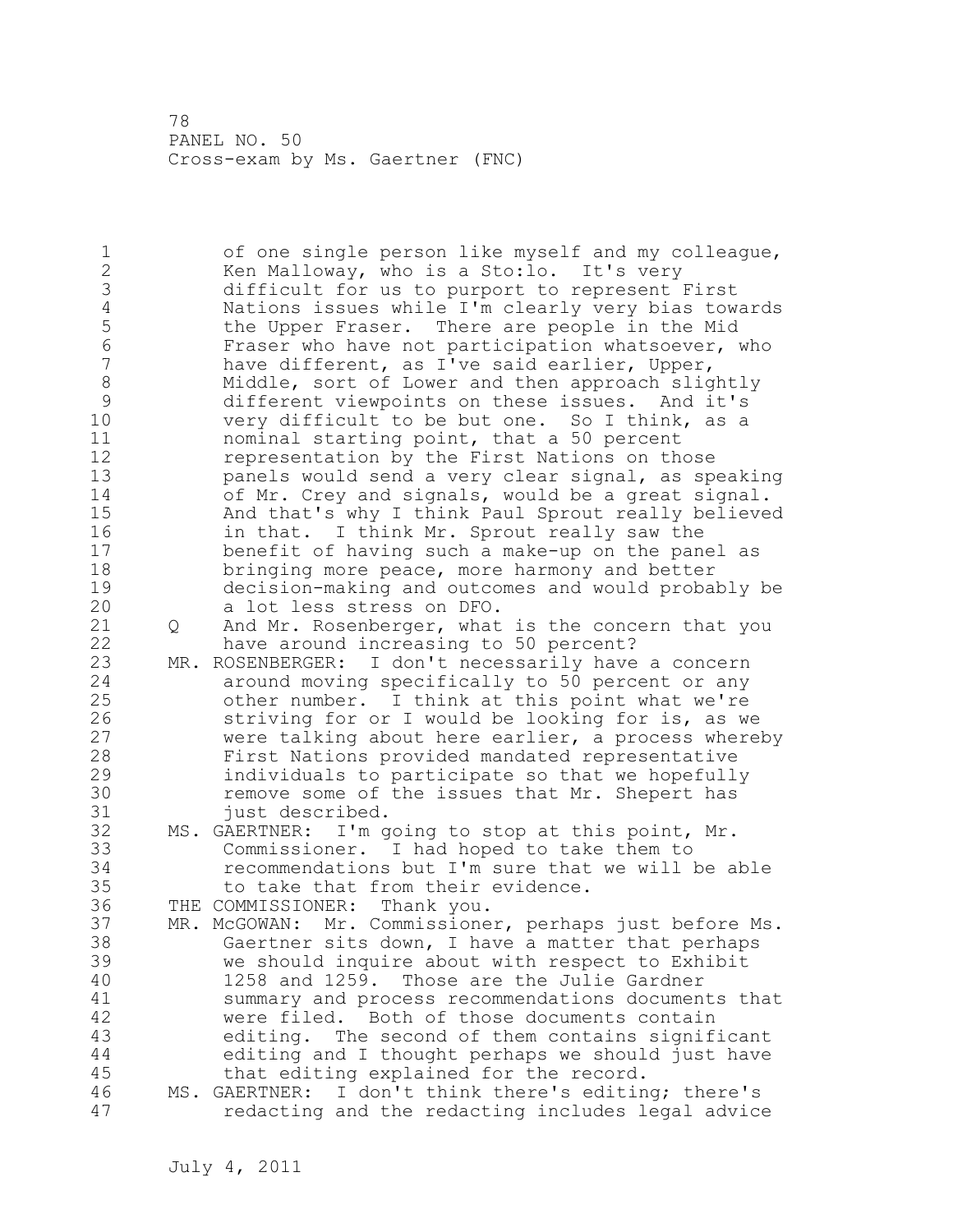1 sought and responses and references to that. 2 THE COMMISSIONER: Ms. Fong? 3 MS. FONG: Lisa Fong for Heiltsuk Tribal Council. And<br>4 with me are my co-counsel, Ms. Ming Song and Mr. 4 with me are my co-counsel, Ms. Ming Song and Mr. 5 Benjamin Ralston. 6<br>7 CROSS-EXAMINATION BY MS. FONG: 8 9 Q My questions are for you, Mr. Wilson. You served three terms as chief councillor for the Nation on 11 Heiltsuk Tribal Council, correct? 12 MR. WILSON: Yes. 13 Q What years were those? 14 MR. WILSON: 2002 to 2006. 15 Q You testified just now that you sit on the PNCIMA 16 First Nations Governance Steering Committee. And 17 you stated that Heiltsuk approved of that 18 governance structure. Can you tell me why 19 Heiltsuk would approve of that particular 20 governance structure? 21 MR. WILSON: Well, a number of reasons. But one of the 22 big reasons is one of the recommendations is to 23 look at planning. 24 Q And is there anything else about its particular 25 governance structure, for example, the First 26 Nations status as it relates to the federal<br>27 government or the provincial government that government or the provincial government that makes 28 it attractive for Heiltsuk? 29 MR. WILSON: Well, I sit on the steering committee and 30 the membership of the steering committee are made<br>31 from the federal, provincial and First Nations 31 from the federal, provincial and First Nations<br>32 oovernments. So vou're looking at owners at t governments. So you're looking at owners at the 33 tables, not users. 34 Q Thank you. Is there another place where, for 35 example, Heiltsuk are treated as users, as opposed 36 to owners, in meetings? 37 MR. WILSON: IFMP. 38 Q Thank you. Okay. I also understand that you 39 currently sit on the Central Coast Indigenous 40 Resource Alliance; is that correct? 41 MR. WILSON: Yes.<br>42 0 How many nat 42 Q How many nations are represented in that alliance? 43 MR. WILSON: Four nations in the central coast, the 44 Heiltsuk, the Wuikinuxv, the Kitasoo and Nuxalk. 45 Q What work does that alliance do? 46 MR. WILSON: It's basically a body that supports the 47 First Nations initiatives and there are technical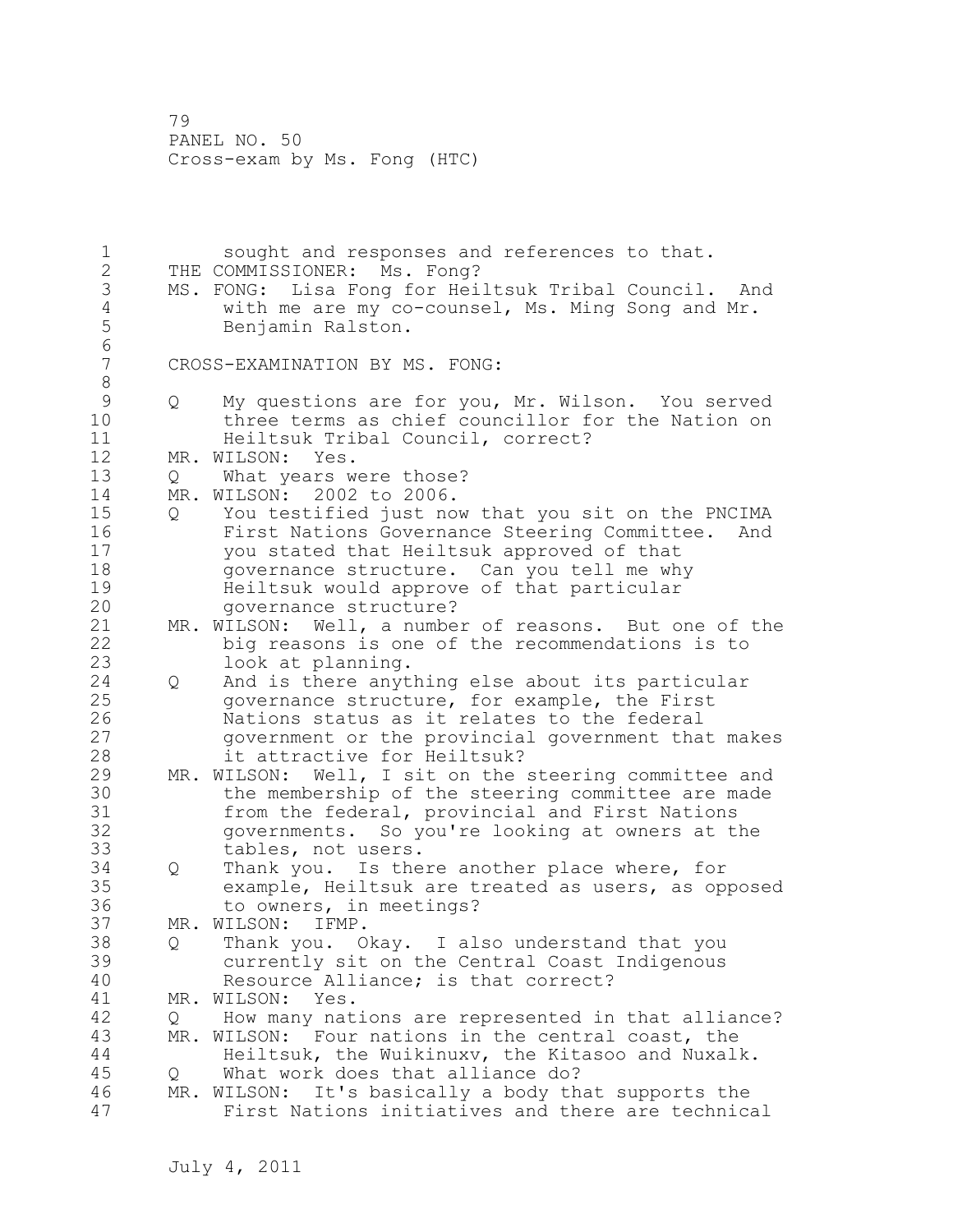1 reps and political reps on that body.<br>2 0 Does it deal with marine works? 2 Q Does it deal with marine works? 3 MR. WILSON: Yes, and specifically marine use planning<br>4 as well. 4 as well.<br>5 Q Okay. I 5 Q Okay. I also understand that you sit on the 6 Central Coast Commercial Fishing Association. And again, what are the nations represented by that 8 association?<br>9 MR. WILSON: The 9 MR. WILSON: The same Central Coast Bands.<br>10 0 And what work does that association d 10 Q And what work does that association do? 11 MR. WILSON: The creation of the Central Coast 12 Commercial Fishing Association was due to the 13 requirements of the PICFI application, to access 14 licensing. So the members at the organization are 15 the economic development arms of the nations. 16 Q Thank you. Now, I'd like to move to HIRMD. I 17 understand HIRMD is the Heiltsuk Integrated 18 Resource Management Department; is that correct? 19 MR. WILSON: Yes.<br>20 0 Okay. And i 20 Q Okay. And in relation to the management of 21 Aboriginal fisheries, what does HIRMD do? 22 MR. WILSON: Well, one of the departments within HIRMD 23 is the Aquatic Department. And that department is 24 responsible for the negotiations and 25 implementation of the AFS agreement. We also look 26 after the Salmon Enhancement Program, the Marine<br>27 Suite Plan Process and we attend to internal and Use Plan Process and we attend to internal and 28 external fishery issues. For example, a Gladstone 29 Reconciliation Process. 30 MS. FONG: Thank you. Mr. Lunn, could you please pull 31 up Exhibit 305?<br>32 0 Mr. Wilson, do Q Mr. Wilson, do you recognize this document? 33 MR. WILSON: Yes, that's our CFA for 2009. 34 Q The Comprehensive Fisheries Agreement, also known 35 as an AFS agreement? 36 MR. WILSON: Correct. 37 MS. FONG: Okay. Mr. Lunn, if we could please go to 38 page 13? 39 Q Mr. Wilson, can you explain to us what's at 40 Schedule A? 41 MR. WILSON: What you see in front of you is a map of<br>42 the Heiltsuk Territory, as tabled with the Treat the Heiltsuk Territory, as tabled with the Treaty 43 Office. It also identifies how our fisheries and 44 projects within the AFS take place. 45 MS. FONG: Mr. Lunn, if you could advance the next 46 page, please? 47 Q Mr. Wilson, this Schedule B-1, this deals with the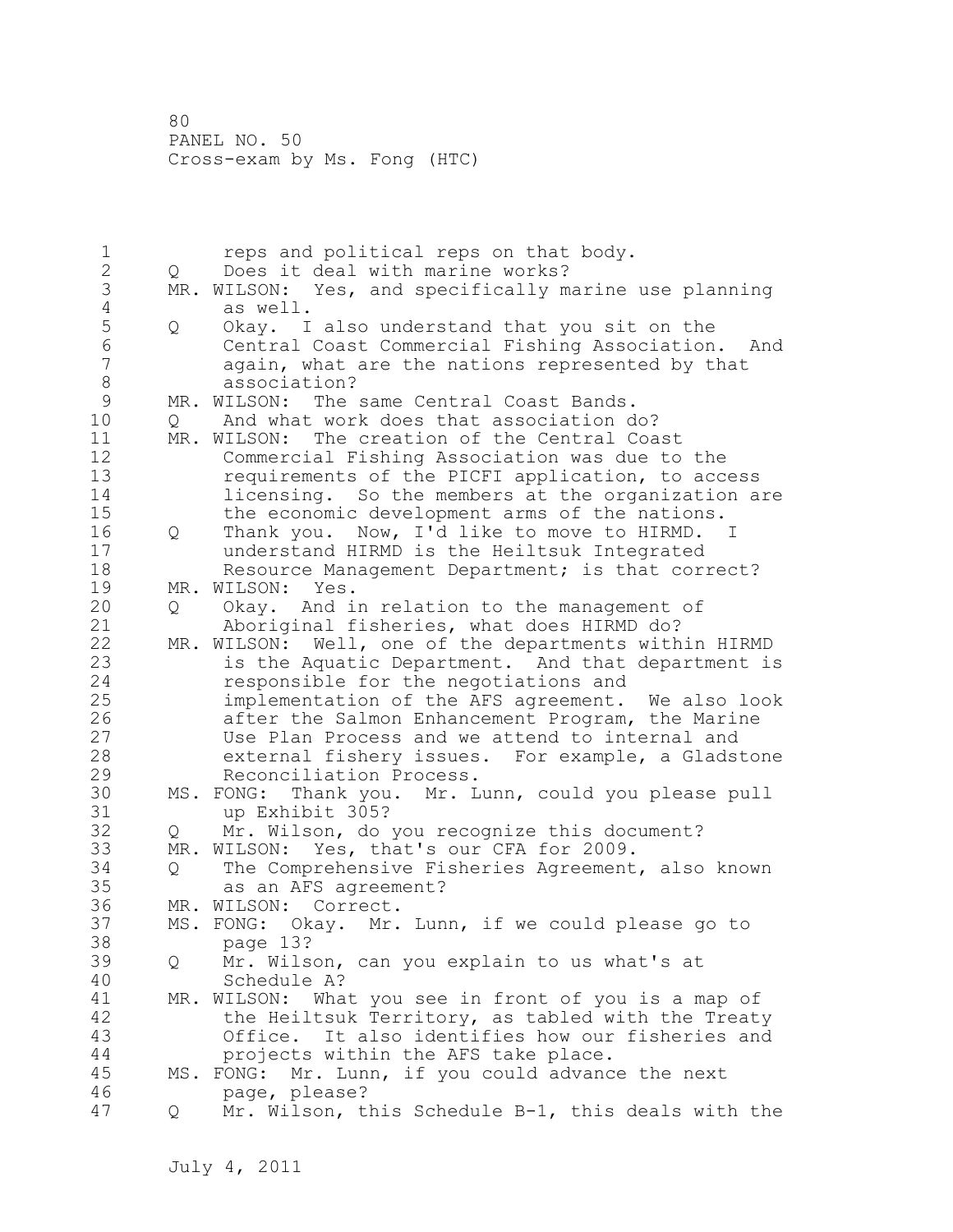1 terms under which the FSC fishery takes place? 2 MR. WILSON: Yes. 3 MS. FONG: Okay. Mr. Lunn, if you could advance to the 4 4 mext page, please?<br>5 0 My questions are w 5 Q My questions are with respect to paragraph 4(b),<br>6 Mr. Wilson. It reads: Mr. Wilson. It reads: 7 8 During the term of this agreement, the HTC<br>9 agrees to manage fishing by its members to 9 agrees to manage fishing by its members to<br>10 fishing, as set out in this schedule and t fishing, as set out in this schedule and the 11 **11** rest of this agreement. In the event that 12 the HTC identifies an increase in the food,<br>13 social and ceremonial needs of its members social and ceremonial needs of its members 14 during the fishing season, the parties will<br>15 The preview the quantity specified in the commun 15 15 review the quantity specified in the communal<br>16 16 11 11 11 12 11 12 12 13 14 15 16 17 16 17 16 17 16 17 16 17 16 17 16 17 16 17 16 17 16 17 16 17 16 17 1 16 16 licence issued to the HTC and, if agreed by<br>17 the parties, DFO will amend the communal the parties, DFO will amend the communal 18 licence. The quantities of fish reflected in 19 the communal licence are subject to<br>20 consultation each year at which tim consultation each year at which time the 21 needs of the members of the HTC and the 22 conservation requirements will be reviewed by 23 the parties. 24 25 So Mr. Wilson, am I correct in my understanding 26 that paragraph 4(b) provides for consultation in<br>27 two different situations. First, if there's intwo different situations. First, if there's in-28 season need to amend the communal licence to add 29 to FSC; is that correct? 30 MR. WILSON: Yes.  $31$  Q<br>32 And then the annual consultation for the 33 numbers of FSC fish. 34 35 MR. WILSON: Correct. 36 MS. FONG: Can we now advance to page 19, Mr. Lunn? 37 Q Mr. Wilson, on page 19, in the middle of the page, 38 there's a heading "Salmon", a subheading, "Species 39 Quantity" and then it reads: 40 41 This licence authorizes fishing for the<br>42 following species and quantities: socke following species and quantities: sockeye, 43 20,000 pieces. 44 45 Is it your understanding that this is the FSC 46 allotment for sockeye for Heiltsuk? 47 MR. WILSON: Yes.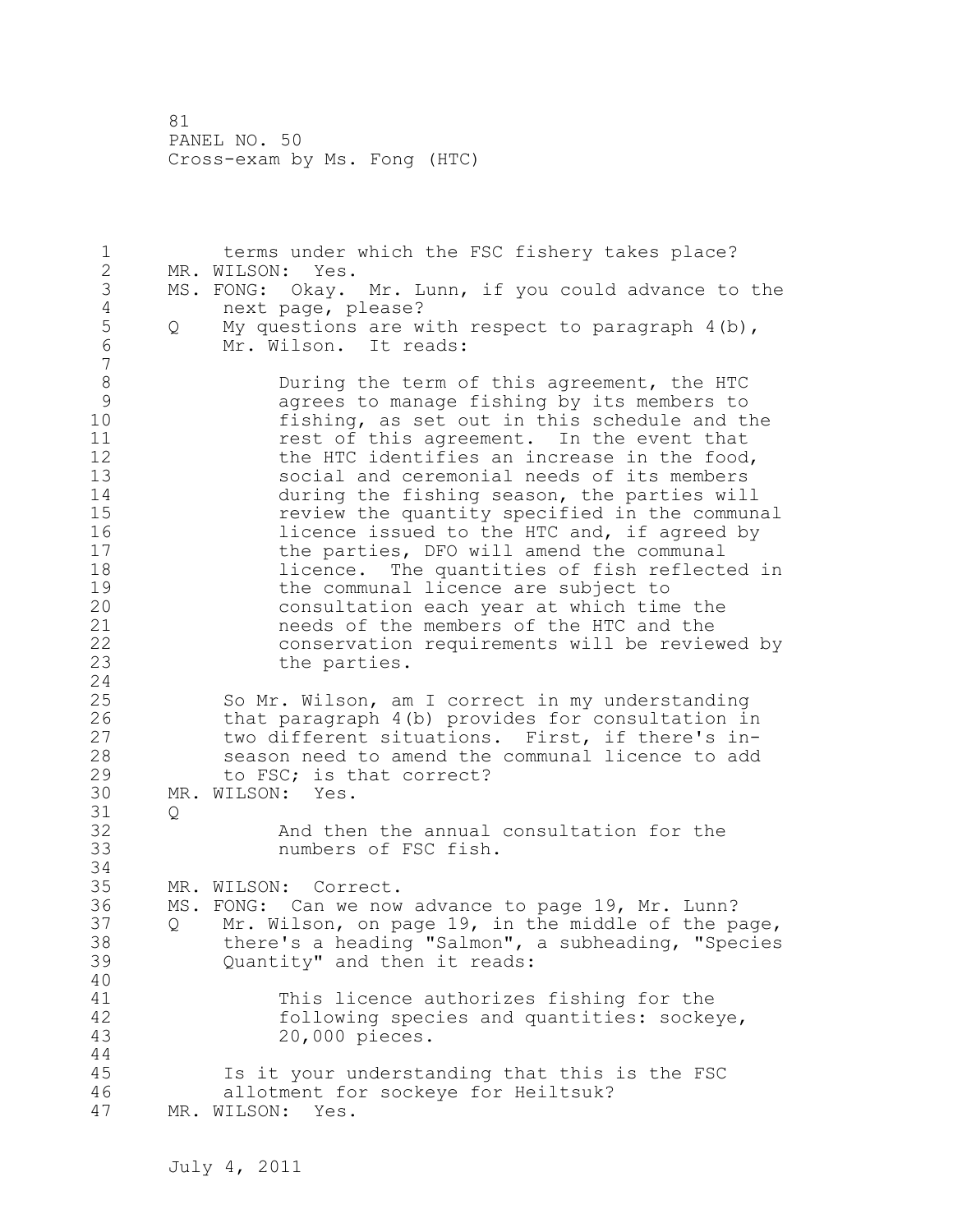1 Q And would it be also Heiltsuk's understanding that 2 this allotment would include Fraser River sockeye 3 salmon?<br>4 MR. WILSON: 4 MR. WILSON: That's right.<br>5 0 Have you ever been ad 5 Q Have you ever been advised otherwise, that it<br>6 doesn't include Fraser River sockeve salmon? 6 doesn't include Fraser River sockeye salmon? MR. WILSON: No. 8 MS. FONG: Now, if we could please go to page 46, Mr.<br>9 Lunn? 9 Lunn? 10 Q Mr. Wilson, page 46 reads, "Schedule G-1, Project 11 Summary". Am I correct that this section of the 12 AFS agreement sets out all the projects in which 13 is part of this agreement? 14 MR. WILSON: Yes. 15 MS. FONG: Okay. And if we could go to page 50, 16 please, Mr. Lunn? 17 Q And as an example then of how this summary works, 18 if we could drop down to "(j), Stream Enhancement 19 and Restoration". Next to that, there's a number,<br>20 554,254. And the subheading there is "Emily Lake \$54,254. And the subheading there is "Emily Lake 21 Hatchery". And again, that number is repeated. 22 Am I correct that this is the funding amount for 23 Emily Lake Hatchery in the FS agreement? 24 MR. WILSON: Yes, that's our annual budget. 25 MS. FONG: Okay. Mr. Lunn, if you could advance to the 26 next page, please?<br>27 0 Now, near the midd Q Now, near the middle of the page, there's two. It 28 says, "2 - Food, Social and Ceremonial Fisheries 29 Management". And then under that, there's a sub 30 (a): 31<br>32 FSC planning and negotiations (Allocations, 33 Areas, Identification of Capacity 34 Requirements Et Cetera). 35 36 But on the right-hand side, I don't see a matching 37 number to that. What does that mean in this 38 agreement? 39 MR. WILSON: There's no funding to engage in that 40 activity. 41 Q Does that mean that Heiltsuk is not interested in<br>42 engaging in FSC planning and negotiations? engaging in FSC planning and negotiations? 43 MR. WILSON: Very interested. 44 Q Okay. So the lack of funding is not for want of 45 interest. Is that what you're telling us? 46 MR. WILSON: Yes. 47 MS. FONG: Thank you. If now, we can flip over to page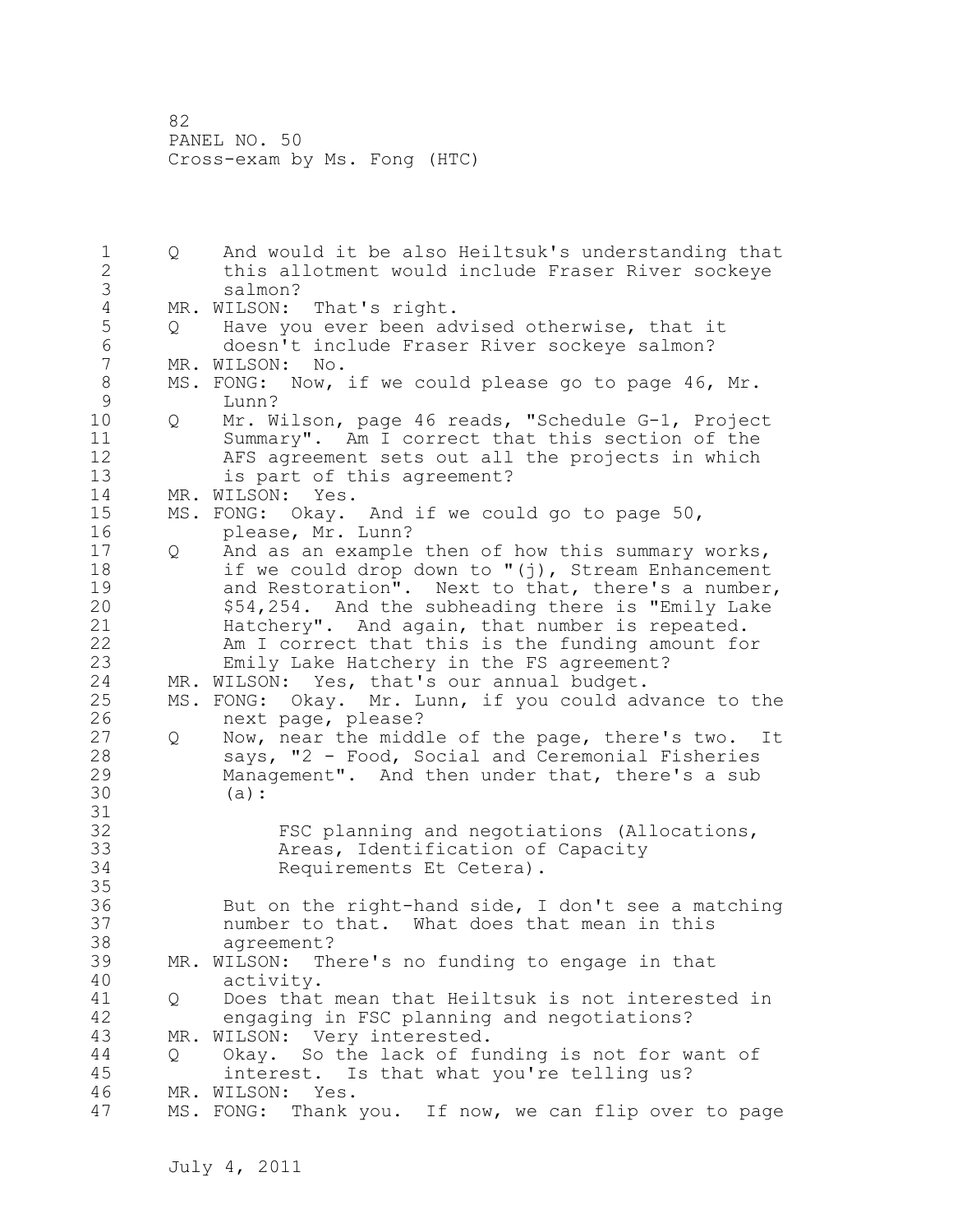1 52, please? Thank you.<br>2 0 And at the bottom of pa 2 Q And at the bottom of page 52, I see a total 3 number, which is \$252,087. Is that the total 4 amount for all the projects, Mr. Wilson?<br>5 MR. WILSON: Yes, it is. 5 MR. WILSON: Yes, it is.<br>6 0 And is that amount 6 Q And is that amount sufficient for the fisheries management work that Heiltsuk wants to do? 8 MR. WILSON: Wants to do. That amount is not adequate.<br>9 0 Okav. Or I should sav needs to do. 9 Q Okay. Or I should say needs to do. MR. WILSON: Yes. 11 Q Is that still the answer, it's not adequate? 12 MR. WILSON: Yes. 13 Q Okay. So I mean if that wasn't enough money, why 14 did you sign this? 15 MR. WILSON: Well, bottom line is our Tribal Council 16 can't afford to fund such a program like this. 17 And if that's the case, we wouldn't be engaging 18 these activities. 19 Q So if you wouldn't sign this agreement then<br>20 there's no monev to do this work? there's no money to do this work? 21 MR. WILSON: That's correct. 22 MS. FONG: 23 Q Okay. Now, I'd like to turn to the Fraser River<br>24 salmon. Does the Fraser River sockeye salmon pa salmon. Does the Fraser River sockeye salmon pass 25 through Heiltsuk waters? 26 MR. WILSON: Yes, it does.<br>27 MS. FONG: Okay. Mr. Lunn 27 MS. FONG: Okay. Mr. Lunn, if you could assist us by<br>28 bulling up map at Tab 10, please? And if we cou. pulling up map at Tab 10, please? And if we could 29 have a laser pointer, please? Thank you. 30 Q Now, Mr. Wilson, I'm going to ask you to describe 31 these arrows and these routes and tell us where<br>32 the Fraser River sockeve salmon swim through the Fraser River sockeye salmon swim through 33 Heiltsuk Territory. 34 MR. WILSON: Okay. This is the heart of the central 35 coast, or Heiltsuk Territory. And if you look 36 inside the small table there, that's the community 37 of Bella Bella. So you have the community of 38 Bella Bella. And if you look west to the top left 39 corner, that small island at the top left is Price 40 Island. 41 In the orange arrows, you'll see the 42 indication of the route of the Fraser River 43 sockeye salmon. Now, I have to quantify this by 44 saying this doesn't happen every year. This is 45 what our fishermen have noticed over the years. 46 So you look at the route. The route goes up on 47 the east side of Price Island up to the end of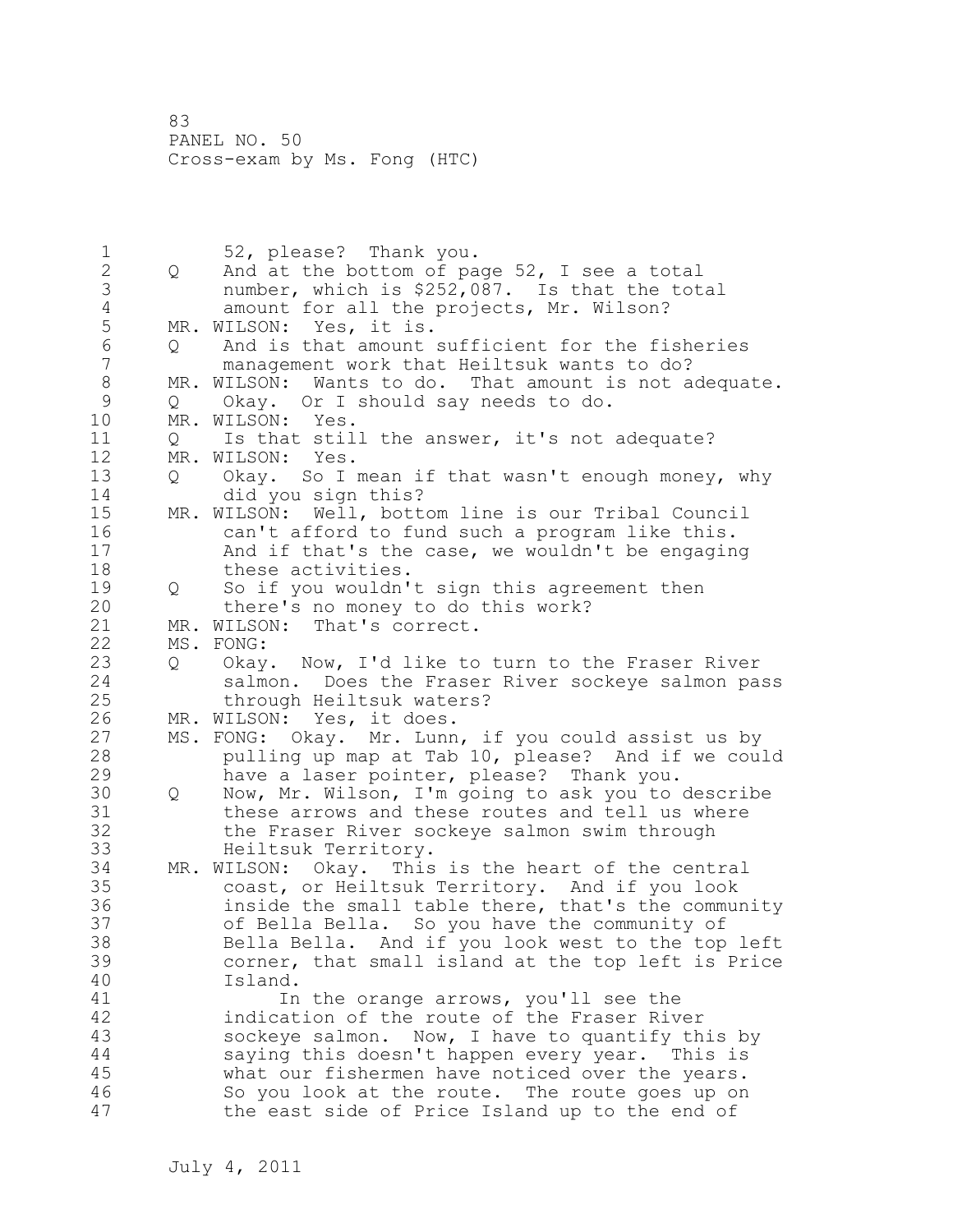1 Queen Sound and down back, it comes down south 2 through the mouth of the Seaford Channel and down 3 along the Bardswell Group and further south into 4 Queen Sound.<br>5 The yel 5 The yellow arrows indicate the favourite<br>6 Spots of the sport fishing industry. The pin 6 spots of the sport fishing industry. The pink arrows are indications of favourite spots of our 8 food, social, ceremonial fishers. I also want to 9 go up to that top corner and indicate that this is also a favourite spot for our fishermen when 11 they're jigging and watching for the Fraser River 12 sockeye. 13 MS. FONG: Mr. Lunn, if we could have the next map, 14 please, which is Tab 8. 15 MR. LUNN: Would you like to mark this? 16 MS. FONG: We'll mark these later. 17 MR. WILSON: Okay. This is the map of the view of the 18 lower part of Heiltsuk Territory. If you look at 19 the top left, that's Queen Sound and Goose Island<br>20 there. The orange arrows indicate the route of there. The orange arrows indicate the route of 21 the Fraser River sockeye. They'll come down south 22 and sometimes go in through Hawkeye Pass or 23 outside of the Calvert Island and they'll mingle 24 along in and around the east side of Calvert 25 Island and head south. The two pink arrows are 26 favourite spots from the seine boat fishermen when<br>27 the sockeye was in high abundance. I also want to the sockeye was in high abundance. I also want to 28 stay looking north to the Goose Island on the top 29 left there. 30 That one arrow that's on the bottom end of<br>31 Goose Island is the goslings. That's a favouri Goose Island is the goslings. That's a favourite 32 jigging spot. And if you go a little further up 33 Goose Island on the west side, there's another 34 favourite jigging spot there as well. So again, 35 our fishermen, when they're out looking for the 36 Fraser River passing through, they're out there 37 jigging for bottom fish. And they have - -they're 38 observing the area and when they see the fish 39 coming in, they'll set the nets. 40 You won't see it on this map but on the 41 bottom end of Goose Island and on Duck Island,<br>42 which is a small island just at the south of i which is a small island just at the south of it, 43 there are two Indian reserves. The location of 44 these Indian reserves are very strategic. It 45 created access for our specific chiefs to go out 46 to the area to access many species of fish, 47 including the sockeye as it's passing through.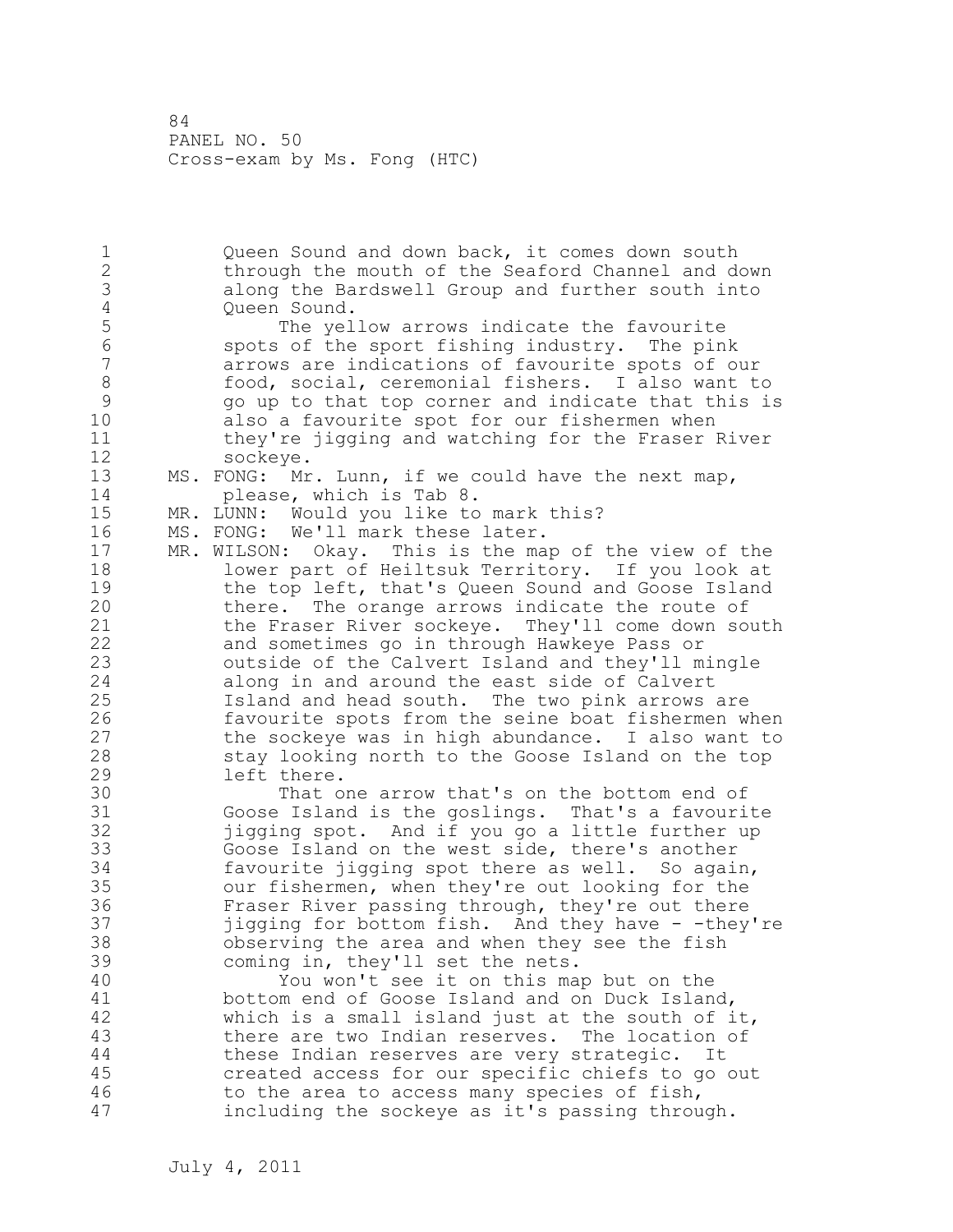1 The blue arrow is the Hawkeye Beach sport fishing 2 camp. 3 MS. FONG: Thank you, Mr. Wilson. Could I get those<br>4 two maps marked as the next exhibit, please? 4 two maps marked as the next exhibit, please?<br>5 THE REGISTRAR: Exhibit 1264 for map at Tab 8. A 5 THE REGISTRAR: Exhibit 1264 for map at Tab 8. And at<br>6 Tab 9, 1265. Tab 9, 1265. 7 8 EXHIBIT 1264: Map at Tab 8  $\begin{array}{c} 9 \\ 10 \end{array}$ EXHIBIT 1265: Map at Tab 9 11 12 MS. FONG: 13 Q Mr. Wilson, what's your source of knowledge for 14 the routes that you just explained to us of the 15 Fraser River sockeye? Is it your own personal 16 knowledge or is it from elsewhere? 17 MR. WILSON: Well, it's personal knowledge and from our 18 fishermen. When I was a young boy, I was working 19 with my grandfather on the gillnetter. So we<br>20 would be out on the Goose Island banks as wel would be out on the Goose Island banks as well. 21 And when I was a teenager, I fished for my uncle 22 on a seine boat. I also received this information 23 through our fishermen who had told me many times 24 that the Goose Island area was very important to 25 them during the commercial fishery days. They 26 would go outside and fish the stocks.<br>27 They would be fishing off of wha They would be fishing off of what they called 28 a combination trawler/gillnetter. So they would 29 trawl for the salmon. When they saw the huge 30 number of sockeye coming in, they would then use<br>31 their nets. But the company saw that it was a 31 their nets. But the company saw that it was a<br>32 very important site as well. They would allow very important site as well. They would allow the 33 fishermen go inside to Anchorage and then the 34 companies would send the packers out. The packers 35 would pick up the fish but they would also give 36 the fish boats fuel, food and any other amenities 37 so they could stay out as long as the stocks were 38 out there. 39 Q And Mr. Wilson, how do your fishermen know when 40 it's Fraser River sockeye salmon, as opposed to 41 some other fish?<br>42 MR. WILSON: Well, th MR. WILSON: Well, the big one is the size. The local 43 sockeye are very small. And we all know the size 44 of the Fraser River. Plus the colour. The colour 45 is different. 46 Q Thank you. And for how long has Heiltsuk fished 47 the Fraser River sockeye salmon?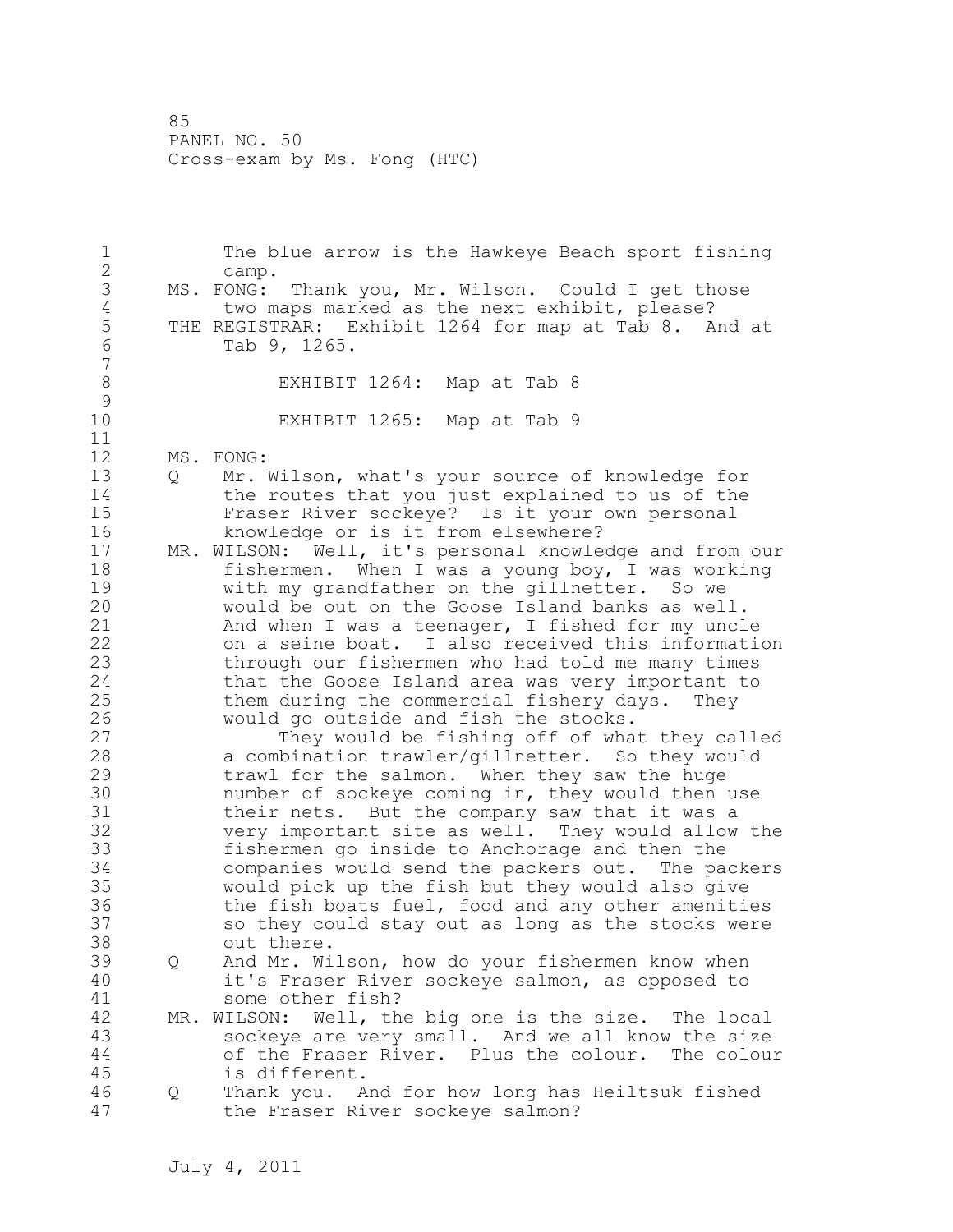| 1<br>$\overline{2}$      |                   | MR. WILSON: Well, our fishermen and elders have told<br>us for as long as they can remember.                                                                  |
|--------------------------|-------------------|---------------------------------------------------------------------------------------------------------------------------------------------------------------|
| 3<br>$\overline{4}$      | Q                 | Mr. Wilson, before you came here today, I asked<br>you to take a look at the Policy and Practice                                                              |
| 5<br>$6\phantom{a}$<br>7 |                   | Report that was created by Commission counsel.<br>In<br>your review, do you have any comments regarding<br>the allocation of the Fraser River sockeye salmon? |
| $\,8\,$                  |                   | MR. WILSON: Yes, there's an error in it. Their tables                                                                                                         |
| 9                        |                   | indicated three regions that access the Fraser                                                                                                                |
| 10                       |                   | River sockeye. And those tables indicate which                                                                                                                |
| 11<br>12                 |                   | Bands have access to the Fraser River sockeye.<br>And the Heiltsuk are not on that list.                                                                      |
| 13                       |                   | MS. FONG: Thank you. And just for the Commissioner's                                                                                                          |
| 14                       |                   | reference, that's pages 37 to 40 of the Policy and                                                                                                            |
| 15                       |                   | Practice Report, just because there's not a lot of                                                                                                            |
| 16                       |                   | time to go there. I note the time.<br>Mr.                                                                                                                     |
| 17                       |                   | Commissioner, this would be an appropriate time                                                                                                               |
| 18                       |                   | for a break in my questioning or I can continue                                                                                                               |
| 19                       |                   | for another ten or 15.                                                                                                                                        |
| 20                       |                   | THE COMMISSIONER: You can continue, Ms. Fong, thank                                                                                                           |
| 21                       |                   | you.                                                                                                                                                          |
| 22                       |                   | MS. FONG: Thank you.                                                                                                                                          |
| 23<br>24                 | $Q \qquad \qquad$ | Mr. Wilson, does Heiltsuk fish any other type of<br>salmon?                                                                                                   |
| 25                       |                   | MR. WILSON: Other type? You mean chum, pink, coho?                                                                                                            |
| 26                       | $Q \qquad \qquad$ | Sorry. I mean other sockeye.                                                                                                                                  |
| 27                       |                   | MR. WILSON: Oh, yes, our local stocks.                                                                                                                        |
| 28                       | $Q \qquad \qquad$ | Okay. And so why not? Rather than going out and                                                                                                               |
| 29                       |                   | fishing the Fraser River sockeye salmon, why not                                                                                                              |
| 30                       |                   | just fish your FSC catch of 20,000 pieces all from                                                                                                            |
| 31                       |                   | you local stock?                                                                                                                                              |
| 32                       |                   | MR. WILSON: Because our local stocks couldn't stand                                                                                                           |
| 33                       |                   | that pressure. We would extirpate them. We would                                                                                                              |
| 34                       |                   | fish them. We would fish them right out.                                                                                                                      |
| 35<br>36                 | Q                 | Okay. Then let me ask you the other side of that<br>question. Why not just fish your 20,000 pieces                                                            |
| 37                       |                   | off the Fraser River sockeye salmon?                                                                                                                          |
| 38                       |                   | MR. WILSON: Well, there's a number of reasons.<br>We                                                                                                          |
| 39                       |                   | heard Mr. Shepert earlier talk about the                                                                                                                      |
| 40                       |                   | conservation issues. We're just as concerned as                                                                                                               |
| 41                       |                   | everybody getting access for food, social and                                                                                                                 |
| 42                       |                   | ceremonial. In fact, when they asked for a no-                                                                                                                |
| 43                       |                   | fish on the Early Stuarts we complied with it.                                                                                                                |
| 44                       |                   | The other issues are weather. It's weather-                                                                                                                   |
| 45                       |                   | determined because when you fish out on the open                                                                                                              |
| 46                       |                   | ocean and you get caught out there, you can get in                                                                                                            |
| 47                       |                   | trouble. In fact, we've lost lives because our                                                                                                                |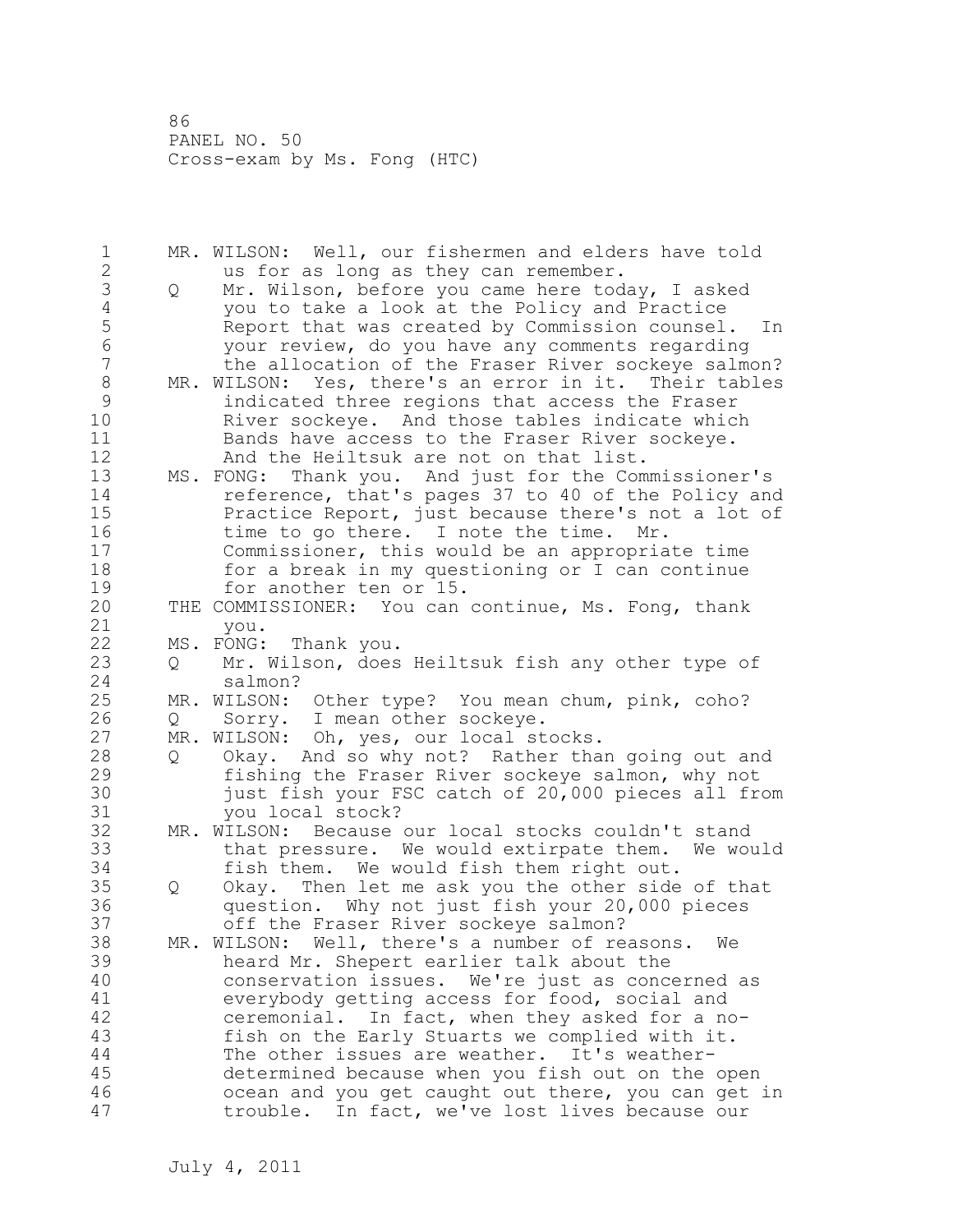1 fishermen passed the fish capacity stock. And the 2 other one is accessibility. I mean I showed you 3 some arrows on a map that our fishermen had a<br>4 history of fishing those sites. I also said w 4 history of fishing those sites. I also said we<br>5 didn't fish them every year. But that fish, th 5 didn't fish them every year. But that fish, they<br>6 don't follow a direct path. They could be 50 6 don't follow a direct path. They could be 50 miles off shore and we would never know they were 8 there. So it's about accessibility as well. 9 Q So in mitigating for those kinds of issues, are<br>10 there ways of improving the strength of the loc there ways of improving the strength of the local 11 sockeye stocks? 12 MR. WILSON: Well, I think you can look at conservation 13 hatcheries. 14 Q Okay. And does Heiltsuk have one? 15 MS. FONG: Okay. I'm just going to take us to the next 16 document, which is Heiltsuk document number 39, 17 please. 18 Q Mr. Wilson, this is the Aboriginal Fisheries 19 Strategy Annual Report 2007 to 2008. Do you recognize this document? 21 MR. WILSON: Yes, I do. 22 Q Does Heiltsuk receive this from DFO? 23 MR. WILSON: Yes, we do. 24 MS. FONG: Okay. Mr. Lunn, if we could advance to page 25 10 of the document. And 10 is marked on the 26 bottom right-hand corner. That's it. Thank you.<br>27 0 Mr. Wilson, halfway down this page, it reads: Q Mr. Wilson, halfway down this page, it reads: 28 29 Heiltsuk Fisheries Program Tankeeah River 30 Sockeye Rebuilding Project, A Story of Sockeye Rebuilding Project, A Story of Commitment, Leadership and Success. 32 33 How is Tankeeah River related to Emily Lake? 34 MR. WILSON: Well, the Tankeeah River provides the 35 brood stock for Emily Lake Hatchery. 36 MS. FONG: Okay. And Mr. Lunn, if we could go to the 37 next page, please? 38 Q And I'm just reading from the top of this page: 39 40 In the early 1990s, the Heiltsuk Band Council 41 instructed the Fisheries Program to explore<br>42 opportunities for sockeve enhancement. opportunities for sockeye enhancement. 43 Sockeye is a keystone species for the First 44 Nations and declines in sockeye returns to 45 local rivers and the difficulty in meeting 46 food fish needs were of great concern. 47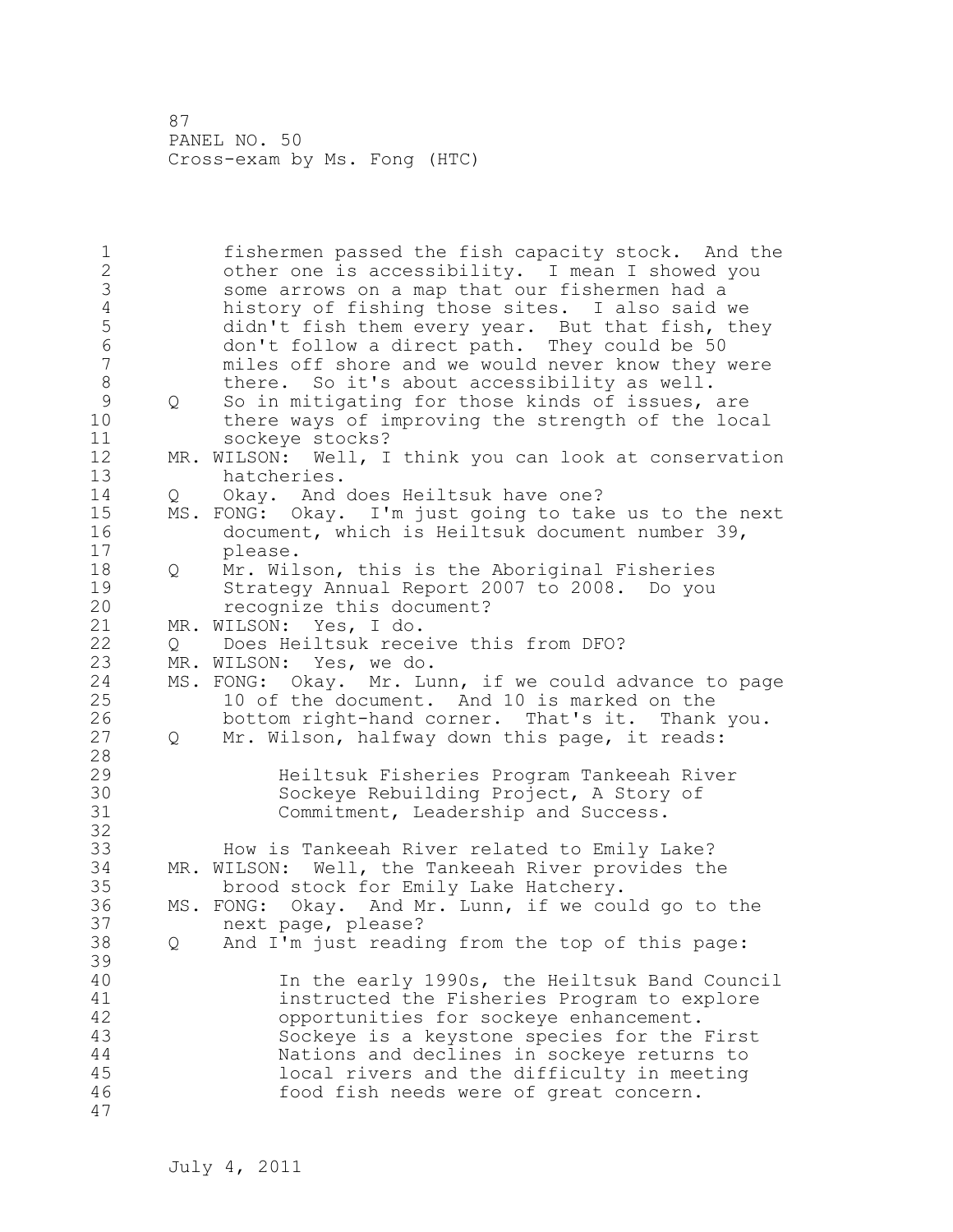1 Is that still of great concern to Heiltsuk, Mr. 2 Wilson? 3 MR. WILSON: Yes, it is.<br>4 MS. FONG: Thank you. I 4 MS. FONG: Thank you. If we can go to the next page,<br>5 bease, Mr. Lunn? Now, halfway down the page 5 please, Mr. Lunn? Now, halfway down the page<br>6 where it starts, "The DFO management", if you 6 where it starts, "The DFO management", if you can continue. That's it. Thank you. 8 Q 9 The DFO management target for sockeye<br>10 escapement to the river is 5,000 and escapement to the river is 5,000 and when the 11 **Heiltsuk started the enhancement program, the** 12 annual counts were below 500 making it a 13 priority for stock rebuilding efforts. 14 15 Mr. Wilson, are you in agreement with those 16 numbers? 17 MR. WILSON: Yes. 18 MS. FONG: Thank you. Then if we could go to the next 19 page, Mr. Lunn?<br>20 0 And under the h 20 Q And under the heading, "Leadership and Teamwork", 21 that last paragraph, I'll start with that second 22 sentence after "combine this". 23 24 There were a few years when little or no work 25 occurred but in 2001, the project was brought 26 back online and had a couple of years of<br>27 encouraging results. Then in 2003, Mike 27 encouraging results. Then in 2003, Mike Reid<br>28 took the helm, building on the momentum, and took the helm, building on the momentum, and 29 there has been no looking back. 30<br>31 I'll just stop there for one moment. Do you know 32 who Mike Reid is, Mr. Wilson? 33 MR. WILSON: Mike Reid is my field supervisor. 34 Q 35 Mike Reid has stepped up to the plate and 36 taken responsibility for the project, 37 providing intelligent, reasoned and 38 consistent leadership. As well, his previous 39 experience in construction and in the fishing 40 industry, combined with his practical hands-41 on approach to the job, has resulted in<br>42 constant improvements to the field prog constant improvements to the field program 43 and hatchery site that have increased 44 survivals and production capacity. 45 46 And now I'm going to drop down under "Success" to 47 that last full paragraph there.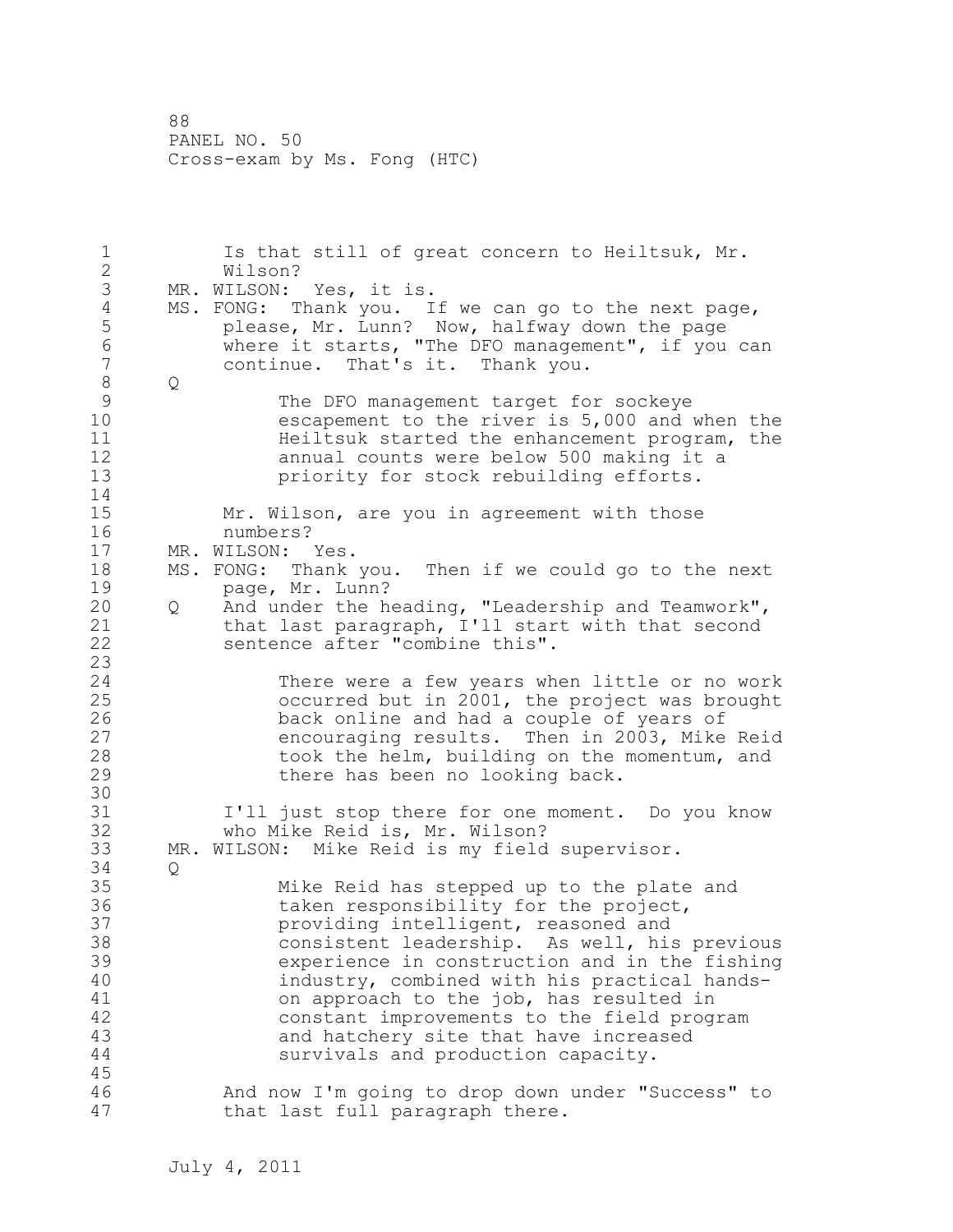| $\mathbf 1$<br>$\sqrt{2}$<br>3<br>$\sqrt{4}$<br>5<br>$6\phantom{a}$<br>$\overline{7}$<br>$\,8\,$<br>9<br>10<br>11<br>12<br>13<br>14<br>15<br>16<br>17<br>18<br>19 |        | The stock rebuilding progress speaks for<br>itself. Since 2001, the Tankeeah<br>sockeye/Emily Hatchery team, has consistently<br>been able to meet egg targets from 25,000 to<br>100,000 care for the developing eggs and<br>alevins over the winter and release healthy<br>sockeye fry back to Tankeeah Lake for the<br>following spring. For most of these years,<br>the survival from egg to release has been<br>very respectable. More importantly, there's<br>concrete evidence that these fry are<br>surviving contributing to increases in adult<br>abundance and returns to the river. In the<br>spring of 2004, all the fry from the 2003<br>brood were given an external mark. The<br>adipose fin was removed prior to being<br>transported and released to the Tankeeah<br>Watershed. |
|-------------------------------------------------------------------------------------------------------------------------------------------------------------------|--------|--------------------------------------------------------------------------------------------------------------------------------------------------------------------------------------------------------------------------------------------------------------------------------------------------------------------------------------------------------------------------------------------------------------------------------------------------------------------------------------------------------------------------------------------------------------------------------------------------------------------------------------------------------------------------------------------------------------------------------------------------------------------------------------------------|
| 20<br>21<br>22<br>23<br>24<br>25<br>26<br>27<br>28<br>29<br>30<br>31<br>32<br>33<br>34<br>35<br>36<br>37                                                          |        | In this way, when adults returned in 2006 and<br>2007, every fish captured for brood stock<br>and/or fully visible in the water could be<br>identified as being from wild or enhanced<br>origin. The results were impressive and<br>beyond any expectations providing the crew<br>with the best measure of success they could<br>ask for. Over the past several years, adult<br>abundance has risen to a level where the<br>fisheries program had endorsed limited food<br>fish catches and still get over 3,000 fish at<br>the spawning grounds. With their goal for<br>the Tankeeah sockeye so close at hand, the<br>crew is in the enviable position to consider<br>when they will turn their enhancement efforts<br>to another salmon stock in need. Good for<br>them and good for salmon.   |
| 38<br>39<br>40<br>41<br>42<br>43<br>44<br>45<br>46<br>47                                                                                                          | Q<br>Q | Mr. Wilson, the one thing it doesn't tell us is,<br>do you know what the actual number of the return<br>rates are?<br>MR. WILSON: About 6 percent, 6,500.<br>So there is some fishing allowed in the<br>Okay.<br>Tankeeah system?<br>MR. WILSON: Yes, we generally allow our membership to<br>take 2,000, maybe 2,500 pieces.<br>Okay. And is that for FSC fishing?<br>MR. WILSON: Yes, the Tankeeah and the Emily Lake                                                                                                                                                                                                                                                                                                                                                                          |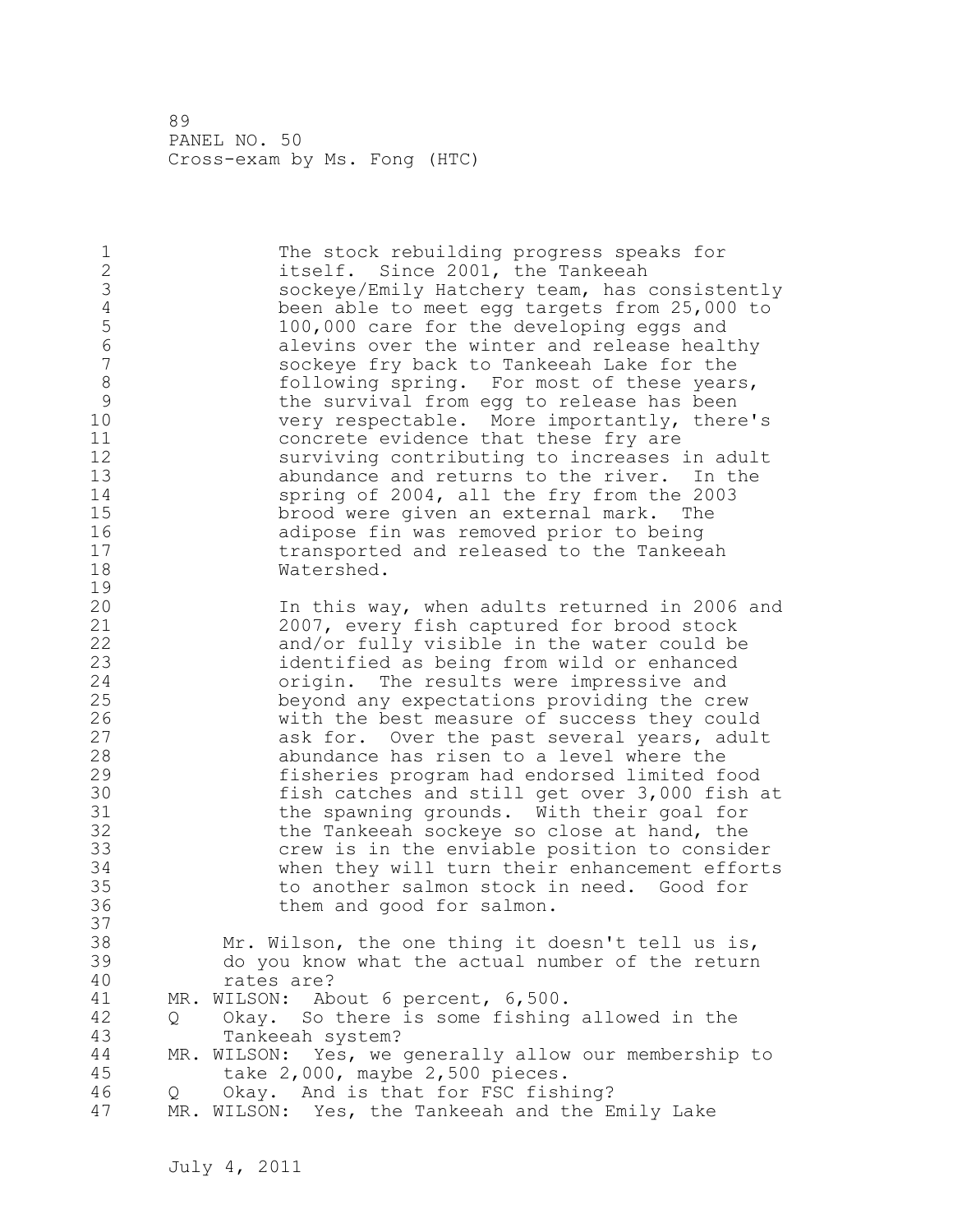1 morkload is specific to FSC fishing.<br>2 0 Thank you. And do you know when and 2 Q Thank you. And do you know when and if the 3 Tankeeah system will be self-sustainable?<br>4 MR. WILSON: It's our opinion that in the next 4 MR. WILSON: It's our opinion that in the next three<br>5 vears, we'll be seeing evidence of that. 5 years, we'll be seeing evidence of that.<br>6 0 Now, earlier in this hearing, we heard s 6 Q Now, earlier in this hearing, we heard some concerns regarding enhanced fish and the lack of 8 biological diversity. Does the Emily Lake 9 Hatchery somehow address this?<br>10 MR. WILSON: Oh, ves, we do. When MR. WILSON: Oh, yes, we do. When we select for the 11 brood stock, we select fish at random. We don't 12 select size, colour or anything. We just grab 13 what's there and take them over to the hatchery. 14 We also engage in a matrix system when we're 15 fertilizing. 16 Q Okay. And just to confirm again, this hatchery 17 costs \$54,000 in accordance with your FAS 18 agreement? 19 MR. WILSON: Correct.<br>20 0 All right. And 20 Q All right. And has it always cost that much? 21 MR. WILSON: No, when the Tribal Council noticed that 22 there was a concern with the access to the FSC 23 numbers, they contacted, through the fisheries 24 program, DFO to request funding to do Emily Lake 25 Hatchery. At the beginning, there was no support 26 for it. So Council, a lot of its program dollars,<br>27 went out and created the building and started the went out and created the building and started the 28 hatchery system. 29 Q Are there any other potential sockeye salmon 30 conservation hatcheries on Heiltsuk Territory?<br>31 MR. WILSON: Yes, there are. There are about 200 31 MR. WILSON: Yes, there are. There are about 200<br>32 Salmon streams. About 50 of those streams co salmon streams. About 50 of those streams could 33 have an enhancement for sockeye. 34 Q Okay. And out of those 50, how many are currently 35 being fished for FSC or otherwise? 36 MR. WILSON: About four. 37 Q About four of them. And the ones that aren't, why 38 aren't they being fished for FSC or otherwise? 39 MR. WILSON: Well, for a number of reasons but the two 40 big ones are restoration needs and enhancement, of 41 course.<br>42 O Okav. 42 Q Okay. And what's the difference between 43 restoration and enhancement? 44 MR. WILSON: Well, restoration is physical work in the 45 streams and enhancement was just to catch the 46 brood stock to engage in the hatchery system. 47 Q Okay. Can you tell us about a stream system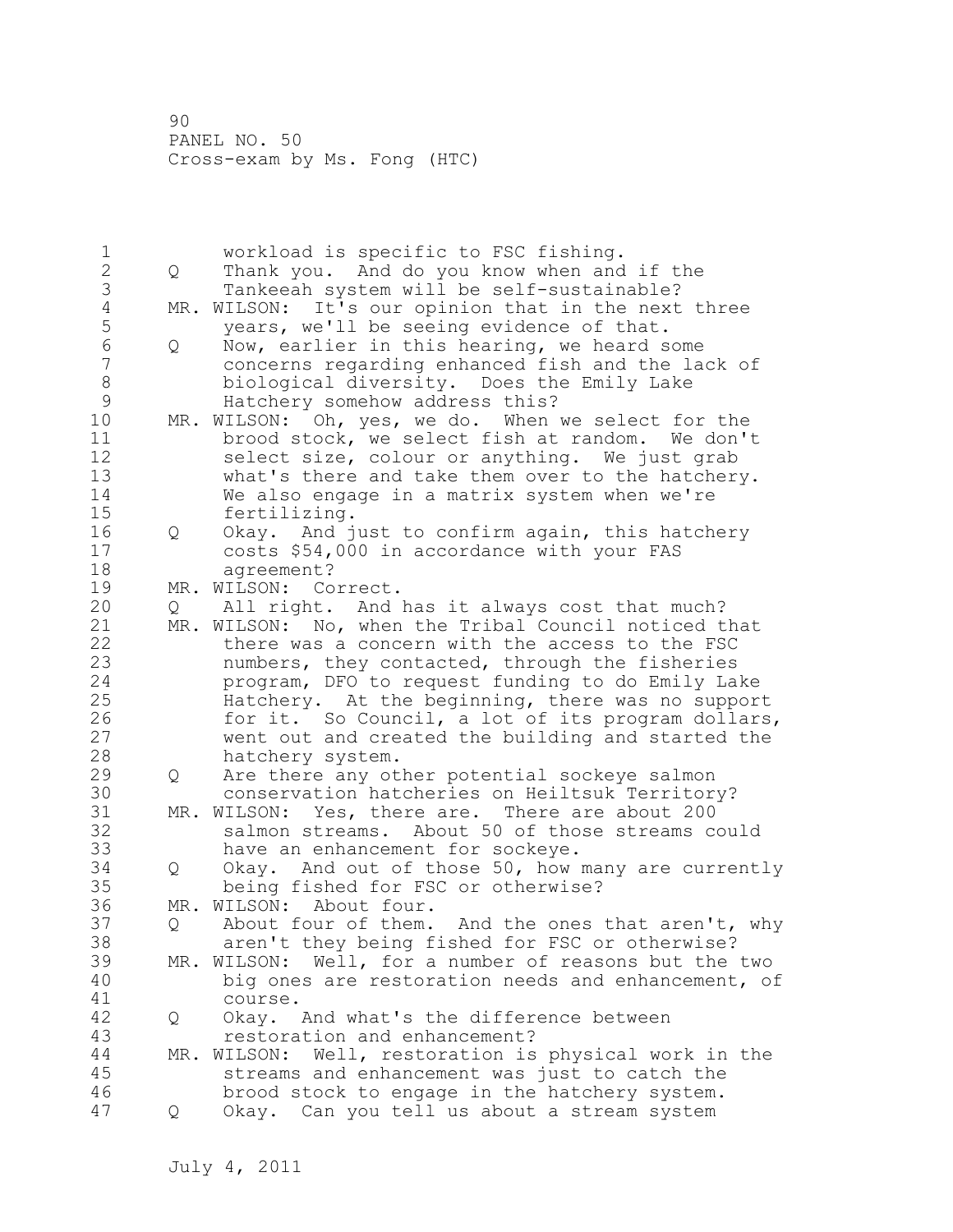| $\mathbf 1$    |               | called Kwakusdis?                                         |
|----------------|---------------|-----------------------------------------------------------|
| $\overline{c}$ |               | MR. WILSON: Kwakusdis?                                    |
| 3              |               | Q Yes.                                                    |
| $\sqrt{4}$     |               | MR. WILSON: It's a small system just very near the        |
| 5              |               | Tankeeah Watershed as well, too. But it currently         |
| $\overline{6}$ |               | has four species of salmon, which is sockeye,             |
| $\overline{7}$ |               | pink, chum and coho. In the mid-'80s, the                 |
| $\,8\,$        |               | Department of Fisheries engaged in a stream-              |
| $\mathsf 9$    |               | cleaning operation and Kwakusdis was one of those         |
| 10             |               | streams. And they basically had a project that            |
| 11             |               | cleared out the lower reaches of all woody debris         |
| 12             |               | and boulder clusters. It was their opinion that           |
| 13             |               | by doing that, they'd created an easier route for         |
| 14             |               | the sockeye to get up to their natal system, I            |
| 15             |               | mean their spawning habitat.                              |
| 16             | Q             | And is that a problem today then?                         |
| 17             | MR.           | WILSON: It's a huge problem.                              |
| 18             | Q             | Why is that?                                              |
| 19             | MR.           | WILSON: Well, the hydrology of the lower reaches          |
| 20             |               | created a problem not only of the embankments of          |
| 21             |               | the river but it's washed out all the spawning            |
| 22             |               | habitat for the chum and the pink. And over the           |
| 23             |               | past few years, we've been noticing that the chum         |
| 24             |               | and the pink have made their way up into the              |
| 25             |               | sockeye spawning grounds and they're spawning over        |
| 26             |               | that habitat.                                             |
| 27             | Q             | Okay. So what would be required to fix that?              |
| 28             |               | MR. WILSON: Well, restoration. Get back to the lower      |
| 29             |               | reaches and created that habitat so the chum and          |
| 30             |               | pink can have a place to go.                              |
| 31             | $Q_{\rm max}$ | Do you have a sense of how much that would cost?          |
| 32             |               | MR. WILSON: Lower reach, 500 metres, maybe a little       |
| 33             |               | more, probably about \$40,000.                            |
| 34             |               | MS. FONG: Mr. Lunn, could you please pull up Heiltsuk     |
| 35             |               | document 86? Thank you.                                   |
| 36             |               | Q Mr. Wilson, do you recognize this document?             |
| 37             |               | MR. WILSON: Yes, this budget here was developed by        |
| 38             |               |                                                           |
| 39             |               | Mike Reid.<br>For?                                        |
| 40             | Q             | Oh, sorry, for the restoration work on the<br>MR. WILSON: |
|                |               | Kwakusdis.                                                |
| 41             |               | MS. FONG: Thank you. I'd like this marked as the next     |
| 42<br>43       |               | exhibit, please.                                          |
|                |               | THE REGISTRAR: Exhibit 1266.                              |
| 44<br>45       |               |                                                           |
| 46             |               | EXHIBIT 1266: Microsoft Excel spreadsheet                 |
| 47             |               |                                                           |
|                |               | indicating Restoration Project Costs                      |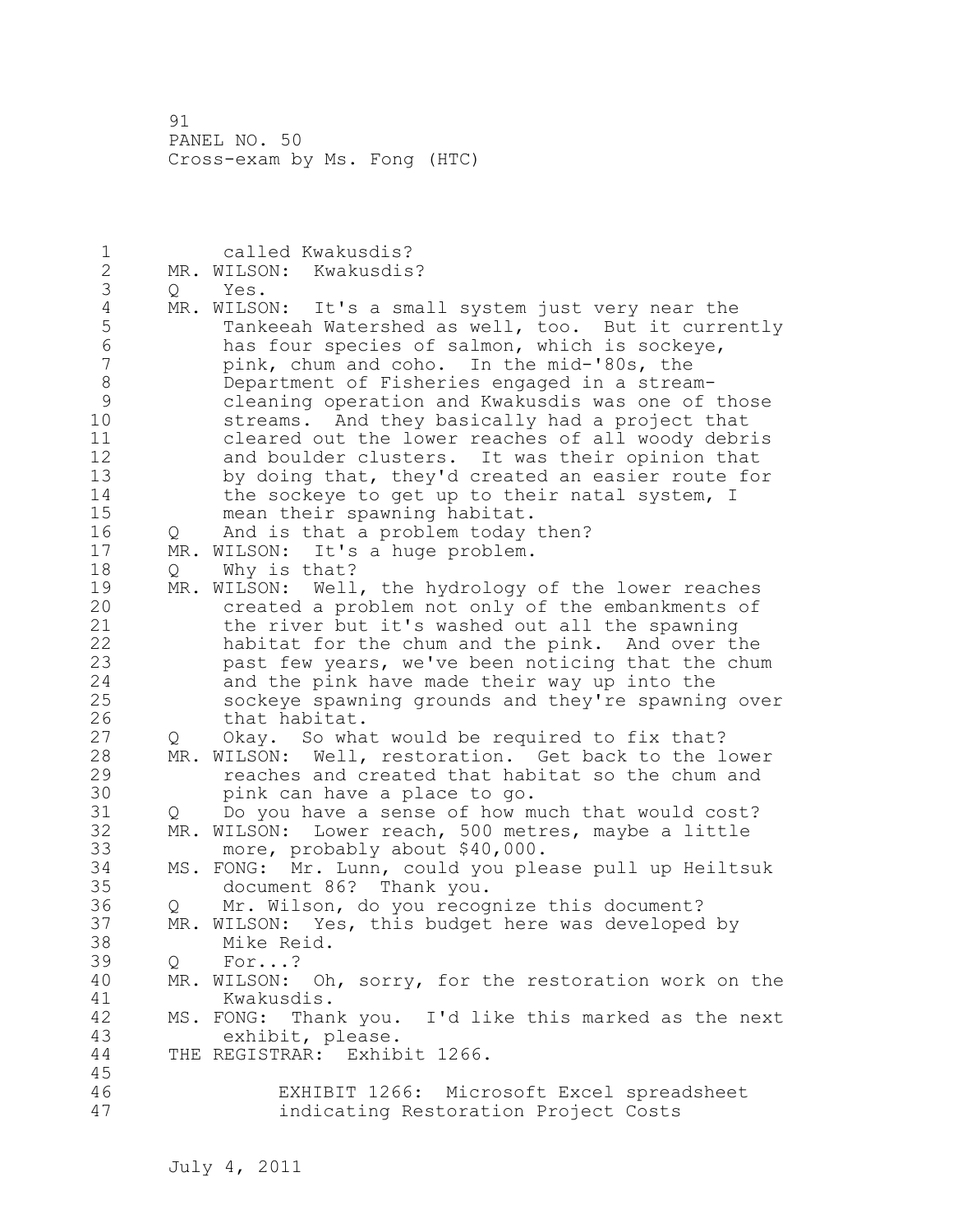1 MS. FONG: 2 Q Mr. Wilson, once restored, could Emily Lake then 3 act as a hatchery for Kwakusdis? 4 MR. WILSON: Yes.<br>5 Q Okay. Does Okay. Does it require additional infrastructure? 6 MR. WILSON: Well, not at the moment because we have<br>7 the rearing tubs and the plumbing to address the the rearing tubs and the plumbing to address the 8 overload.<br>9 0 So is the 9 Q So is there any added cost if Kwakusdis were to be<br>10 Testored and then brought into the hatchery system restored and then brought into the hatchery system 11 at Emily Lake? 12 MR. WILSON: Well, on top of the 40,000 for the 13 restoration work, you'd look at another 10,000 for 14 admin work and maintaining the hatchery over the 15 winter. 16 Q Okay. Now, has Heiltsuk asked for funding to 17 either restore or enhance Kwakusdis? 18 MR. WILSON: Yes. 19 Q Okay. Within the AFS funds or outside the AFS<br>20 funds? funds? 21 MR. WILSON: We asked outside initially and they just 22 turned and told us that it had to be within AFS 23 funding. 24 Q Okay. And did you have a discussion with them 25 about whether it could be within the AFS funds 26 then?<br>27 MR. WILSON MR. WILSON: They were saying it was up to us within 28 those. We could move projects around if we wanted 29 to. 30 Q Okay. And so why haven't you moved projects around to fund this? 32 MR. WILSON: Because the current projects we have are 33 fully met. If we had excluded one of the 34 operations, for example, FSC monitoring, that 35 would lose out on the end and you wouldn't be able 36 to do that project. 37 Q Okay. So do you have any recommendations for this 38 Commission as to what should be done regarding 39 these conservation hatcheries? 40 MR. WILSON: Look at funding possible four systems in 41 the central coast. Two would need restoration<br>42 work and the other two would need just work and the other two would need just 43 enhancement. 44 Q Okay. And because this is a Fraser River Sockeye 45 Salmon Commission, how does funding these 46 conservation hatcheries assist with the 47 conservation of the Fraser River sockeye salmon?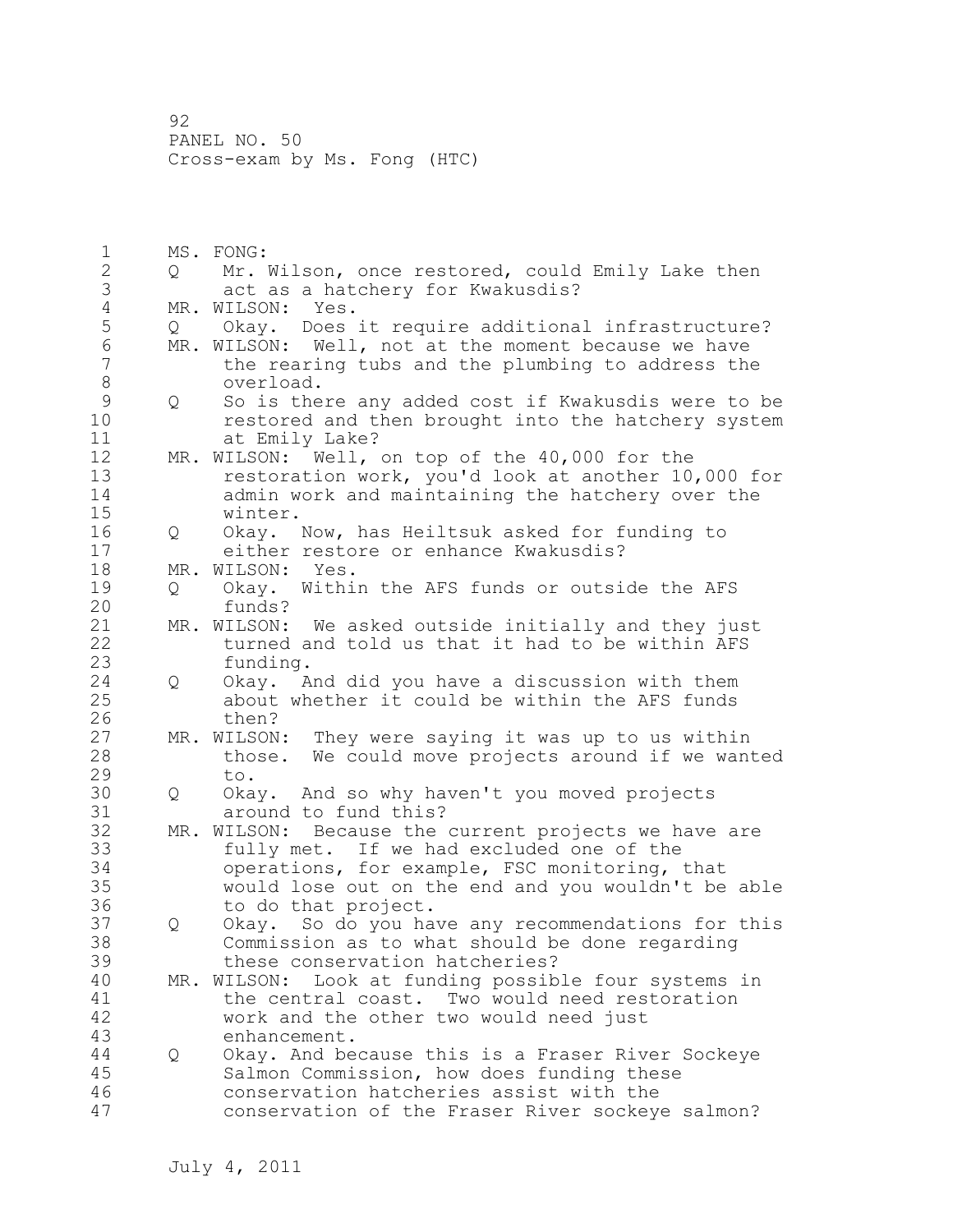1 MR. WILSON: Well, currently we fish the Fraser River 2 sockeye. It actually subsidized our needs from 3 our local systems. So whatever we can catch at 4 the local systems and when we start to shut off<br>5 those systems, we then turn to the Fraser for ti those systems, we then turn to the Fraser for the 6 **rest of our allocation.**<br>7 MS. FONG: Thank you. Mr. C MS. FONG: Thank you. Mr. Commissioner, I'll be moving 8 into a different section now. Would you care for 9 a break or can I continue?<br>10 THE COMMISSIONER: We'll take a THE COMMISSIONER: We'll take a break. 11 MS. FONG: Thank you. 12 THE REGISTRAR: The hearing is recessed for ten 13 minutes. 14 15 (PROCEEDINGS ADJOURNED FOR AFTERNOON RECESS) 16 (PROCEEDINGS RECONVENED) 17 18 THE REGISTRAR: The hearing is now resumed.  $\frac{19}{20}$ CROSS-EXAMINATION BY MS. FONG, continuing: 21 22 Q Mr. Wilson, is there in-season management data 23 from DFO as the Fraser River sockeye salmon are 24 swimming through Heiltsuk territory? 25 MR. WILSON: No. 26 Q Now, you had mentioned earlier to Ms. Gaertner<br>27 that perhaps there was data that Heiltsuk could 27 that perhaps there was data that Heiltsuk could<br>28 herovide to assist the other First Nations. Is provide to assist the other First Nations. Is 29 there something that DFO can do to assist in that 30 sort of data collection and delivery?<br>31 MR. WILSON: Well, they could provide a bu MR. WILSON: Well, they could provide a budget within 32 the AFS agreement that would allow us to do, for 33 example, test fishing out there, DNA studies, 34 identify when a stock is going through, how many 35 days it takes to go through. There's a number of 36 opportunities that are there. 37 Q Is Heiltsuk experienced with test fishing? 38 MR. WILSON: Yes. 39 Q Can you explain what the experience is? 40 MR. WILSON: Well, it's with the larger seine boat. So 41 you basically just go out and catch the salmon<br>42 that are passing through. that are passing through. 43 Q Okay, now I'm going to move to consultation and 44 FSC. Has Heiltsuk ever sought an increase in the 45 FSC sockeye numbers in-season? 46 MR. WILSON: Yes, last year. 47 Q Okay. Can you tell us what happened last year?

July 4, 2011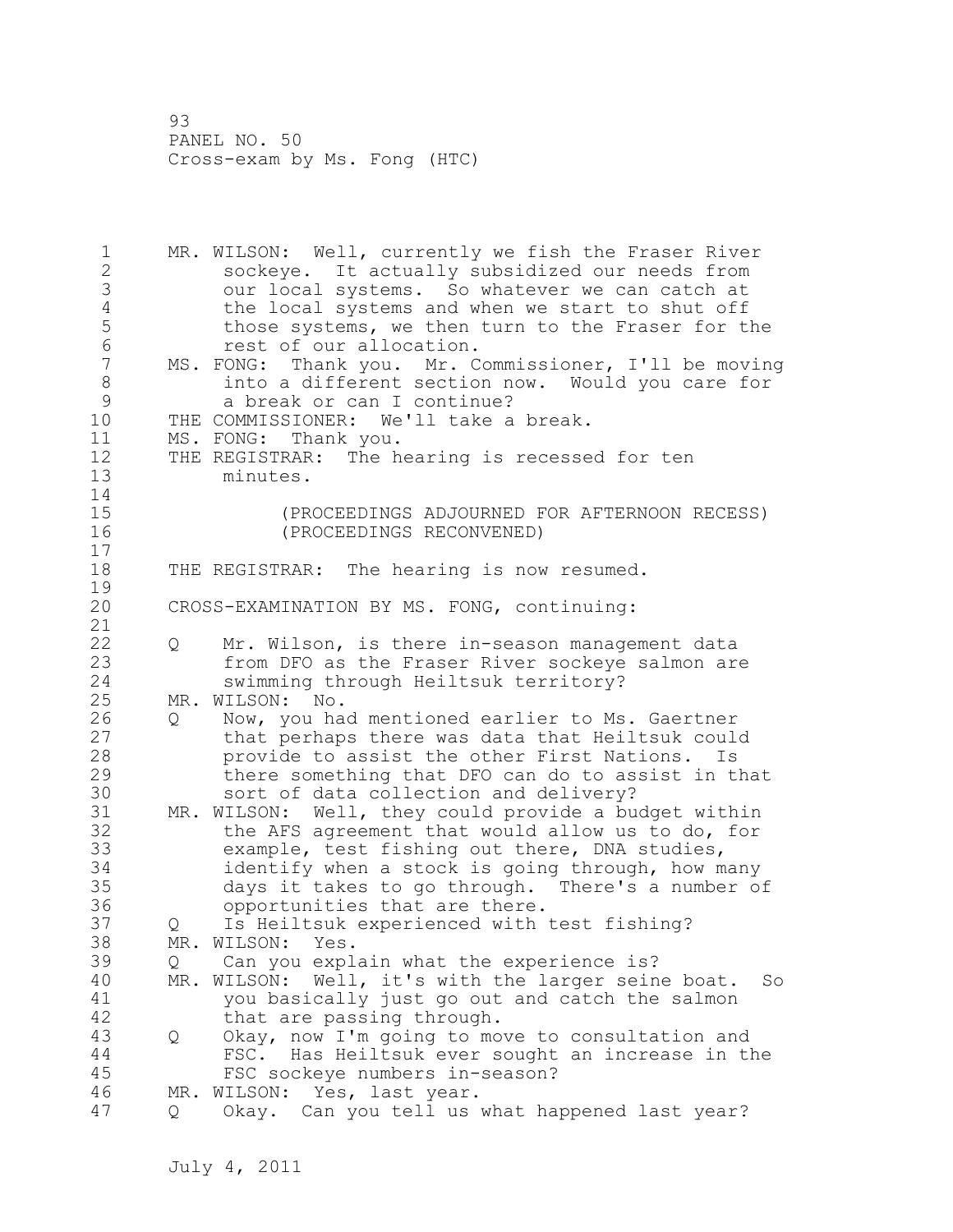1 MR. WILSON: When we found out the numbers that were 2 hitting the Johnstone Strait area were starting to 3 climb, there was a discussion at our tribal<br>4 council to engage in a nation-to-nation agre 4 council to engage in a nation-to-nation agreement.<br>5 There was an opportunity for one of our 5 There was an opportunity for one of our 6 membership, who was fishing down in the Johnstone Strait area, to catch that fish and deliver it to 8 the community. And there was a nation-to-nation<br>9 agreement and we caught 20,000 pieces, which was 9 agreement and we caught 20,000 pieces, which was<br>10 delivered to Bella Bella. delivered to Bella Bella. 11 Q Did anything happen after that? 12 MR. WILSON: Yes. As soon as the numbers were heard, 13 our urban members were asking that we would do the 14 same, and so we engaged with DFO on the 15 possibility of doing a similar arrangement, and it 16 was at every turn that we talked to DFO it was, 17 "No, if you want to get your allocation, it has to 18 come out of Area 7 and 8," which is identified in 19 the AFS Agreement, but if we wanted to do another<br>20 hation-to-nation agreement, the allocation that we nation-to-nation agreement, the allocation that we 21 caught would come off that host nation's 22 allocation. 23 Q Okay, so just to back that up sequentially, when 24 did you talk with DFO, first? 25 MR. WILSON: It was after we received the fish from the 26 Johnstone Strait area.<br>27 0 Who did you talk to? Q Who did you talk to? 28 MR. WILSON: We talked to a resource manager, Kristin 29 Wong. 30 Q Okay. And what did she tell you?<br>31 MR. WILSON: Those exact details of Ar 31 MR. WILSON: Those exact details of Area 7 and 8 and<br>32 the nation-to-nation agreement on the allocation the nation-to-nation agreement on the allocation 33 numbers. 34 Q And why didn't you talk to -- why didn't Heiltsuk 35 talk to her before, in relation to the first 36 nation-to-nation agreement? 37 MR. WILSON: Well, we understand the nation-to-nation 38 agreement is outside of the DFO AFS Agreement, and 39 they really don't have anything to do with it. 40 Q Okay. So after you talked to Ms. Wong, did you 41 talk to anybody else at DFO?<br>42 MR. WILSON: Well, when we starte MR. WILSON: Well, when we started to -- we heard about 43 the requirements for us to access additional fish. 44 I talked to Susan Anderson Behn, who is the IMAWG 45 -- basically she's the worker bee for IMAWG. She 46 connected us with Randy Brahniuk and Greg Thomas, 47 and also one of our urban council members, Jim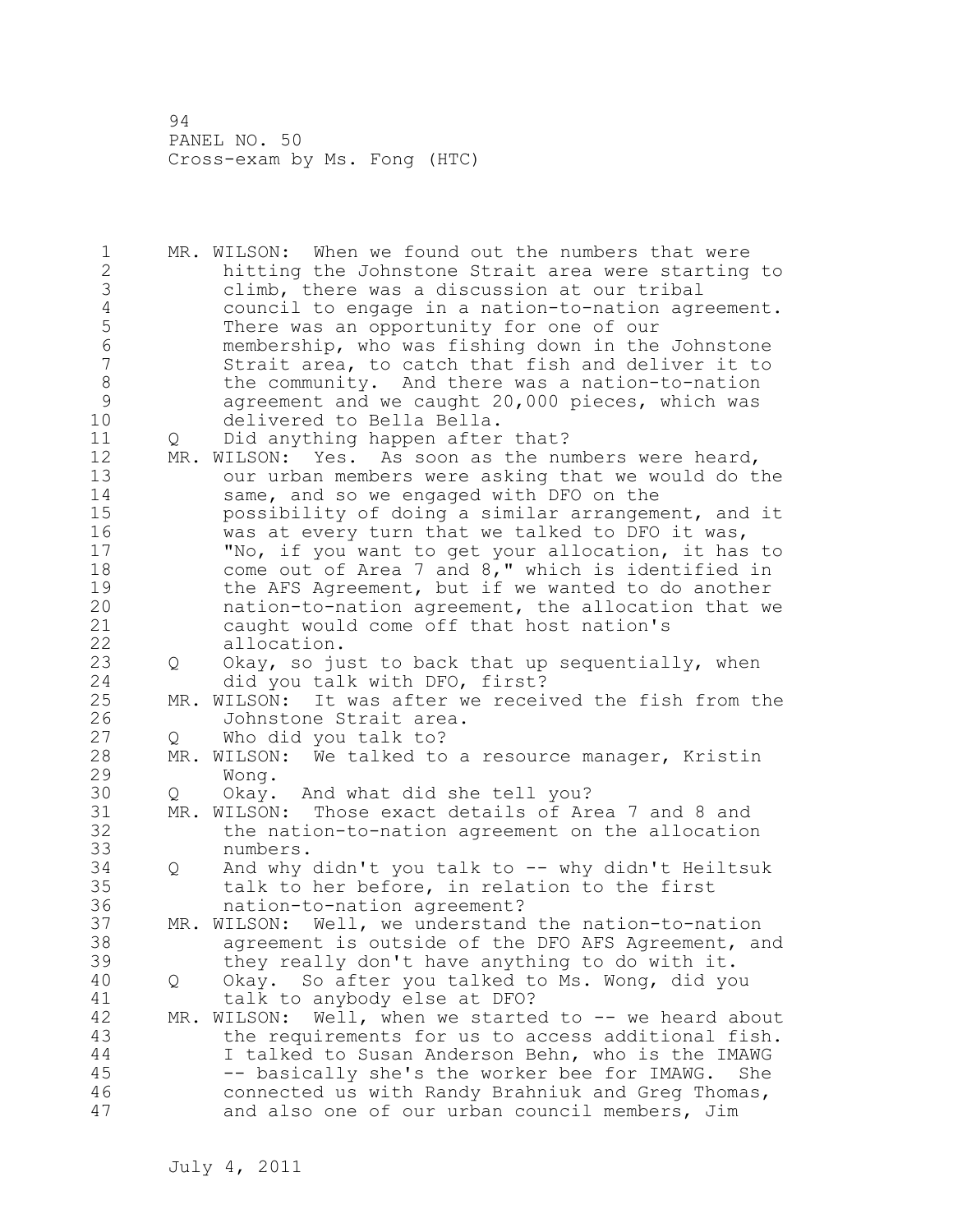1 White. Susan was also on the conversation as the 2 note-taker. 3 Q Okay. And who are Greg Thomas and Randy Brahniuk? 4 MR. WILSON: They're DFO staff.<br>5 0 Okay. And who's Mr. White 5 Q Okay. And who's Mr. White?<br>6 MR. WILSON: Again, an urban cou 6 MR. WILSON: Again, an urban council member.<br>7 0 Okav. Can vou --Q Okay. Can you --8 MR. WILSON: For the Tribal Council.<br>9 0 Sorry. Could you recount to us 9 Q Sorry. Could you recount to us the telephone<br>10 discussion, please? discussion, please? 11 MR. WILSON: Well, basically, both Greg and Randy had 12 identified the fact that we couldn't fish outside<br>13 13 Area 7 and 8, and if we did do a nation-to-nation Area  $7$  and  $8$ , and if we did do a nation-to-nation 14 agreement the numbers that we would get would come<br>15 off the host nation's allocation. off the host nation's allocation. 16 Q Do you remember anything else about that 17 discussion? 18 MR. WILSON: The fact that they couldn't accommodate us 19 because it's within a treaty process.<br>20 0 Did they explain to you what they mea 20 Q Did they explain to you what they meant by that? 21 MR. WILSON: No, they didn't. 22 Q Okay. Now, you had just told us that someone was 23 taking notes. Who was that? 24 MR. WILSON: Susan Anderson Behn. 25 Q Did you see notes that she had taken? 26 MR. WILSON: Yes.<br>27 Q How soon aft 27 Q How soon after the discussion did you see those<br>28 motes? notes? 29 MR. WILSON: Shortly after. 30 Q And when you saw them, did you identify whether 31 they were accurate or complete?<br>32 MR. WILSON: They were accurate, but MR. WILSON: They were accurate, but not complete. 33 Q Okay. Mr. Lunn, could you please pull up Heiltsuk 34 document 97. 35 Mr. Wilson, can you take a look at this 36 document and tell me if you recognize it? 37 MR. WILSON: Yes, I do. 38 Q What is it? 39 MR. WILSON: It's that conversation, the notes on the 40 conversation I had with Mr. Jim White, Greg Thomas 41 and Randy Brahniuk.<br>42 0 Okav. Mr. Lunn, if 42 Q Okay. Mr. Lunn, if you could go to the second 43 page, please. I'm just going to ask you some 44 questions, Mr. Wilson. At the top of that page 45 there's Greg Thomas's name, and then there's a 46 colon, and then it reads: 47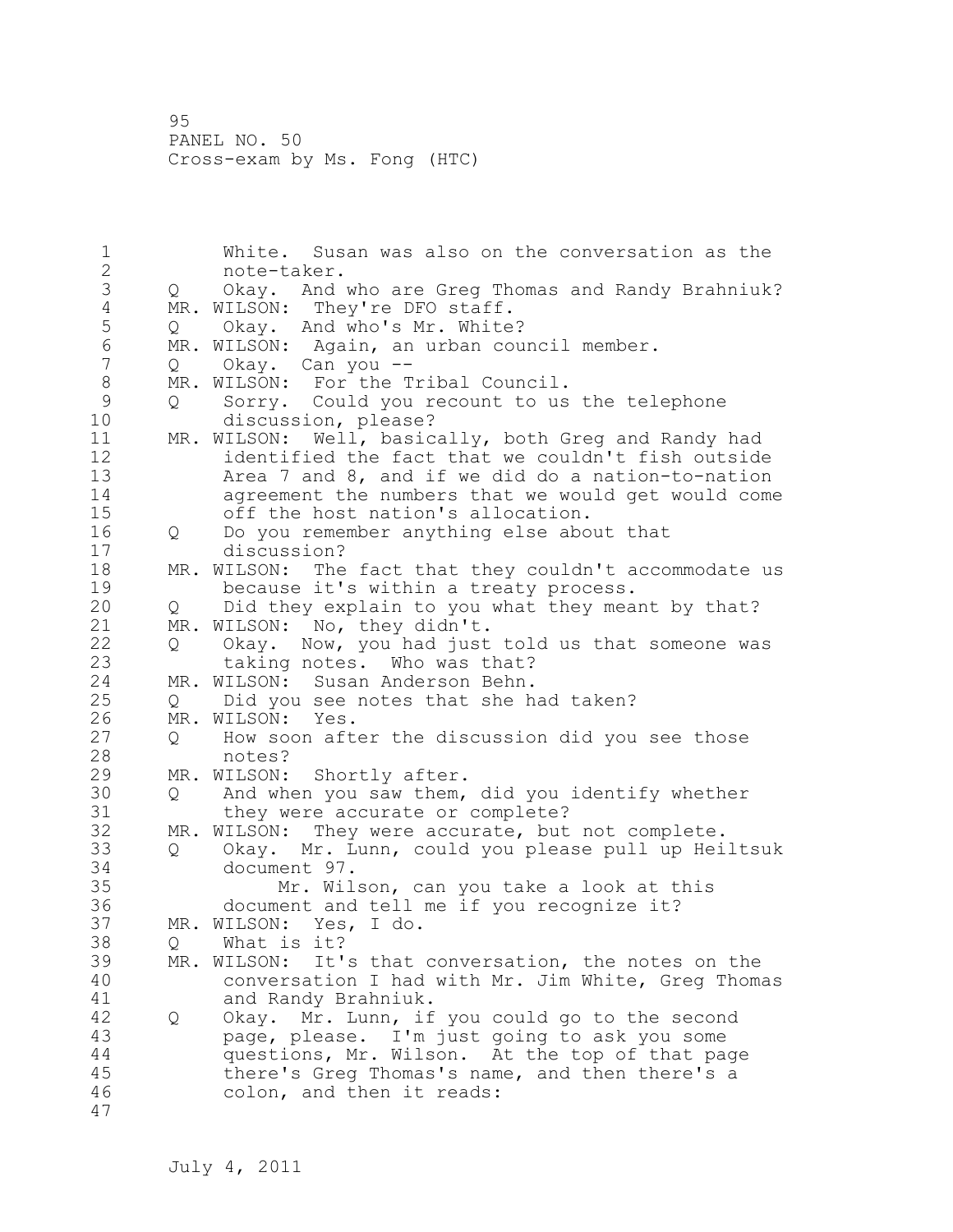1 We do not consider that Northern First<br>2 Nations have any access to Fraser sock Nations have any access to Fraser sockeye. 3 The allocation that is listed for FSC in your<br>4 communal licence is stock and species 4 communal licence is stock and species<br>5 specific. The basket of fish which H 5 specific. The basket of fish which Heiltsuk 6 6 can have access to, under the conditions of 7 can have access to, under the conditions of the communal licence, is defined by DFO. 8<br>9 9 Do you remember him saying this, or something to this effect during the telephone discussion? 11 MR. WILSON: Yes. 12 Q Okay. And do you agree with his statement? 13 MR. WILSON: No, that's not what it says in our AFS 14 Agreement. 15 Q Okay. And then next on the notes there is the 16 heading, Randy Brahniuk, and underneath that it 17 reads: 18 19 The Marine Area First Nations do not all have<br>20 access to Fraser salmon for FSC. There's a access to Fraser salmon for FSC. There's a 21 total amount in the per-season planning of 22 260K Fraser sockeye for use as FSC. That 23 number cannot be changed in season, no matter 24 how abundant the Fraser fish are. 25 26 Do you remember Mr. Brahniuk saying that or<br>27 something to that effect during the discuss something to that effect during the discussion? 28 MR. WILSON: Yes. 29 Q And did you agree with him? 30 MR. WILSON: No, we didn't.<br>31 0 Okav. And why is that Q Okay. And why is that? 32 MR. WILSON: Well, because that's not what it says 33 within the IFMP and our AFS Agreement. 34 Q Okay. Mr. Lunn, if you could pull up Exhibit 349. 35 Actually, alongside would be great, if you could 36 manage that. And if we could go to page 76 of the 37 107 pages and look for paragraph 5.3. 38 MR. LUNN: It'll just be a moment. 39 MS. FONG: Thank you. 40 Q So Mr. Wilson, is there -- this is the IFMP North. 41 Is there something in this IFMP North that tells<br>42 vou that the in-season communal licence can be you that the in-season communal licence can be 43 amended? 44 MR. WILSON: Sorry, I'll have to pull mine up. I can't 45 see too well. Again, what page? 46 Q This is at page 76 of 107. Mr. Wilson, perhaps I 47 can assist here. Okay, paragraph 5.3 reads,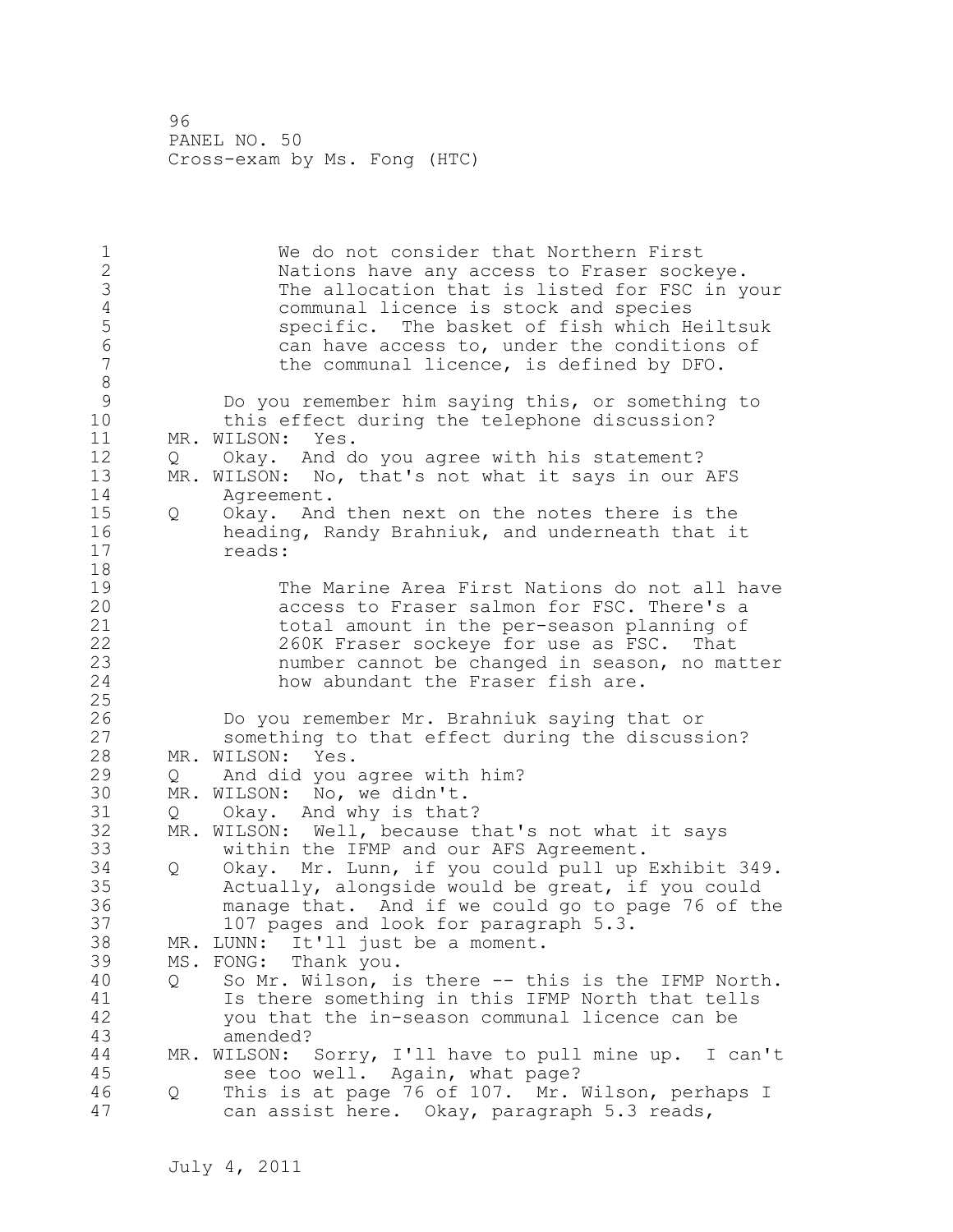1 Communal Licence Harvest Targets. Can you see 2 that on your screen? 3 MR. WILSON: I actually have the page, I just didn't --<br>4 ves. 4 yes.<br>5 Q Okay 5 Q Okay. So is there something on that page that 6 tells you that communal licences can be amended 7 in-season? 8 MR. WILSON: Well, the first paragraph, the last<br>9 sentence savs: sentence says: 10 11 Communal licences can be amended in-season 12 for resource conservation purposes or to<br>13 for essention FSC purposes as need increase access for FSC purposes as needed.  $\begin{array}{c} 14 \\ 15 \end{array}$ MS. FONG: Can we have this marked as the next exhibit, 16 please, this IFMP? 17 THE REGISTRAR: Which document is that? 18 MS. FONG: Sorry, it is exhibited, I'm advised. Thank 19 you. THE COMMISSIONER: I'm not sure your document 97, 21 though, has been exhibited. 22 THE REGISTRAR: It has not. 23 MS. FONG: I'll come to exhibiting that. I'm coming back to that document right now, thank you very 25 much.<br>26 0 Mr. W 26 Q Mr. Wilson, now, I'd like to go back to these 27 telephone notes and ask that Mr. Lunn advance them 28 to the next page. Now, the second person named 29 from the top is Greg Thomas, and underneath that<br>30 it reads: it reads: 31 32 The allocation and the area for fishing for 33 Heiltsuk are set. We have to work under the 34 Treaty Guidelines. We are restricted by that<br>35 molicy. We have no option - no Fraser policy. We have no option - no Fraser 36 Sockeye. 37 38 Mr. Wilson, do you remember Mr. Thomas making a 39 statement -- making this statement, or something 40 like it during the discussion on the telephone? 41 MR. WILSON: Yes. 42 Q Okay. And during that discussion, again, did he 43 explain to you what he meant by the restrictions, 44 either by policy or having to work under the treat 45 guidelines? 46 MR. WILSON: No.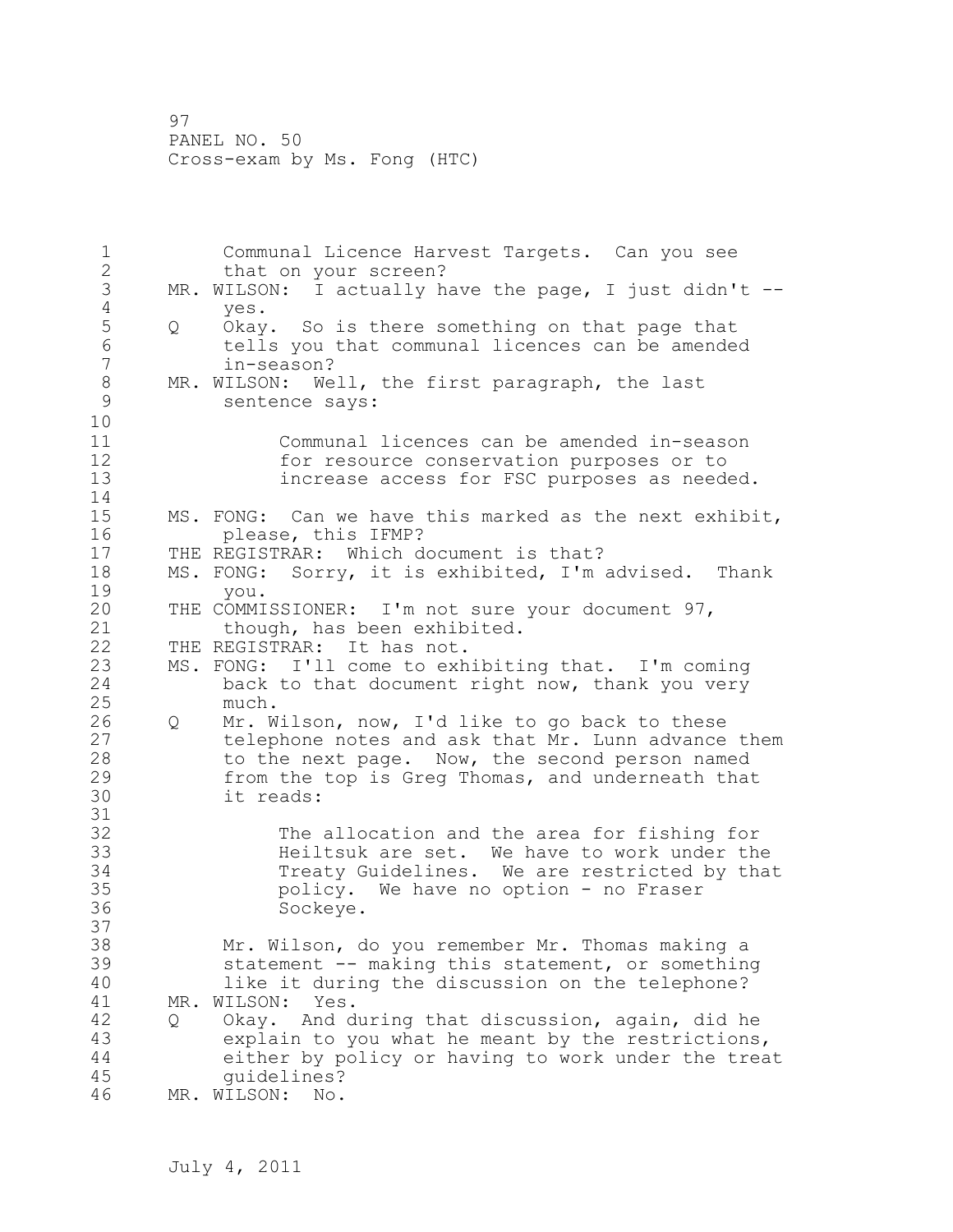1 Q And to your knowledge, being the director of the 2 HIRMD, do you know what he's talking about? 3 MR. WILSON: No, I don't.<br>4 MS. FONG: Okay, I'd ask 4 MS. FONG: Okay, I'd ask that be marked as the next<br>5 exhibit, please. exhibit, please. 6 THE REGISTRAR: You're referring to 97, now?<br>7 MS. FONG: Exhibit (sic) 97, ves, or --MS. FONG: Exhibit (sic) 97, yes, or --8 THE REGISTRAR: Heiltsuk 97?<br>9 MS. FONG: Yes, thank vou. 9 MS. FONG: Yes, thank you.<br>10 THE REGISTRAR: That will THE REGISTRAR: That will be Exhibit 1267. 11 12 EXHIBIT 1267: Notes from Conference Call on 13 August 31st, 2010, starting at 3:30 p.m., 14 with participants Ross Wilson, Jim White, 15 Greg Thomas, Randy Brahniuk, and Susan 16 Anderson Behn 17 18 MS. FONG: 19 Q Mr. Wilson, you had just told us that Ms. Anderson<br>20 Behn's notes are not complete, albeit accurate. Behn's notes are not complete, albeit accurate. 21 Can you tell me what's missing? 22 MR. WILSON: There's a description of how we tried to 23 access the -- or increase the allocation through a 24 nation-to-nation agreement, and we provided a 25 newsletter to our urban members. 26 Q Mr. Lunn, if you could pull up Heiltsuk 19,<br>27 blease, Exhibit 304. please, Exhibit 304. 28 Mr. Wilson, do you recognize this document? 29 MR. WILSON: Yes, I do. 30 Q Is this the newsletter you're speaking of?<br>31 MR. WILSON: Yes. MR. WILSON: Yes. 32 Q Okay. Mr. Lunn, if you could advance to the 33 second page. I notice in paragraph 1, 2, 3, 4, 34 that you had -- it indicates there: 35 36 We contacted the three (3) additional bands 37 seeking a food fish permit, but each of those 38 bands could not support our request because 39 they had already caught their food fish 40 allocation. 41<br>42 Mr. Wilson, is that correct? 43 MR. WILSON: That's correct. 44 Q And when you contacted these bands, did they tell 45 you what their understanding was of the 46 allocation, or what I'll call the accounting rule; 47 in other words, how the fish are counted if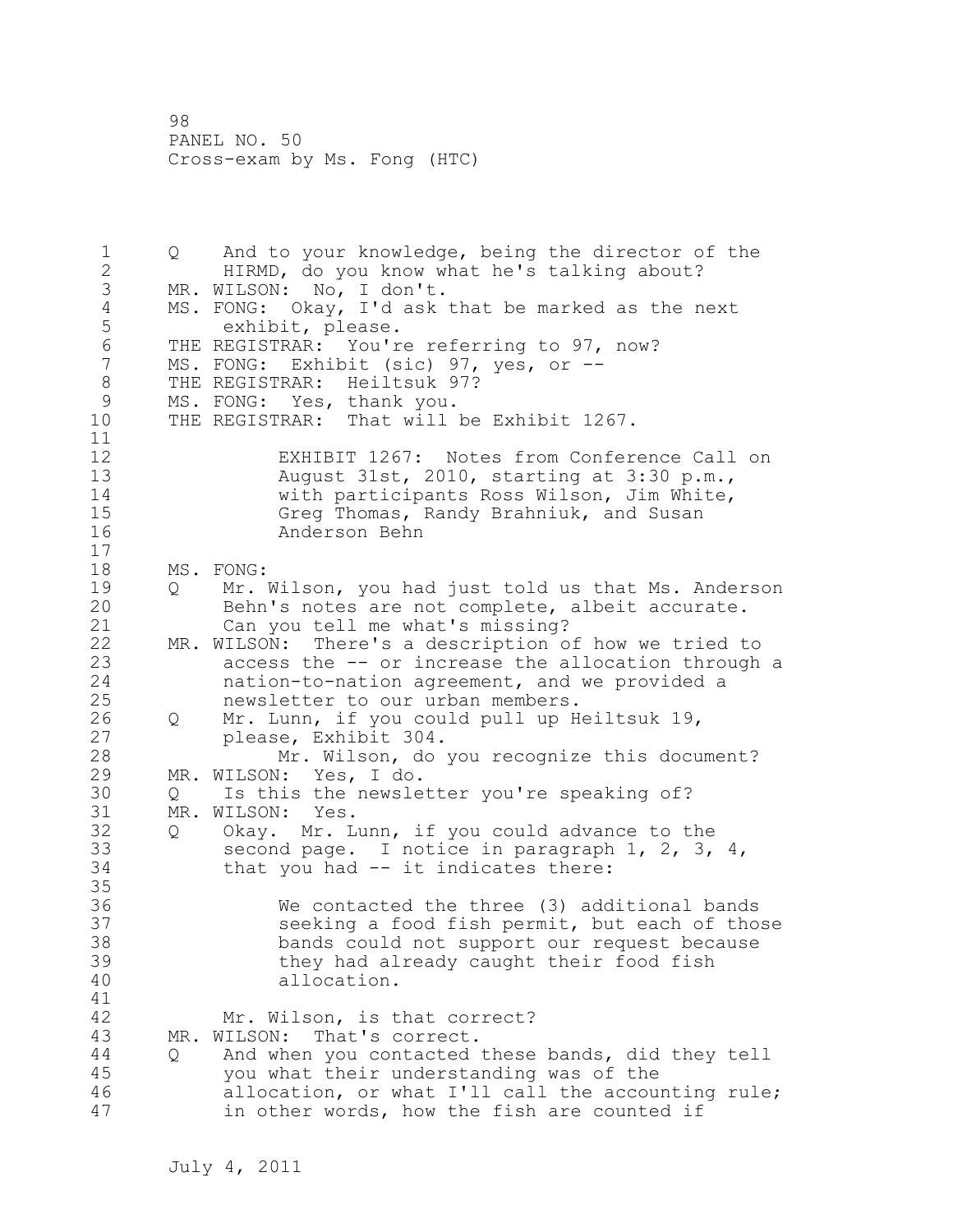1 they're caught outside of a harvest of the 2 management area in the FSC? 3 MR. WILSON: All but one band indicated the same thing<br>4 would happen, that if I had accessed fish from 4 would happen, that if I had accessed fish from 5 their territory, that those numbers would come off<br>6 their allocation. But the one band was of the 6 their allocation. But the one band was of the understanding that if they caught their fish 8 outside of their traditional territory, that 9 allocation was to come off their own allocation.<br>10 0 Okav. After this, did DFO provide you with any 10 Q Okay. After this, did DFO provide you with any 11 further response or any written document, 12 explaining to you why they refused to agree to 13 this out of management area fishing? 14 MR. WILSON: No. 15 Q And prior to agreeing to your AFS agreements, had 16 you ever been advised of this particular rule, 17 this out of management area fishing rule, plus is 18 accounting rule that comes with it? 19 MR. WILSON: No.<br>20 0 And from yo 20 Q And from your perspective as a person that works 21 at HIRMD and has this level of experience of 22 negotiating these AFS agreements and working in 23 the environment, does that accounting rule make 24 any sense to you? 25 MR. WILSON: No, it doesn't. 26 Q And why is that?<br>27 MR. WILSON: Well, ou MR. WILSON: Well, ours is a need. We're required -28 well, not required - we have a membership that 29 needs food fish, and it's not identified in the 30 AFS or IFMP documents, so if we had a nation-tonation agreement, we should have access to any 32 additional fish through consultation process -- 33 not consultation process, but negotiated process 34 with DFO. 35 Q Okay. What about from a conservation perspective? 36 Does that accounting rule make sense, that the 37 fish is counted against the host nation? 38 MR. WILSON: No, it doesn't. 39 Q And why is that? 40 MR. WILSON: I'm sorry, I'm misunderstanding your 41 question.<br>42 0 Sorry. T 42 Q Sorry. The accounting rule, is that the fish -- 43 so if Heiltsuk were permitted to catch fish 44 outside of Area 7 and 8, the accounting rule 45 you've been told by DFO is that those numbers 46 would come off the host nation. 47 MR. WILSON: Yeah.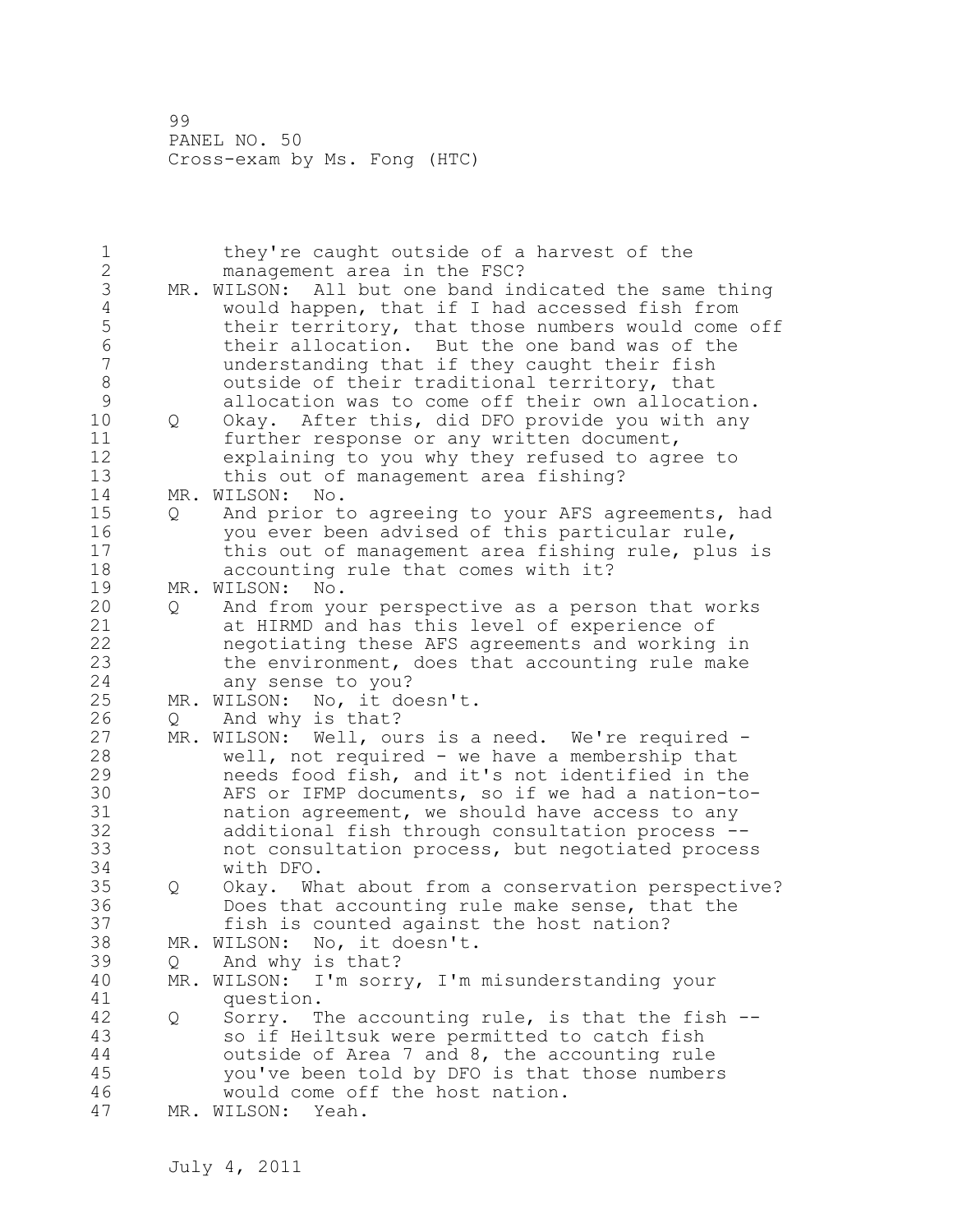1 Q Right. So from a conservation perspective of 2 conserving Fraser River sockeye salmon, does that 3 accounting rule make sense to Heiltsuk?<br>4 MR. WILSON: Well, not if the fish are in co 4 MR. WILSON: Well, not if the fish are in conservation<br>5 mode. Like the only reason we went after a 5 mode. Like the only reason we went after a 6 nation-to-nation agreement last year was because of the number of fish that were passing by. 8 Q Okay. So it's not that there are too many fish -- 9 or, sorry, that there are too little fish?<br>10 MR. WILSON: Yes. MR. WILSON: Yes. 11 Q Thank you. Mr. Rosenberger earlier gave 12 testimony, today, referencing this event in 2010, 13 saying that there were some First Nations which 14 endorsed Heiltsuk fishing outside of its 15 management area, and then I have it in my notes 16 that he said there were other First Nations on the 17 Fraser River who were against it. Are you aware 18 of any First Nation that was against Heiltsuk, in 19 2010, fishing out of its management area in order<br>20 to obtain that additional Fraser River sockeye to obtain that additional Fraser River sockeye 21 salmon? 22 MR. WILSON: No, that's a surprise to me. 23 Q Okay. And I'm going to turn very quickly to Mr. 24 Rosenberger, because maybe I just got my note 25 wrong there. 26 Mr. Rosenberger, you just heard my question<br>27 to Mr. Wilson. What First Nation was that, or to Mr. Wilson. What First Nation was that, or 28 First Nations that opposed Heiltsuk fishing 29 outside their territory? 30 MR. ROSENBERGER: The concerns, and this was discussed<br>31 a fair amount this winter, in the forum process, a fair amount this winter, in the forum process, 32 the Sto:lo raised concerns about the process about 33 who gets to make additional requests. The Upper 34 Fraser fisheries groups have made concerns -- have 35 raised concerns about this, and the -- your 36 comment about does this create conservation 37 concerns or does it make sense, the issue is that 38 all stocks, from the four stock groupings, are 39 allocated out in the management process. So if 40 somebody is taking another part of them, it needs 41 to be considered. So if you have a process and<br>42 vou understand what you want to do, and having you understand what you want to do, and having 43 those fish, whether it's in Heiltsuk territory, or 44 some other place, but the management approach that 45 was in play in 2010 and that we're working on 46 right now for 2011, is trying to bring into 47 account all those different stocks, conservation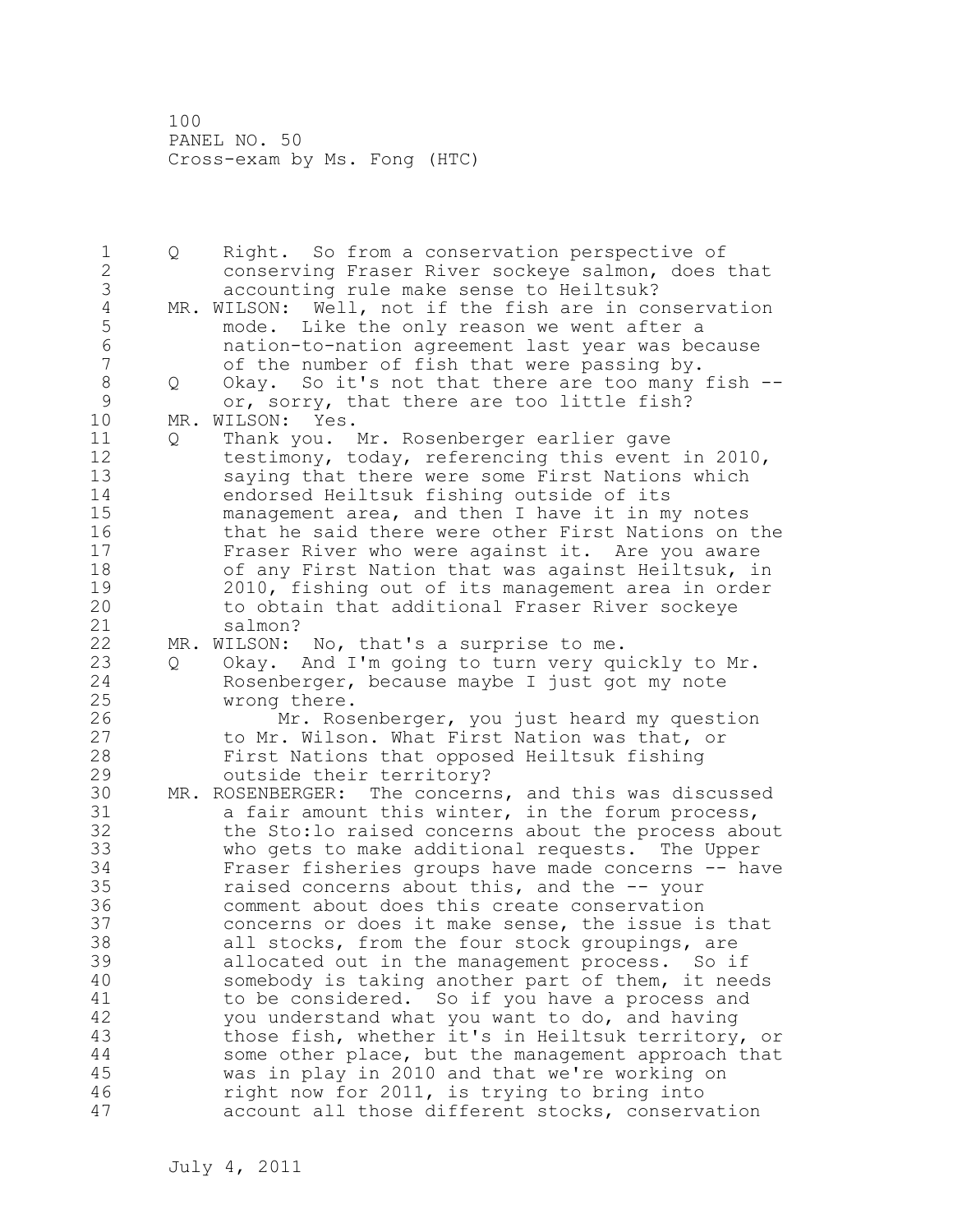1 issues, allocation. Those fish need to go to a 2 variety of places. Mr. Shepert has raised some of 3 the concerns around some specific populations over<br>4 and above Early Stuart that are part of some of 4 and above Early Stuart that are part of some of<br>5 these more difficult kinds of discussions, so 5 these more difficult kinds of discussions, so<br>6 those are a couple of them. And I believe the 6 those are a couple of them. And I believe the Shuswap also raised concerns about how these 8 decisions would be made into the future. 9 Q Okay. So Mr. Rosenberger, I didn't understand you properly, then. So it wasn't that they were 11 opposed to Heiltsuk in particular, and Heiltsuk's 12 situation last year in 2010 when there was such a 13 strong run; is that correct? These concerns that 14 you're raising, these are more general discussions 15 about the policy, itself? 16 MR. ROSENBERGER: Some of the concerns raised, and 17 maybe Mr. Shepert should speak for his concerns in 18 there, but not all populations -- when you look at 19 the Fraser, it's not one stock, there's a large --<br>20 0 I'm sorry, Mr. Rosenberger, but we're so confined 20 Q I'm sorry, Mr. Rosenberger, but we're so confined 21 in time; could you must answer my question? It 22 wasn't directed at the Heiltsuk, was it, in 2010, 23 those objections? 24 MR. ROSENBERGER: Yes. 25 Q Thank you. And I'll give you an opportunity to, 26 if there's sufficient time - though I see a frown<br>27 from Commission counsel there - if there's from Commission counsel there - if there's 28 sufficient time to come back to that. Thank you. 29 Mr. Wilson, does the DFO consult with -- does 30 the DFO consult with Heiltsuk on their FSC<br>31 fisherv? fishery? 32 MR. WILSON: No. 33 Q Okay. Does Heiltsuk take the position that the 34 DFO must consult on the FSC fishery? 35 MR. WILSON: That's correct. 36 Q And on what basis does Heiltsuk take that 37 position? 38 MR. WILSON: Well, for our needs. 39 Q Okay. So your AFS agreement sets out 20,000 40 sockeye pieces. Where did that number come from? 41 MR. WILSON: I'm not sure. I was going through all the 42 old documents that was created in the beginning. 43 I don't know where the number came from. 44 Q Okay. You were at HIRMD last year when the AFS 45 agreement was negotiated, correct? 46 MR. WILSON: Yes. 47 Q And you're there, now, as it's being negotiated,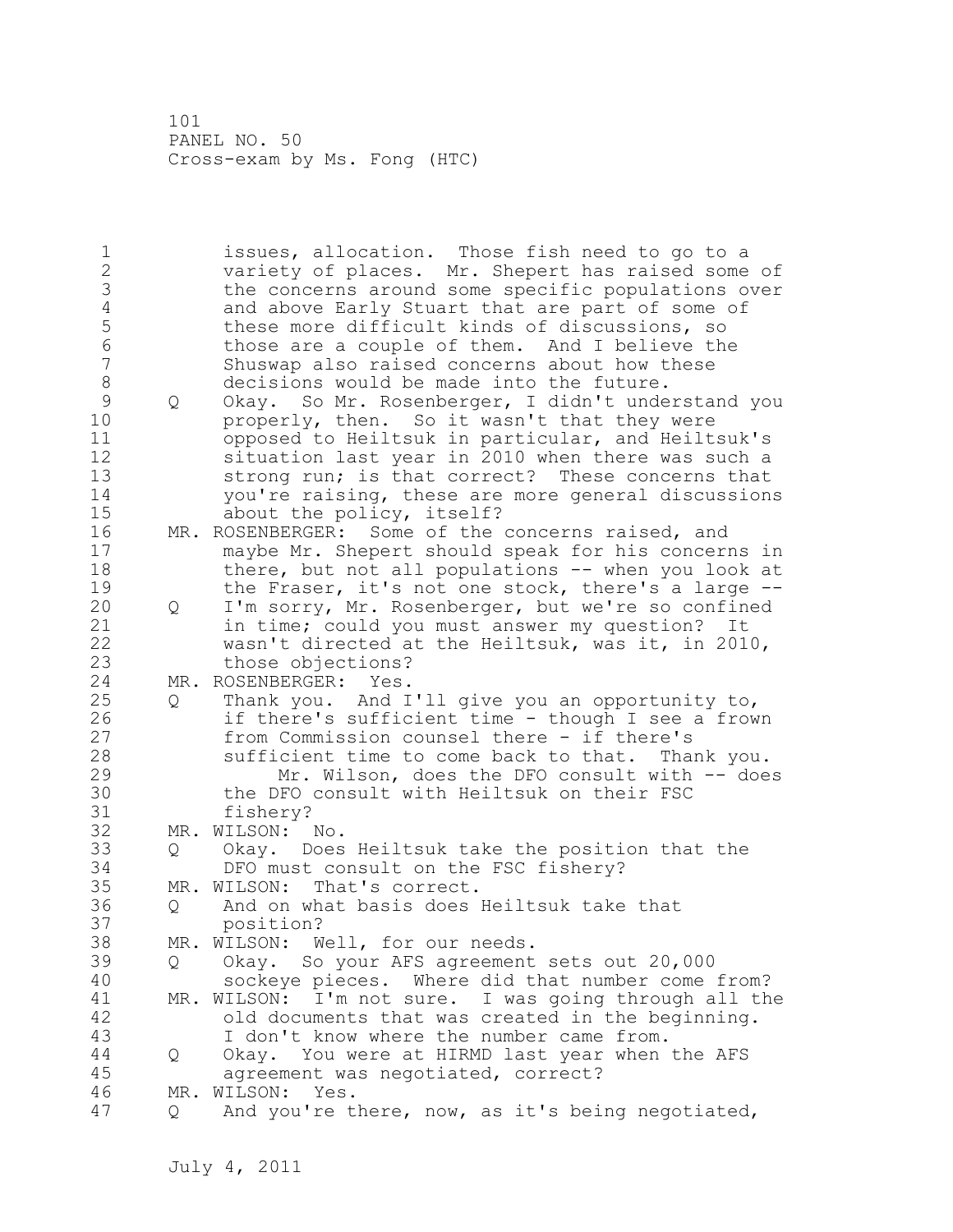1 right? 2 MR. WILSON: Yes. 3 Q So where's that 20,000 pieces coming from? What's 4 DFO telling you what that number's coming from?<br>5 MR. WILSON: Well, they're not telling us that -- wh 5 MR. WILSON: Well, they're not telling us that -- where<br>6 that's coming from. It's just within past 6 that's coming from. It's just within past agreements. 8 Q Have you asked where that number -- how that<br>9 mumber's arrived at? 9 mumber's arrived at?<br>10 MR. WILSON: Yes, I have. MR. WILSON: Yes, I have. Quite a few years ago there 11 was a discussion around two percent of the total 12 allowable catch, is what the FSC numbers are, and 13 I've asked, repeatedly, to a number of DFO staff 14 members where this formula had come from, and 15 there hasn't been any documentation provided. 16 Q Okay. So apart from the 2010 incident last year, 17 has Heiltsuk asked for an increase in FSC during 18 the fishing season? 19 MR. WILSON: Yes.<br>20 0 Okay. Can y 20 Q Okay. Can you tell us when that was and what 21 happened? 22 MR. WILSON: Well, after last year, we met -- had a 23 phone call with Kristin Wong, our resource 24 manager, if the numbers for the Fraser River 25 sockeye was going to be just as large, we were 26 going to request an additional 5,000 pieces.<br>27 0 Okay. And what happened to that request? Q Okay. And what happened to that request? 28 MR. WILSON: She replied in an e-mail, identifying the 29 requirements of such a request. 30 Q Okay. Mr. Lunn, could you please pull up Heiltsuk 31 96. Mr. Wilson, now, you've looked at this<br>32 document. Is this the e-mail vou're referr document. Is this the e-mail you're referring to? 33 MR. WILSON: Yes. 34 Q Okay, so I've read this and I'm going to be the 35 devil's advocate; why isn't this consultation? 36 MR. WILSON: Well, if you look at the -- Canada's best 37 practices for consultation and accommodation, it's 38 only one stage of that process; I think it's a 39 six-step stage. 40 Q Okay. And let me be the devil's advocate again. 41 If this is only one stage, then, you know, how can<br>42 vou be sure it's not going to proceed through the you be sure it's not going to proceed through the 43 other five steps? 44 MR. WILSON: In our experiences with the Department, it 45 proceeds to a certain level and then they just 46 provide their position. 47 Q You say "proceeds" to a certain level; what do you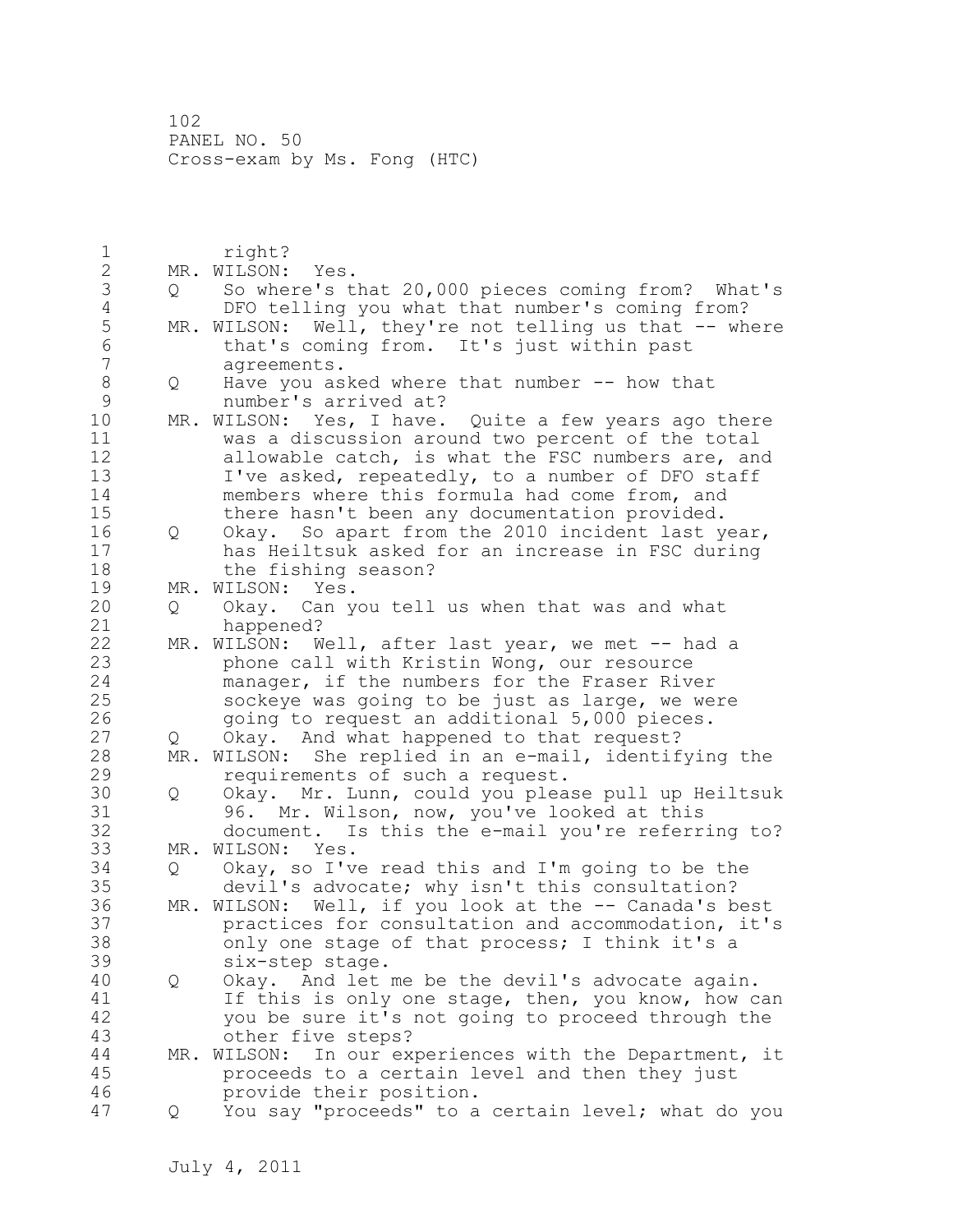1 mean by that? What happens? 2 MR. WILSON: Well, if you look at the e-mail that we're 3 talking about, that would be the first stage. But<br>4 it's not complete, because we would need more 4 it's not complete, because we would need more<br>5 detail as to a response in a formal letter, 5 detail as to a response in a formal letter,<br>6 details as to what's the stock going to be 6 details as to what's the stock going to be this year. 8 Q Are there any other steps which you say that DFO 9 doesn't typically make out?<br>10 MR. WILSON: Well, if you look a MR. WILSON: Well, if you look at the actual best 11 practices agreement, from page 9 onto page 11 -- 12 Q Mr. Lunn, if you could pull that up for us, it's 13 Exhibit 596. 14 MR. LUNN: Thank you. 15 MS. FONG: 16 Q And I'm sorry, Mr. Wilson, what pages are you at? 17 MR. WILSON: Page 9. 18 Q Please continue. 19 MR. WILSON: First step, Inform First Nations of Intent<br>20 to Consult. The second step, Information Exchange to Consult. The second step, Information Exchange 21 (Initial Meeting). The third step, Bilateral 22 Discussions (Follow-up Meeting(s)). The fourth 23 step, First Nations' Response to DFO. The fifth 24 step, DFO responds to First Nations. And step 25 six, Issue Resolutions/Accommodations. 26 Q Okay, Mr. Wilson, but what are you saying that DFO<br>27 aren't doing? aren't doing? 28 MR. WILSON: Well, specific to that e-mail, if we get 29 to step 1: 30<br>31 31 ...provide sufficient information so that<br>32 First Nations can decide whether or not t First Nations can decide whether or not to 33 participate in the consultation process. 34 35 So if we look at the requirements in that e-mail, 36 it basically gives me an outline of what I would 37 need to provide their office the process to 38 review, but that e-mail doesn't give me the 39 information that I would require. If this year's 40 stocks were in conservation, we wouldn't be 41 engaging in this process.<br>42 0 Okay. So what about -- I 42 Q Okay. So what about -- I'm looking ahead at Step 43 5, Step 5 towards the end, where DFO would provide 44 a written response to concerns raised during the 45 consultative process. Is this generally a step 46 that occurs? 47 MR. WILSON: No. No, it doesn't.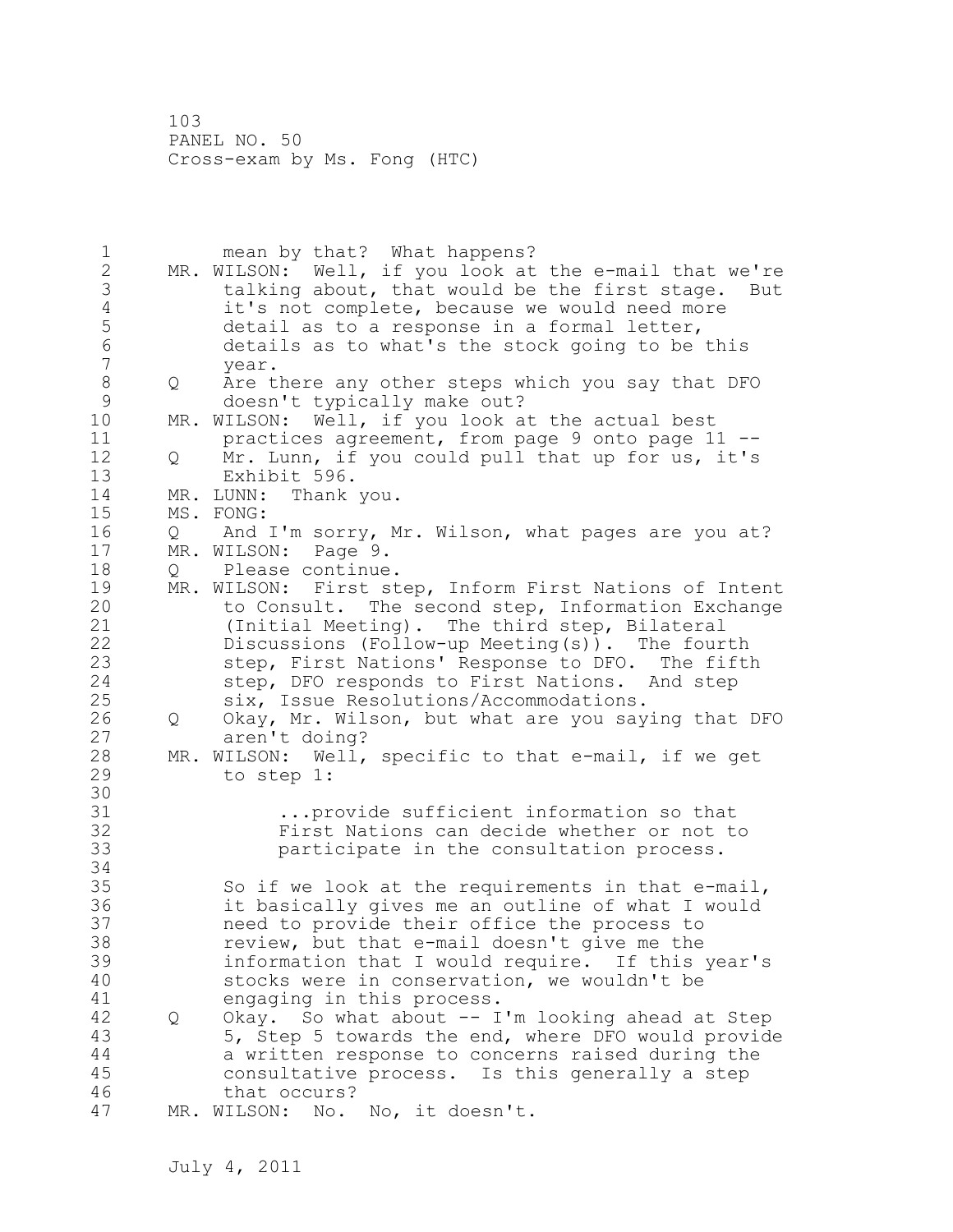1 Q Do you generally receive anything from DFO: 2 MR. WILSON: No, nothing. 3 Q Okay. Now, I'm just going to turn quickly to the 4 IFMP. Does Heiltsuk consider that it's been<br>5 consulted in relation to the IFMP? 5 consulted in relation to the IFMP?<br>6 MR. WILSON: To a certain stage it is, 6 MR. WILSON: To a certain stage it is, but after that<br>7 it isn't. it isn't. 8 Q Okay. And what stage is that? 9 MR. WILSON: Well, it's the information process, and<br>10 then I've attended IFMP meetings that -- where then I've attended IFMP meetings that  $--$  where we 11 would table our position and that we would not 12 receive a reply from that -- from our position. 13 Q And is that a common experience -- 14 MR. WILSON: Yes, it is. 15 Q -- through the years? Thank you. I'm just going 16 to move quickly to joint management tier. Does 17 Heiltsuk subscribe to the concept of jointly 18 managing the fisheries with Canada? 19 MR. WILSON: Yes.<br>20 0 Can you tell 20 Q Can you tell me one example you would consider to 21 be successful joint management? 22 MR. WILSON: Well, the Heiltsuk have a signed 23 management agreement with the park species, it's 24 called the Haki-Luxbalis conservancy area. The 25 creation of that agreement formed a board which 26 the Heiltsuk had 50 percent representation. That,<br>27 to me, is a form of joint management. to me, is a form of joint management. 28 Q And what happens when there's disagreements at 29 that table, given it's a 50/50? 30 MR. WILSON: We haven't had that, to date, but we basically sit down and compromise on the issues at 32 the table, and we also don't -- the other part of 33 that is within the agreement we don't -- we can't 34 veto the minister, so he would have final say. 35 Q So the minister would have veto, is what you're 36 saying? 37 MR. WILSON: Yes. 38 Q And that's okay with Heiltsuk? 39 MR. WILSON: We signed the agreement. 40 Q Okay. Now, in relation to joint management, do 41 you have any recommendations as to fisheries enforcement in Heiltsuk territory? 43 MR. WILSON: A number of them. We have guardians who 44 have been involved in this process for quite a few 45 years. They don't have a standard training 46 process, so they're not recognized as having a 47 qualified training process. There's also -- we're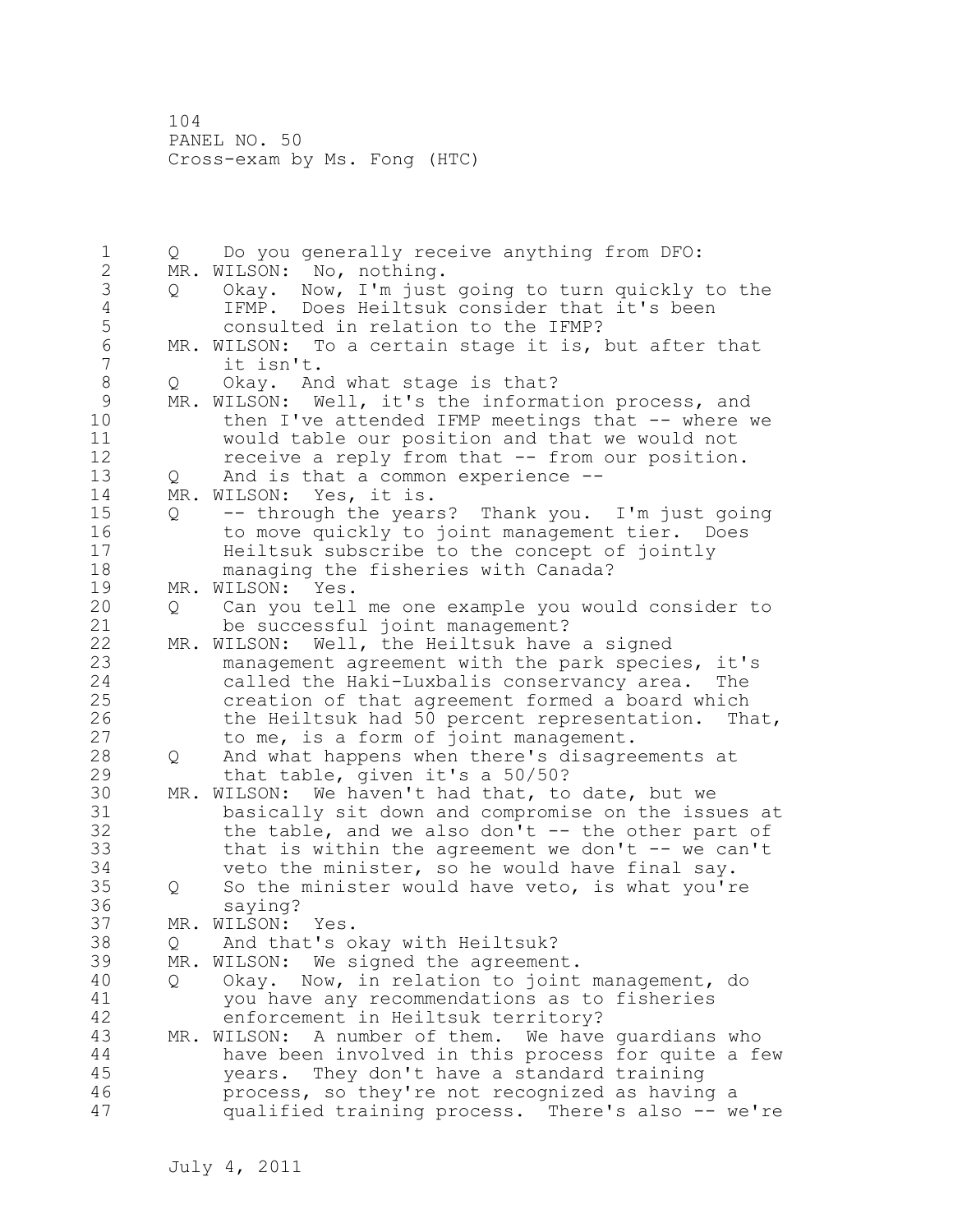1 looking for authority. We want to be able to say 2 that we're owners. As owners, we want to be able 3 to manage the resources in our territory. We need<br>4 sesources to be able to do this. 4 resources to be able to do this.<br>5 0 Mr. Wilson, I'm just going to mo 5 Q Mr. Wilson, I'm just going to move to the Tier 1 6 process. Now, the DFO have commented on the problem of not having one person or group to talk 8 on behalf of multiple nations. Is that your 9 experience?<br>10 MR.WILSON: No. MR. WILSON: No, it isn't. 11 Q Can you give us a good example of working 12 together? 13 MR. WILSON: Well, I refer back to the Central Coast 14 Indigenous Resource Alliance, the membership of 15 several coast nations, that those nations are 16 engaged in a marine use planning process, and we 17 found each individual band has created their own 18 marine use plan, but up to last year we've had 19 their own individual bands -- individual plans;<br>20 how we have a harmonized marine use plan for th now we have a harmonized marine use plan for the 21 Central Coast. 22 Q Mr. Lunn, could you please pull up document 98? 23 Mr. Lunn, if you could please go to page 4. This 24 is the Central Coast First Nations Marine Use Plan 25 Executive Summary. Do you recognize that, Mr. 26 Wilson?<br>27 MR. WILSON: MR. WILSON: Yes. 28 Q Okay. And at page 4 there's a description of the 29 nations that are involved in this Marine Use Plan. 30 **Paragraph 3, it provides it's a harmonized**<br>31 **Paragraph 1** and the goals, objectives and st. reflection of the goals, objectives and strategies 32 of Heiltsuk, Kitasoo, Nuxalk and Wuikinuxv 33 Nations; do you see that? 34 MR. WILSON: Yes. 35 Q So does that mean that these four nations are 36 harmonized when it comes to this particular plan? 37 MR. WILSON: Yes. 38 Q Okay. And if we can flip quickly to page 8, in 39 that first paragraph there, there's an indication 40 that there's an expectation with this group that 41 it will work with government, neighbouring<br>42 communities and industry to address these communities and industry to address these issues. 43 Is that, indeed, part of the plan for these four 44 nations? 45 MR. WILSON: Yes, it is. 46 Q Okay. Now, if we can just flip to page 26. And 47 Mr. Lunn, if you can take us down to the chart.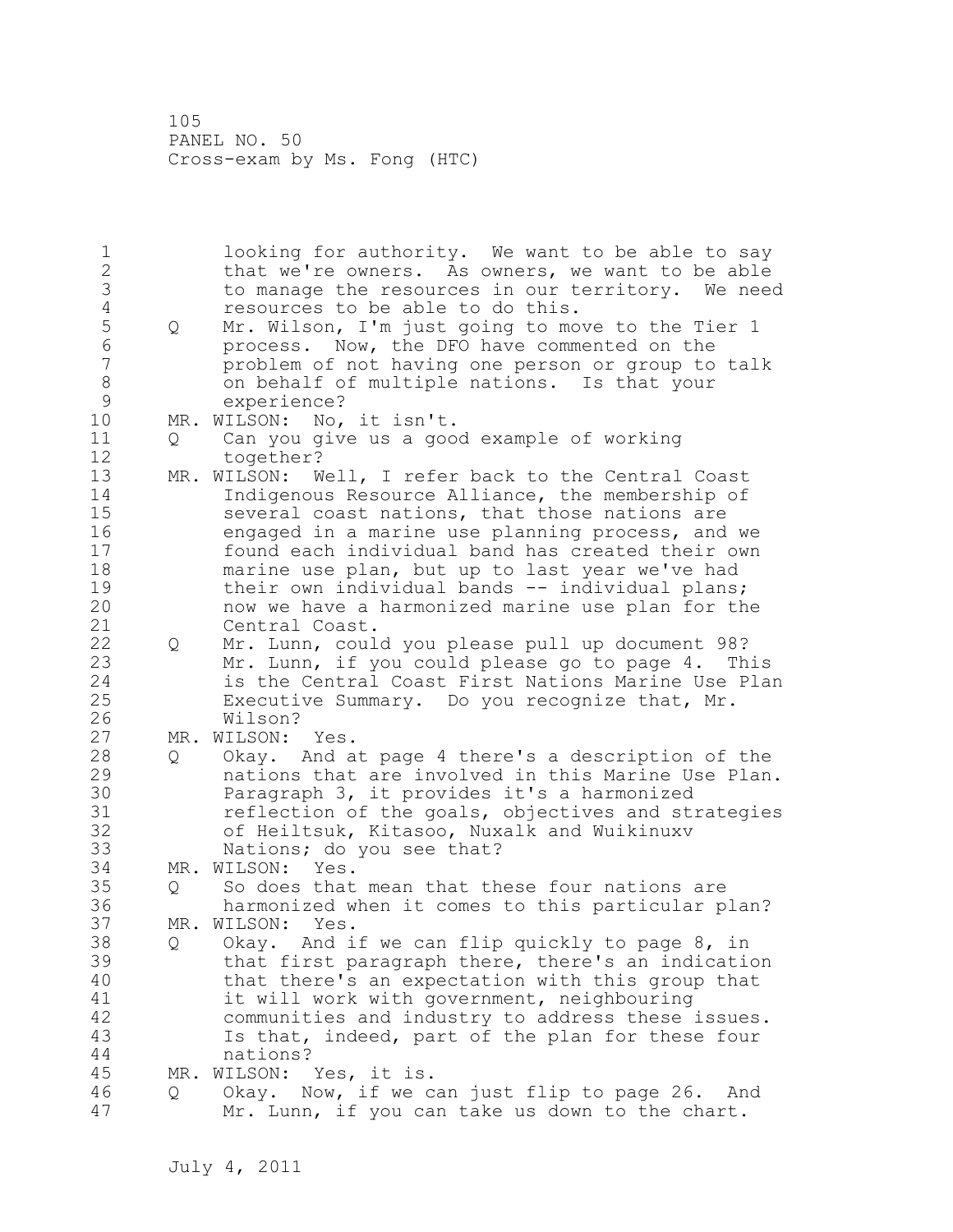1 Yes, perfect. Okay, there are, I see, Mr. Wilson, 2 rows which set out activities and then a column 3 which sets out marine activities. My 4 understanding is that this shows activities are<br>5 allowed in the marine area that all four nation: 5 allowed in the marine area that all four nations 6 are in agreement with; is that correct?<br>7 MR. WILSON: Correct. MR. WILSON: Correct. 8 Q Okay. So then dealing with this issue of, well,<br>9 First Nations, they can't agree between themsely 9 First Nations, they can't agree between themselves or work things out, one of the controversial 11 issues, of course, is aquaculture. Can you 12 explain to me what has happened in terms of how to 13 deal with this difficult issue of aquaculture 14 between four nations, when we all know, here in 15 this room, that one of those four nations is pro 16 finfish, salmon farming, and the others are not? 17 MR. WILSON: Well, one is pro, one is dead set against 18 it, and two are interested in land-based systems, 19 but when we're at the table we respect each<br>20 other's positions, and there's compromise a other's positions, and there's compromise at the 21 table. But if there was a position that the four 22 nations couldn't agree to it, it would not be 23 within this marine use plan process. But in 24 saying that, if one First Nation wanted to 25 establish a new site, it would have to establish 26 that site within its own marine use plan which<br>27 allowed aquaculture. allowed aquaculture. 28 Q And that was a point that was agreed to -- 29 MR. WILSON: Yes. 30 Q -- with all four nations; is that correct?<br>31 MR. WILSON: Yes. MR. WILSON: Yes. 32 Q As part of this marine use plan? 33 MR. WILSON: Yes. 34 Q Mr. Wilson, do you have any recommendations when 35 it comes to AFS agreements or IFMP agreements?<br>36 MR. WILSON: Other than following the best practice MR. WILSON: Other than following the best practices as 37 identified in the document? 38 Q Yes. 39 MR. WILSON: Hmm... 40 Q Okay, let me move to the absolute last question, I 41 promise, here, which is simply: So in your view,<br>42 why has DFO failed to consult or successfully why has DFO failed to consult or successfully 43 engage in joint management with Heiltsuk? 44 MR. WILSON: Why have they failed? 45 Q Mm-hmm. 46 MR. WILSON: Trust. They think that we can't 47 compromise. They think that we can't work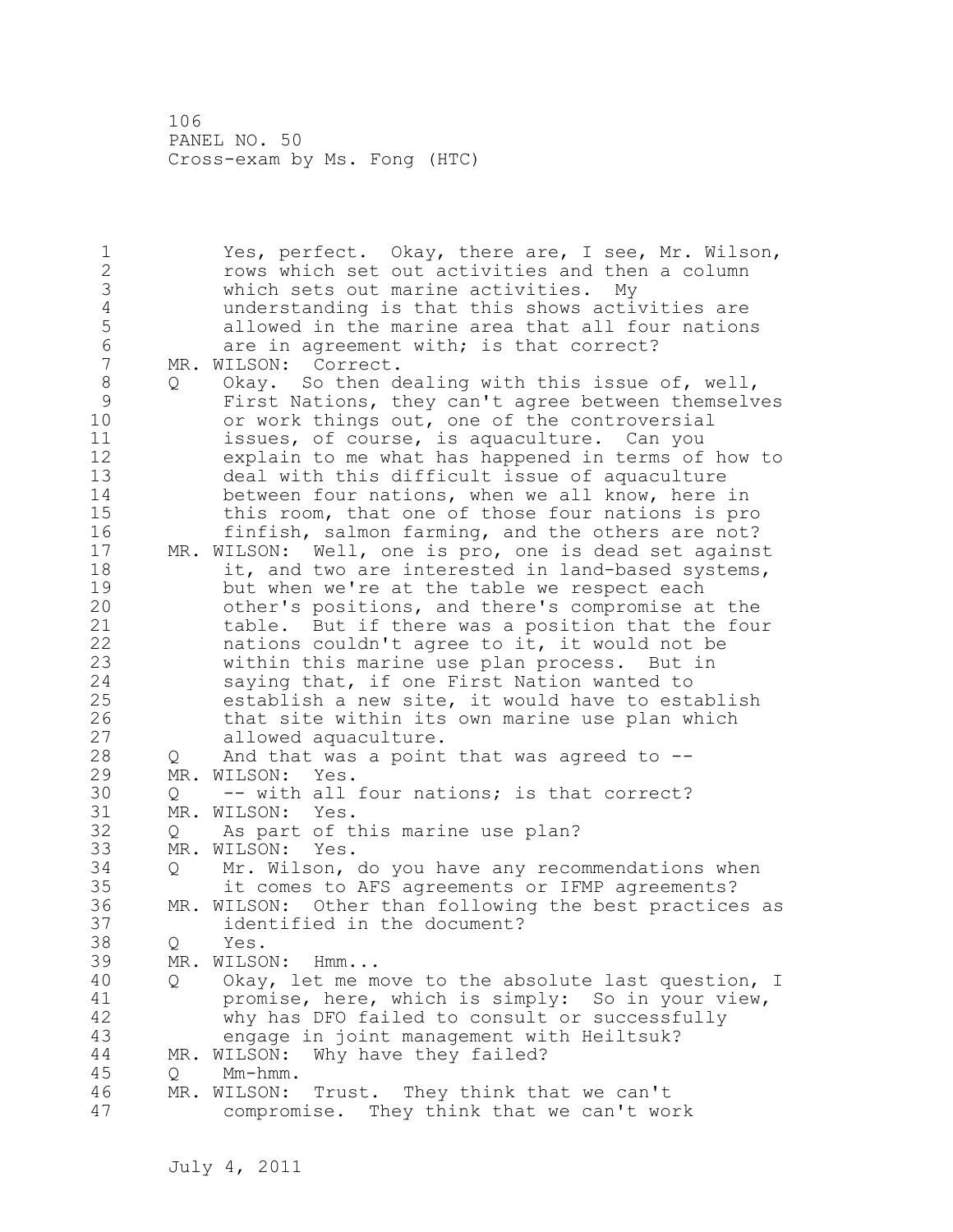1 together as First Nations. I think there's a 2 number of issues, but those are the three big 3 ones. 4 MS. FONG: Thank you. Those are my questions. 5 THE REGISTRAR: Now, Ms. Fong, do you want your last 6 two documents marked?<br>7 MS. FONG: Yes, please. MS. FONG: Yes, please. 8 THE REGISTRAR: Tab 96 will be marked as 1268; Tab 98<br>9 will be 1269. will be  $1269$ . 10 11 EXHIBIT 1268: Central Coast First Nation 12 Marine Use Plan Executive Summary 13 14 EXHIBIT 1269: E-mail dated May 4, 2011, from 15 Kristin Wong to Ross Wilson, Subject:<br>16 Heiltsuk request to increase their FS 16 16 Heiltsuk request to increase their FSC<br>17 Sockeve allocation for 2011 sockeye allocation for 2011 18 19 MS. FONG: Thank you.<br>20 MR. McGOWAN: So Mr. MR. McGOWAN: So Mr. Commissioner, I'm not sure there's 21 anything that Mr. East can usefully accomplish 22 with two minutes left. Perhaps we should adjourn, 23 and I understand it's 10:30 tomorrow morning.<br>24 THE COMMISSIONER: That's correct. Thank you. THE COMMISSIONER: That's correct. Thank you. 25 THE REGISTRAR: The hearing is now adjourned until 26 10:30 tomorrow morning.  $\begin{array}{c} 27 \\ 28 \end{array}$ 28 (PROCEEDINGS ADJOURNED AT 3:58 P.M. TO JULY 29 5, 2011, AT 10:30 A.M.) 30 31 32 33 34 I HEREBY CERTIFY the foregoing to be a true 35 and accurate transcript of the evidence 36 **1988** recorded on a sound recording apparatus,<br>37 **1988** transcribed to the best of my skill and 37 transcribed to the best of my skill and<br>38 ability, and in accordance with applicable  $ability,$  and in accordance with applicable 39 standards. 40 41  $42$ <br> $43$ Pat Neumann 44 45 46 47